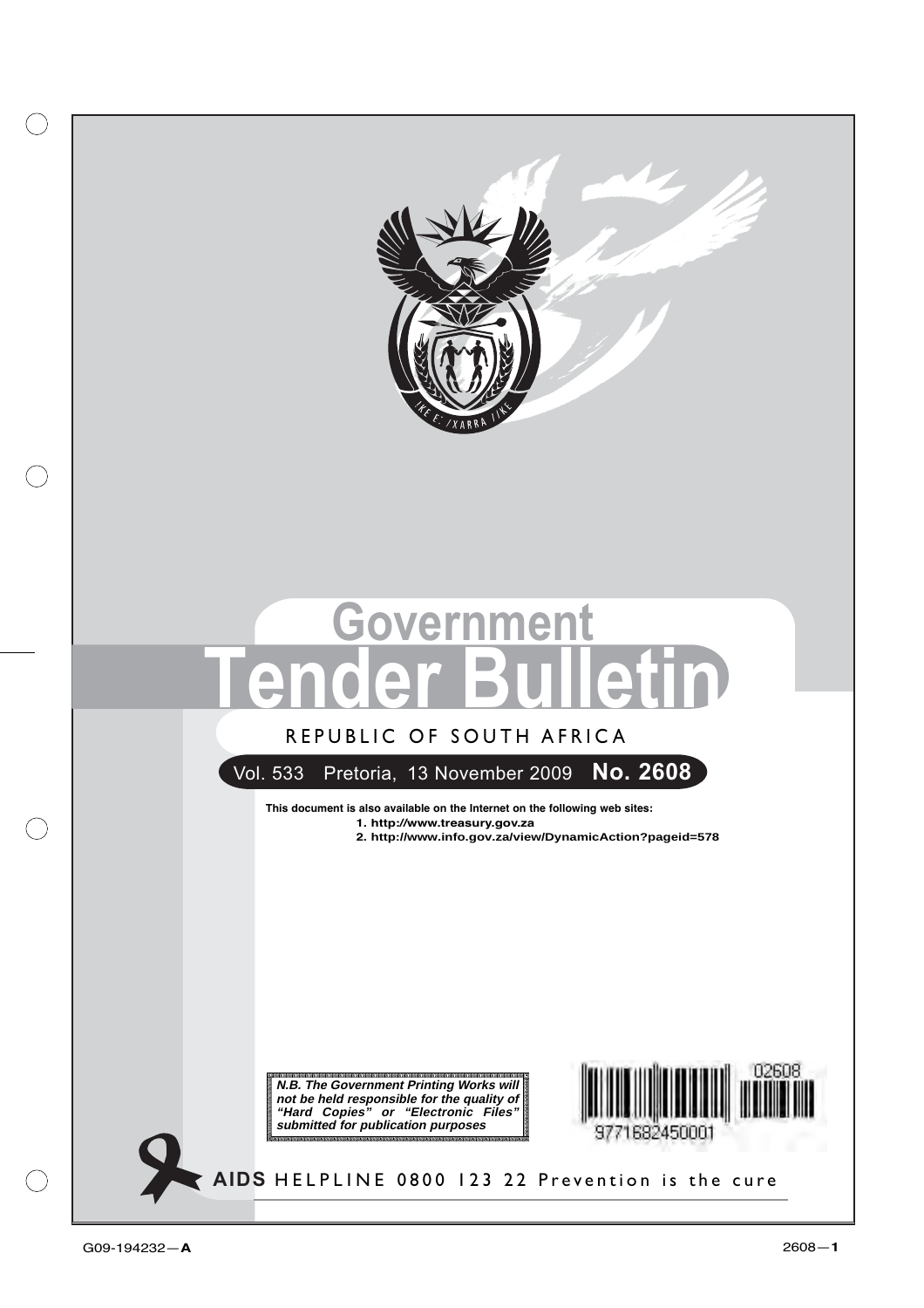# **INDEX**

|    |                                                                 | 8  |
|----|-----------------------------------------------------------------|----|
| А. | BID INVITED FOR SUPPLIES, SERVICES AND DISPOSALS                |    |
|    |                                                                 | 11 |
|    |                                                                 | 11 |
|    | ▶                                                               | 14 |
|    | ▶                                                               | 14 |
|    |                                                                 | 15 |
|    | ▶                                                               | 15 |
|    | ▶                                                               | 18 |
|    | Þ.                                                              | 20 |
|    | SERVICES: FUNCTIONAL (INCLUDING CLEANING AND SECURITY SERVICES) | 20 |
|    |                                                                 | 21 |
|    |                                                                 | 26 |
|    |                                                                 | 27 |
|    |                                                                 | 27 |
|    | <b>B. RESULTS OF TENDER INVITATIONS</b>                         |    |
|    |                                                                 | 45 |
|    |                                                                 | 50 |
| С. |                                                                 | 52 |
| D. |                                                                 | 52 |
| E. | <b>ANNEXURES</b>                                                |    |
|    |                                                                 | 54 |
|    |                                                                 | 63 |
|    |                                                                 | 64 |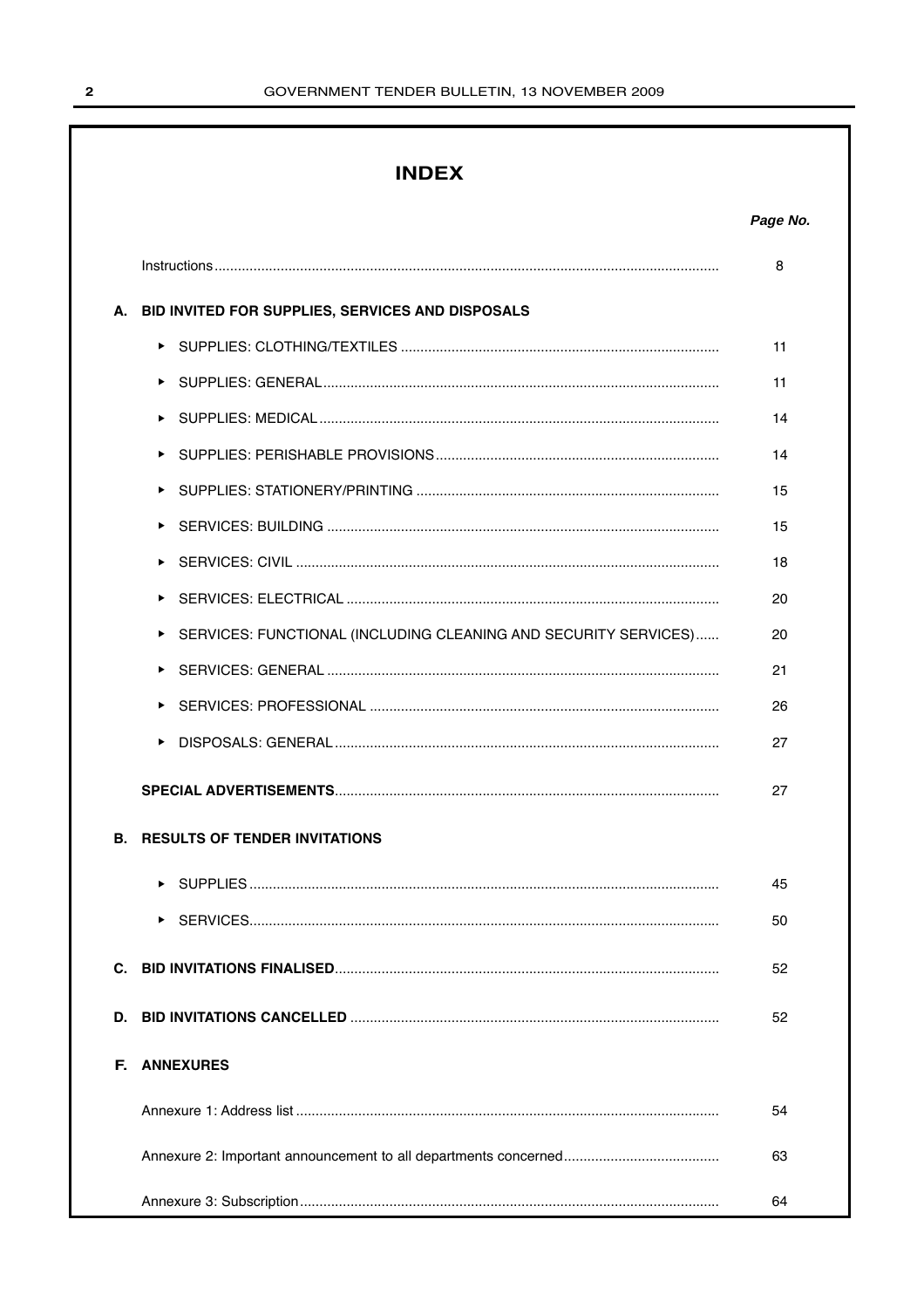



149 Bosman Street • Private Bag X85, Pretoria 0001, RSA

Tel: (012) 334-4504

Fax: (012) 323-8805

Reference TENDER BULLETIN

**Inquiries STELLE PIENAAR** 

# **TENDER INQUIRIES**

Date:

**FROM JANUARY 2005** 

Department, firm or institution:

**ALL PUBLICATIONS** 

The Tender Bulletin is available on the Internet on the following web sites: 1. http://www.treasurv.gov.za 2. http://www.info.gov.za/documents/tenders/index.htm

E-mail: ipienaar@print.pwv.gov.za

# HOW TO ADVERTISE IN THE GOVERNMENT TENDER BULLETIN

This form must always be submitted to us when you want to advertise in the tender bulletin. FORM No. 1: 1. Your bid description in the 1st column.

The place where and/or which Department requires the bid in the 2nd column

The Department Contract No. in the 3rd column. Each Department allocate their own Contract numbers.

The bid closing date in the 4th column—the closing date should be 21-30 weeks from publication date.

Your address list number (which we will submit to you after you have completed Form No. 2) in the 5th and 6th columns.

If the bid closes at National Treasury, their number (National Treasury number) should appear in Column 6.

- **FORM No. 2:** Complete this form together with Form No. 1, when you advertise for the first time, to  $2.$ receive your own tender address list number.
- This form is only for your own records, choose from this list the right section under which FORM No. 3:  $\mathbf{R}$ you want your bid to be published and write this section in at the space provided next to Supplies:..... Services:..... Disposals:..... on Form No. 1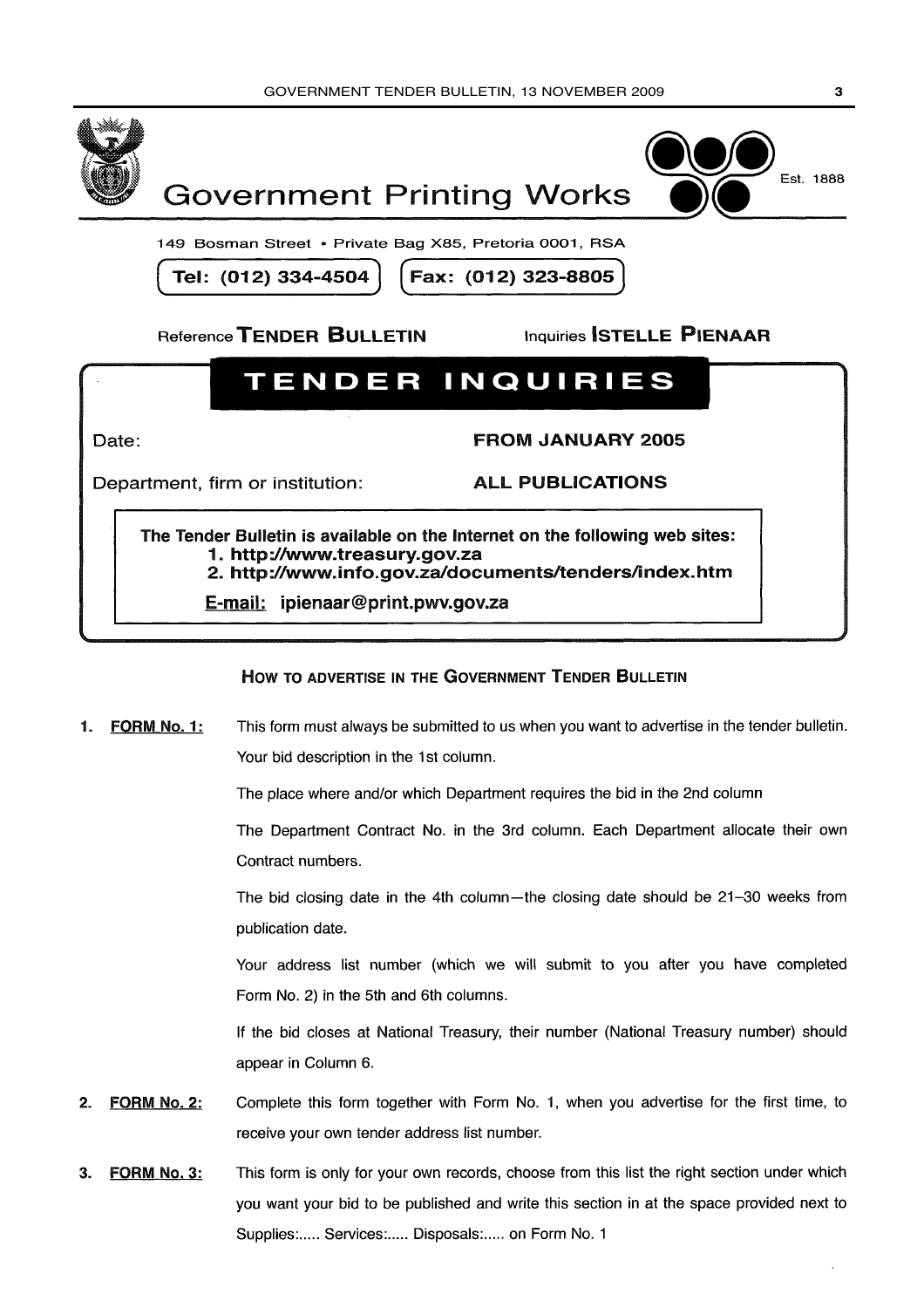# **INFORMATION AND NOTES:**

# **Contact details:**

- **\*** Request cost calculations: Istelle Pienaar at Tel. (012) 334-4504.
- **\*** Enquiries regarding account or account number: Shirley Beetge at Tel. (012) 334-4565
- **\*** Subscribe by phoning: Sophie Milanzi, Tel. (012) 334-4735

or J. Wehmeyer, Tel. (012) 334-4734.

# **\* Advertisement Section:**

**\*** All changes (corrections of advertisements), enquiries regarding advertisements: Istelle Pienaar, Tel. (012) 334-4504.

# **Placing and advertising of advertisements:**

- **•** The submission of advertisements closes the Friday before the publication date at 15:00.
- **• Please note: No late advertisements will be accepted after the closing time.**
- **•** Advertisements are submitted directly to Government Printing Works: Complete the necessary forms and fax it to 012-323 8805 or 012-334 5830 or e-mail to istelle.pienaar@gpw.gov.za.
- **•** The Tender Bulletin appears every Friday, except when there is a Public Holiday involved, and then the closing date for acceptance of tenders will be forwarded with one day. These publication dates that influence the closing dates of the Tender Bulletin, are published for your convenience at the back of each Tender Gazette.
- **•** Advertisements will be published as received on the hard copy.
- **•** Government Printing Works will not take any responsibility for wrong information submitted.
- **•** No changes will be made telephonically; all changes must be submitted via fax or e-mail.
- **•** NB: No Special Tender Bulletins are published any more!
- **•** Electronic bulletins and electronic downloads can be obtained from the Internet:
- www.globalerfx.com **electronic bids**
- www.treasury.gov.za **bulletins and contracts**

# **Cost:**

- **•** The tariff for publication is R85 per cm and R2 125 per A4 page (including VAT).
- **•** Subscription rates for hard copies: Local—R34,20 per annum; Overseas—R40 per annum.

# **General:**

- **•** Bid documents are generally available in **English** only.
- **•** Bidders should read the Special Conditions and Requirements of Contract issued by die different departments.
- **•** Where security is required particulars thereof are indicated in the bid documents. However, security is mostly not required for services with an estimated value of less than R100 000.
- **•** Bids must be submitted on the official bid forms handed out by Departments, must be completed in black ink and completed in all respects.
- **•** Bids must be submitted in sealed envelopes clearly marked. The address, bid number and closing date must appear on the **front** of the envelope.
- **•** Separate envelopes must be used for each bid invitation.
- **•** The name and address of the bidder must appear on the **back** of the envelope only.
- **•** Bids are only advertised once in the Government Tender Bulletin—it is advisable to consult at least the two previous issues of the bulletin in order to obtain full particulars of all current bid invitations.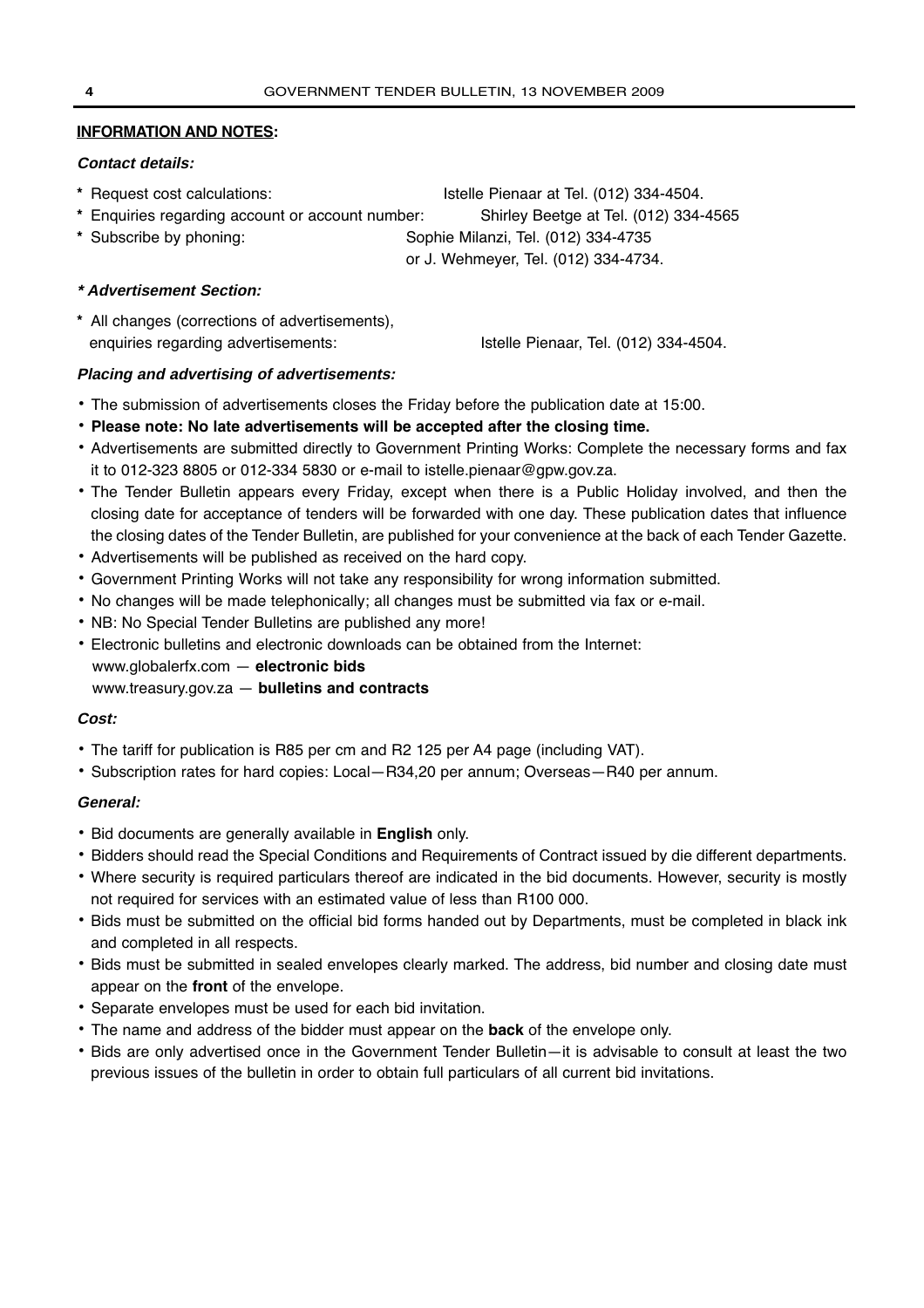BIDS INVITED FOR SUPPLIES, SERVICES AND DISPOSALS

FORM No. 1

Services: **Supplies: SUB CATEGORY** 

| POST OR<br>DELIVER<br>BIDS<br>TO |                                                                                                                          |                                                                                                                 |                                                                                                                 |                                                                                                                 |
|----------------------------------|--------------------------------------------------------------------------------------------------------------------------|-----------------------------------------------------------------------------------------------------------------|-----------------------------------------------------------------------------------------------------------------|-----------------------------------------------------------------------------------------------------------------|
|                                  |                                                                                                                          |                                                                                                                 |                                                                                                                 |                                                                                                                 |
|                                  |                                                                                                                          |                                                                                                                 |                                                                                                                 |                                                                                                                 |
|                                  |                                                                                                                          |                                                                                                                 |                                                                                                                 |                                                                                                                 |
|                                  |                                                                                                                          |                                                                                                                 |                                                                                                                 |                                                                                                                 |
| OBTAINABLE                       |                                                                                                                          |                                                                                                                 |                                                                                                                 |                                                                                                                 |
|                                  |                                                                                                                          |                                                                                                                 |                                                                                                                 |                                                                                                                 |
|                                  |                                                                                                                          |                                                                                                                 |                                                                                                                 |                                                                                                                 |
| FROM<br>BIDS                     |                                                                                                                          |                                                                                                                 |                                                                                                                 |                                                                                                                 |
|                                  |                                                                                                                          |                                                                                                                 |                                                                                                                 |                                                                                                                 |
|                                  |                                                                                                                          |                                                                                                                 |                                                                                                                 |                                                                                                                 |
|                                  |                                                                                                                          |                                                                                                                 |                                                                                                                 |                                                                                                                 |
|                                  |                                                                                                                          |                                                                                                                 |                                                                                                                 |                                                                                                                 |
|                                  |                                                                                                                          |                                                                                                                 |                                                                                                                 |                                                                                                                 |
|                                  |                                                                                                                          |                                                                                                                 |                                                                                                                 |                                                                                                                 |
|                                  |                                                                                                                          |                                                                                                                 |                                                                                                                 |                                                                                                                 |
| DUE AT<br>11:00                  |                                                                                                                          |                                                                                                                 |                                                                                                                 |                                                                                                                 |
|                                  |                                                                                                                          |                                                                                                                 |                                                                                                                 |                                                                                                                 |
|                                  |                                                                                                                          |                                                                                                                 |                                                                                                                 |                                                                                                                 |
|                                  |                                                                                                                          |                                                                                                                 |                                                                                                                 |                                                                                                                 |
|                                  |                                                                                                                          |                                                                                                                 |                                                                                                                 |                                                                                                                 |
|                                  |                                                                                                                          |                                                                                                                 |                                                                                                                 |                                                                                                                 |
|                                  |                                                                                                                          |                                                                                                                 |                                                                                                                 |                                                                                                                 |
|                                  |                                                                                                                          |                                                                                                                 |                                                                                                                 |                                                                                                                 |
|                                  |                                                                                                                          |                                                                                                                 |                                                                                                                 |                                                                                                                 |
|                                  |                                                                                                                          |                                                                                                                 |                                                                                                                 |                                                                                                                 |
|                                  |                                                                                                                          |                                                                                                                 |                                                                                                                 |                                                                                                                 |
| TENDER                           |                                                                                                                          |                                                                                                                 |                                                                                                                 |                                                                                                                 |
| ġ                                |                                                                                                                          |                                                                                                                 |                                                                                                                 |                                                                                                                 |
|                                  |                                                                                                                          |                                                                                                                 |                                                                                                                 |                                                                                                                 |
|                                  |                                                                                                                          |                                                                                                                 |                                                                                                                 |                                                                                                                 |
|                                  |                                                                                                                          |                                                                                                                 |                                                                                                                 |                                                                                                                 |
|                                  |                                                                                                                          |                                                                                                                 |                                                                                                                 |                                                                                                                 |
|                                  |                                                                                                                          |                                                                                                                 |                                                                                                                 |                                                                                                                 |
|                                  |                                                                                                                          |                                                                                                                 |                                                                                                                 |                                                                                                                 |
|                                  |                                                                                                                          |                                                                                                                 |                                                                                                                 |                                                                                                                 |
|                                  |                                                                                                                          |                                                                                                                 |                                                                                                                 |                                                                                                                 |
|                                  |                                                                                                                          |                                                                                                                 |                                                                                                                 |                                                                                                                 |
|                                  |                                                                                                                          |                                                                                                                 |                                                                                                                 |                                                                                                                 |
|                                  |                                                                                                                          |                                                                                                                 |                                                                                                                 |                                                                                                                 |
| ₹                                |                                                                                                                          |                                                                                                                 |                                                                                                                 |                                                                                                                 |
|                                  |                                                                                                                          |                                                                                                                 |                                                                                                                 |                                                                                                                 |
| REQUIRED                         |                                                                                                                          |                                                                                                                 |                                                                                                                 |                                                                                                                 |
|                                  |                                                                                                                          |                                                                                                                 |                                                                                                                 |                                                                                                                 |
|                                  |                                                                                                                          |                                                                                                                 |                                                                                                                 |                                                                                                                 |
|                                  |                                                                                                                          |                                                                                                                 |                                                                                                                 |                                                                                                                 |
|                                  |                                                                                                                          |                                                                                                                 |                                                                                                                 |                                                                                                                 |
|                                  |                                                                                                                          |                                                                                                                 |                                                                                                                 |                                                                                                                 |
|                                  |                                                                                                                          |                                                                                                                 |                                                                                                                 |                                                                                                                 |
|                                  |                                                                                                                          |                                                                                                                 |                                                                                                                 |                                                                                                                 |
|                                  |                                                                                                                          |                                                                                                                 |                                                                                                                 |                                                                                                                 |
|                                  |                                                                                                                          |                                                                                                                 |                                                                                                                 |                                                                                                                 |
|                                  |                                                                                                                          |                                                                                                                 |                                                                                                                 |                                                                                                                 |
|                                  |                                                                                                                          |                                                                                                                 |                                                                                                                 |                                                                                                                 |
|                                  |                                                                                                                          |                                                                                                                 |                                                                                                                 |                                                                                                                 |
|                                  |                                                                                                                          |                                                                                                                 |                                                                                                                 |                                                                                                                 |
|                                  |                                                                                                                          |                                                                                                                 |                                                                                                                 |                                                                                                                 |
|                                  |                                                                                                                          |                                                                                                                 |                                                                                                                 |                                                                                                                 |
|                                  |                                                                                                                          |                                                                                                                 |                                                                                                                 |                                                                                                                 |
|                                  |                                                                                                                          |                                                                                                                 |                                                                                                                 |                                                                                                                 |
|                                  |                                                                                                                          |                                                                                                                 |                                                                                                                 |                                                                                                                 |
|                                  |                                                                                                                          |                                                                                                                 |                                                                                                                 |                                                                                                                 |
|                                  |                                                                                                                          |                                                                                                                 |                                                                                                                 |                                                                                                                 |
|                                  |                                                                                                                          |                                                                                                                 |                                                                                                                 |                                                                                                                 |
|                                  |                                                                                                                          |                                                                                                                 |                                                                                                                 |                                                                                                                 |
|                                  |                                                                                                                          |                                                                                                                 |                                                                                                                 |                                                                                                                 |
|                                  |                                                                                                                          |                                                                                                                 |                                                                                                                 |                                                                                                                 |
|                                  |                                                                                                                          |                                                                                                                 |                                                                                                                 |                                                                                                                 |
|                                  |                                                                                                                          |                                                                                                                 |                                                                                                                 |                                                                                                                 |
| <b>DESCRIPTION</b>               |                                                                                                                          |                                                                                                                 |                                                                                                                 |                                                                                                                 |
|                                  |                                                                                                                          |                                                                                                                 |                                                                                                                 |                                                                                                                 |
|                                  |                                                                                                                          |                                                                                                                 |                                                                                                                 |                                                                                                                 |
|                                  |                                                                                                                          |                                                                                                                 |                                                                                                                 |                                                                                                                 |
|                                  |                                                                                                                          |                                                                                                                 |                                                                                                                 |                                                                                                                 |
|                                  |                                                                                                                          |                                                                                                                 |                                                                                                                 |                                                                                                                 |
|                                  |                                                                                                                          |                                                                                                                 |                                                                                                                 |                                                                                                                 |
|                                  |                                                                                                                          |                                                                                                                 |                                                                                                                 |                                                                                                                 |
|                                  |                                                                                                                          |                                                                                                                 |                                                                                                                 |                                                                                                                 |
|                                  |                                                                                                                          |                                                                                                                 |                                                                                                                 |                                                                                                                 |
|                                  |                                                                                                                          |                                                                                                                 |                                                                                                                 |                                                                                                                 |
|                                  |                                                                                                                          |                                                                                                                 |                                                                                                                 |                                                                                                                 |
|                                  |                                                                                                                          |                                                                                                                 |                                                                                                                 |                                                                                                                 |
|                                  |                                                                                                                          |                                                                                                                 |                                                                                                                 |                                                                                                                 |
|                                  |                                                                                                                          |                                                                                                                 |                                                                                                                 |                                                                                                                 |
|                                  |                                                                                                                          |                                                                                                                 |                                                                                                                 |                                                                                                                 |
|                                  |                                                                                                                          |                                                                                                                 |                                                                                                                 |                                                                                                                 |
|                                  | <u>, последните при подразните на подразните на приводните на примерения на приводните на приводните на подразните н</u> | ти и последните при податки на предлагаете на предлагает на просто на при податки на при податки на при податки | , последните издания и последните последните последните издания и последните издания и последните последните по | u de de la proprieda de la producción de la producción de la producción de la producción de la producción de la |
|                                  |                                                                                                                          |                                                                                                                 |                                                                                                                 |                                                                                                                 |

#### GOVERNMENT TENDER BULLETIN, 13 NOVEMBER 2009 **5**

.<br>.<br>.<br>.<br>.<br>.<br>.

 $\ddot{z}$ 

...............

 $\ddot{\ddot{\cdot}}$ 

ţ

,,,,,,,,,,,,,,,,,,,,,,,,

 $\begin{bmatrix} 1 & 0 & 0 \\ 0 & 1 & 0 \\ 0 & 0 & 0 \\ 0 & 0 & 0 \\ 0 & 0 & 0 \\ 0 & 0 & 0 \\ 0 & 0 & 0 & 0 \\ 0 & 0 & 0 & 0 \\ 0 & 0 & 0 & 0 \\ 0 & 0 & 0 & 0 & 0 \\ 0 & 0 & 0 & 0 & 0 \\ 0 & 0 & 0 & 0 & 0 \\ 0 & 0 & 0 & 0 & 0 & 0 \\ 0 & 0 & 0 & 0 & 0 & 0 \\ 0 & 0 & 0 & 0 & 0 & 0 & 0 \\ 0 & 0 & 0 & 0 & 0 & 0 & 0 \\$ 

..........

...........

Ī

Ţ

i<br>:

Ī

Î

Ī

 $\begin{bmatrix} 1 & 0 & 0 \\ 0 & 1 & 0 \\ 0 & 0 & 0 \\ 0 & 0 & 0 \\ 0 & 0 & 0 \\ 0 & 0 & 0 \\ 0 & 0 & 0 & 0 \\ 0 & 0 & 0 & 0 \\ 0 & 0 & 0 & 0 \\ 0 & 0 & 0 & 0 & 0 \\ 0 & 0 & 0 & 0 & 0 \\ 0 & 0 & 0 & 0 & 0 \\ 0 & 0 & 0 & 0 & 0 & 0 \\ 0 & 0 & 0 & 0 & 0 & 0 \\ 0 & 0 & 0 & 0 & 0 & 0 & 0 \\ 0 & 0 & 0 & 0 & 0 & 0 & 0 \\$ 

 $\ddot{\cdot}$ 

.............

Î

 $\frac{1}{2}$  ,  $\frac{1}{2}$  ,  $\frac{1}{2}$  ,  $\frac{1}{2}$  ,  $\frac{1}{2}$  ,  $\frac{1}{2}$  ,  $\frac{1}{2}$  ,  $\frac{1}{2}$  ,  $\frac{1}{2}$ 

 $\ddot{\ddot{\cdot}}$ 

i<br>:<br>:

Ţ

Ŧ

 $\frac{1}{2}$ 

:<br>:<br>:<br>:

 $\ddot{\ddot{\cdot}}$ 

,,,,,,,,,,,,,

,,,,,,,,,,,,,,,,,,,,,,,,,,,,,,

İ

 $\ddot{\ddot{\phantom{}}\phantom{}}$ 

 $\ddot{}}$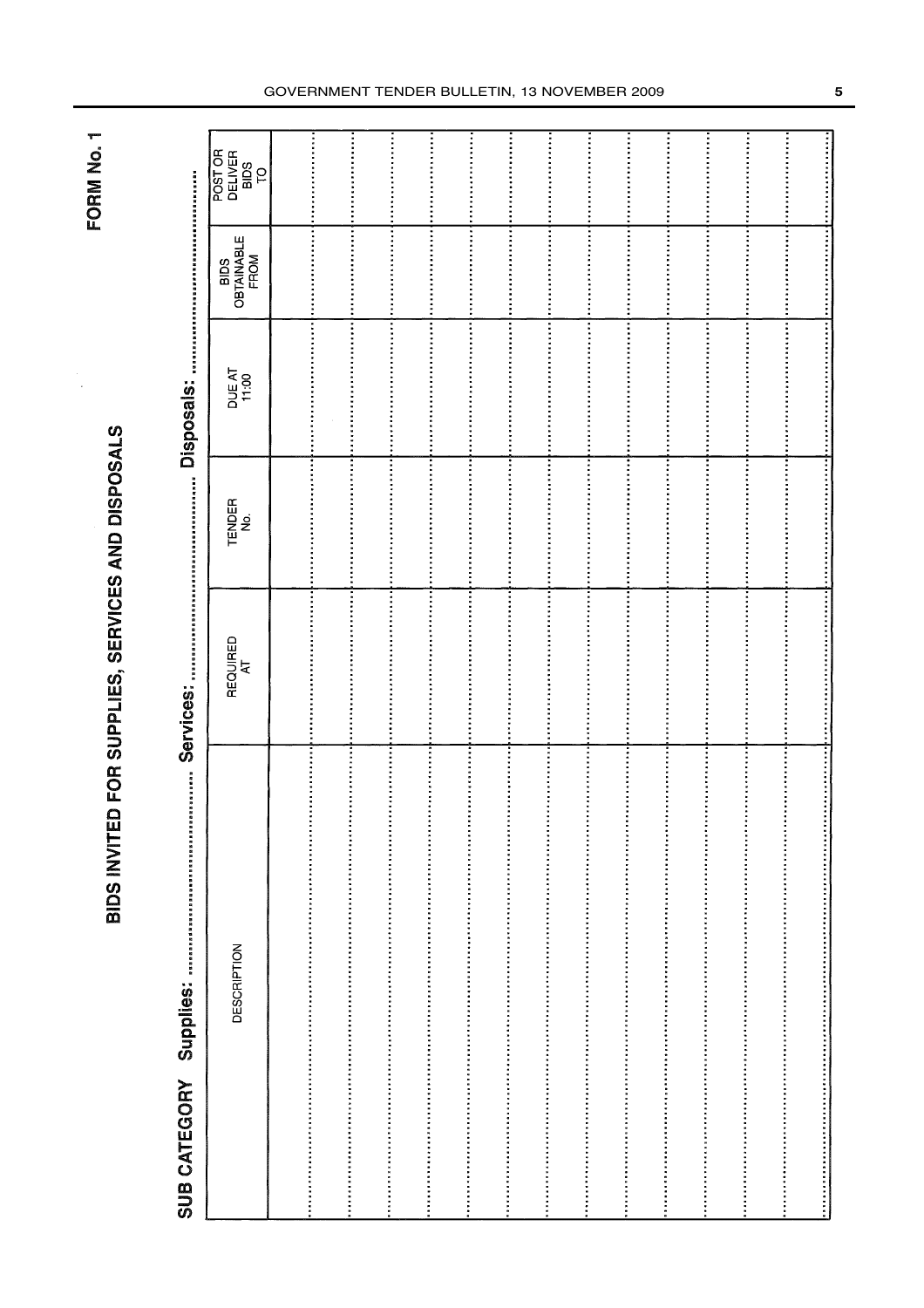# **FORM No. 2**

**ADDRESS LIST** 

| <b>BIDS OBTAINABLE FROM:</b> |  |  |  |  |
|------------------------------|--|--|--|--|
| Name of Department:          |  |  |  |  |
| <b>Street Address:</b>       |  |  |  |  |
|                              |  |  |  |  |
|                              |  |  |  |  |
| Postal Address:              |  |  |  |  |
|                              |  |  |  |  |
|                              |  |  |  |  |
| Enquiries:                   |  |  |  |  |
|                              |  |  |  |  |
| Office hours:                |  |  |  |  |

|                                                        | POST OR DELIVER BIDS TO: |  |  |  |  |  |
|--------------------------------------------------------|--------------------------|--|--|--|--|--|
| Name of Department:                                    |                          |  |  |  |  |  |
| Street Address:                                        |                          |  |  |  |  |  |
|                                                        |                          |  |  |  |  |  |
|                                                        |                          |  |  |  |  |  |
| Postal Address:                                        |                          |  |  |  |  |  |
|                                                        |                          |  |  |  |  |  |
|                                                        |                          |  |  |  |  |  |
| <b>Tender Box Address</b><br>(main entrance, reception |                          |  |  |  |  |  |
| area or room no. of the<br>building):                  |                          |  |  |  |  |  |
| Enquiries:                                             |                          |  |  |  |  |  |
|                                                        |                          |  |  |  |  |  |

# PLEASE INFORM US OF ANY CHANGES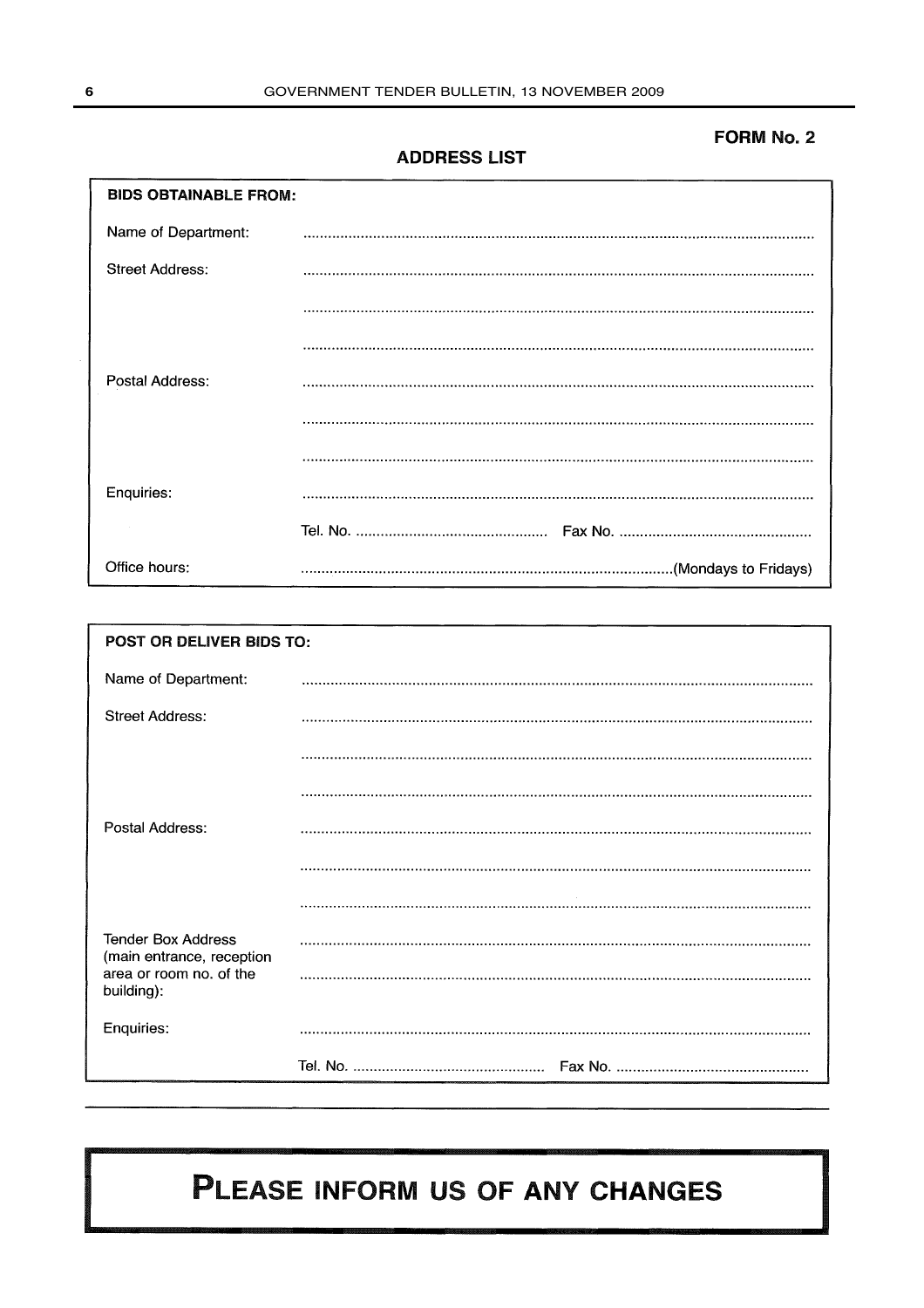# CATEGORIES FOR OWN USE: CHOOSE ONE AND MARK CLEARLY ON FORM 1

| <b>SUPPLIES</b>                                                   |
|-------------------------------------------------------------------|
| ACCOMMODATION, Leasing of                                         |
| <b>AUDIO VISUAL EQUIPMENT</b>                                     |
| <b>BUILDING MATERIAL</b>                                          |
| CHEMICALS: Agricultural/Forestry/Laboratory/<br><b>Water Care</b> |
| <b>CLOTHING/TEXTILES</b>                                          |
| <b>COMPUTER EQUIPMENT</b>                                         |
| <b>COMPUTER SOFTWARE</b>                                          |
| <b>ELECTRICAL EQUIPMENT</b>                                       |
| <b>ELECTRONIC EQUIPMENT</b>                                       |
| <b>FURNITURE</b>                                                  |
| <b>GENERAL</b>                                                    |
| <b>MEDICAL</b>                                                    |
| OFFICE EQUIPMENT: Labour-saving devices                           |
| PERISHABLE PROVISIONS                                             |
| STATIONERY/PRINTING                                               |
| <b>STEEL</b>                                                      |
| <b>TIMBER</b>                                                     |
| <b>VEHICLE</b> (all types)                                        |
| <b>WORKSHOP EQUIPMENT</b>                                         |
| <b>SERVICES</b>                                                   |
| <b>BUILDING</b>                                                   |
| <b>CIVIL</b>                                                      |
| <b>ELECTRICAL</b>                                                 |
| FUNCTIONAL (including cleaning/security services)                 |
| <b>GENERAL</b>                                                    |
| MAINTENANCE (Electrical, mechanical equipment and plumbing)       |
| <b>MECHANICAL</b>                                                 |
| <b>PROFESSIONAL</b>                                               |
| <b>REPAIR AND MAINTENANCE OF VEHICLES</b>                         |
| <b>TRANSPORT</b>                                                  |
| <b>DISPOSALS</b>                                                  |
| <b>CLOTHING AND TEXTILES</b>                                      |
| <b>FURNITURE</b>                                                  |
| <b>GENERAL</b>                                                    |
| <b>SCRAP METAL</b>                                                |
| <b>VEHICLES</b>                                                   |
| <b>RESULTS</b>                                                    |
| <b>SUPPLIES</b>                                                   |
| <b>SERVICES</b>                                                   |
| <b>DISPOSALS</b>                                                  |
| <b>FINALISED</b>                                                  |
| <b>CANCELLED</b>                                                  |
| <b>REGISTRY OF POTENTIAL SUPPLIERS</b>                            |

l,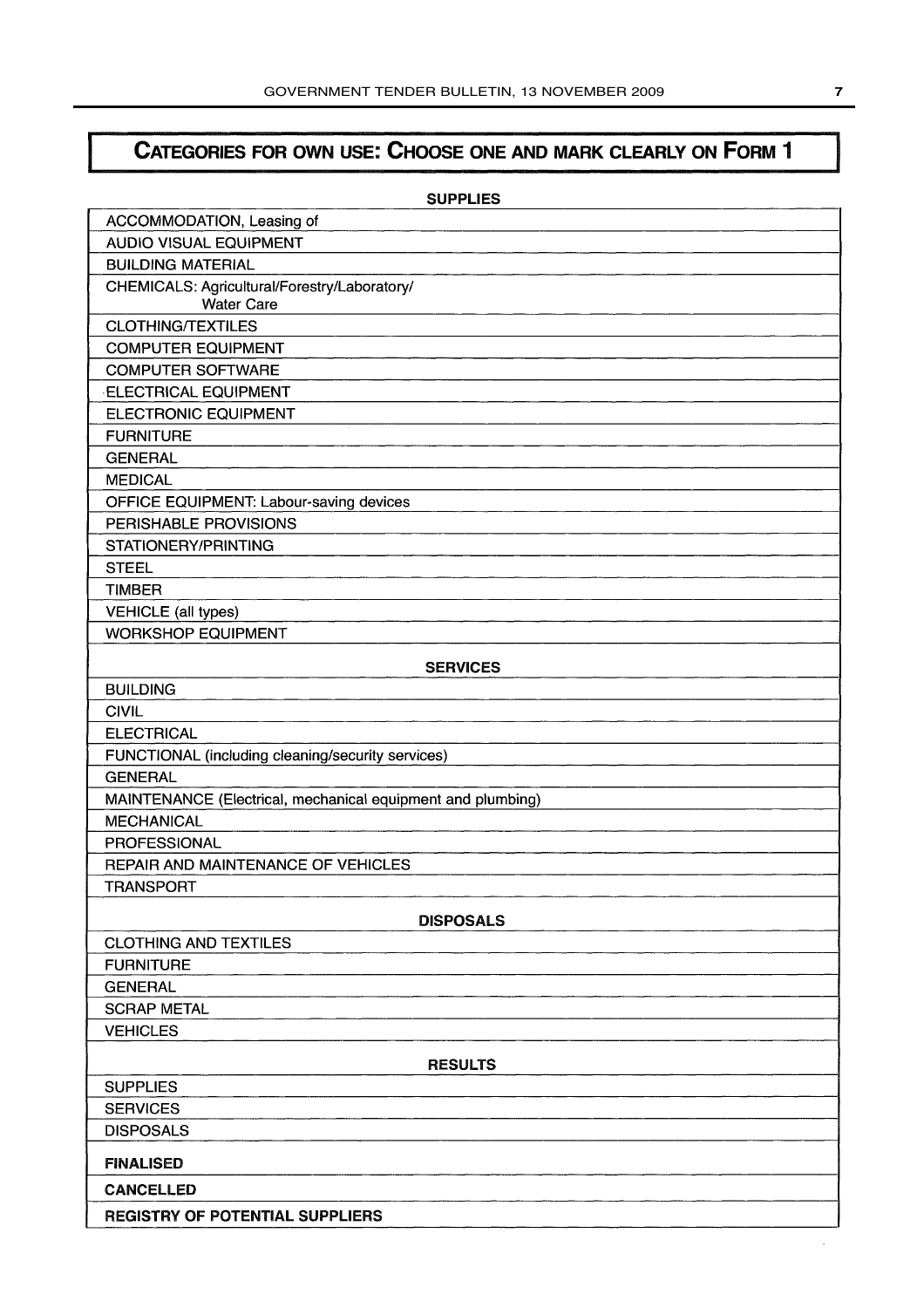# **INSTRUCTIONS**

#### **Please note the following:**

- 1. Bidders are advised to read the entire Government Tender Bulletin. No officer of any Procurement Activity will be held responsible for loss of a potential opportunity to bid due to possible incorrect categorising of requirements.
- 2. Bids for the procurement of supplies, services and disposals are categorised as follows:

#### **SUPPLIES**

- (i) Accommodation, leasing of
- (ii) Audio visual equipment
- (iii) Building material
- (iv) Chemicals: Agricultural/Forestry/ Laboratory/Water Care
- (v) Clothing/Textiles
- (vi) Computer equipment
- (vii) Computer software
- (viii) Electrical equipment
- (ix) Electronic equipment
- (x) Furniture
- (xi) General
- (xii) Medical
- (xiii) Office equipment: Labour-saving devices
- (xiv) Perishable provisions
- (xv) Stationary/printing
- (xvi) Steel
- (xvii) Timber
- (xviii) Vehicle (all types)
- (xix) Workshop equipment

# **SERVICES**

- (i) Building
- (ii) Civil
- (iii) Electrical
- (iv) Functional (including cleaning-, and security services)
- (v) General
- (vi) Maintenance of electrical, mechanical equipment and plumbing
- (vii) Mechanical
- (viii) Professional
- (ix) Repair and maintenance of vehicles
- (x) Transport

#### **DISPOSALS**

- (i) Clothing and textiles
- (ii) Furniture
- (iii) General
- (iv) Scrap metal
- (v) Vehicles
- 
- 3. The addresses at which bid documents may be obtained and to which bids should be posted, appear in **Annexure 1.**
- 3.1 The address where a document is available from and where it must be submitted to may differ.
- 4. Please note that all documents issued by the National Department of Public Works will be sold.

Amount to be paid will be indicated in the advertisements. **These amounts will NOT be refunded.**

# 4.1 **No documents will be exchanged.**

- 5. Please note that all documents issued by the Department of Public Works will be sold as follows:
	- R50,00 per set for all services with a pre-estimated value from above R100 000 to R300 000.
	- R100,00 per set for all services with a pre-estimated value above R300 000 to R2 000 000.
	- R200,00 per set for all services with a pre-estimated value above R2 000 000.

**These amounts will not be refunded.** Only cash or postal orders will be accepted.

5.1 **No documents will be exchanged.**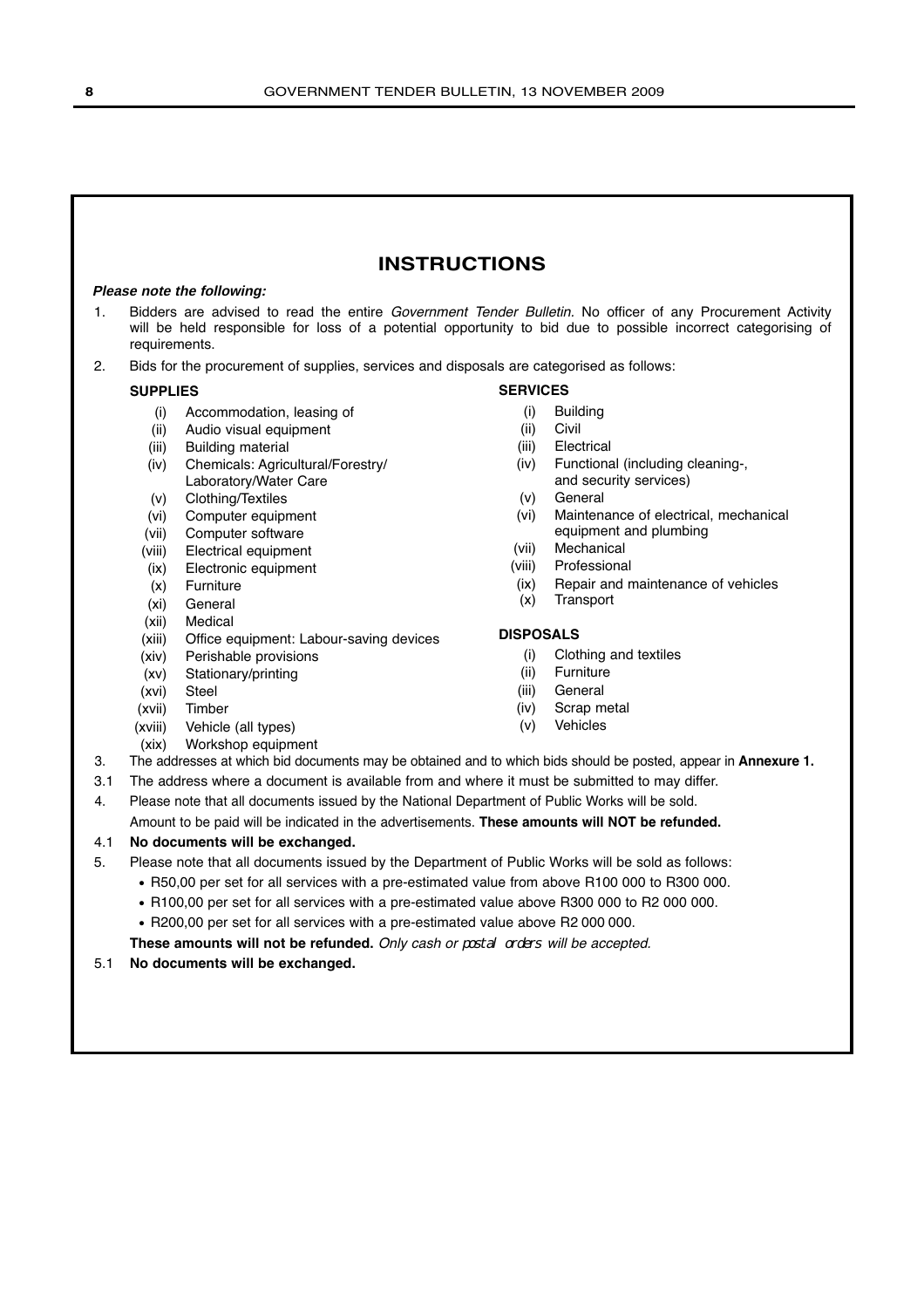# **NATIONAL TREASURY**

# **CONTRACT MANAGEMENT**

# **CONTACT DETAILS:**

| <b>Contract Management:</b> | The Chief Director: Contract Management, 240 Vermeulen Street<br>(corner of Andries and Vermeulen Streets), Pretoria. |
|-----------------------------|-----------------------------------------------------------------------------------------------------------------------|
| <b>Postal address:</b>      | Private Bag X115, Pretoria, 0001, Tel. (012) 315-5694 or 315-55452<br>Fax (012) 315-5058, 315-5388 or<br>$315 - 5400$ |
| Office hours:               | 07:30-16:00 (Monday to Friday)                                                                                        |

# **FOR COLLECTION OF BID DOCUMENTS:**

Tender Information Centre, 240 Vermeulen Street (Ground Floor), behind ABSA Bank, next to Salzburg Restaurant (corner of Andries and Vermeulen Streets), Pretoria.

| Postal address:            | Private Bag X115, Pretoria, 0001.                                                                                             |
|----------------------------|-------------------------------------------------------------------------------------------------------------------------------|
| <b>Enguiries: Helpdesk</b> | Tel. (012) 315-5858 or 315-5732<br>Fax (012) 315-5734.                                                                        |
| Web address:               | www.treasury.gov.za<br>(Contract circulars and contact details:<br>http://www.treasury.gov.za/divisions/sf/ostb/Default.aspx) |

# **ELECTRONIC BIDS:**

#### **www.globalerfx.com**

Potential bidders can bid electronically. Please visit the following website: www.globalerfx.com or visit Tender Information Centre, 240 Vermeulen Street, Pretoria, Tel. (012) 315-5858 for more information.

A free one day training session is offered to bidders who wish to bid electronically, and will take place every Tuesday and Thursday afternoons at 14:00–16:00. These sessions will be held at the Offices of Intenda in Centurion.

#### **Bookings are essential.**

Please contact the Help Desk for further information at Tel. (012) 663-8815.

The Intenda Help Desk will be available on weekdays between 08:00 and 17:00, Tel. (012) 663-8815 and Saturday and Sunday from 09:00 am. till 18:00 pm, Cell 083 554 9330/1 for assistance regarding bid responses on the website. Please note that no voice messages will be returned.

# **IMPORTANT NOTICE TO PROSPECTIVE BIDDERS:**

- It is the responsibility of prospective bidders to ensure that their bid documents are submitted before the closing time and date of bid.
- Bids received after the closing time and date are late and will as a rule NOT be considered.
- Normally all bids close at **11:00** on the closing date as indicated on the bid document.
- Bids that are posted must reach Contract Management before the closing time and date of the bid.
- The bid box is generally open 24 hours a day, 7 days a week.

# **CLOSING ADDRESS OF BIDS:**

| The Chief Director: Contract Management, |                                   |  |  |  |  |  |  |
|------------------------------------------|-----------------------------------|--|--|--|--|--|--|
|                                          | Tender Information Centre,        |  |  |  |  |  |  |
| 240 Vermeulen Street (Ground Floor),     |                                   |  |  |  |  |  |  |
| behind ABSA Bank,                        |                                   |  |  |  |  |  |  |
| (corner Andries and Vermeulen Streets),  |                                   |  |  |  |  |  |  |
| Pretoria.                                |                                   |  |  |  |  |  |  |
| Postal address:                          | Private Bag X115, Pretoria, 0001. |  |  |  |  |  |  |
| <b>Enguiries:</b><br>Helpdesk,           |                                   |  |  |  |  |  |  |
| Tel. (012) 315-5858 or 315-5732          |                                   |  |  |  |  |  |  |
|                                          | Fax (012) 315-5734.               |  |  |  |  |  |  |

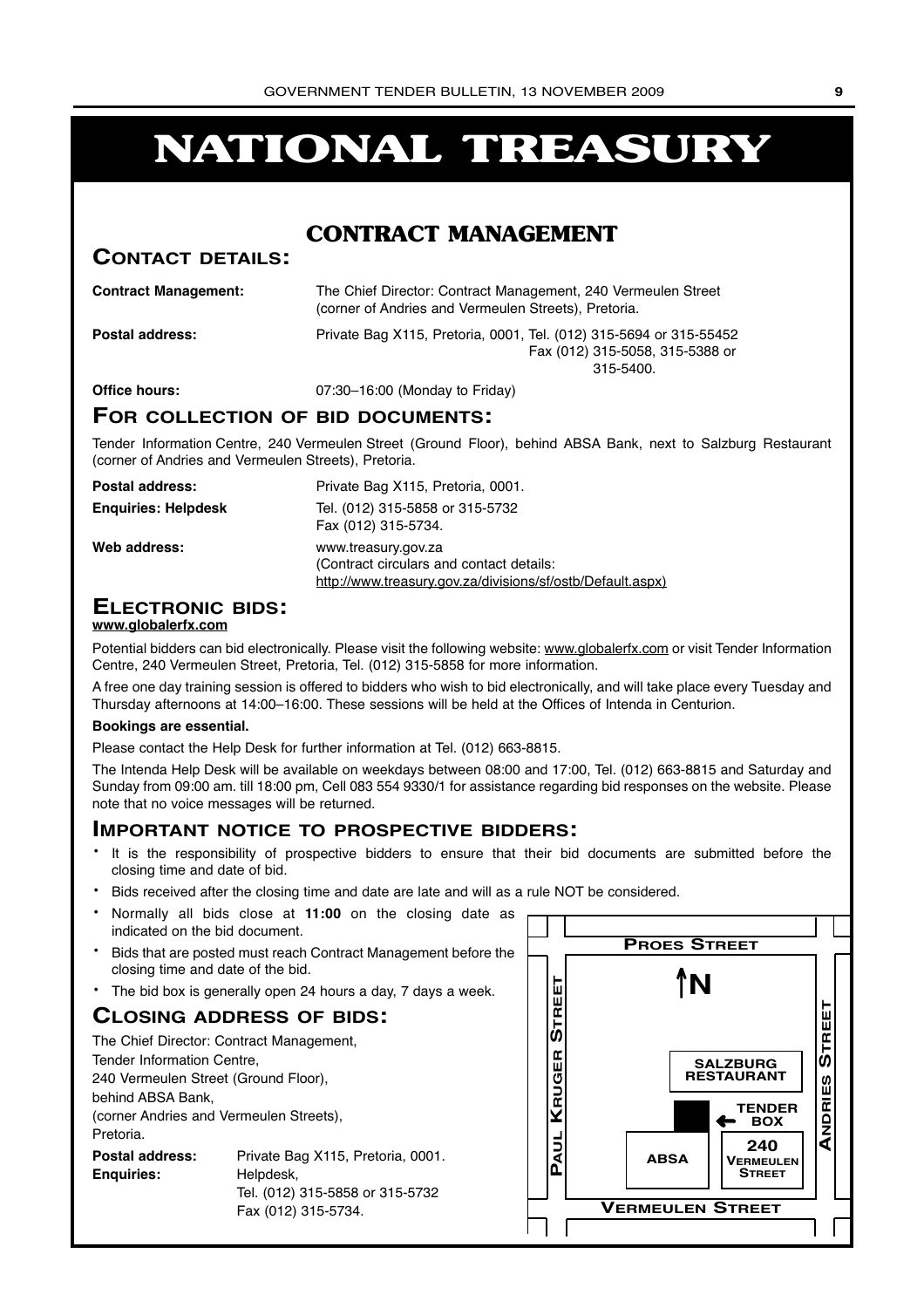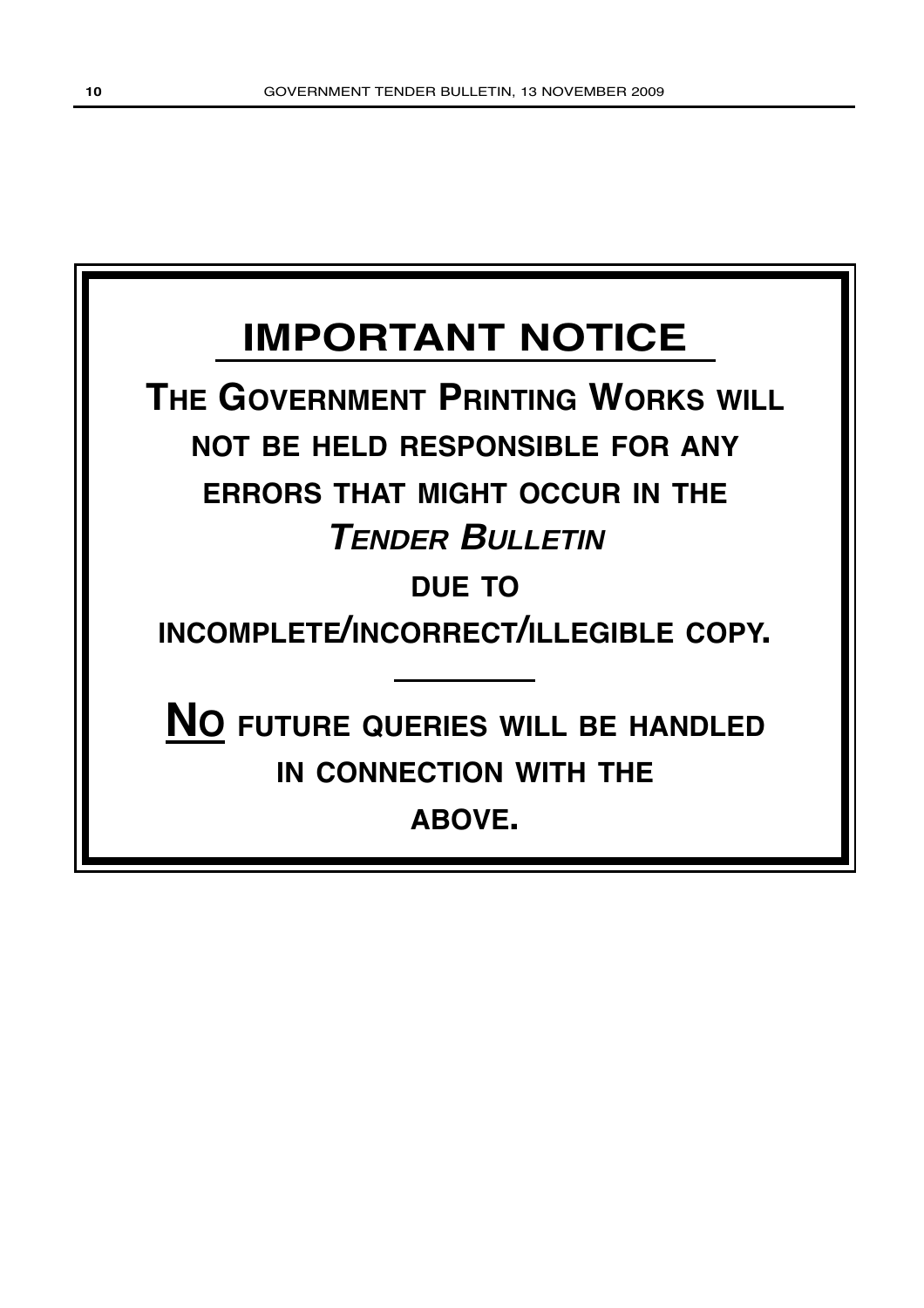# <span id="page-10-0"></span>**A. BIDS INVITED FOR SUPPLIES, SERVICES AND DISPOSALS**

| <b>DESCRIPTION</b>                                                                                                                                                                                                                                                                                                                                              | <b>REQUIRED</b><br>AT                                                       | <b>TENDER</b><br>No.   | <b>DUE AT</b><br>11:00 | <b>BIDS</b><br><b>OBTAINABLE</b><br><b>FROM</b><br>See Annexure 1, Page 54 | POST OR<br><b>DELIVER</b><br>BIDS<br>то |
|-----------------------------------------------------------------------------------------------------------------------------------------------------------------------------------------------------------------------------------------------------------------------------------------------------------------------------------------------------------------|-----------------------------------------------------------------------------|------------------------|------------------------|----------------------------------------------------------------------------|-----------------------------------------|
| <b>SUPPLIES: CLOTHING/TEXTILES</b>                                                                                                                                                                                                                                                                                                                              |                                                                             |                        |                        |                                                                            |                                         |
| Supply of SA Military Health Services mens overhang shirts.<br>Bid documents can be collected at the Central Procurement<br>Service Centre.<br>Alternatively a self-addressed and stamped envelope R17,55<br>(E3 size) can be sent to this Centre.<br>The contact person for any enquiries is: Lieutenant Colonel<br>R. Pretorius, Tel: (012) 671-5035          | Department of<br>Defence:<br>Military Health<br>Mobilization<br>Depot       | CPSC/B/<br>MC/017/09   | 2009-12-08             | 371A                                                                       | 371A                                    |
| Supply of SA Military Health Services womens overhang<br>shirts.<br>Bid documents can be collected at the Central Procurement<br>Service Centre.<br>Alternatively a self-addressed and stamped envelope R17,55<br>(E3 size) can be sent to this Centre.<br>The contact person for any enquiries is: Lieutenant Colonel<br>R. Pretorius, Tel: (012) 671-5035     | Deparment of<br>Defence:<br>Military Health<br>Mobilization<br>Depot        | CPSC/B/<br>MC/016/09   | 2009-12-09             | 371A                                                                       | 371A                                    |
| <b>SUPPLIES: GENERAL</b>                                                                                                                                                                                                                                                                                                                                        |                                                                             |                        |                        |                                                                            |                                         |
| Supply and delivery of three (3) metal detectors.<br>Bid with an estimated value of less than R500 000,00                                                                                                                                                                                                                                                       | Groote Schuur<br>Hospital<br>(Security<br>Department)                       | <b>GSH 18/</b><br>2009 | 2009-11-27             | 307                                                                        | 307                                     |
| The supply and delivery of Bacillus Thuringiensis larvicide for<br>the control of Simulium Chutteri (Blackfly) for a period of one<br>vear.<br>Contact person: Mr John Tladi, Tel: (012) 319-7568                                                                                                                                                               | <b>RSA</b>                                                                  | 4.4.12.4/9/<br>09      | 2009-12-11             | 115                                                                        | 115                                     |
| The supply and delivery of registered avicide for the control of<br>Redbilled Quelea for a period of one year.<br>Contact person: Mr John Tladi, Tel: (012) 319-7568                                                                                                                                                                                            | Pretoria                                                                    | 4.4.12.4/10/<br>09     | 2009-12-11             | 115                                                                        | 115                                     |
| Supply and delivery of 2 x 4 Diesel driven tractor.<br>Quantity: 1.<br><b>NB:</b> The bid can be collected at the Central Procurement<br>Service Centre. Alternatively a self-addressed and stamped<br>envelope R17,55 (E3 size) can be sent to this Centre.<br>Contact person for any enquiries: Colonel M. Mbuqwa, Tel:<br>(012) 529-1500                     | Department of<br>Defence:<br>Main Ordinance<br>Sub-Depot,<br>Wallmanstal    | CPSC/B/G/<br>343/09 R  | 2009-12-07             | 371                                                                        | 371                                     |
| Consulting services to conduct a feasibility study, compile<br>business plan and implementation plan for the proposed<br>Northern Cape Sport Complex.<br>Compulsory information session:<br>Date: Tuesday, 17 November 2009. Time: 11:00. Venue:<br>Library Boardroom, Department of Sport, Arts and Culture,<br>22 Abattoir Road, Ashburnham, Kimberley, 9301. | Department of<br>Sport, Arts<br>and Culture:<br>Northern Cape,<br>Kimberley | DSAC/NC/<br>0013/2009  | 2009-12-11             | 788                                                                        | 788                                     |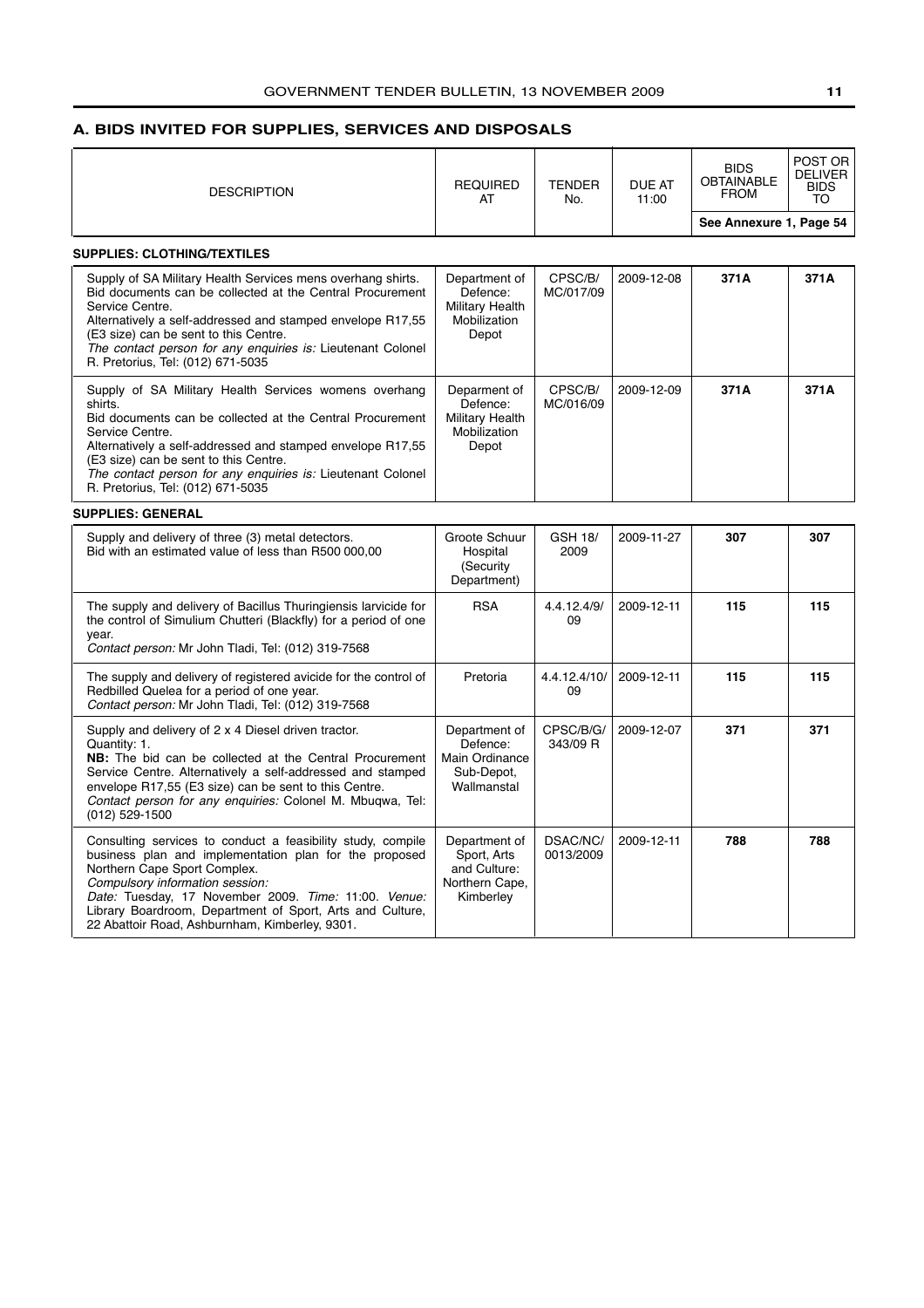| <b>DESCRIPTION</b>                                                                                                                                                                                                                                                                                                                                                                                                                                                                                                                                                                                                                                                                                                                                                                                                                                                                                                                                                                                                                                                                                                                                                                                                                                                                                                                                                                                                                                                                                        | <b>REQUIRED</b><br>AT                                                                                                | <b>TENDER</b><br>No. | <b>DUE AT</b><br>11:00 | <b>TENDERS</b><br><b>OBTAINABLE</b><br><b>FROM</b> | POST OR<br><b>DELIVER</b><br><b>TENDERS</b><br>TO |
|-----------------------------------------------------------------------------------------------------------------------------------------------------------------------------------------------------------------------------------------------------------------------------------------------------------------------------------------------------------------------------------------------------------------------------------------------------------------------------------------------------------------------------------------------------------------------------------------------------------------------------------------------------------------------------------------------------------------------------------------------------------------------------------------------------------------------------------------------------------------------------------------------------------------------------------------------------------------------------------------------------------------------------------------------------------------------------------------------------------------------------------------------------------------------------------------------------------------------------------------------------------------------------------------------------------------------------------------------------------------------------------------------------------------------------------------------------------------------------------------------------------|----------------------------------------------------------------------------------------------------------------------|----------------------|------------------------|----------------------------------------------------|---------------------------------------------------|
|                                                                                                                                                                                                                                                                                                                                                                                                                                                                                                                                                                                                                                                                                                                                                                                                                                                                                                                                                                                                                                                                                                                                                                                                                                                                                                                                                                                                                                                                                                           |                                                                                                                      |                      |                        | See Annexure 1, Page 54                            |                                                   |
| Supply, delivery, installation, demonstration and commission-<br>ing of a convection steamer for use at Swartland hospital<br>kitchen, Malmesbury.<br>NB: The successful bidder will be required to complete and<br>sign a written Contract Form (WCBD 7.2).<br>Bidders should ensure that bids are delivered timely to the<br>correct address (see attached map). If the bid is late, it will<br>not be accepted for consideration. No names of bidders or<br>prices will be read out at the time of closing.<br>Kindly note that should uncertainty regarding the location of<br>the bid box be experienced, bidders are advised to refrain<br>from soliciting the advice of the security officers on duty and to<br>rather contact Ms N. Titus for assistance.<br>The bid box is generally open 24 hours a day, 7 days a week.<br>All bids must be submitted on the official forms (not re-typed).<br>This bid is subject to the General Conditions of Contract<br>(GCC) and, if applicable, any other special conditions of<br>contract.<br>The 80:20 preferential procurement principle is applicable to<br>this bid.<br>Please refer all specification enquiries to: Ms N. Titus or<br>Mr N. Louw, Tel: (022) 487-9236.<br>Bid documents may be posted to: The Senior Medical<br>Superintendent, Private Bag X2, Malmesbury, 7300; or be<br>deposited in the bid box situated at (street address):<br>The Foyer, main entrance of Swartland Hospital, PG Nelson<br>Street, Malmesbury, 7299         | Department of<br>Health:<br>Western Cape<br>Provincial<br>Government:<br>Swartland<br>Hospital,<br>Malmesbury        | SWL<br>1/2009        | 2009-12-04             | 447A                                               | 447A                                              |
| Supply, delivery, installation, demonstration and commission-<br>ing of a direct steam steamer for use at Swartland Hospital<br>kitchen, Malmesbury.<br>NB: The successful bidder will be required to complete and<br>sign a written Contract Form (WCBD 7.2).<br>Bidders should ensure that bids are delivered timely to the<br>correct address (see attached map). If the bid is late, it will<br>not be accepted for consideration. No names of bidders or<br>prices will be red out at the time of closing.<br>Kindly note that should uncertainty regarding the location of<br>the bid box be experienced, bidders are advised to refrain<br>from soliciting the advice of the security officers on duty and to<br>rather contact Ms N. Titus for assistance.<br>The bid box is generally open 24 hours a day, 7 days a week.<br>All bids must be submitted on the official forms (not re-typed).<br>This bid is subject to the General Conditions of Contract<br>(GCC) and, if applicable, any other special conditions of<br>contract.<br>The 80:20 preferential procurement principle is applicable to<br>this bid.<br><i>Please refer all specification enquiries to:</i> Ms N. Titus or<br>Mr N. Louw, Tel: (022) 487-9236.<br>Bid documents may be posted to: The Senior Medical<br>Superintendent, Private Bag X2, Malmesbury, 7300; or be<br>deposited in the bid box situated at (street address): The<br>Foyer, main entrance of Swartland Hospital, PG Nelson<br>Street, Malmesbury, 7299 | Department of<br>Health:<br><b>Western Cape</b><br>Provincial<br>Government:<br>Swartland<br>Hospital,<br>Malmesbury | SWL<br>2/2009        | 2009-12-04             | 447A                                               | 447A                                              |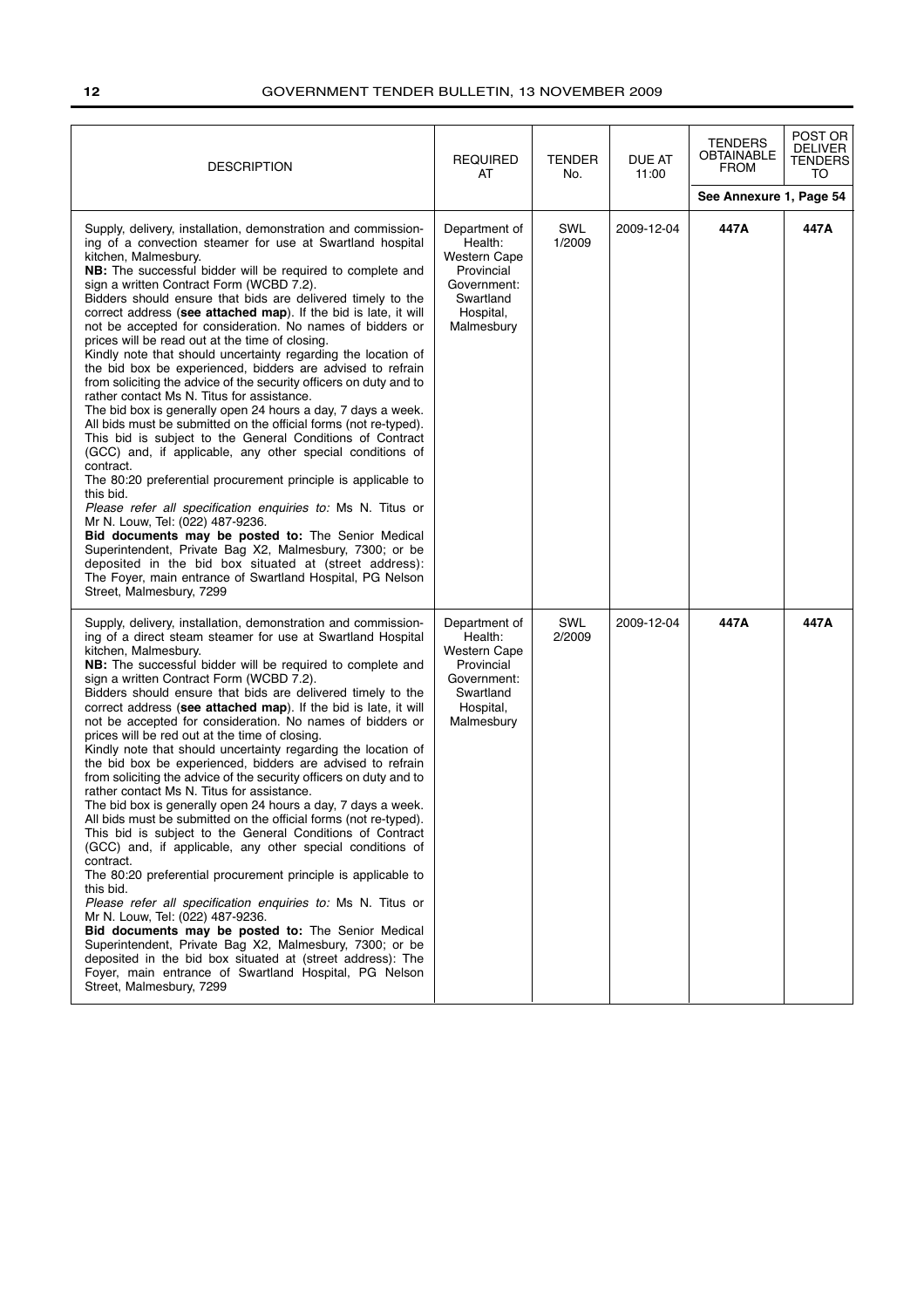| <b>DESCRIPTION</b>                                                                                                                                                                                                                                                                                                                                                                                                                                                                                                                                                                                                                                                                                                                                                                                                                                                                                                                                                                                                                                                                                                                                                                                                                                                                                                                                                                                                                                                                                                        | <b>REQUIRED</b><br>AT                                                                                                | <b>TENDER</b><br>No.   | DUE AT<br>11:00 | TENDERS<br>OBTAINABLE<br><b>FROM</b> | POST OR<br><b>DELIVER</b><br>TENDERS<br>TO |
|---------------------------------------------------------------------------------------------------------------------------------------------------------------------------------------------------------------------------------------------------------------------------------------------------------------------------------------------------------------------------------------------------------------------------------------------------------------------------------------------------------------------------------------------------------------------------------------------------------------------------------------------------------------------------------------------------------------------------------------------------------------------------------------------------------------------------------------------------------------------------------------------------------------------------------------------------------------------------------------------------------------------------------------------------------------------------------------------------------------------------------------------------------------------------------------------------------------------------------------------------------------------------------------------------------------------------------------------------------------------------------------------------------------------------------------------------------------------------------------------------------------------------|----------------------------------------------------------------------------------------------------------------------|------------------------|-----------------|--------------------------------------|--------------------------------------------|
|                                                                                                                                                                                                                                                                                                                                                                                                                                                                                                                                                                                                                                                                                                                                                                                                                                                                                                                                                                                                                                                                                                                                                                                                                                                                                                                                                                                                                                                                                                                           |                                                                                                                      |                        |                 | See Annexure 1, Page 54              |                                            |
| Supply, delivery, installation, demonstration and commission-<br>ing of a high end digital black and white ultrasound unit for use<br>in Swartland Hospital, Malmesbury.<br>NB: The successful bidder will be required to complete and<br>sign a written Contract Form (WCBD 7.2).<br>Bidders should ensure that bids are delivered timely to the<br>correct address (see attached map). If the bid is late, it will<br>not be accepted for consideration. No names of bidders or<br>prices will be red out at the time of closing.<br>Kindly note that should uncertainty regarding the location of<br>the bid box be experienced, bidders are advised to refrain<br>from soliciting the advice of the security officers on duty and to<br>rather contact Ms N. M. Titus for advice.<br>The bid box is generally open 24 hours a day, 7 days a week.<br>All bids must be submitted on the official forms (not re-typed).<br>This bid is subject to the General Conditions of Contract<br>(GCC) and, if applicable, any other special conditions of<br>contract.<br>The 80:20 preferential procurement principle is applicable to<br>this bid.<br>Please refer all specification enquiries to: Ms N. M. Titus or<br>Mr Nico Louw, Tel: (022) 487-9236.<br>Bid documents may be posted to: The Senior Medical<br>Superintendent, Private Bag X2, Malmesbury, 7300 or be<br>deposited in the bid box situated at (street address): The<br>Foyer, main entrance of Swartland Hospital, PG Nelson<br>Street, Malmesbury, 7299 | Department of<br>Health:<br><b>Western Cape</b><br>Provincial<br>Government:<br>Swartland<br>Hospital,<br>Malmesbury | SWL<br>3/2009          | 2009-12-04      | 447A                                 | 447A                                       |
| Supply, delivery, installation, demonstration and commission-<br>ing of a washer/disinfector with drying capabilities for use at<br>Swartland Hospital, Malmesbury.<br>NB: The successful bidder will be required to complete and<br>sign a written Contract Form (WCBD 7.2).<br>Bidders should ensure that bids are delivered timely to the<br>correct address (see attached map). If the bid is late, it will<br>not be accepted for consideration. No names of bidders or<br>prices will be red out at the time of closing.<br>Kindly note that should uncertainty regarding the location of<br>the bid box be experienced, bidders are advised to refrain<br>from soliciting the advice of the security officers on duty and to<br>rather contact Ms N. Titus for assistance.<br>The bid box is generally open 24 hours a day, 7 days a week.<br>All bids must be submitted on the official forms (not re-typed).<br>This bid is subject to the General Conditions of Contract<br>(GCC) and, if applicable, any other special conditions of<br>contract.<br>The 80:20 preferential procurement principle is applicable to<br>this bid.<br>Please refer all specification enquiries to: Ms N. Titus or<br>Mr Nico Louw, Tel: (022) 487-9236.<br>Bid documents may be posted to: The Senior Medical<br>Superintendent, Private Bag X2, Malmesbury, 7300 or be<br>deposited in the bid box situated at (street address): The<br>Foyer, main entrance of Swartland Hospital, PG Nelson<br>Street, Malmesbury, 7299        | Department of<br>Health:<br><b>Western Cape</b><br>Provincial<br>Government:<br>Swartland<br>Hospital,<br>Malmesbury | SWL<br>4/2009          | 2009-12-04      | 447A                                 | 447A                                       |
| Supply and delivery of computer hardware.<br>Bid documents can be collected at the Central Procurement<br>Service Centre.<br>Alternatively a self-addressed and stamped envelope R17,55<br>(E3 size) can be sent to this Centre                                                                                                                                                                                                                                                                                                                                                                                                                                                                                                                                                                                                                                                                                                                                                                                                                                                                                                                                                                                                                                                                                                                                                                                                                                                                                           | Defence<br>Headquarters<br>Unit,<br>Pretoria                                                                         | CPSC/B/G/<br>404/09    | 2009-12-07      | 371B                                 | 371B                                       |
| Provisioning of musical instruments in accordance with<br>SAPS Specification 2609/2009                                                                                                                                                                                                                                                                                                                                                                                                                                                                                                                                                                                                                                                                                                                                                                                                                                                                                                                                                                                                                                                                                                                                                                                                                                                                                                                                                                                                                                    | Gauteng<br><b>SAPS Band</b>                                                                                          | 19/1/9/1/<br>37 TA(09) | 2010-01-19      | 110                                  | 110                                        |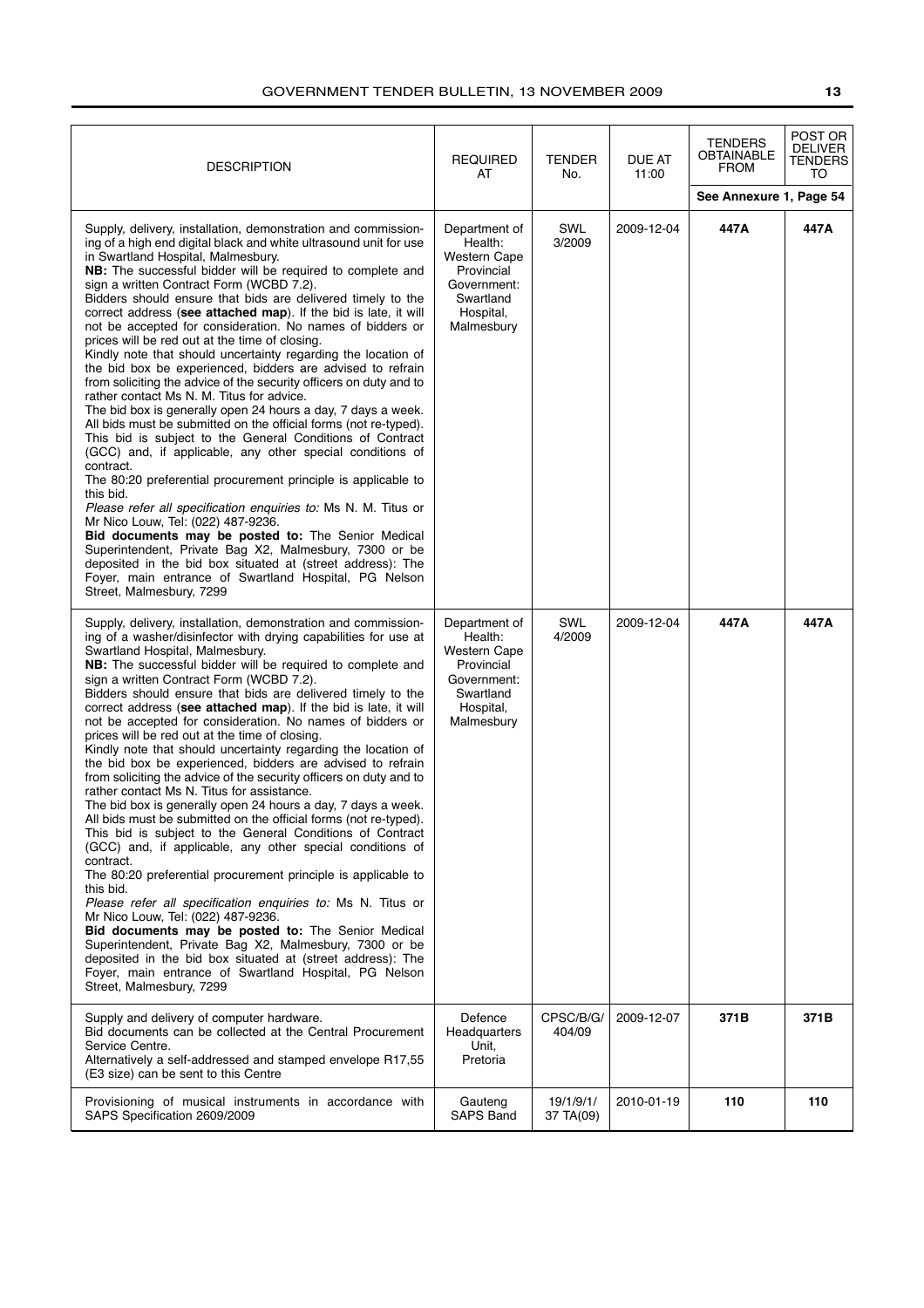| <b>DESCRIPTION</b>                                                                                                                                                                                                                                                                                                                                          | <b>REQUIRED</b><br>AT                                             | <b>TENDER</b><br>No.   | <b>DUE AT</b><br>11:00 | <b>TENDERS</b><br>OBTAINABLE<br><b>FROM</b> | POST OR<br><b>DELIVER</b><br><b>TENDERS</b><br>TO |
|-------------------------------------------------------------------------------------------------------------------------------------------------------------------------------------------------------------------------------------------------------------------------------------------------------------------------------------------------------------|-------------------------------------------------------------------|------------------------|------------------------|---------------------------------------------|---------------------------------------------------|
|                                                                                                                                                                                                                                                                                                                                                             |                                                                   |                        |                        | See Annexure 1, Page 54                     |                                                   |
| <b>SUPPLIES: MEDICAL</b>                                                                                                                                                                                                                                                                                                                                    |                                                                   |                        |                        |                                             |                                                   |
| Placement of 10 x chemistry analysers in Mpumalanga<br>Laboratories.<br>Enquiries: Ms M. Taylor/Ms N. Mangolele, Tel: (011)<br>386-6165/6250.<br>Technical queries: Mr J. Lebudi, Cell: 082 904 4416                                                                                                                                                        | National Health<br>Laboratory<br>Service,<br>Mpumalanga           | 171/09-10              | 2009-11-23             | 900                                         | 900                                               |
| Purchase of Nanodrop ND 2000c UV/VIS spectrophotometer<br>with computer in Anatomical Pathology Laboratory, Inkosi<br>Albert Luthuli Central Hospital.<br>Enquiries: Ms M. Taylor/Ms N. Mangolele, Tel: (011)<br>386-6165/6250.<br>Technical queries: Mr C. Sydney, Cell: (031) 240-2693                                                                    | National Health<br>Laboratory<br>Service,<br>KwaZulu-Natal        | 199/09-10              | 2009-11-24             | 900                                         | 900                                               |
| Supply, delivery, installation, demonstration and commission-<br>ing of a basic transport ventilator                                                                                                                                                                                                                                                        | Radie Kotze<br>Hospital                                           | <b>RKH 01/09</b>       | 2009-12-11             | 447                                         | 447                                               |
| <b>SUPPLIES: PERISHABLE PROVISIONS</b>                                                                                                                                                                                                                                                                                                                      |                                                                   |                        |                        |                                             |                                                   |
| Supply and delivery of perishable provisions: Beef, eggs, fish,<br>vegetables and fruit.<br>NB: Documents will be available week days from 08h00 to<br>15h00.<br>Contact person for collecting of bid documents: Me Dorris<br>Mogane, Tel: (011) 898-3772.<br>Contact person for directions: Me Dorris Mogane, Tel: (011)<br>898-3772                       | Correctional<br>Services:<br>Boksburg<br>Management<br>Area       | B/Burg 1/<br>2009      | 2009-12-14             | 146                                         | 146                                               |
| Supply and delivery of perishable provisions: Beef, eggs, fish,<br>vegetables and fruit.<br>NB: Documents will be available week days from 08h00 to<br>15h00.<br>Contact person for collecting of bid documents: Mr Lucky<br>Mahlangu, Tel: (016) 341-2141, Ext. 241.<br>Contact person for directions: Mr Lucky Mahlangu, Tel: (016)<br>341-2141, Ext. 241 | Correctional<br>Services:<br>Heidelberg<br>Correctional<br>Centre | H/Berg 1/<br>2009      | 2009-12-14             | 180                                         | 180                                               |
| Supply and delivery of highly perishable provisions.<br>Period: 1 April 2010 to 31 March 2011                                                                                                                                                                                                                                                               | Correctional<br>Services:                                         |                        | 2009-12-14             | 362                                         | 362                                               |
|                                                                                                                                                                                                                                                                                                                                                             | Empangeni<br>Correctional<br>Centre                               | <b>KZN 12/</b><br>2009 |                        |                                             |                                                   |
|                                                                                                                                                                                                                                                                                                                                                             | Kokstad<br>Correctional<br>Centre                                 | <b>KZN 13/</b><br>2009 |                        |                                             |                                                   |
|                                                                                                                                                                                                                                                                                                                                                             | Ncome<br>Correctional<br>Centre                                   | <b>KZN 14/</b><br>2009 |                        |                                             |                                                   |
|                                                                                                                                                                                                                                                                                                                                                             | Glencoe<br>Correctional<br>Centre                                 | <b>KZN 15/</b><br>2009 |                        |                                             |                                                   |
|                                                                                                                                                                                                                                                                                                                                                             | Ladysmith<br>Correctional<br>Centre                               | <b>KZN 16/</b><br>2009 |                        |                                             |                                                   |
|                                                                                                                                                                                                                                                                                                                                                             | Eshowe<br>Correctional<br>Centre                                  | <b>KZN 17/</b><br>2009 |                        |                                             |                                                   |
|                                                                                                                                                                                                                                                                                                                                                             | Stanger<br>Correctional<br>Centre                                 | <b>KZN 18/</b><br>2009 |                        |                                             |                                                   |
| Supply and delivery of perishable provisions: Bread, fish,<br>chicken, eggs, fruits and vegetables.<br>Contact: Ms Mhlanga Portia, Tel: (012) 305-7250/7284, from<br>09:00 until 15:00, Monday to Friday                                                                                                                                                    | Zonderwater<br>Management<br>Area (Supply<br>Chain)               | ZDW 1/<br>2009         | 2009-12-14             | 259                                         | 259                                               |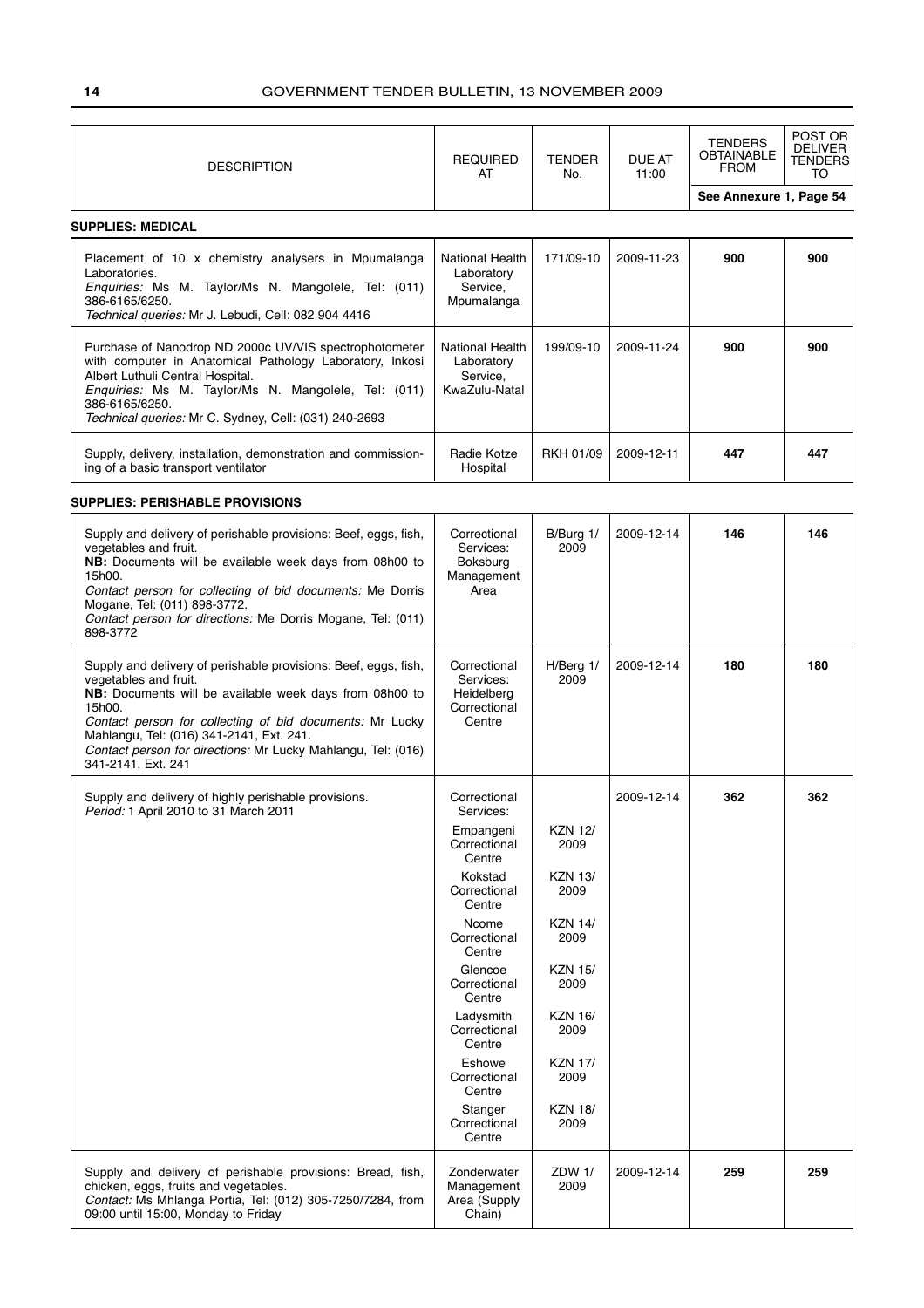| <b>DESCRIPTION</b>                                                                                                                                                                                                                                                                                                                                                                                                                                                                                                                                                                                                                                                                                                                                                                                                                                                                                                                                                                                                                                                                                                                                                                                                                                                                                                                                                                                                                                                                                                                                                                                                | <b>TENDER</b><br><b>REQUIRED</b><br>AT<br>No.          | DUE AT<br>11:00                         | <b>TENDERS</b><br><b>OBTAINABLE</b><br><b>FROM</b> | POST OR<br><b>DELIVER</b><br>TENDERS<br>TO |     |
|-------------------------------------------------------------------------------------------------------------------------------------------------------------------------------------------------------------------------------------------------------------------------------------------------------------------------------------------------------------------------------------------------------------------------------------------------------------------------------------------------------------------------------------------------------------------------------------------------------------------------------------------------------------------------------------------------------------------------------------------------------------------------------------------------------------------------------------------------------------------------------------------------------------------------------------------------------------------------------------------------------------------------------------------------------------------------------------------------------------------------------------------------------------------------------------------------------------------------------------------------------------------------------------------------------------------------------------------------------------------------------------------------------------------------------------------------------------------------------------------------------------------------------------------------------------------------------------------------------------------|--------------------------------------------------------|-----------------------------------------|----------------------------------------------------|--------------------------------------------|-----|
|                                                                                                                                                                                                                                                                                                                                                                                                                                                                                                                                                                                                                                                                                                                                                                                                                                                                                                                                                                                                                                                                                                                                                                                                                                                                                                                                                                                                                                                                                                                                                                                                                   |                                                        |                                         |                                                    | See Annexure 1, Page 54                    |     |
| Supply and delivery of perishable provisions to Colesberg<br>Centre.<br>Period: 1 April 2010 to 31 March 2011                                                                                                                                                                                                                                                                                                                                                                                                                                                                                                                                                                                                                                                                                                                                                                                                                                                                                                                                                                                                                                                                                                                                                                                                                                                                                                                                                                                                                                                                                                     | Colesberg,<br>Richmond and<br>Victoria West<br>Centres | COB <sub>1</sub> /<br>2009              | 2009-12-14                                         | 155                                        | 155 |
| Supply and delivery of perishable provisions to De Aar Centre.<br>Period: 1 April 2010 to 31 March 2011                                                                                                                                                                                                                                                                                                                                                                                                                                                                                                                                                                                                                                                                                                                                                                                                                                                                                                                                                                                                                                                                                                                                                                                                                                                                                                                                                                                                                                                                                                           | De Aar Centre,<br>Hopetown<br>Centres                  | $COB$ $2/$<br>2009                      | 2009-12-14                                         | 155                                        | 155 |
| Perishable provision                                                                                                                                                                                                                                                                                                                                                                                                                                                                                                                                                                                                                                                                                                                                                                                                                                                                                                                                                                                                                                                                                                                                                                                                                                                                                                                                                                                                                                                                                                                                                                                              | Thohoyandou                                            | T/NDOU1/<br>2009                        | 2009-12-14                                         | 732                                        | 732 |
| Perishable provision                                                                                                                                                                                                                                                                                                                                                                                                                                                                                                                                                                                                                                                                                                                                                                                                                                                                                                                                                                                                                                                                                                                                                                                                                                                                                                                                                                                                                                                                                                                                                                                              | Makhado                                                | T/NDOU2/<br>2009                        | 2009-12-14                                         | 732                                        | 732 |
| Supply and delivery of perishable provisions: Beef, chicken,<br>fish, eggs, bread, vegetables and fruit.<br>Contact person for the collection of bid documents: Simon<br>Matome. Tel: (012) 841-8568 (Monday to Friday from<br>09:00-15:00)                                                                                                                                                                                                                                                                                                                                                                                                                                                                                                                                                                                                                                                                                                                                                                                                                                                                                                                                                                                                                                                                                                                                                                                                                                                                                                                                                                       | Baviaanspoort<br>Management<br>Area                    | BAV 1/2009                              | 2009-11-30                                         | 143                                        | 143 |
| <b>SUPPLIES: STATIONERY/PRINTING</b>                                                                                                                                                                                                                                                                                                                                                                                                                                                                                                                                                                                                                                                                                                                                                                                                                                                                                                                                                                                                                                                                                                                                                                                                                                                                                                                                                                                                                                                                                                                                                                              |                                                        |                                         |                                                    |                                            |     |
| Government Printing Works requesting service providers for<br>the design, supply, installation and commissioning of a space<br>cooling system.<br>A non-refundable fee of R500,00 per document is payable                                                                                                                                                                                                                                                                                                                                                                                                                                                                                                                                                                                                                                                                                                                                                                                                                                                                                                                                                                                                                                                                                                                                                                                                                                                                                                                                                                                                         | Pretoria                                               | GPW-<br>M 320                           | 2009-12-08                                         | 64                                         | 64  |
| <b>SERVICES: BUILDING</b>                                                                                                                                                                                                                                                                                                                                                                                                                                                                                                                                                                                                                                                                                                                                                                                                                                                                                                                                                                                                                                                                                                                                                                                                                                                                                                                                                                                                                                                                                                                                                                                         |                                                        |                                         |                                                    |                                            |     |
| Grahamstown Library for the Blind: Replacement of roofs and<br>facilities for disabled people.<br>CIDB Contractor grading designation required: Grade 3<br>(R650 000 to R2 000 000) (GB) General Building Work.<br>This bid/tender will be evaluated in terms of:<br>90/10 preference point scoring system<br>Preference:<br>Price and quality/functionality<br>Historically Disadvantaged Individuals<br>Persons who had no<br>Price:<br>100% (of 90)<br>6 points<br>franchise in the national<br>elections before the 1983<br>and 1993 Constitutions<br>Who is a female:<br>3 points<br>Quality/Functionality:<br>0% (of 90)<br>Persons with disability:<br>1 point<br>Other:<br>0 points<br>10 points<br>100% (of 90)<br>Total must equal:<br>Total must equal:<br>A compulsory site meeting on the 24-11-2009 at 11:00.<br>Prospective bidders/tenderers to meet at the entrance<br>Grahamstown Library for the Blind.<br>Please note: Responsiveness and bid evaluation criteria will<br>be strictly adhered to.<br>Note: Documents will be sold at a non-refundable deposit of<br>R100 CASH/postal orders per set payable at Cashiers from<br>08h00-12h45 and 13h30-15h30 on the 4th Floor, Eben<br>Donges Building, Port Elizabeth, North End, Hancock Street,<br>to collect on the 2nd Floor, Room 296.<br>NB: Telegraph, telephone, telex, facsimile and late documents<br>will not be accepted.<br>Contact for technical information: Mr K. Nel, Tel: (041)<br>408-2123/082 800 7908.<br>For tender enquiries: Mr P. N. Blouw, Mr X. Gumede,<br>Ms H. Matshikiza, Tel: (041) 408-2076/408-2033/408-2053 | Grahamstown                                            | PE32/2009                               | 2009-12-01                                         | 9                                          | 9   |
| Hermanus, Greyton, Ashton, Napier and Standford: SAPS:<br>Repairs and renovations: Appointment of consultants:<br>Architectural Services, QS, Electrical and Mechanical<br>Engineers, Civil Engineer                                                                                                                                                                                                                                                                                                                                                                                                                                                                                                                                                                                                                                                                                                                                                                                                                                                                                                                                                                                                                                                                                                                                                                                                                                                                                                                                                                                                              | <b>Western Cape</b>                                    | C0014/09<br>Architect<br>C0015/09<br>QS | 2009-12-02                                         | 3                                          | 3   |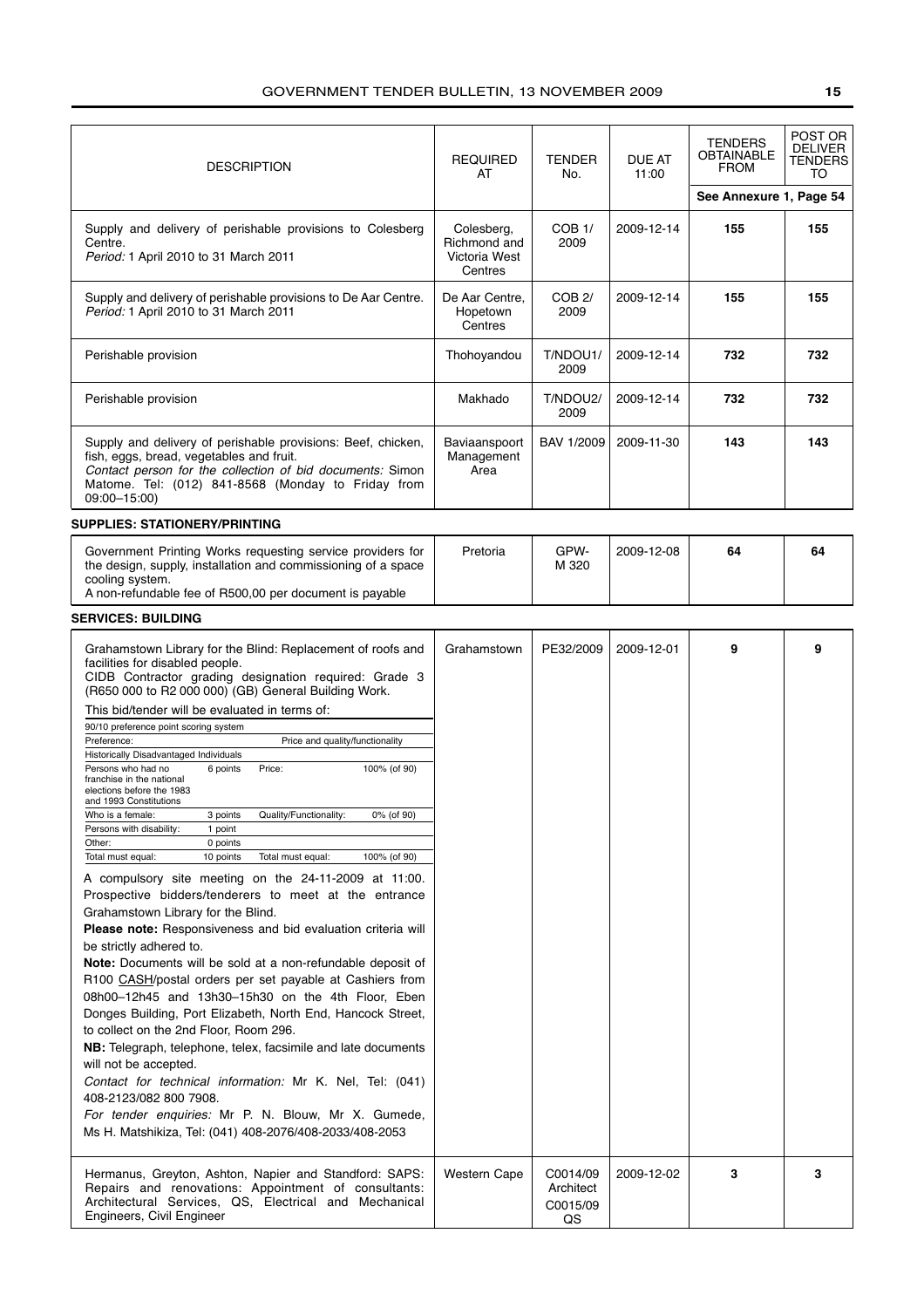| <b>DESCRIPTION</b>                                                                                                                                                                                                                                                                                                                                                                                                                                                   | <b>REQUIRED</b><br>AT                            | TENDER<br>No.                                         | <b>DUE AT</b><br>11:00 | TENDERS<br>OBTAINABLE<br><b>FROM</b> | POST OR<br>DELIVER<br><b>TENDERS</b><br>TO |
|----------------------------------------------------------------------------------------------------------------------------------------------------------------------------------------------------------------------------------------------------------------------------------------------------------------------------------------------------------------------------------------------------------------------------------------------------------------------|--------------------------------------------------|-------------------------------------------------------|------------------------|--------------------------------------|--------------------------------------------|
|                                                                                                                                                                                                                                                                                                                                                                                                                                                                      |                                                  |                                                       |                        | See Annexure 1, Page 54              |                                            |
| This bid/tender will be evaluated in terms of:<br>90/10 preference point scoring system<br>Preference:<br>Price and quality/functionality<br>Historically Disadvantaged Individuals (HDI)<br>Persons who had no<br>4 points<br>Price:<br>100% (of 90)<br>franchise in national<br>elections before the 1983<br>and 1993 Constitutions                                                                                                                                |                                                  | C0016/09<br>Elec. &<br>Mech.<br>C0017/09<br>Civil Eng |                        |                                      |                                            |
| Who is a female:<br>Quality/Functionality:<br>0% (of 90)<br>5 points<br>Persons with disability:<br>1 point<br>Other:<br>0 points<br>Total must equal:<br>10 points<br>Total must equal:<br>100% (of 90)<br>No site inspection.<br>Note: Documents will be sold at a non-refundable deposit of<br>R100 CASH per set.<br>Contact for bid information: Ms M. Ndamane, Tel: (021)<br>402-2077.<br>General enquiries: Mr W. Roodman, Tel: (021) 402-2059/079<br>888 8174 |                                                  |                                                       |                        |                                      |                                            |
| Construction of a prefabricated building, New Vermont Planks<br>at Swartland Hospital, Malmesbury.<br>Compulsory site meeting: 20 November 2009 at 14:00.<br>Admin enquiries: Mr B. Cornelissen, Tel: (022) 487-9266.<br>Technical enquiries: Mr T. Brand, Tel: (021) 483-5205                                                                                                                                                                                       | Swartland<br>Hospital:<br>Malmesbury<br>Casualty | SWL 09/09                                             | 2009-12-11             | 447                                  | 447                                        |
| Upgrade pharmacy: Groote Schuur Hospital; Observatory.<br>Designated grading: 6GB or higher.<br>A non-refundable deposit of R100,00 per set is payable.<br>Technical information: Mr J. J. Neethling, Tel: (021) 483-8079                                                                                                                                                                                                                                            | Cape<br>Metropole                                | S202/09                                               | 2009-12-14             | 300                                  | 352                                        |
| Relocation of engineering workshop: Groote Schuur Hospital;<br>Observatory.<br>Designated grading: 5GB or higher.<br>A non-refundable deposit of R100,00 per set is payable.<br>Technical information: Mr J. J. Neethling, Tel: (021) 483-8079                                                                                                                                                                                                                       | Cape<br>Metropole                                | S203/09                                               | 2009-12-14             | 300                                  | 352                                        |
| Construction of two (2) new Secondary Schools: Delft.<br>Designated grading: 8GB or higher.<br>A non-refundable deposit of R100,00 per set is payable.<br>Technical information: Mr P. van Coller, 083 626 1280                                                                                                                                                                                                                                                      | Cape<br>Metropole                                | S212/09                                               | 2009-12-14             | 300                                  | 352                                        |
| Roof repairs: Rahmaniyah Primary School: Cape Town.<br>Designated grading: 2GB or higher.<br>A non-refundable deposit of R30,00 per set is payable.<br>Technical information: Mr C. Carstens, Tel: (021) 483-3690                                                                                                                                                                                                                                                    | Cape<br>Metropole                                | S213/09                                               | 2009-11-30             | 300                                  | 352                                        |
| Repairs to thatch roofs: Elsenburg Agriculture; Stellenbosch.<br>Designated grading: 2GB or higher.<br>A non-compulsory clarification meeting will be held on<br>Monday, 23 November 2009 at 11h00 at the Manor House,<br>Elsenburg.<br>A non-refundable deposit of R30,00 per set is payable.<br>Technical information: Mr G. Moodaly, Tel: (021) 483-3589                                                                                                          | Cape<br>Winelands                                | S217/09                                               | 2009-12-08             | 300                                  | 352                                        |
| Repairs and renovations: Cloetesville Clinic; Stellenbosch.<br>Designated grading: 2GB or higher.<br>A compulsory clarification meeting will be held on Tuesday,<br>1 December 2009 at 11h00 at the main entrance to the Clinic.<br>A non-refundable deposit of R30,00 per set is payable.<br>Technical information: Mr M. Abrahams, Cell: 083 641 5080                                                                                                              | Cape<br>Winelands                                | S218/09                                               | 2009-12-15             | 300                                  | 352                                        |
| Repairs and renovations: Kylemore Clinic; Stellenbosch.<br>Designated grading: 2GB or higher.<br>A non-compulsory clarification meeting will be held on<br>Tuesday, 1 December 2009 at 14h00 at the main entrance to<br>the Clinic.<br>A non-refundable deposit of R30,00 per set is payable.<br>Technical information: Mr L. van Eeden, Tel: (021) 483-8727                                                                                                         | Cape<br>Winelands                                | S219/09                                               | 2009-12-15             | 300                                  | 352                                        |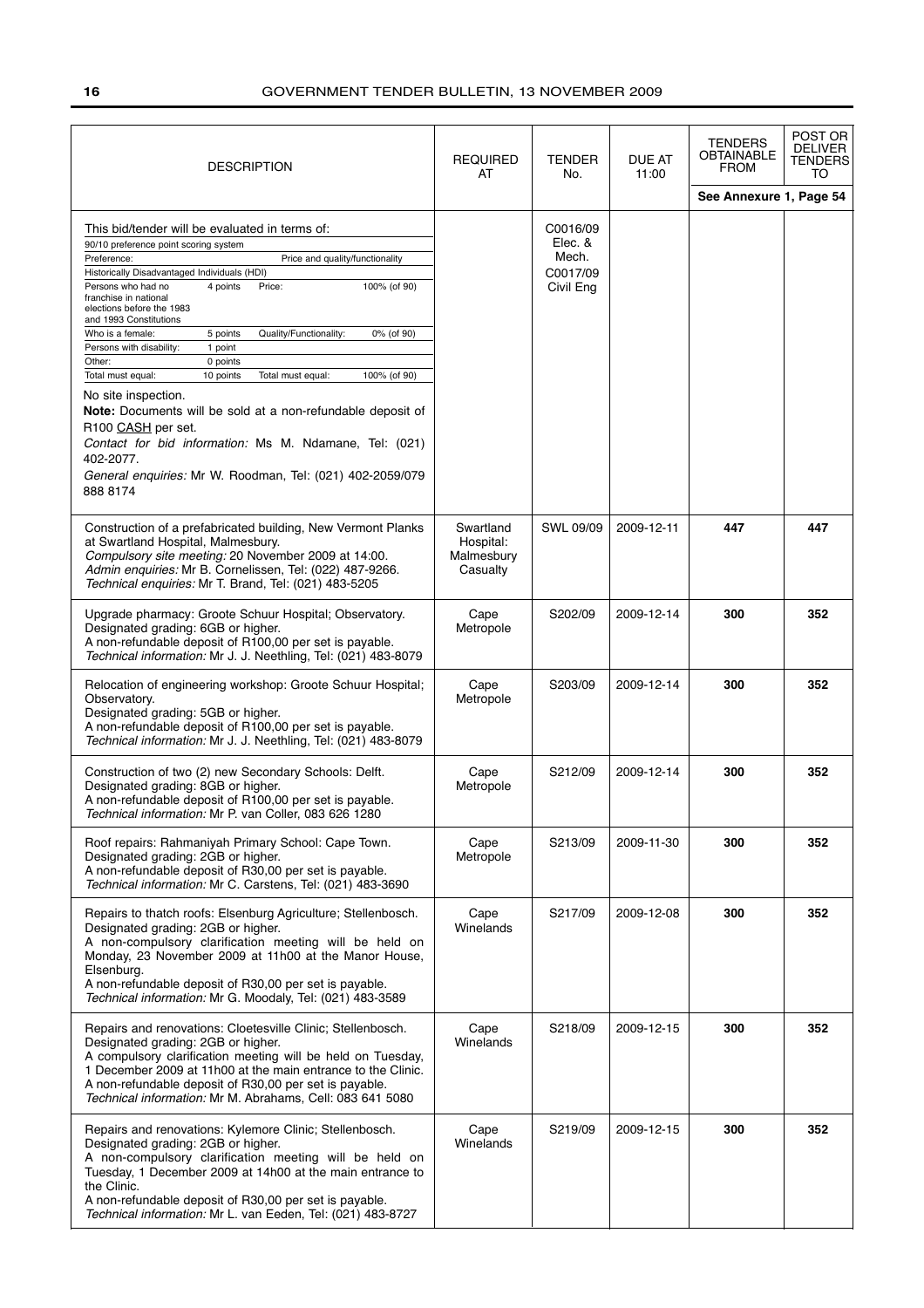| <b>DESCRIPTION</b>                                                                                                                                                                                                                                                                                                                                                                                        | <b>REQUIRED</b><br>AT                                      | TENDER<br>No. | DUE AT<br>11:00 | <b>TENDERS</b><br>OBTAINABLE<br><b>FROM</b> | POST OR<br><b>DELIVER</b><br><b>TENDERS</b><br>TO |
|-----------------------------------------------------------------------------------------------------------------------------------------------------------------------------------------------------------------------------------------------------------------------------------------------------------------------------------------------------------------------------------------------------------|------------------------------------------------------------|---------------|-----------------|---------------------------------------------|---------------------------------------------------|
| General repairs and renovations including electrical and<br>mechanical: Worcester CHC; Worcester.<br>Designated grading: 3GB or higher.<br>A non-compulsory clarification meeting will be held on<br>Thursday, 3 December 2009 at 11h00 at the main entrance to<br>the Clinic.<br>A non-refundable deposit of R100,00 per set is payable.<br>Technical information: Mr T. J. Jordaan, Tel: (021) 483-8949 | Cape<br>Winelands                                          | S220/09       | 2009-12-15      | See Annexure 1, Page 54<br>300              | 352                                               |
| "Mama's Special": Repairs and renovations: Bredasdorp<br>Clinic and Hospital; Bredasdorp.<br>Designated grading: 3GB or higher.<br>A non-compulsory clarification meeting will be held on<br>Wednesday, 25 November 2009 at 10h00 at the main<br>entrance to the Hospital.<br>A non-refundable deposit of R50,00 per set is payable.<br>Technical information: Mr Z. Ahmed, Tel: (021) 483-8959           | Overberg                                                   | S221/09       | 2009-12-15      | 300                                         | 352                                               |
| Repairs and renovations at Nurses Home: Mowbray Maternity<br>Hospital; Mowbray.<br>Designated grading: 2GB or higher.<br>A non-refundable deposit of R30,00 per set is payable.<br>Technical information: Ms B. Tunce, Cell: 083 626 1779                                                                                                                                                                 | Cape Metropole                                             | S222/09       | 2009-12-15      | 300                                         | 352                                               |
| Rebuild stonewall: Palm Court, Groote Schuur Hospital;<br>Observatory.<br>Designated grading: 2GB or higher.<br>A compulsory clarification meeting will be held on Wednesday,<br>2 December 2009 at 11h00 at the parking area, Palm Court<br>A non-refundable deposit of R30,00 per set is payable.<br>Technical information: Mr A. Loxton, Tel: (021) 483-5373                                           | Cape<br>Metropole                                          | S224/09       | 2009-12-15      | 300                                         | 352                                               |
| Upgrading to various areas: Vredendal Hospital, Vredendal.<br>Designated grading: 2GB or higher.<br>A compulsory clarification meeting will be held on Wednesday,<br>25 November 2009 at 11h00 at the parking area next to the<br>Nurses Home.<br>A non-refundable deposit of R30,00 per set is payable.<br>Technical information: Mr A. Loxton, Tel: (021) 483-5373                                      | <b>West Coast</b>                                          | S226/09       | 2009-12-14      | 300                                         | 352                                               |
| General repairs including electrical: Gustrow Clinic; Strand.<br>Designated grading: 2GB or higher.<br>A non-refundable deposit of R50,00 per set is payable.<br>Technical information: Mr T. Jordan, Tel: (021) 483-8949                                                                                                                                                                                 | Cape Metropole                                             | S231/09       | 2009-12-15      | 300                                         | 352                                               |
| Renovations to Port Alfred Laboratory.<br>Compulsory site meeting:<br>19 November 2009, 10:00, NHLS Laboratory, Port Alfred<br>Hospital.<br>Enquiries: Ms M. Taylor/Ms N. Mangolele, Tel: (011)<br>386-6165/6250.<br>Technical queries: Mr C. Swart, Cell: 082 809 5978                                                                                                                                   | National Health<br>Laboratory<br>Service,<br>Eastern Cape  | 215/09-10     | 2009-11-30      | 900                                         | 900                                               |
| Refurbishment (Phase 1) of NHLS, Prince Street premises,<br>Durban.<br>Compulsory site meeting:<br>18 November 2009, 11:30, 149 Prince Street, Durban.<br>Enquiries: Ms M. Taylor/Ms N. Mangolele, Tel: (011)<br>386-6165/6250.<br>Technical queries: Mr H. Bhyat, Cell: 082 782 5629                                                                                                                     | National Health<br>Laboratory<br>Service,<br>KwaZulu-Natal | 221/09-10     | 2010-01-29      | 900                                         | 900                                               |
| Refurbishment of Stanger Laboratory.<br>Compulsory site meeting:<br>18 November 2009, 09:30, NHLS Laboratory, Stanger<br>Hospital.<br>Enquiries: Ms M. Taylor/Ms N. Mangolele, Tel: (011)<br>386-6165/6250.<br>Technical queries: Mr H. Bhyat, Cell: 082 782 5629                                                                                                                                         | National Health<br>Laboratory<br>Service,<br>KwaZulu-Natal | 223/09-10     | 2010-01-29      | 900                                         | 900                                               |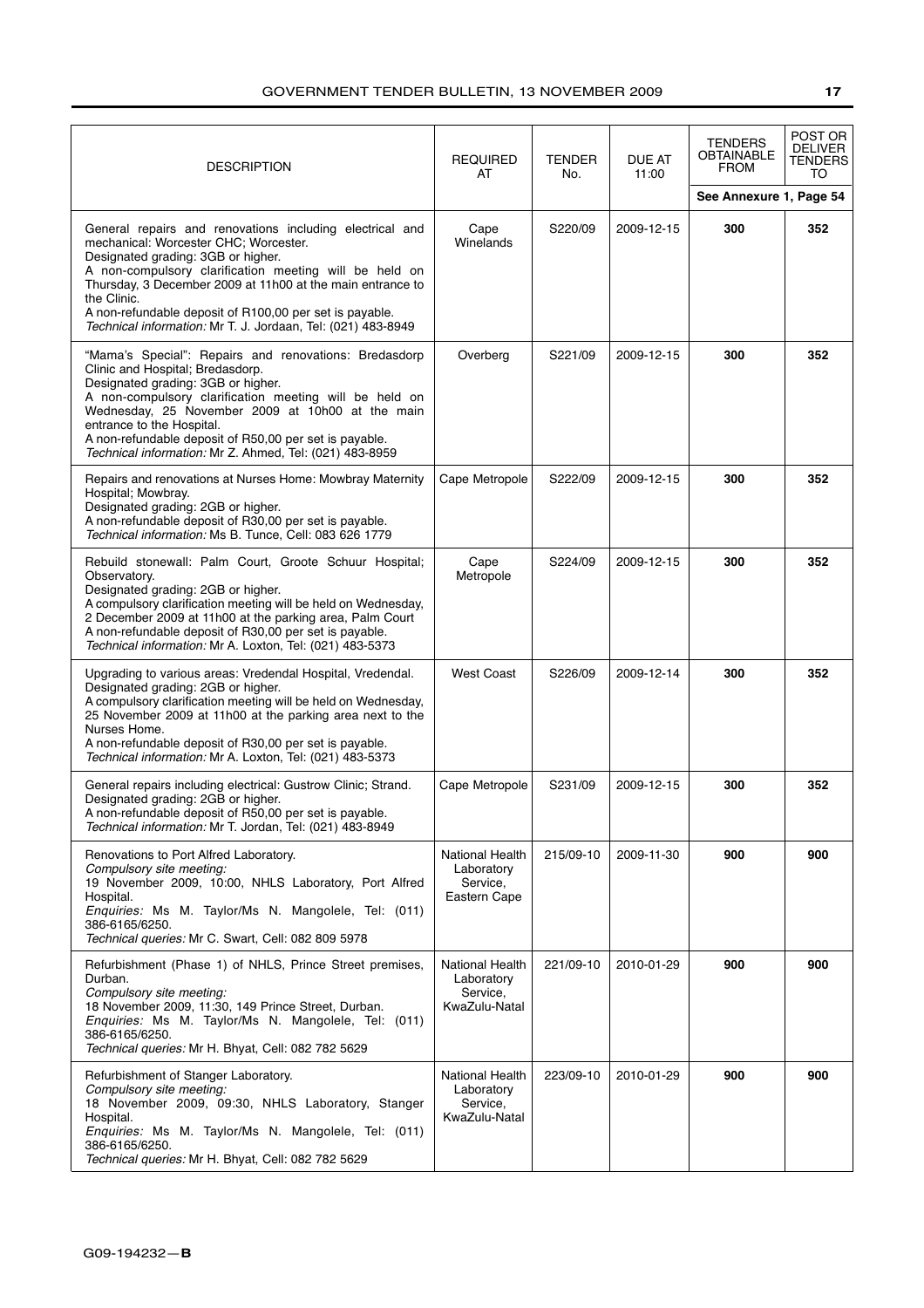| <b>DESCRIPTION</b>                                                                                                                                                                                                                                                                                                                                                                                                                                                                                                                                                                                                                                                                                                                                                                                                                                                                                                                                                                                                                                  | <b>REQUIRED</b><br>AT                                                  | <b>TENDER</b><br>No.                | <b>DUE AT</b><br>11:00 | <b>TENDERS</b><br>OBTAINABLE<br><b>FROM</b> | POST OR<br><b>DELIVER</b><br><b>TENDERS</b><br>TO |
|-----------------------------------------------------------------------------------------------------------------------------------------------------------------------------------------------------------------------------------------------------------------------------------------------------------------------------------------------------------------------------------------------------------------------------------------------------------------------------------------------------------------------------------------------------------------------------------------------------------------------------------------------------------------------------------------------------------------------------------------------------------------------------------------------------------------------------------------------------------------------------------------------------------------------------------------------------------------------------------------------------------------------------------------------------|------------------------------------------------------------------------|-------------------------------------|------------------------|---------------------------------------------|---------------------------------------------------|
|                                                                                                                                                                                                                                                                                                                                                                                                                                                                                                                                                                                                                                                                                                                                                                                                                                                                                                                                                                                                                                                     |                                                                        |                                     |                        | See Annexure 1, Page 54                     |                                                   |
| Pietersburg, Sterkloop Mimosa Base: Upgrading and<br>refurbishment, installation of air conditioners, erection<br>carports, paving, fencing of houses.<br>CIDB grading: 5 GB or 5 GB or higher.<br>This bid will be evaluated in terms of:<br>90/10 preference point scoring system<br>Preference:<br>Price and quality/functionality<br>Historically Disadvantaged Individuals (HDI)<br>7 points<br>Price:<br>100% (of 90)<br>Persons who had no<br>franchise in national<br>elections before the 1983<br>and 1993 Constitutions<br>Who is a female:<br>Quality/Functionality:<br>0% (of 90)<br>2 points<br>Persons with disability:<br>1 point<br>Other:<br>points<br>Total must equal:<br>10 points<br>Total must equal:<br>100% (of 90)<br>A compulsory site meeting on the 24-11-2009 at 10:00.<br>Prospective bidders/tenderers to meet at Sterkloop Mimosa<br>Base, Polokwane.                                                                                                                                                               | Limpopo<br>Province                                                    | <b>PLK9/49</b>                      | 2009-12-15             | 638                                         | 638                                               |
| Note: Documents will be sold at a non-refundable deposit of<br>R200,00 CASH per set.<br>Contact for bid information: Rebecca Magoleng, Tel: (015)<br>293-8071.<br>General enquiries: Tshepiso Dibakoane, Cell: 079 872 2914                                                                                                                                                                                                                                                                                                                                                                                                                                                                                                                                                                                                                                                                                                                                                                                                                         |                                                                        |                                     |                        |                                             |                                                   |
| Rehabilitation Project: Refurbishment/upgrading of Pompa-<br>galana Child Protection House, Tzaneen.<br>CIDB grading: 4 GB or 4 GB or higher.<br>This bid will be evaluated in terms of:<br>90/10 point scoring system<br>Preference:<br>Price and quality/functionality<br>Historically Disadvantaged Individuals (HDI)<br>Persons who had no<br>7 points<br>Price:<br>100% (of 90)<br>franchise in national<br>elections before the 1983<br>and 1993 Constitutions<br>Quality/Functionality:<br>0% (of 90)<br>Who is a female:<br>2 points<br>Persons with disability:<br>1 point<br>Other:<br>points<br>100% (of 90)<br>Total must equal:<br>10 points<br>Total must equal:<br>A compulsory site inspection on 26 November 2009 at 10:00.<br>Prospective bidders/tenderers to meet at Pompagalana,<br>Tzaneen.<br><b>Note:</b> Documents will be sold at a non-refundable deposit of<br>R200,00 CASH per set.<br>Contact for bid information: Rebecca Magoleng, Tel: (015)<br>293-8071.<br>General enquiries: Godfrey Mamena, Cell: 082 844 3697 | Limpopo<br>Province                                                    | <b>PLK9/47</b>                      | 2009-12-15             | 638                                         | 638                                               |
| Renovation of office space.<br>Compulsory site meeting to be held at SANAS Offices at<br>10:00 on 18 November 2009.<br><i>Enquiries:</i> Ms N. Halimana, Tel: (012) 394-3892                                                                                                                                                                                                                                                                                                                                                                                                                                                                                                                                                                                                                                                                                                                                                                                                                                                                        | <b>SA National</b><br>Accreditation<br>System<br>(SANAS)               | SANAS/<br>2009/<br>RFP-ROS/<br>0101 | 2009-11-30             | 840                                         | 840                                               |
| <b>SERVICES: CIVIL</b>                                                                                                                                                                                                                                                                                                                                                                                                                                                                                                                                                                                                                                                                                                                                                                                                                                                                                                                                                                                                                              |                                                                        |                                     |                        |                                             |                                                   |
| Contract No. C 615.5<br>Provision of 2010 Manual Traffic Counts-Eden & Central<br>Karoo District Municipal Areas.<br>A compulsory site visit/clarification meeting with represen-<br>tatives of the employer/engineer will take place at the offices<br>of Vela VKE, 13 Progress Street, George on Wednesday,<br>18 November 2009, starting at 10:00.<br>Tenderers need not to be registered with the Construction                                                                                                                                                                                                                                                                                                                                                                                                                                                                                                                                                                                                                                  | Department of<br>Transport and<br>Public Works:<br><b>Western Cape</b> | C 615.5                             | 2009-12-04             | 265                                         | 265                                               |

Industry Development Board (CIDB). Non-refundable deposit: R50,00. Expiry date: 29 January 2010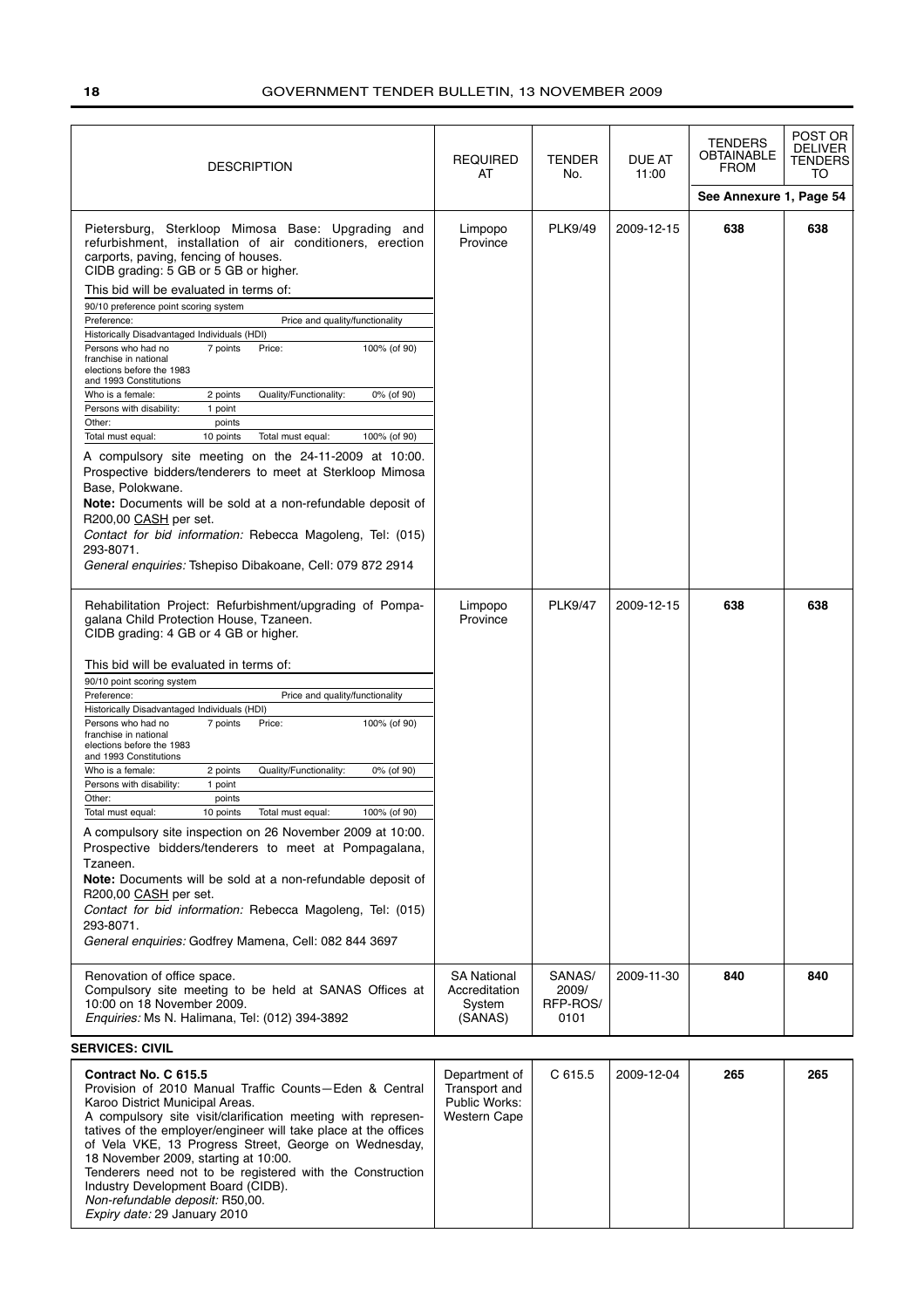| <b>DESCRIPTION</b>                                                                                                                                                                                                                                                                                                                                                                                                                                                                                                                                                                                                | <b>REQUIRED</b><br>AT                                                  | <b>TENDER</b><br>No. | DUE AT<br>11:00 | TENDERS<br><b>OBTAINABLE</b><br><b>FROM</b><br>See Annexure 1, Page 54 | POST OR<br><b>DELIVER</b><br>TENDERS<br>TO |
|-------------------------------------------------------------------------------------------------------------------------------------------------------------------------------------------------------------------------------------------------------------------------------------------------------------------------------------------------------------------------------------------------------------------------------------------------------------------------------------------------------------------------------------------------------------------------------------------------------------------|------------------------------------------------------------------------|----------------------|-----------------|------------------------------------------------------------------------|--------------------------------------------|
| Contract No. C 789.01<br>Flood damage repairs to structures on Divisional Road 1298<br>in the Genadendal Area.<br>A compulsory site visit/clarification meeting with represen-<br>tatives of the employer/engineer will take place at the<br>Municipal Offices, Main Road, Genadendal on Monday,<br>23 November 2009, starting at 11:00.<br>Tenderers must be registered with the Construction Industry<br>Development Board (CIDB). It is estimated that tenderers<br>should have a CIDB contractor grading designation of 6CE or<br>higher.<br>Non-refundable deposit: R400,00.<br>Expiry date: 5 February 2010 | Department of<br>Transport and<br>Public Works:<br><b>Western Cape</b> | C 789.01             | 2009-12-11      | 265                                                                    | 265                                        |
| Contract No. C 615.4<br>Provision of 2010 Manual Traffic Counts-Cape Winelands,<br>Overberg and West Coast District Municipal Areas.<br>A compulsory site visit/clarification meeting with represen-<br>tatives of the employer/engineer will take place at the offices<br>of Vela VKE, 65 Riebeek Street, Cape Town on Thursday,<br>19 November 2009, starting at 10:00.<br>Tenderers need not to be registered with the Construction<br>Industry Development Board (CIDB).<br>Non-refundable deposit: R100,00.<br>Expiry date: 29 January 2010                                                                  | Department of<br>Transport and<br>Public Works:<br><b>Western Cape</b> | C 615.4              | 2009-12-04      | 265                                                                    | 265                                        |
| Resurface parking area and road: Waaihoek Building: Social<br>Services: Worcester.<br>Designated grading: 2CE or higher.<br>A non-compulsory clarification meeting will be held on<br>Tuesday, 24 November 2009 at 10h00 at Waaihoek Building,<br>Durban Road, Worcester.<br>A non-refundable deposit of R30,00 per set is payable.<br>Technical information: Mr G. Moodaly, Tel: (021) 483-3589                                                                                                                                                                                                                  | Cape<br>Winelands                                                      | S216/09              | 2009-12-08      | 300                                                                    | 352                                        |
| Repairs and re-surfacing of C-parking: Groote Schuur<br>Hospital; Observatory.<br>Designated grading: 3CE or higher.<br>A non-compulsory clarification meeting will be held on<br>Tuesday, 1 December 2009 at 11h00 at Palm Court parking<br>area.<br>A non-refundable deposit of R100,00 per set is payable.<br>Technical information: Mr A. Loxton, Tel: (021) 483-3589                                                                                                                                                                                                                                         | Cape Metropole                                                         | S225/09              | 2009-12-15      | 300                                                                    | 352                                        |
| Internal roads repairs: Riversdale Hospital, Riversdale.<br>Designated grading: 3CE or higher.<br>A non-refundable deposit of R100,00 per set is payable.<br>Technical information: Mr J. Dee, Cell: 083 641 5052                                                                                                                                                                                                                                                                                                                                                                                                 | Eden                                                                   | G048/09              | 2009-12-11      | 349                                                                    | 349                                        |
| Gabion Protection Divisional Road 1438, Plumstead,<br>De Doorns.<br>A compulsory tenderers meeting will be held on Wednesday,<br>25 November 2009 at 11:00 on Main Road 303 (Access Road<br>to De Doorns) at the Bo Vallei Shop approximately 6 km from<br>the Main Road 303/N1 Junction on the southern side of<br>De Doorns.<br>Tender documents will be sold at R30,00 per set.<br>This amount will not be refunded.<br>Tenderers must be registered with the Construction Industry<br>Development Board (CIDB) in the 3CE Category                                                                            | Paarl                                                                  | R/MT 921/<br>2009    | 2009-12-11      | 451                                                                    | 451                                        |
| Routine road maintenance on Main Road 191 (km 0.00 to<br>km 9.84) and Main Road 172 (km 0.00 to km 16.02).<br>A compulsory tenderers meeting will be held on Thursday,<br>26 November 2009 at 10:00 at the office of the District Roads<br>Engineer, Main Road, Suider Paarl.<br>Tender documents will be sold at R30,00 per set.<br>This amount will not be refunded.<br>Tenderers must be registered with the Construction Industry<br>Development Board (CIDB) in the 3CE Category                                                                                                                             | Paarl                                                                  | R/MT 926/<br>2009    | 2009-12-11      | 451                                                                    | 451                                        |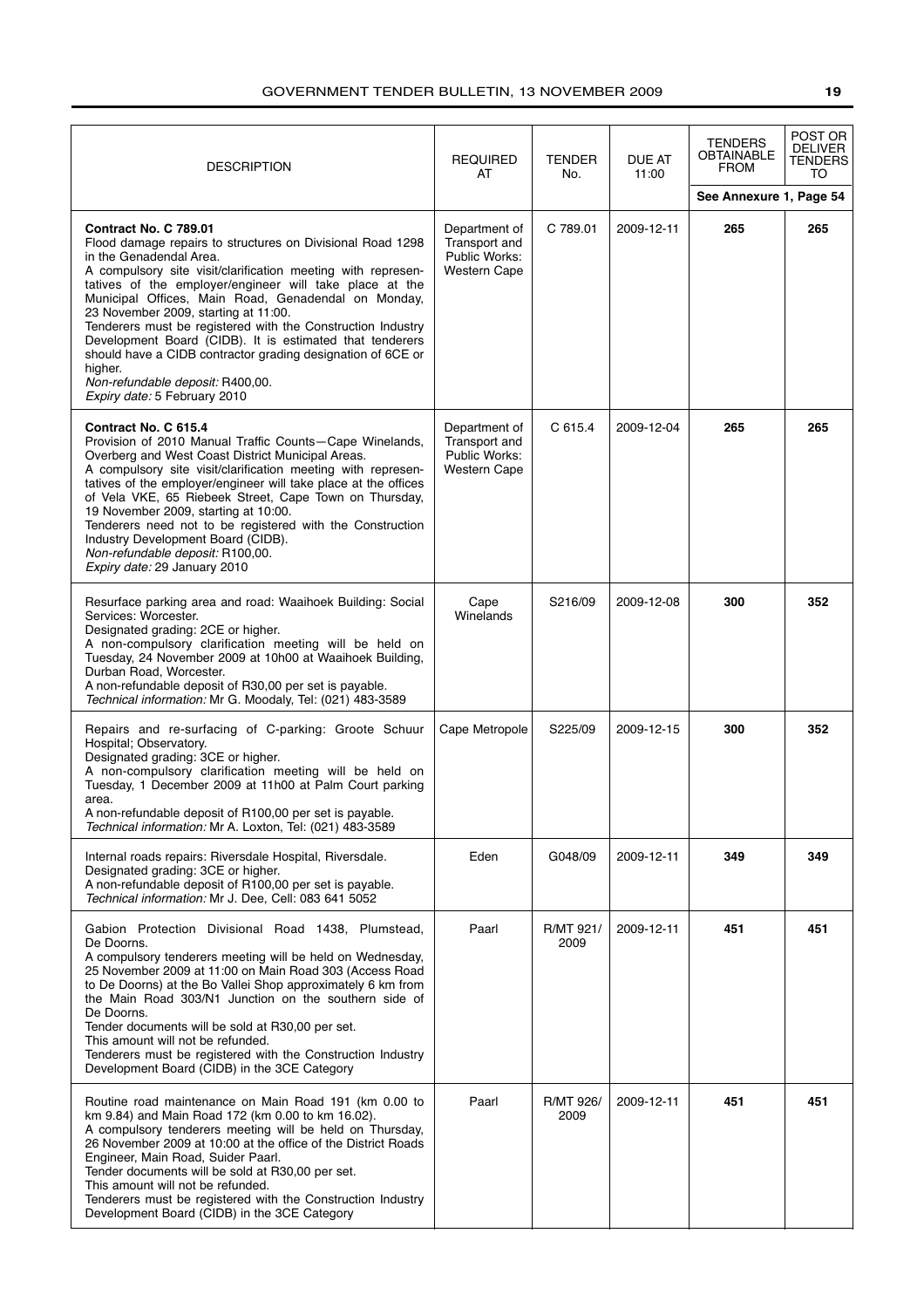| <b>DESCRIPTION</b>                                                                                                                                                                                                                                                                                                                                                                                                                                                                                                                                                                                                                                                                                                                                                                                                                                                                                                        | <b>REQUIRED</b><br>AT                                                         | TENDER<br>No.       | DUE AT<br>11:00 | <b>TENDERS</b><br>OBTAINABLE<br><b>FROM</b> | POST OR<br><b>DELIVER</b><br><b>TENDERS</b><br>TO |
|---------------------------------------------------------------------------------------------------------------------------------------------------------------------------------------------------------------------------------------------------------------------------------------------------------------------------------------------------------------------------------------------------------------------------------------------------------------------------------------------------------------------------------------------------------------------------------------------------------------------------------------------------------------------------------------------------------------------------------------------------------------------------------------------------------------------------------------------------------------------------------------------------------------------------|-------------------------------------------------------------------------------|---------------------|-----------------|---------------------------------------------|---------------------------------------------------|
|                                                                                                                                                                                                                                                                                                                                                                                                                                                                                                                                                                                                                                                                                                                                                                                                                                                                                                                           |                                                                               |                     |                 | See Annexure 1, Page 54                     |                                                   |
| Routine road maintenance on Main Road 191 (km 9.84 to<br>km 22.69) and Main Road 201 (km 58.56 to km 74.59).<br>A compulsory tenderers meeting will be held on Thursday,<br>26 November 2009 at 10:00 at the office of the District Roads<br>Engineer, Main Road, Suider Paarl.<br>Tender documents will be sold at R30,00 per set.<br>This amount will not be refunded.<br>Tenderers must be registered with the Construction Industry<br>Development Board (CIDB) in the 3CE Category                                                                                                                                                                                                                                                                                                                                                                                                                                   | Paarl                                                                         | R/MT 927/<br>2009   | 2009-12-11      | 451                                         | 451                                               |
| Routine road maintenance on Main Road 191 Franschoek<br>Pass (km 26.02 to km 49.87).<br>A compulsory tenderers meeting will be held on Thursday,<br>26 November 2009 at 10:00 at the office of the District Roads<br>Engineer, Main Road, Suider Paarl.<br>Tender documents will be sold at R30,00 per set.<br>This amount will not be refunded.<br>Tenderers must be registered with the Construction Industry<br>Development Board (CIDB) in the 3CE Category                                                                                                                                                                                                                                                                                                                                                                                                                                                           | Paarl                                                                         | R/MT 931/<br>2009   | 2009-12-11      | 451                                         | 451                                               |
| <b>SERVICES: ELECTRICAL</b>                                                                                                                                                                                                                                                                                                                                                                                                                                                                                                                                                                                                                                                                                                                                                                                                                                                                                               |                                                                               |                     |                 |                                             |                                                   |
| Supply of machinery (lathes, milling).<br>Date of compulsory briefing session: 17 November 2009.<br>Time: 09h00. Venue: Ekurhuleni East College, Sam Ngema<br>Road, Kwa-Thema.<br>NB: Cash only (non-refundable): R200,00                                                                                                                                                                                                                                                                                                                                                                                                                                                                                                                                                                                                                                                                                                 | Ekurhuleni East<br>College for<br><b>Further</b><br>Education and<br>Training | EEC/ESF/<br>05/09   | 2009-11-26      | 753                                         | 753                                               |
| <b>SERVICES: FUNCTIONAL (INCLUDING CLEANING AND SECURITY SERVICES)</b>                                                                                                                                                                                                                                                                                                                                                                                                                                                                                                                                                                                                                                                                                                                                                                                                                                                    |                                                                               |                     |                 |                                             |                                                   |
| Supply, installation and commissioning of a security card<br>reading system.<br>Site meeting date: 17 November 2009.<br>Bid forms obtainable: On site                                                                                                                                                                                                                                                                                                                                                                                                                                                                                                                                                                                                                                                                                                                                                                     | Department<br>of Labour:<br>Provincial<br>Office                              | LLIMP17/<br>2009    | 2009-12-04      | 76                                          | 76                                                |
| <b>Request for proposals:</b><br>Bidders are hereby invited to submit proposals for: Security<br>services for Walter Sisulu Centre for a period of two years.<br>RFP documents are obtainable at Imbumba House, 75 Fox<br>Street, Marshalltown, Ground Floor, Tender Issue Desk.<br>Electronic copies will be available at www.gauteng<br>online.gov.za<br>Technical queries: Mr Tebogo Lekaoa. Tel: (011) 689-6143.<br>E-mail: tebogo.lekaoa@gauteng.gov.za<br>Tender enquiries: Lenard Billings, Tel: (011) 689-6416                                                                                                                                                                                                                                                                                                                                                                                                    | Gauteng<br>Department of<br>Social<br>Development                             | GT/GDSD/<br>99/2009 | 2009-12-04      | 323                                         | 323                                               |
| Rendering of 24 months cleaning services contract at<br>Sekhukhune Magistrate Office.                                                                                                                                                                                                                                                                                                                                                                                                                                                                                                                                                                                                                                                                                                                                                                                                                                     | Limpopo<br>Province                                                           | <b>PLK9/48</b>      | 2009-12-15      | 638                                         | 638                                               |
| This bid/tender will be evaluated in terms of:<br>90/10 preference point scoring system<br>Preference:<br>Price and quality/functionality<br>Historically Disadvantaged Individuals (HDI)<br>Persons who had no<br>7 points<br>Price:<br>100% (of 90)<br>franchise in national<br>elections before the 1983<br>and 1993 Constitutions<br>Quality/Functionality:<br>Who is a female:<br>2 points<br>0% (of 90)<br>Persons with disability:<br>1 point<br>Other:<br>points<br>Total must equal:<br>Total must equal:<br>100% (of 90)<br>10 points<br>A compulsory site inspection on the 24 November 2009 at<br>11:00. Prospective bidders/tenderers to meet at Sekhukhune<br>Magistrate Office.<br>Note: Documents will be sold at a non-refundable deposit of<br>R100,00 CASH per set.<br>Contact for bid information: Rebecca Magoleng, Tel: (015)<br>293-8071.<br>General enquiries: Dickson Ndlovu, Cell: 083 631 7967 |                                                                               |                     |                 |                                             |                                                   |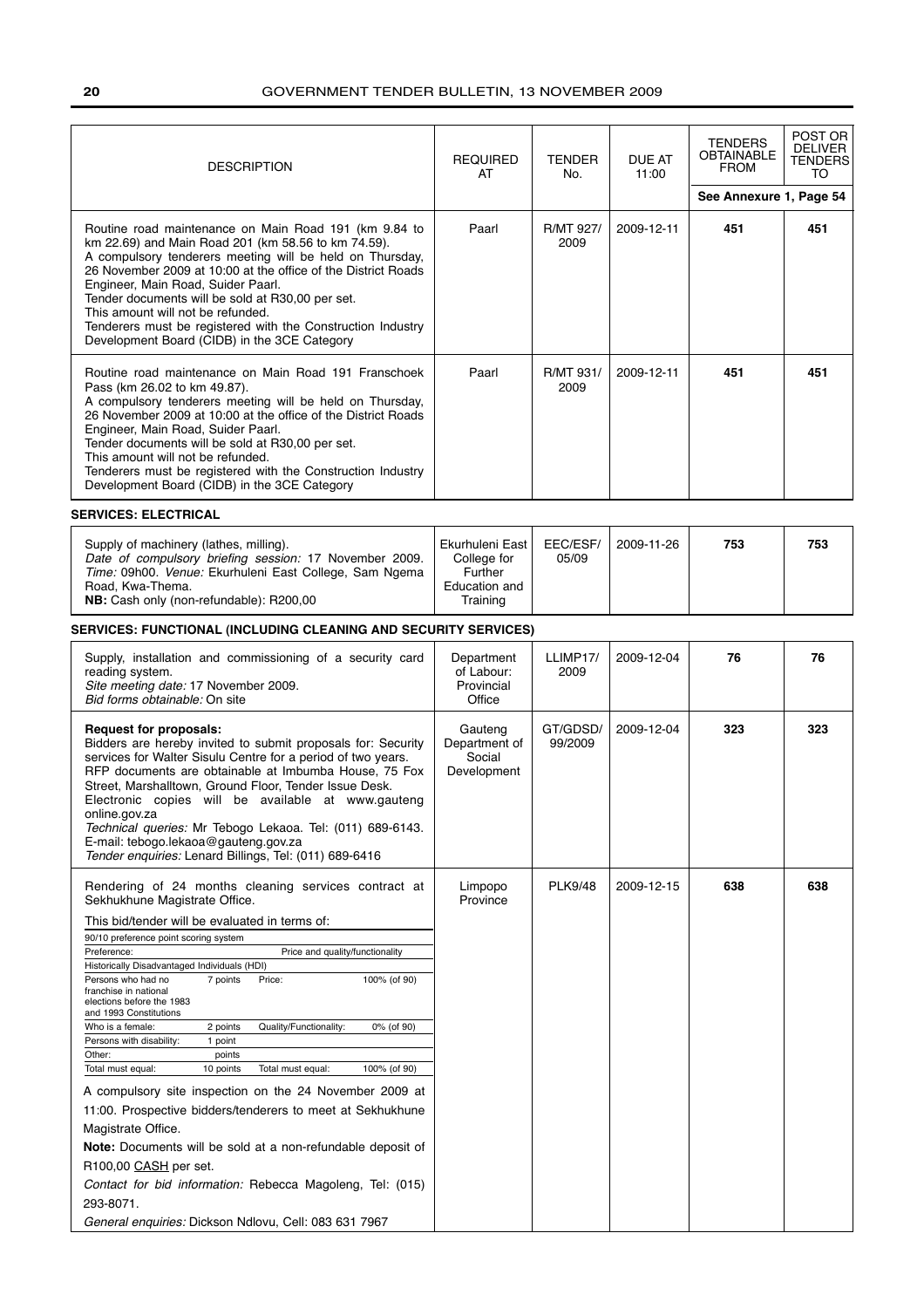| <b>DESCRIPTION</b>                                                                                                                                                                                                                                                                                                                                                                                                                                                                                                                                                                                                                                                                                                                                                                                                                                                                                                                                                                                                                                                                                                                                                                                                                                                                                                                                                                                                                                                                                                                                                                                                                                                                                                                         | <b>REQUIRED</b><br>AT | <b>TENDER</b><br>No. | DUE AT<br>11:00 | <b>TENDERS</b><br>OBTAINABLE<br><b>FROM</b> | POST OR<br><b>DELIVER</b><br>TENDERS<br>TO |
|--------------------------------------------------------------------------------------------------------------------------------------------------------------------------------------------------------------------------------------------------------------------------------------------------------------------------------------------------------------------------------------------------------------------------------------------------------------------------------------------------------------------------------------------------------------------------------------------------------------------------------------------------------------------------------------------------------------------------------------------------------------------------------------------------------------------------------------------------------------------------------------------------------------------------------------------------------------------------------------------------------------------------------------------------------------------------------------------------------------------------------------------------------------------------------------------------------------------------------------------------------------------------------------------------------------------------------------------------------------------------------------------------------------------------------------------------------------------------------------------------------------------------------------------------------------------------------------------------------------------------------------------------------------------------------------------------------------------------------------------|-----------------------|----------------------|-----------------|---------------------------------------------|--------------------------------------------|
|                                                                                                                                                                                                                                                                                                                                                                                                                                                                                                                                                                                                                                                                                                                                                                                                                                                                                                                                                                                                                                                                                                                                                                                                                                                                                                                                                                                                                                                                                                                                                                                                                                                                                                                                            |                       |                      |                 | See Annexure 1, Page 54                     |                                            |
| <b>SERVICES: GENERAL</b>                                                                                                                                                                                                                                                                                                                                                                                                                                                                                                                                                                                                                                                                                                                                                                                                                                                                                                                                                                                                                                                                                                                                                                                                                                                                                                                                                                                                                                                                                                                                                                                                                                                                                                                   |                       |                      |                 |                                             |                                            |
| East London: Fort Glamorgan Male Prison: Replacement of<br>kitchen equipment at the Prison.<br>CIDB Contractor grading designation required: Grade 3<br>(R650 000 to R2 000 000) (ME) Mechanical Engineering<br>Work.<br>Potentially Emerging Enterprises: Grade 2 (R200 000 to<br>R650 000) (ME) Mechanical Engineering Work PE.<br>This bid/tender will be evaluated in terms of:<br>90/10 preference point scoring system<br>Preference:<br>Price and quality/functionality<br>Historically Disadvantaged Individuals<br>6 points<br>Price:<br>100% (of 90)<br>Persons who had no<br>franchise in the national<br>elections before the 1983<br>and 1993 Constitutions<br>Who is a female:<br>Quality/Functionality:<br>0% (of 90)<br>3 points<br>Persons with disability:<br>1 point<br>Other:<br>0 points<br>Total must equal:<br>10 points<br>Total must equal:<br>100% (of 90)<br>A compulsory site meeting on the 25-11-2009 at 11:00.<br>Prospective bidders/tenderers to meet at the entrance<br>Fort Glamorgan Male Prison, East London.<br>Please note: Responsiveness and bid evaluation criteria will<br>be strictly adhered to.<br>Note: Documents will be sold at a non-refundable deposit of<br>R100 CASH/postal orders per set payable at Cashiers from<br>08h00-12h45 and 13h30-15h30 on the 4th Floor, Eben<br>Donges Building, Port Elizabeth, North End, Hancock Street,<br>to collect on the 2nd Floor, Room 296.<br>NB: Telegraph, telephone, telex, facsimile and late documents<br>will not be accepted.<br>Contact for technical information: Ms T. Lusu, Tel: (041)<br>408-2084/082 905 5346.<br>For tender enquiries: Mr P. N. Blouw, Mr X. Gumede,<br>Ms H. Matshikiza, Tel: (041) 408-2076/408-2033/408-2053 | East London           | PE30/2009            | 2009-12-01      | 9                                           | 9                                          |
| Whittlesea: SADA Prison: Replacement of kitchen equipment<br>at the Prison.<br>CIDB Contractor grading designation required: Grade 2<br>(R200 000 to R650 000) (ME) Mechanical Engineering Work.<br>Potentially Emerging Enterprises: Grade 1 (R0 to R200 000)<br>(ME) Mechanical Engineering Work PE.<br>This bid/tender will be evaluated in terms of:<br>90/10 preference point scoring system<br>Preference:<br>Price and quality/functionality<br>Historically Disadvantaged Individuals<br>6 points<br>Price:<br>100% (of 90)<br>Persons who had no<br>franchise in the national<br>elections before the 1983<br>and 1993 Constitutions<br>Who is a female:<br>Quality/Functionality:<br>0% (of 90)<br>3 points<br>Persons with disability:<br>1 point<br>0 points<br>Other:<br>Total must equal:<br>10 points<br>Total must equal:<br>100% (of 90)<br>A compulsory site meeting on the 24-11-2009 at 11:00.<br>Prospective bidders/tenderers to meet at the entrance<br>Whittlesea: SADA Prison.<br><b>Please note:</b> Responsiveness and bid evaluation criteria will<br>be strictly adhered to.<br>Note: Documents will be sold at a non-refundable deposit of<br>R100 CASH/postal orders per set payable at Cashiers from<br>08h00-12h45 and 13h30-15h30 on the 4th Floor, Eben<br>Donges Building, Port Elizabeth, North End, Hancock Street,<br>to collect on the 2nd Floor, Room 296.<br><b>NB:</b> Telegraph, telephone, telex, facsimile and late documents<br>will not be accepted.<br>Contact for technical information: Ms T. Lusu, Tel: (041)<br>408-2084/082 905 5346.<br>For tender enquiries: Mr P. N. Blouw, Mr X. Gumede,<br>Ms H. Matshikiza, Tel: (041) 408-2076/408-2033/408-2053                              | Whittlesea            | PE31/2009            | 2009-12-01      | 9                                           | 9                                          |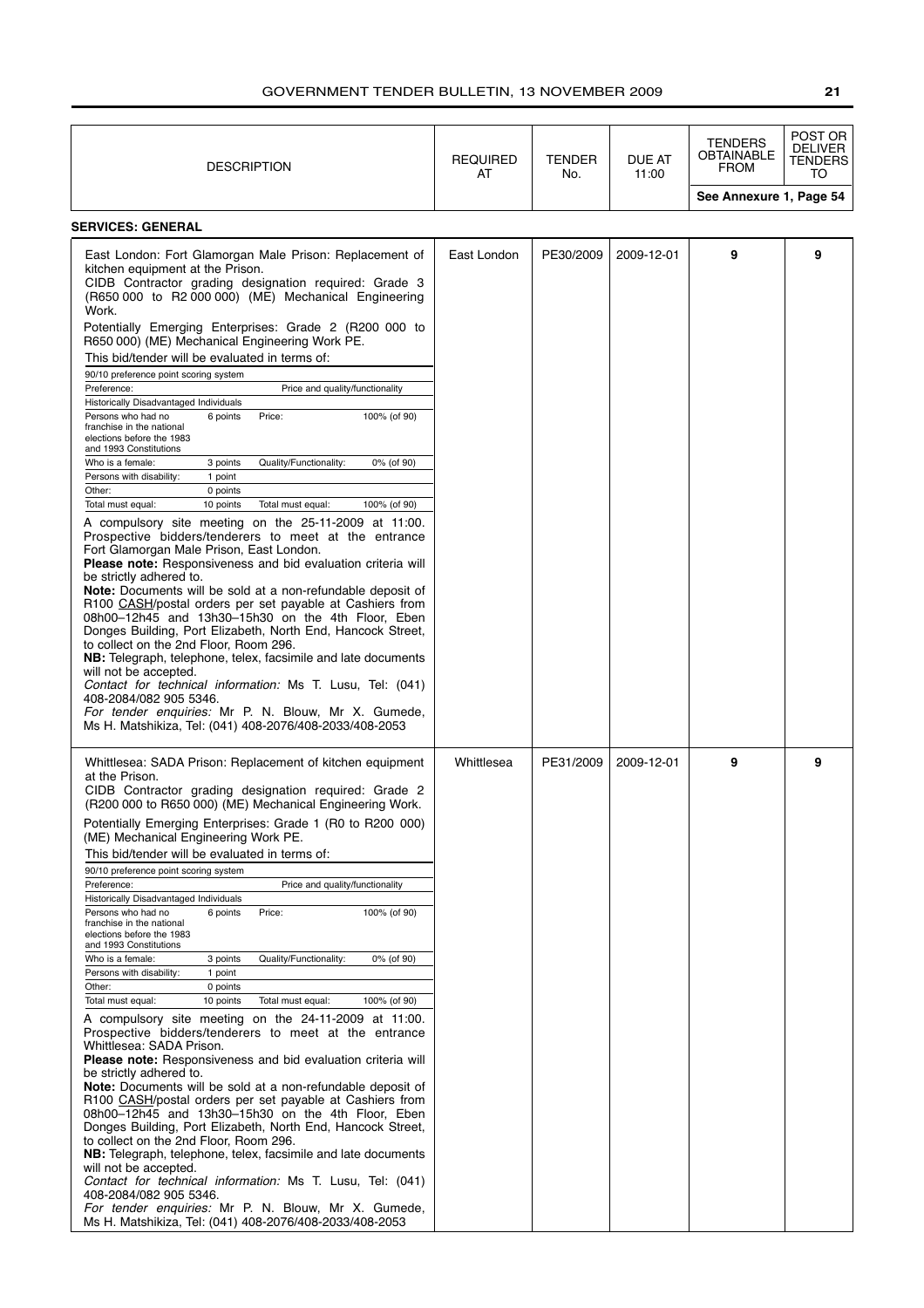| <b>DESCRIPTION</b>                                                                                                                                                                                                                                                                                                                                                                                                                                                                                                                                                                                                                                                                                                                                                                                                                                                                                                                                                                                                                                                                                                                                                                                                                                                                                                                                                                                                                                                                                                                                                                                                                                                                                           | <b>REQUIRED</b><br>AT                | <b>TENDER</b><br>No. | DUE AT<br>11:00 | <b>TENDERS</b><br>OBTAINABLE<br><b>FROM</b><br>See Annexure 1, Page 54 | POST OR<br><b>DELIVER</b><br><b>TENDERS</b><br>TO |
|--------------------------------------------------------------------------------------------------------------------------------------------------------------------------------------------------------------------------------------------------------------------------------------------------------------------------------------------------------------------------------------------------------------------------------------------------------------------------------------------------------------------------------------------------------------------------------------------------------------------------------------------------------------------------------------------------------------------------------------------------------------------------------------------------------------------------------------------------------------------------------------------------------------------------------------------------------------------------------------------------------------------------------------------------------------------------------------------------------------------------------------------------------------------------------------------------------------------------------------------------------------------------------------------------------------------------------------------------------------------------------------------------------------------------------------------------------------------------------------------------------------------------------------------------------------------------------------------------------------------------------------------------------------------------------------------------------------|--------------------------------------|----------------------|-----------------|------------------------------------------------------------------------|---------------------------------------------------|
| Port Elizabeth: St Albans Prison: Boiler No. 8: Fire damage.<br>CIDB Contractor grading designation required: Grade 3<br>(R650 000 to R2 000 000) (ME) Mechanical Engineering<br>Work.<br>Potentially Emerging Enterprises: Grade 2 (R200 000 to<br>R650 000) (ME) Mechanical Engineering Work PE.<br>This bid/tender will be evaluated in terms of:<br>90/10 preference point scoring system<br>Preference:<br>Price and quality/functionality<br>Historically Disadvantaged Individuals<br>Persons who had no<br>7 points<br>Price:<br>100% (of 90)<br>franchise in the national<br>elections before the 1983<br>and 1993 Constitutions<br>Quality/Functionality:<br>Who is a female:<br>2 points<br>0% (of 90)<br>1 point<br>Persons with disability:<br>0 points<br>Other:<br>Total must equal:<br>10 points<br>Total must equal:<br>100% (of 90)<br>A compulsory site meeting on the 24-11-2009 at 11:00.<br>Prospective bidders/tenderers to meet at the entrance<br>St Albans Prison, Port Elizabeth.<br>Please note: Responsiveness and bid evaluation criteria will<br>be strictly adhered to.<br>Note: Documents will be sold at a non-refundable deposit of<br>R100 CASH/postal orders per set payable at Cashiers from<br>08h00-12h45 and 13h30-15h30 on the 4th Floor, Eben<br>Donges Building, Port Elizabeth, North End, Hancock Street,<br>to collect on the 2nd Floor, Room 296.<br>NB: Telegraph, telephone, telex, facsimile and late documents<br>will not be accepted.<br>Contact for technical information: Mr G. van den Berg,<br>Tel: (041) 408-2021/082 781 8226.<br>For tender enquiries: Mr P. N. Blouw, Mr X. Gumede,<br>Ms H. Matshikiza, Tel: (041) 408-2076/408-2033/408-2053 | Port Elizabeth                       | PE33/2009            | 2009-12-15      | 9                                                                      | 9                                                 |
| Filling system for Immigration Services Branch: Refugee<br>affairs and permitting.<br>Compulsory briefing session:<br>Date: 20 November 2009. Time: 10:00 am. Venue: 270 Maggs<br>Street, Watloo, Pretoria.<br>For further information contact: Ms N. Madiza, Tel: (012)<br>810-6135/Mr A. Goosen, Tel: (012) 810-8624                                                                                                                                                                                                                                                                                                                                                                                                                                                                                                                                                                                                                                                                                                                                                                                                                                                                                                                                                                                                                                                                                                                                                                                                                                                                                                                                                                                       | Department of<br><b>Home Affairs</b> | DHA08-<br>2009       | 2009-11-27      | 1                                                                      | 1                                                 |
| <b>Request for proposals:</b><br>Legal Aid South Africa (LASA) hereby invites proposals for the<br>rendering of travel, accommodation, venue and facilities<br>management services by a travel management company to<br>the Legal Aid SA for a three year period on an ad-hoc basis                                                                                                                                                                                                                                                                                                                                                                                                                                                                                                                                                                                                                                                                                                                                                                                                                                                                                                                                                                                                                                                                                                                                                                                                                                                                                                                                                                                                                          | Legal Aid SA                         | 10/2009              | 2009-11-26      | 528                                                                    | 528                                               |
| Replace chilled water pipes, copper pipes and air conditioner<br>coil: Groote Schuur Hospital; Observatory.<br>Designated grading: 4ME or higher.<br>A compulsory clarification meeting will be held on Wednesday,<br>2 December 2009 at 11h00, outside Main Workshops.<br>A non-refundable deposit of R100,00 per set is payable.<br>Technical information: Mr A. Rodney, Tel: (021) 483-3432                                                                                                                                                                                                                                                                                                                                                                                                                                                                                                                                                                                                                                                                                                                                                                                                                                                                                                                                                                                                                                                                                                                                                                                                                                                                                                               | Cape<br>Metropole                    | S223/09              | 2009-12-15      | 300                                                                    | 352                                               |
| Servicing of standby generators: Central Business District;<br>Cape Town.<br>Designated grading: 2ME or higher.<br>A non-refundable deposit of R50,00 per set is payable.<br>Technical information: Mr M. S. Kamaldien, Tel: (021)<br>483-2495                                                                                                                                                                                                                                                                                                                                                                                                                                                                                                                                                                                                                                                                                                                                                                                                                                                                                                                                                                                                                                                                                                                                                                                                                                                                                                                                                                                                                                                               | Cape<br>Metropole                    | S228/09              | 2009-12-14      | 300                                                                    | 352                                               |
| Preventative maintenance: Various provincial buildings within<br>the Central Business District of Cape Town for a period of<br>twenty four (24) months.<br>Designated grading: 3ME or higher.<br>A non-refundable deposit of R100,00 per set is payable.<br>Technical information: Mr P. Moonsamy, Cell: 083 647 4055                                                                                                                                                                                                                                                                                                                                                                                                                                                                                                                                                                                                                                                                                                                                                                                                                                                                                                                                                                                                                                                                                                                                                                                                                                                                                                                                                                                        | Cape<br>Metropole                    | S230/09              | 2009-12-14      | 300                                                                    | 352                                               |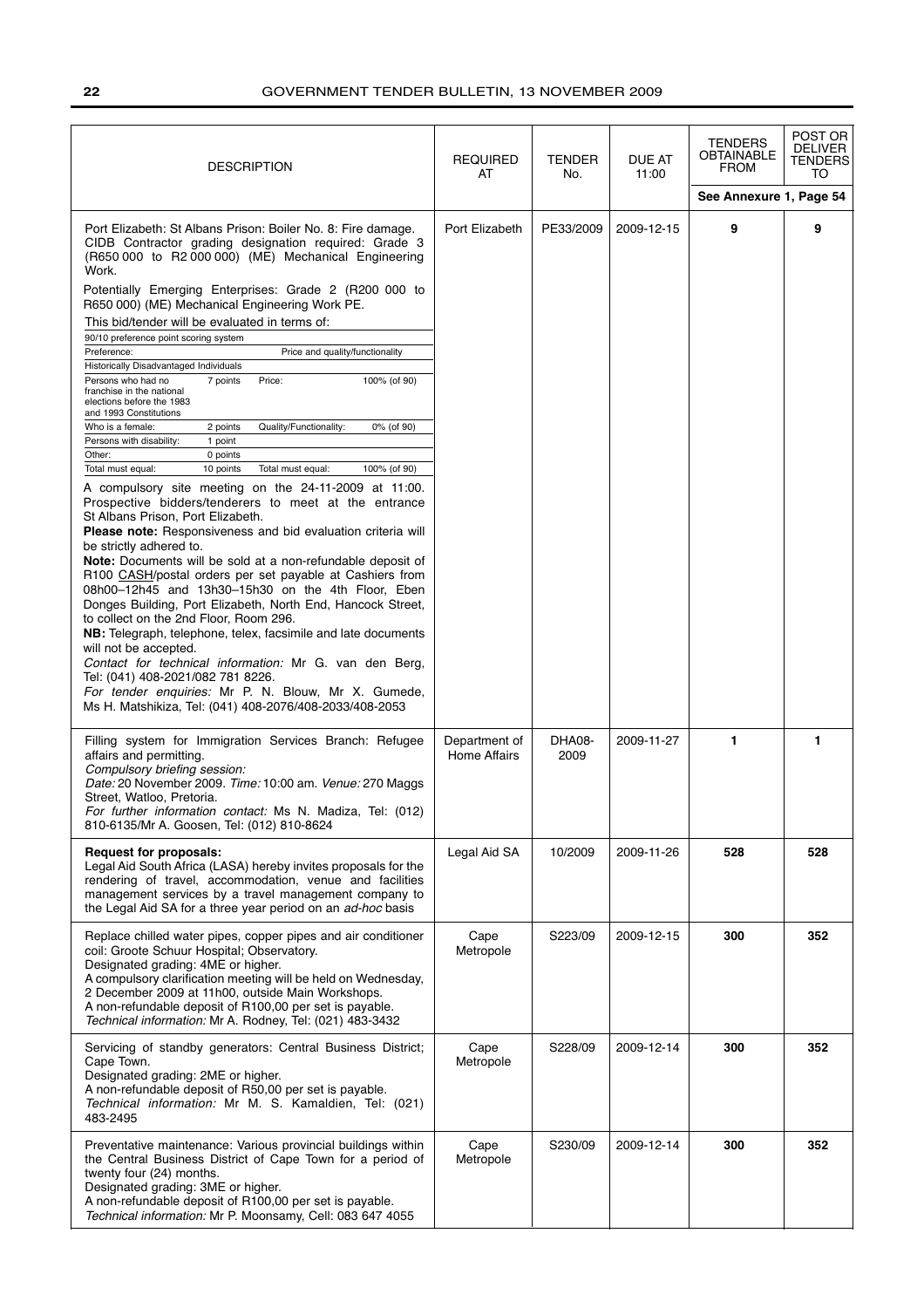| <b>DESCRIPTION</b>                                                                                                                                                                                                                                                                                                                                                                                                                                                                                                                                                                                                                                                                                                                                                                                                                                                                                                                                                                         | <b>REQUIRED</b><br>AT | <b>TENDER</b><br>No. | DUE AT<br>11:00 | <b>TENDERS</b><br>OBTAINABLE<br><b>FROM</b><br>See Annexure 1, Page 54 | POST OR<br><b>DELIVER</b><br>TENDERS<br>TO |
|--------------------------------------------------------------------------------------------------------------------------------------------------------------------------------------------------------------------------------------------------------------------------------------------------------------------------------------------------------------------------------------------------------------------------------------------------------------------------------------------------------------------------------------------------------------------------------------------------------------------------------------------------------------------------------------------------------------------------------------------------------------------------------------------------------------------------------------------------------------------------------------------------------------------------------------------------------------------------------------------|-----------------------|----------------------|-----------------|------------------------------------------------------------------------|--------------------------------------------|
| Water storage tanks, pump house and pumps.<br>Designated grading: 2ME or higher.<br>A compulsory clarification meeting will be held on Tuesday,<br>1 December 2009 at 09h00 at main entrance to the hospital.<br>A non-refundable deposit of R50,00 per set is payable.<br>Technical information: Mr E. Malinaric, Tel: (021) 483-8513                                                                                                                                                                                                                                                                                                                                                                                                                                                                                                                                                                                                                                                     | Cape<br>Metropole     | S232/09              | 2009-12-14      | 300                                                                    | 352                                        |
| Waterproofing of roof area: Alfred Street Complex; Cape<br>Town.<br>Designated grading: 2SN or higher.<br>A non-compulsory clarification meeting will be held on<br>Wednesday, 2 December 2009 at 10h00 at 25 Alfred Street<br>(behind Bloomsbury Car Showroom)<br>A non-refundable deposit of R30,00 per set is payable.<br>Technical information: Mr A. Osman, Tel:<br>(021)<br>483-2131                                                                                                                                                                                                                                                                                                                                                                                                                                                                                                                                                                                                 | Cape<br>Metropole     | S227/09              | 2009-12-14      | 300                                                                    | 352                                        |
| Upgrading of sprinkler system: Various buildings.<br>Designated grading: 2SF or higher.<br>A non-refundable deposit of R50,00 per set is payable.<br>Technical information: Mr S. Madikane, Cell: 082 808 1060                                                                                                                                                                                                                                                                                                                                                                                                                                                                                                                                                                                                                                                                                                                                                                             | Cape<br>Metropole     | S229/09              | 2009-12-14      | 300                                                                    | 352                                        |
| Chemical control of vegetation and the eradication of<br>undesirable vegetation on the Ceres Combination of Routes.<br>It is a condition of this tender that prospective tenderers must<br>be qualified horticulturists and must therefore follow a<br>pre-qualification process.<br>The closing date and time for the pre-qualification process is<br>11:00 on Friday, 20 November 2009.<br>Kindly contact: Mr J. Jacobs or Mr J. Pienaar, Tel: (023)<br>312-1120 in this regard.<br>Prospective tenderers who are successful in the pre-<br>qualification process will then be required to attend a<br>compulsory site meeting at 10:00 on Wednesday,<br>25 November 2009 at the office of the Regional Manager,<br>Bon Chretien Street, Oosterlig, Ceres.<br>A non-refundable fee of R30,00 per set will be required for the<br>tender document.<br>Tenderers must be registered with the Construction Industry<br>Development Board (CIDB) in the 3SH Category                         | Ceres                 | R/MT 930/<br>2009    | 2009-12-11      | 895                                                                    | 895                                        |
| Chemical control of vegetation and the eradication of<br>undesirable vegetation on the Malmesbury and Yzerfontein<br>Combination of Routes.<br>It is a condition of this tender that prospective tenderers must<br>be qualified horticulturists and must therefore follow a<br>pre-qualification process.<br>The closing date and time for the pre-qualification process is<br>11:00 on Friday, 20 November 2009.<br>Kindly contact: Mr J. Jacobs or Mr J. Pienaar, Tel: (023)<br>312-1120 in this regard.<br>Prospective tenderers who are successful in the pre-<br>qualification process will then be required to attend a<br>compulsory site meeting at 10:00 on Wednesday,<br>25 November 2009 at the office of the Regional Manager,<br>Bon Chretien Street, Oosterlig, Ceres.<br>A non-refundable fee of R30,00 per set will be required for the<br>tender document.<br>Tenderers must be registered with the Construction Industry<br>Development Board (CIDB) in the 3SH Category | Ceres                 | R/MT 933/<br>2009    | 2009-12-11      | 895                                                                    | 895                                        |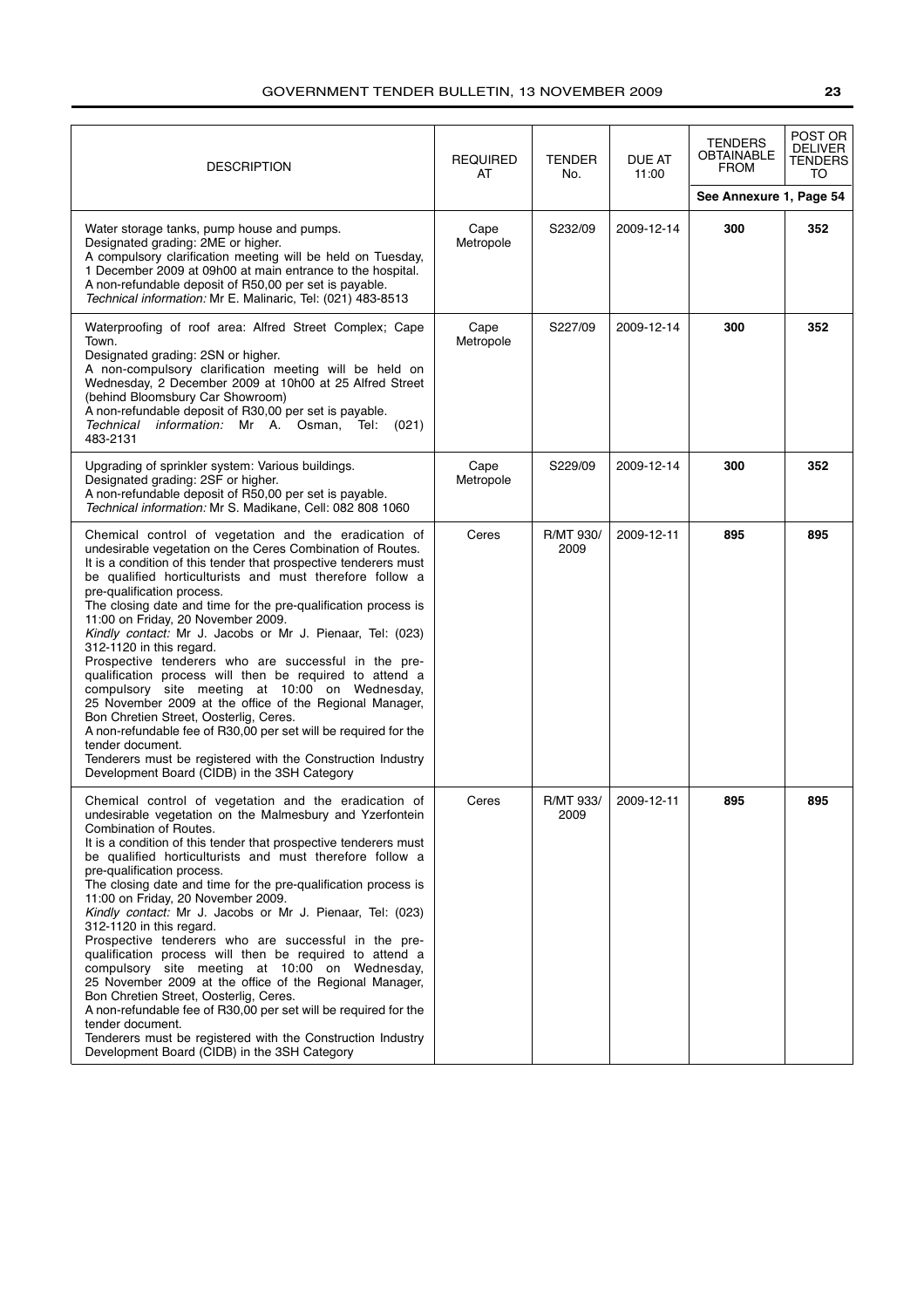| <b>DESCRIPTION</b>                                                                                                                                                                                                                                                                                                                                                                                                                                                                                                                                                                                                                                                                                                                                                                                                                                                                                                                                                                                                                                                          | <b>REQUIRED</b><br>AT | <b>TENDER</b><br>No. | DUE AT<br>11:00 | <b>TENDERS</b><br><b>OBTAINABLE</b><br><b>FROM</b> | POST OR<br><b>DELIVER</b><br><b>TENDERS</b><br>TO |
|-----------------------------------------------------------------------------------------------------------------------------------------------------------------------------------------------------------------------------------------------------------------------------------------------------------------------------------------------------------------------------------------------------------------------------------------------------------------------------------------------------------------------------------------------------------------------------------------------------------------------------------------------------------------------------------------------------------------------------------------------------------------------------------------------------------------------------------------------------------------------------------------------------------------------------------------------------------------------------------------------------------------------------------------------------------------------------|-----------------------|----------------------|-----------------|----------------------------------------------------|---------------------------------------------------|
|                                                                                                                                                                                                                                                                                                                                                                                                                                                                                                                                                                                                                                                                                                                                                                                                                                                                                                                                                                                                                                                                             |                       |                      |                 | See Annexure 1, Page 54                            |                                                   |
| Chemical control of vegetation and the eradication of<br>undesirable vegetation on the Vredendal and Eland's Bay<br>Combination of Routes.<br>It is a condition of this tender that prospective tenderers must<br>be qualified horticulturists and must therefore follow a<br>pre-qualification process.<br>The closing date and time for the pre-qualification process is<br>11:00 on Friday, 20 November 2009.<br>Kindly contact: Mr J. Jacobs or Mr J. Pienaar, Tel: (023)<br>312-1120 in this regard.<br>Prospective tenderers who are successful in the pre-<br>qualification process will then be required to attend a<br>compulsory site meeting at 10:00 on Wednesday,<br>25 November 2009 at the office of the Regional Manager,<br>Bon Chretien Street, Oosterlig, Ceres.<br>A non-refundable fee of R30,00 per set will be required for the<br>tender document.<br>Tenderers must be registered with the Construction Industry<br>Development Board (CIDB) in the 3SH Category                                                                                   | Ceres                 | R/MT 934/<br>2009    | 2009-12-11      | 895                                                | 895                                               |
| <b>CANCELLATION:</b><br>Please note:<br>This tender which was advertised in the Bulletin of 2009-10-30<br>has been cancelled.<br>Sorry for any inconvenience caused.<br>Repair, maintenance and operation of water and sewer.<br>For enquiries regarding the cancellation of this tender contact:<br>Ms Papama Dalasile, Tel: (012) 337-2324/078 315 6077                                                                                                                                                                                                                                                                                                                                                                                                                                                                                                                                                                                                                                                                                                                   | St Albans<br>Prison   | H09/063              |                 |                                                    |                                                   |
| <b>CANCELLATION:</b><br>Please note:<br>This tender which was advertised in the Bulletin of 2009-10-30<br>has been cancelled.<br>Sorry for any inconvenience caused.<br>Repair, maintenance and operation of water and sewer.<br>For enquiries regarding the cancellation of this tender contact:<br>Ms Papama Dalasile, Tel: (012) 337-2324/078 315 6077                                                                                                                                                                                                                                                                                                                                                                                                                                                                                                                                                                                                                                                                                                                   | Zonderwater<br>Prison | H09/064              |                 |                                                    |                                                   |
| Polokwane: Department of Home Affairs, Regional Office:<br>Procurement of office accommodation at a lettable area of<br>1 521,25 $m2$ with 20 parking bays: New lease.<br>This bid/tender will be evaluated in terms of:<br>90/10 preference point scoring system<br>Preference:<br>Price and quality/functionality<br>Historically Disadvantaged Individuals (HDI)<br>70% (of 90)<br>Persons who had no<br>2 points<br>Price:<br>franchise in national<br>elections before the 1983<br>and 1993 Constitutions<br>Who is a female:<br>Quality/Functionality:<br>30% (of 90)<br>1 point<br>Persons with disability:<br>1 point<br>Other:<br>6 points<br>Total must equal:<br>10 points<br>Total must equal:<br>100% (of 90)<br>No site inspection.<br>Alternative accommodation must be procured in the CBD area<br>for accecibility reasons.<br>Note: Documents will be sold at a non-refundable deposit of<br>R500,00 CASH per set.<br>Contact for bid information: Rebecca Magoleng, Tel: (015)<br>293-8071.<br>General enquiries: Karabo Malakalaka, Tel: (015) 291-6406 | Limpopo<br>Province   | <b>PLK9/50</b>       | 2009-12-15      | 638                                                | 638                                               |
| Acquisition of existing office accommodation measuring<br>361 m <sup>2</sup> , 480 m <sup>2</sup> storage and 6,300 m <sup>2</sup> open parking bays for<br>usage by SANDF in Nelspruit.<br>• Within the required clients needs (submit floor plans<br>labelled in terms of square metres).<br>Compliant to OHSA and other National Building<br>Regulations.                                                                                                                                                                                                                                                                                                                                                                                                                                                                                                                                                                                                                                                                                                                | Nelspruit             | NST 09/104           | 2009-12-14      | 113                                                | 113                                               |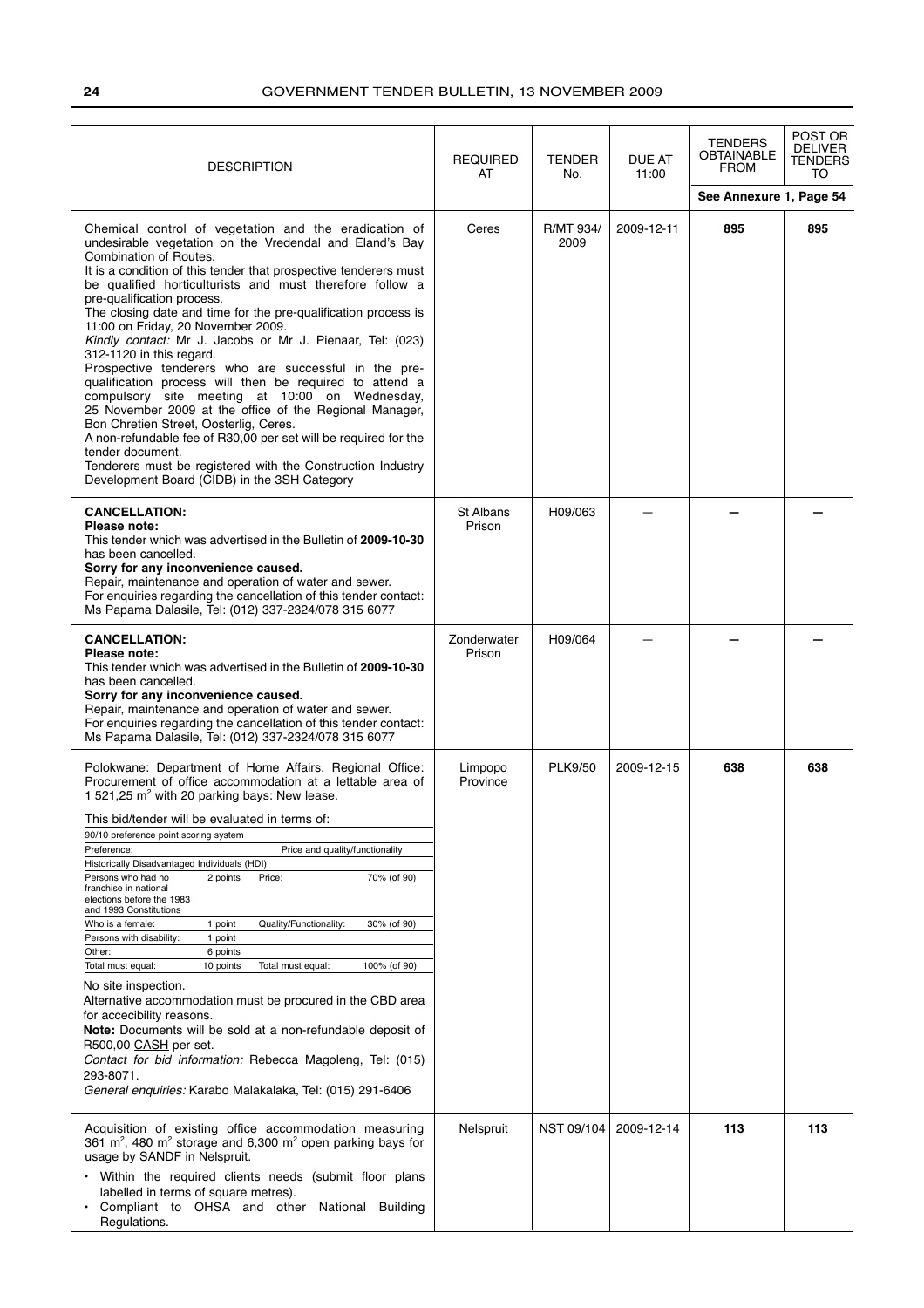| <b>DESCRIPTION</b>                                                                                                                                                                                                                                                                                                                                                                                                                                                                                                                                                                                                                                                                                                                                                                                                                                                                                                                                                                                                                                                                                                                                          | <b>REQUIRED</b><br>AT                                                                                               | <b>TENDER</b><br>No.     | DUE AT<br>11:00 | <b>TENDERS</b><br>OBTAINABLE<br><b>FROM</b> | POST OR<br><b>DELIVER</b><br>TENDERS<br>TO |
|-------------------------------------------------------------------------------------------------------------------------------------------------------------------------------------------------------------------------------------------------------------------------------------------------------------------------------------------------------------------------------------------------------------------------------------------------------------------------------------------------------------------------------------------------------------------------------------------------------------------------------------------------------------------------------------------------------------------------------------------------------------------------------------------------------------------------------------------------------------------------------------------------------------------------------------------------------------------------------------------------------------------------------------------------------------------------------------------------------------------------------------------------------------|---------------------------------------------------------------------------------------------------------------------|--------------------------|-----------------|---------------------------------------------|--------------------------------------------|
|                                                                                                                                                                                                                                                                                                                                                                                                                                                                                                                                                                                                                                                                                                                                                                                                                                                                                                                                                                                                                                                                                                                                                             |                                                                                                                     |                          |                 | See Annexure 1, Page 54                     |                                            |
| Submit proof of ownership and mandate to serve as a<br>representative to the owner.<br>Requirements for technicality, addressing, delivery, opening<br>and evaluation models/criteria and conditions of tender and<br>contract are found in the single volume document that will<br>be sold by Public Works.<br>This bid will be evaluated in terms of:<br>90/10 point scoring system<br>Preference:<br>Price and quality/functionality<br>Historically Disadvantaged Individuals (HDI)<br>Persons who had no<br>7 points<br>Price:<br>60% (of 90)<br>franchise in national<br>elections before the 1983<br>and 1993 Constitutions<br>Who is a female:<br>2 points<br>Quality/Functionality:<br>40% (of 90)<br>Persons with disability:<br>1 point<br>Other:<br>0 points<br>Total must equal:<br>10 points<br>Total must equal:<br>100% (of 90)<br>No site inspection.<br>The bid documents will be available from 08h00 until 15h00.<br>Note: Documents will be sold at a non-refundable deposit of<br>R100 CASH per set.<br>Contact for bid information: Ms N. Silangwe, Tel. (013)<br>753-6300.<br>General enquiries: Mr Cinga Yeko, Tel: (013) 753-6300 |                                                                                                                     |                          |                 |                                             |                                            |
| Two year period contract for the maintenance and repair of fire<br>fighting equipment for the SA Navy.<br>A compulsory briefing session will be held at SPSC<br>(Simonstown Procurement Service Centre) in the Conference<br>Room on 18 November 2009 at 11h00, where bid documents<br>will be handed out and explained in detail.<br>Bidders are to ensure they are inside the venue at 10h45 for<br>registration. Doors will be closed and locked at 11h00.<br>No late-comers will be accommodated.<br>Contact person: Mr K. van Rensburg, Tel: (021) 787-4371                                                                                                                                                                                                                                                                                                                                                                                                                                                                                                                                                                                            | Naval Base<br>Simonstown                                                                                            | SPSC-BC-<br>010-2009     | 2009-11-27      | 360                                         | 360                                        |
| Two year period contract for the maintenance and repair of<br>diving equipment for the SA Navy.<br>A compulsory briefing session will be held at SPSC<br>(Simonstown Procurement Service Centre) in the Conference<br>Room on 17 November 2009 at 11h00, where bid documents<br>will be handed out and explained in detail.<br>Bidders are to ensure they are inside the venue at 10h45 for<br>registration. Doors will be closed and locked at 11h00.<br>No late-comers will be accommodated.<br>Contact person: Mr A. Kavanagh, Tel: (021) 787-4368                                                                                                                                                                                                                                                                                                                                                                                                                                                                                                                                                                                                       | Naval Base<br>Simonstown                                                                                            | SPSC-BC-<br>011-2009     | 2009-11-26      | 360                                         | 360                                        |
| Construction of steel structures at own training division and<br>Springs Campuses.<br>Date of compulsory briefing session: 17 November 2009.<br>Time: 11h00. Venue: Ekurhuleni East College, Sam Ngema<br>Road, Kwa-Thema.<br>NB: Cash only (non-refundable): R200,00                                                                                                                                                                                                                                                                                                                                                                                                                                                                                                                                                                                                                                                                                                                                                                                                                                                                                       | Ekurhuleni East<br>College for<br>Further<br>Education and<br>Training, Sam<br>Ngema Road,<br>Kwa-Thema,<br>Springs | EEC/ESF/<br>06/09        | 2009-11-26      | 753                                         | 753                                        |
| Establishment of a National School Nutrition Programme in all<br>targeted schools (998 schools) of the Western Cape<br>Education Department (WCED) for the period 1 April 2010 to<br>31 March 2012.<br>Services valued in excess of R500 00 promoting enterprises<br>located within the Western Cape Province.<br>For the purpose of this bid the following goals will be targeted<br>in terms of the 90/10 preference point system of the<br>Preferential Procurement Regulations, 2001, pertaining to the<br>Preferential Procurement Policy Framework Act, No. 5 of<br>2000:                                                                                                                                                                                                                                                                                                                                                                                                                                                                                                                                                                             | Western Cape<br>Education<br>Department                                                                             | <b>B/WCED</b><br>1204/09 | 2009-12-07      | 415                                         | 415                                        |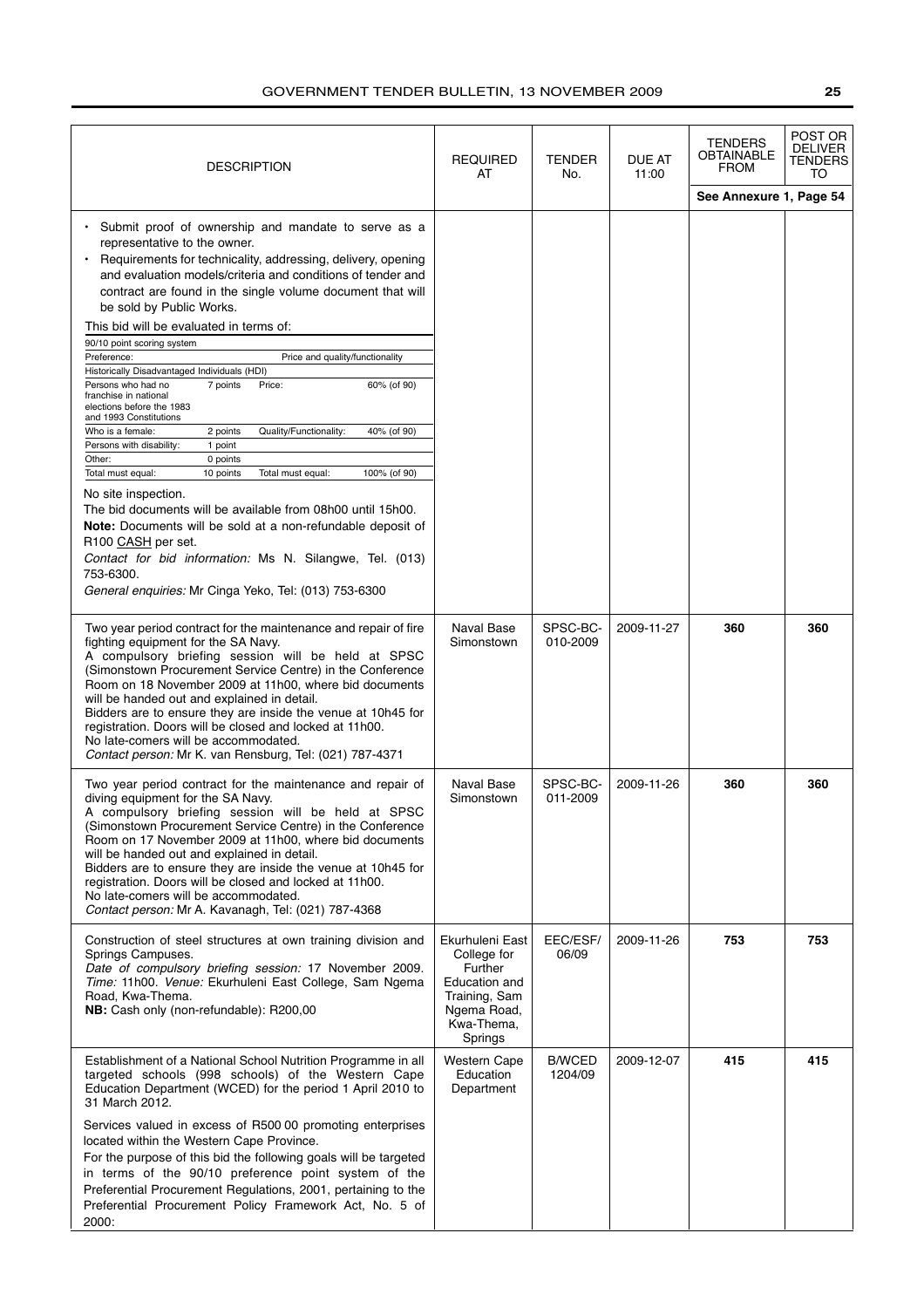| <b>DESCRIPTION</b>                                                                                                                                                                                                                                                                                                                                                                                                                                                                                                                                                                                                                                                                                                                                                                                                                                                                                                                                                                                                                                                                                                           | <b>REQUIRED</b><br>AT                                                                       | <b>TENDER</b><br>No. | DUE AT<br>11:00 | <b>TENDERS</b><br>OBTAINABLE<br><b>FROM</b> | POST OR<br><b>DELIVER</b><br><b>TENDERS</b><br>TO |
|------------------------------------------------------------------------------------------------------------------------------------------------------------------------------------------------------------------------------------------------------------------------------------------------------------------------------------------------------------------------------------------------------------------------------------------------------------------------------------------------------------------------------------------------------------------------------------------------------------------------------------------------------------------------------------------------------------------------------------------------------------------------------------------------------------------------------------------------------------------------------------------------------------------------------------------------------------------------------------------------------------------------------------------------------------------------------------------------------------------------------|---------------------------------------------------------------------------------------------|----------------------|-----------------|---------------------------------------------|---------------------------------------------------|
|                                                                                                                                                                                                                                                                                                                                                                                                                                                                                                                                                                                                                                                                                                                                                                                                                                                                                                                                                                                                                                                                                                                              |                                                                                             |                      |                 | See Annexure 1, Page 54                     |                                                   |
| Preference:<br>1. Historically Disadvantaged Individuals (HDI)<br>(a) Persons who had no franchise in national elections before the<br>2 points<br>1983 and 1993 Constitutions<br>(b) Who is a female<br>1 point<br>(c) Persons with disability<br>1 point<br>2. Other specific goals (according to the PPPFA)<br>(a) Promotion of Small including Micro Enterprises and Medium<br>2 points<br>Enterprises<br>(b) The promotion of enterprises located within the Western Cape<br>2 points<br>Province<br>(c) Promotion of involvement in development of Human Resources 2 points<br>Total must equal<br>10 points<br>Price and functionality weighting:<br>Functionality:<br>20 points<br>Price:<br>70 points<br>Total must equal:<br>100 points<br><b>NB:</b> A compulsory information session will be held for all<br>prospective service providers on 23 November 2009 at 13:00<br>at Eros School, Tarentaal Way, Bridgetown, Athlone.<br>Bid documents must be obtained before the information<br>session and it will be available at Room 608, 6th Floor,<br>Grand Central Towers, Lower Parliament Street, Cape Town. |                                                                                             |                      |                 |                                             |                                                   |
| <b>SERVICES: PROFESSIONAL</b>                                                                                                                                                                                                                                                                                                                                                                                                                                                                                                                                                                                                                                                                                                                                                                                                                                                                                                                                                                                                                                                                                                |                                                                                             |                      |                 |                                             |                                                   |
| The appointment of a service provider to provide municipal<br>capacity and training pertaining to the disaster management<br>chapter in the Integrated Development Plan (IDP) as well as<br>Contigency Planning in the Western Cape.<br>Documents available on the 6th Floor, SCM Room (6-07) at<br>No. 27 Wale Street, Cape Town, between 08:00-12h00 &<br>13h00-15h00.<br>Contact persons: Mr O. Mdutyana, Tel: (021) 483-3208 or<br>Ms C. Geduld, Tel: (021) 483-3493                                                                                                                                                                                                                                                                                                                                                                                                                                                                                                                                                                                                                                                     | Cape Town                                                                                   | LGH 08/<br>2009/10   | 2009-12-11      | 500                                         | 500                                               |
| The appointment of blasting contractor/s to setup and<br>detonate fuel explosions for the control of Redbilled Quelea<br>for a period of one year.<br>Contact person: Mr John Tladi, Tel: (012) 319-7568                                                                                                                                                                                                                                                                                                                                                                                                                                                                                                                                                                                                                                                                                                                                                                                                                                                                                                                     | <b>RSA</b>                                                                                  | 4.4.12.4/8/<br>09    | 2009-12-11      | 115                                         | 115                                               |
| For the appointment of a service provider for the impact of<br>Government Housing Programmes.<br>Enquiries: Dr Sokopo or G. Khathi, Tel: (012) 421-1794/<br>421-1706. E-mail: zoleka.sokopo@dhs.gov.za                                                                                                                                                                                                                                                                                                                                                                                                                                                                                                                                                                                                                                                                                                                                                                                                                                                                                                                       | Pretoria                                                                                    | VA49/341             | 2009-12-11      | 71                                          | 71                                                |
| One year contract for the supply of aviation safety training.<br>Quantity: 1 year.<br>There will be a compulsory bidders information briefing<br>session on 26 November 2009 at 10:00 am at the Conference<br>Room of the Central Procurement Service Centre, corner of<br>Stephanus Schoeman and Van Riebeeck Roads in Thaba<br>Tshwane.<br>No late-comers will be entertained and failure to attend on<br>time will invalidate your bid.<br>Bid documents can be collected at the Central Procurement<br>Service Centre.<br>Alternatively a self-addressed and stamped envelope R17,55<br>(E3 size) can be sent to this Centre.<br>The contact person for technical details is: Lieutenant Colonel<br>S. Gardiner, Tel: (012) 312-2176                                                                                                                                                                                                                                                                                                                                                                                     | Department of<br>Defence:<br>SAAF Air<br>Command<br>(Directorate<br><b>Aviation Safety)</b> | CPSC/B/<br>AF/061/09 | 2009-12-08      | 371A                                        | 371A                                              |
| Appointment of a service provider/consortium of service<br>providers to develop, print and package workbooks in all<br>official languages for learners in Grades 1-6 for literacy and<br>numeracy that are aligned to Lesson Plans for the<br>Foundations for Learning                                                                                                                                                                                                                                                                                                                                                                                                                                                                                                                                                                                                                                                                                                                                                                                                                                                       | Department<br>of<br>Education                                                               | EDO 400              | 2009-11-27      | 31                                          | 31                                                |
| Appointment of a service provider to develop a Performance<br>Management Framework for the Department of Social<br>Development's Public Entities, Bodies and Boards over a<br>period of 12 months                                                                                                                                                                                                                                                                                                                                                                                                                                                                                                                                                                                                                                                                                                                                                                                                                                                                                                                            | Department of<br>Social<br>Development,<br>Pretoria                                         | SD09/2009            | 2009-12-11      | 116                                         | 116                                               |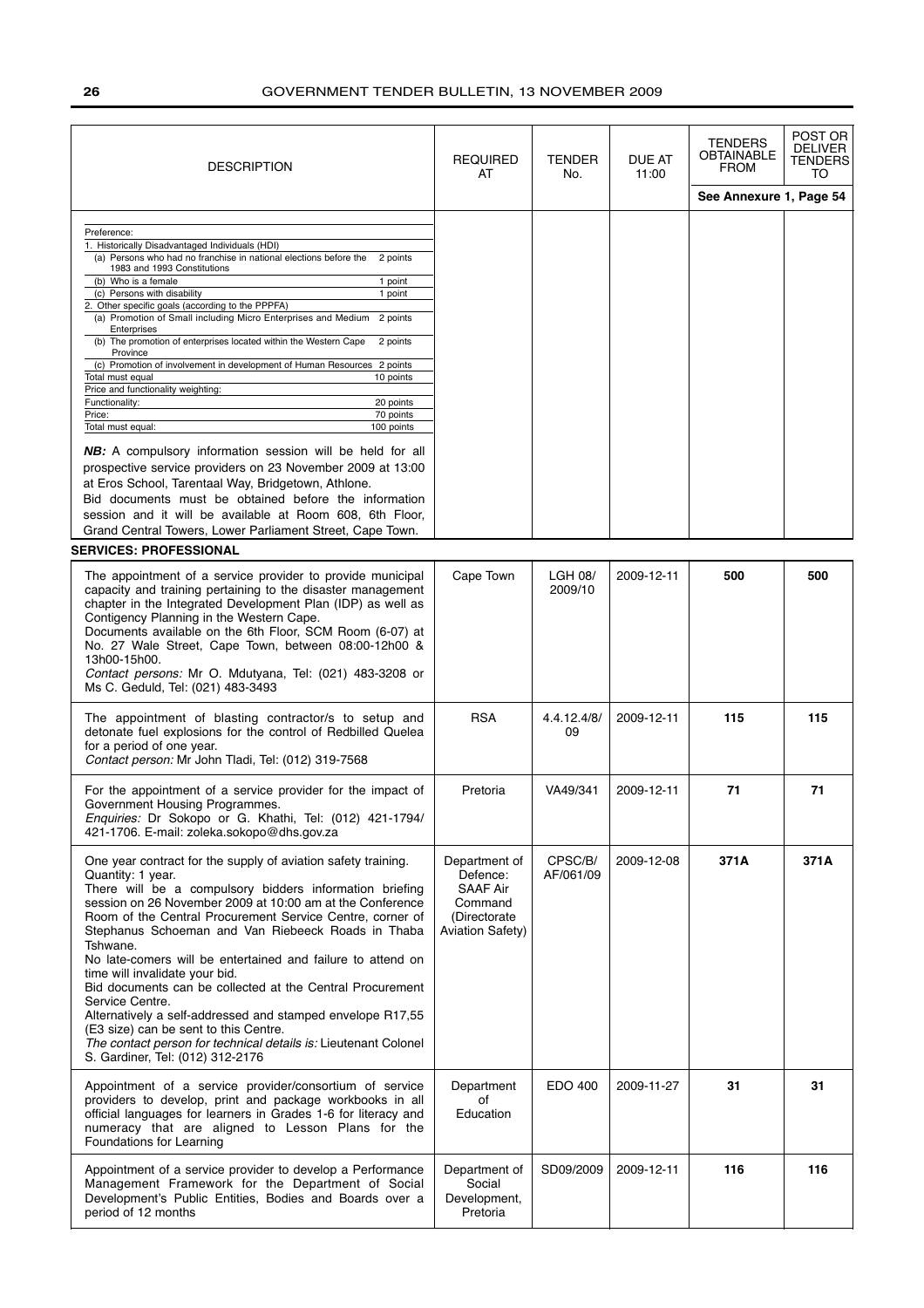| <b>DESCRIPTION</b>                                                                                                                                                                                                                                     | <b>REQUIRED</b><br>AT                                              | <b>TENDER</b><br>No.            | <b>DUE AT</b><br>11:00 | <b>TENDERS</b><br><b>OBTAINABLE</b><br><b>FROM</b><br>See Annexure 1, Page 54 | POST OR<br><b>DELIVER</b><br><b>TENDERS</b><br>TO |
|--------------------------------------------------------------------------------------------------------------------------------------------------------------------------------------------------------------------------------------------------------|--------------------------------------------------------------------|---------------------------------|------------------------|-------------------------------------------------------------------------------|---------------------------------------------------|
| Subject:<br>Appointment of a service provider to conduct organisational<br>design and human capital function: New entities (Companies<br>and Intellectual Property Commission and National Consumer<br>Commission)                                     | Department<br>of Trade<br>and<br>Industry                          | DTI 07/<br>$09-10$              | 2009-11-27             | 419                                                                           | 419                                               |
| Appointment of bidder for the purchase of an inductively<br>coupled plasma mass spectrometer (ICP-MS) for the<br>FCL Pretoria.<br>Technical enquiries: Ms A. Grove, Tel: (012) 322-6000.<br>Bid enquiries: Letlhogonolo Makhafola, Tel: (012) 312-0338 | Department<br>of National<br>Health,<br>Pretoria                   | <b>NDOH</b><br>25/2009-<br>2010 | 2009-12-14             | 13                                                                            | 13                                                |
| <b>DISPOSALS: GENERAL</b>                                                                                                                                                                                                                              |                                                                    |                                 |                        |                                                                               |                                                   |
| Auction of young breeding ostriches.<br>For enquiries regarding bid documents phone: Mr W. J. van<br>Zyl or Mrs A. Oostendorp, Tel: (021) 808-5154/5163.<br>For specifications phone: Ms Z. Brand, Tel: (044) 272-6077                                 | Department of<br>Agriculture,<br>Elsenburg,<br><b>Western Cape</b> | $2 - 2009/$<br>2010             | 2009-12-14             | 424                                                                           | 424                                               |
| Supply and delivery of a 60-70 kW tractor.<br>For enquiries regarding bid documents phone: Mr W. J. van<br>Zyl or Mrs A. Oostendorp, Tel: (021) 808-5154/5163.<br>For specifications phone: Mr Ben Shikwambana, Tel: (021)<br>808-5174                 | Department of<br>Agriculture,<br>Elsenburg,<br><b>Western Cape</b> | 771-2009/<br>2010               | 2009-12-14             | 424                                                                           | 424                                               |
| <b>SPECIAL ADVERTISEMENTS</b>                                                                                                                                                                                                                          |                                                                    |                                 |                        |                                                                               |                                                   |

# **DEPARTMENT OF HEALTH**

#### **MANGUZI HOSPITAL**

#### **QUOTATIONS ARE INVITED FOR THE UNDERMENTIONED REQUIREMENTS OF THE PROVINCIAL ADMINISTRATION OF KWAZULU-NATAL**

- (i) Quotations must be on an official quotation form, which shall be completed in all respects and all information must be supplied as stipulated in the quotation document.
- (ii) Quotations must be submitted in sealed envelopes.
- (iii) Separate envelopes must be used for each quotation.
- (iv) The envelope/s must be addressed to the Department of Health: Manguzi Hospital, with the quotation number and the closing date.
- (v) The name and the address of the quoting contractors must be endorsed at the back of the envelope(s).
- (vi) All Departments of Health Contractors awarded are subject to appeals being timeously lodged (if any) and letters of acceptance being issued.
- (vii) Quotation forms or documents are available from Manguzi Hospital, off Main Road, Ithala Centre, Manguzi Town, Kwa-Ngwanase, 3973.
- (viii) For quotations exceeding R30 000,00 an original ZNT 30 application for preference point forms must be submitted with the quotation.
- (ix) An original recent Tax Clearance Certificate must accompany the quote regardless of the price.

#### **NB: This tender is strictly for Mhlabuyalingana Supplies.**

SERVICE: Collection of domestic and medical waste from 11 clinics which are under Manguzi Hospital i.e. Thengani, Zamazama, Bhekabantu, KwaZibi, KwaNdaba, Mshudu, Mahlungulu, Mboza Mvelabusha, Maputa and Phelandaba Clinic.

- 1. The overall trip (to & from) is approximately 350 km.
- 2. Domestic waste to be dumped at the dumping area at Thandizwe area and medical waste to delivered to the hospital medical waste container.
- 3. The supplier must have a long base bakkie with a canopy in order to carry medical waste and trailer to carry domestic waste. Should also have a net to cover the trailer.
- 4. The collection to be done once a week.
- 5. This will be a six months contract.
- 6. The supplier should provide protective clothing for staff.
- 7. There will be no sight inspection for the clinics.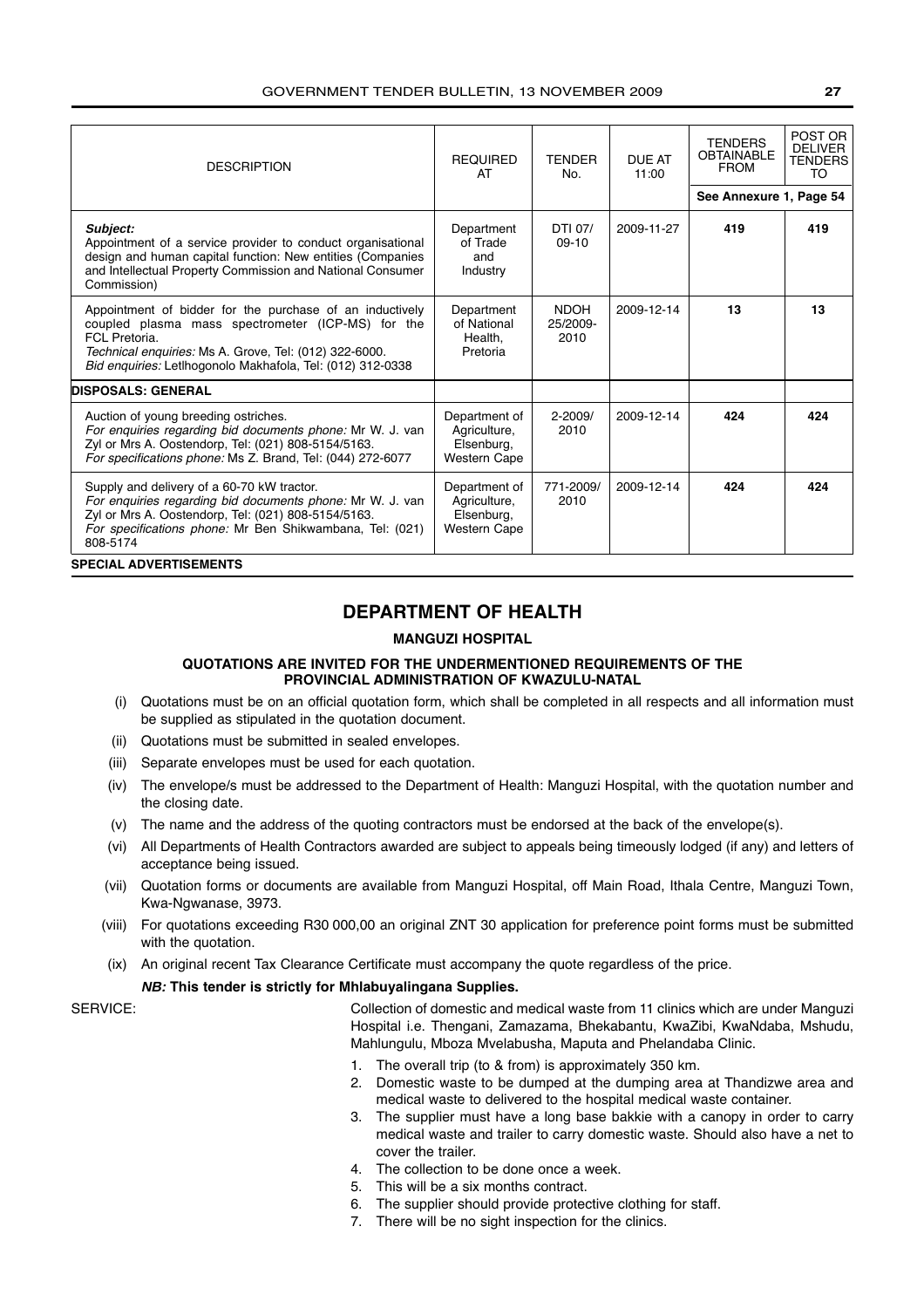Quotation number: <br>Closing date: 2009-11-23. Closing date: 2009-1<br>Closing time: 2009-11:00. Closing time:

Contact person: Mr Sbusiso Mpanza, Tel: (035) 592-0150, Ext. 212.

# **DEPARTMENT OF HEALTH**

#### **CHARLES JOHNSON MEMORIAL HOSPITAL**

#### **QUOTATIONS ARE INVITED FOR THE UNDERMENTIONED REQUIREMENTS OF THE PROVINCIAL ADMINISTRATION OF KWAZULU-NATAL**

- (i) Quotations must be on the official quotation form, which shall be completed in all respects, and all information must be supplied as stipulated in the quotation documents.
- (ii) Quotations must be submitted in sealed envelopes.
- (iii) The envelope must be addressed to: Charles Johnson Memorial Hospital, Quotation Evaluation Committee, together with the quotation number and closing date.
- (iv) The name and address of the quoting contract must be endorsed on the back of the envelope.
- (v) All Department of Health contracts awarded are subject to appeals being timeously lodged (if any) and a letter of acceptance being issued.
- (vi) Quotation documents are available from Charles Johnson Memorial Hospital, Stores Department, Flint Street, Nqutu. Tel: (034) 271-6446. Fax: (034) 271-0169.
- (vii) For quotations exceeding R30 000 an original ZNT 30 (application for preference points) form must be submitted to Charles Johnson Memorial Hospital, an original Tax Clearance Certificate must also be submitted regardless of price.

SERVICE: **Bird proofing on admin block female ward, male ward and peadiatric ward.** 

|                       | To remove bird nests and debris, clean and disinfect areas, apply Repelent gel,<br>install bird spikes on ledges and seal off any holes that are detected to treat<br>gutters, fascia boards, ledges and windows sills. |
|-----------------------|-------------------------------------------------------------------------------------------------------------------------------------------------------------------------------------------------------------------------|
| Quotation number:     | ZNQ 0640/2009/2010.                                                                                                                                                                                                     |
| Contact person:       | Miss N. Buthelezi.                                                                                                                                                                                                      |
| Site inspection date: | 12-11-2009.                                                                                                                                                                                                             |
| Venue:                | Workshop.                                                                                                                                                                                                               |
| Time:L                | 10h00.                                                                                                                                                                                                                  |
| Closing date:         | 24-11-2009.                                                                                                                                                                                                             |
| Closing time:         | 11h00.                                                                                                                                                                                                                  |
| SERVICE:              | Remove and replace drain pipes on the top floor and OPD slab.                                                                                                                                                           |
| Quotation number:     | ZNQ 0641/2009-2010.                                                                                                                                                                                                     |
| Contact person:       | Miss N. Buthelezi.                                                                                                                                                                                                      |
| Site inspection date: | 12-11-2009.                                                                                                                                                                                                             |
| Venue:                | Workshop.                                                                                                                                                                                                               |
| Time:L                | 10h00.                                                                                                                                                                                                                  |
| Closing date:         | 24-11-2009.                                                                                                                                                                                                             |
| Closing time:         | 11h00.                                                                                                                                                                                                                  |

# **DEPARTMENT OF HEALTH**

#### **UTHUNGULU DISTRICT OFFICE DC28**

#### **QUOTATIONS ARE INVITED FOR THE UNDERMENTIONED REQUIREMENTS OF THE PROVINCIAL ADMINISTRATION OF KWAZULU-NATAL**

- (i) Quotations must be on the official quotation form, which shall be completed in all respects, and all information must be supplied as stipulated in the quotation document.
- (ii) Quotation must be submitted in sealed envelopes, separate envelopes must be used for each quotation.
- (iii) The envelope must be addressed to the Department of Health: Uthungulu Health District DC28, together with the quotations number and closing date and must be deposited into the tender box, which is situated at Uthungulu Health District.
- (iv) The name and address of the bidder must be endorsed on the back of the envelope.
- (v) All Department of Health contracts awarded are subject to appeals being timeously lodged (if any) and letters of acceptance being issued.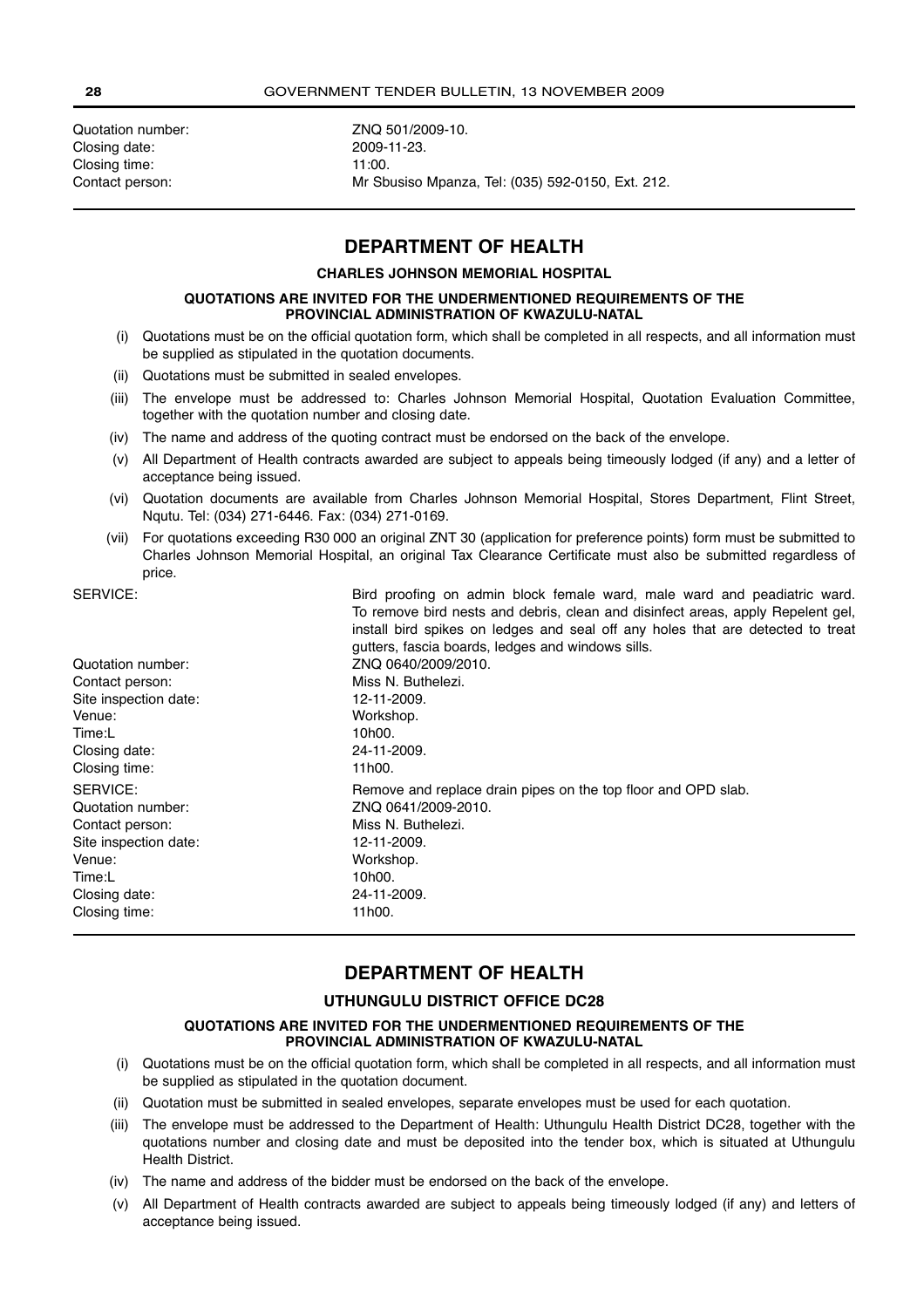- (vi) Quotations that are above R30 000,00 (thirty thousand rand) must be accompanied by ZNT 30 forms full completed together with an original Tax Clearance Certificate, regardless of price.
- (vii) Quotation documents are available from Uthungulu Health District DC 28, 2nd Lood Avenue, Empangeni Rail, 1st Floor, Procurement Office, Office No. 56. Tel: (035) 787-0631.
- (viii) Posted quotation documents are done at bidders own risk. Uthungulu Health District will not be liable for any documents that are being delayed by postal services. Bidders are advised to use the courier services rather than posting.
- (ix) Collection time of documents is 07:30 to 13:00 and 14:00 to 16:15.
- (x) Uthungulu District Health Office is not obliged to award the lowest quotation.
- (xi) Late tenders will not be accepted.

#### **NB: No faxed quotations accepted.**

| SUPPLY:                         | Black and White Ultrasound unit (02 units). |
|---------------------------------|---------------------------------------------|
| Specification date:             | 2007-12-20.                                 |
| U.M.D.N.S. number:              | 14278.                                      |
| Quotation number:               | 169/DC28/09-10.                             |
| Closing date:                   | 27 November 2009.                           |
| Time:                           | 11h00.                                      |
| Contact person:                 | Mpanza, N. J./Nzimande, K. R.               |
| Contact person (specification): | Mabaso, L. G.                               |

# **DEPARTMENT OF HEALTH**

#### **NIEMEYER MEMORIAL HOSPITAL**

#### **TENDERS ARE INVITED FOR THE UNDERMENTIONED REQUIREMENTS OF THE PROVINCIAL ADMINISTRATION OF KWAZULU-NATAL**

- (i) Bids/quotations must be on an official form, which shall be completed in all aspects.
- (ii) Bids/quotations must be submitted in a sealed envelope. No fax shall be accepted.
- (iii) The envelope must be addressed to the Department of Health: Niemeyer Memorial Hospital, clearly marked with the bid/quotation number.
- (iv) Contract will only be awarded to suppliers registered on the Provincial Suppliers Database.
- (v) Bid/quotation documents and specification are available from the Department of Health: Niemeyer Memorial Hospital, Private Bag X1004, Utrecht, 2980.
- (vi) Bids/quotations must be submitted together with (ZNT 30) forms and attach original Tax Clearance Certificate.
- (vii) Bids/quotations that are late shall not be accepted.
- (viii) Bids/quotations to be deposited into the tender box situated next to Security Office 24 hrs a day.

| 1. Psysiotherapy equipments.    |
|---------------------------------|
| ZNQ: 3420/09niem.               |
| 25-11-2009.                     |
| 11h00.                          |
| Nicholus Jivane/Rodney Mtshali. |
| $(034)$ 331-3011.               |
| $(034)$ 331-4498.               |
|                                 |

# **NATIONAL GAMBLING BOARD**

#### **REQUEST FOR A PUBLIC AWARENESS CAMPAIGN PROPOSAL**

For providing marketing services to the National Gambling Board for the execution of a Gambling Public Awareness Campaign.

The National Gambling Board (**the board**) hereby invites interested marketing institutions/specialists to obtain a copy of the request for proposal (RFP) for providing marketing services to the board for the execution of a gambling public awareness campaign.

The RFP is obtainable from the offices of **the board** at the below-mentioned address daily from 2 November 2009 between 08h00 and 16h00; or from the board's website: http://www.ngb.org.za

Deadline for submission of a Public Awareness Campaign proposal and quote: 15h00 on 23rd November 2009.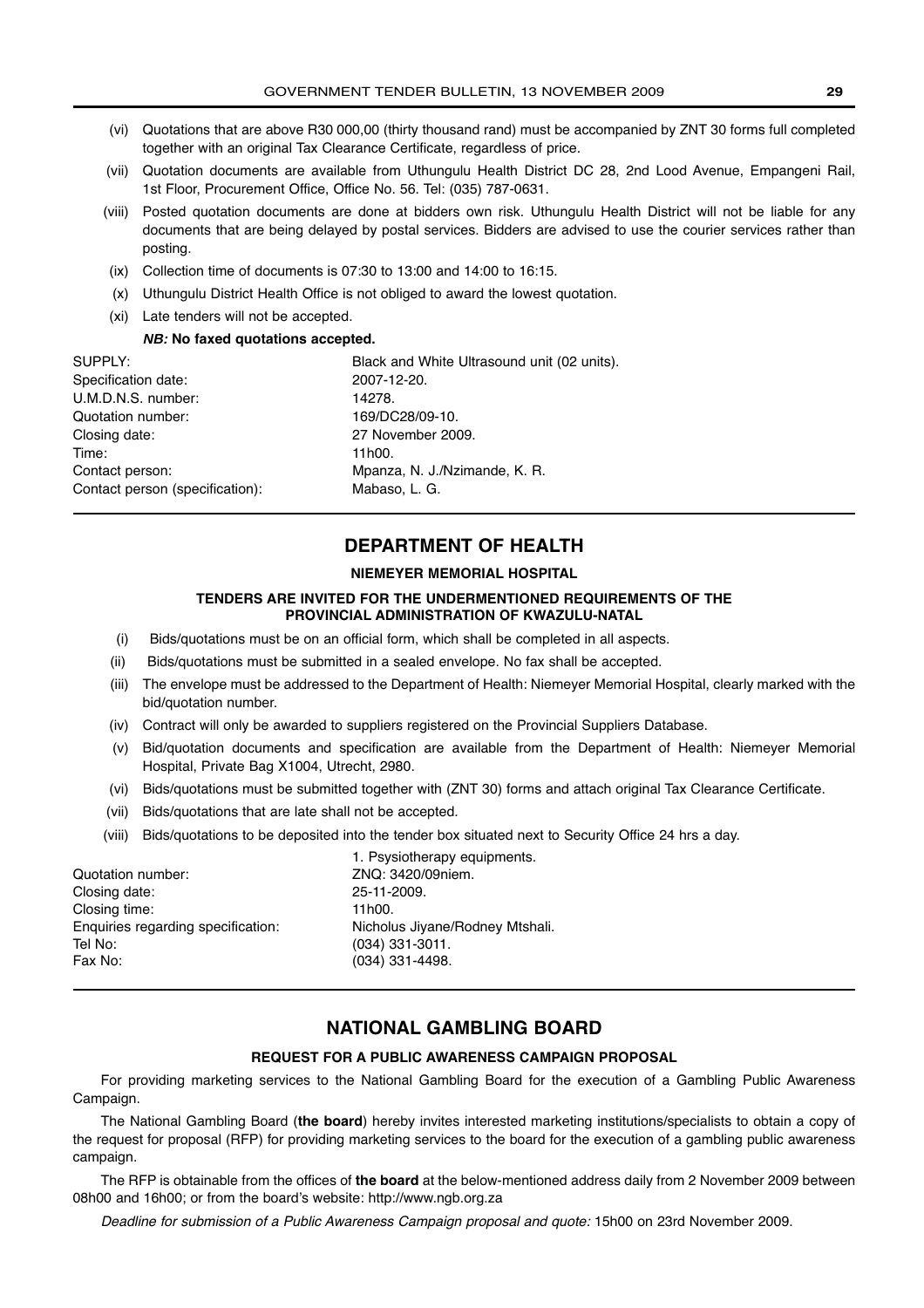The address of the board at which submission and tender responses must be delivered is: The National Gambling Board, 77 Meintjies Street, the dti Campus, Block G, Ground Floor, Sunnyside, 0002. Tel: ±27 (12) 394-3800. Fax: +27 (12) 394-4800. E-mail: info@ngb.org.za

Enquiries re Proposals: Ms E. Jonkheid, Manager: Information Management Department. Tel: (012) 394-3815. Enquiries re Procurement: Mr S. Mthombeni, Manager: Finance. Tel: (012) 394-3833.

# **DEPARTMENT OF HEALTH**

#### **CJ CROOKES PROVINCIAL HOSPITAL**

#### **QUOTATIONS ARE INVITED FOR THE UNDERMENTIONED REQUIREMENTS OF THE GJ CROOKES PROVINCIAL HOSPITAL OF KWAZULU-NATAL**

- 1. Quotations must be on the official quotation form, which shall be completed all respects, and all information must be supplied as stipulated in the quotation document.
- 2. Quotations must be submitted in sealed envelopes.
- 3. Separate envelopes must be used for each quotation.
- 4. The envelope must be addressed to: GJ Crookes Provincial Hospital, Quotation Evaluation Committee, together with the quotation number and closing date.
- 5. The name and address of the quoting contractor must be endorsed on the back of the envelope.
- 6. All Department of Health contracts awarded are subject to appeals being timeously lodged (if any) and letters of acceptance being issued.
- 7. An original ZNT 30 form must be completed when submitting quotations above R30 000 (thirty thousand rand) together with an original Tax Clearance Certificate and current CK document (Company registration).
- 8. No faxed quotations will be accepted, if quotes are faxed the confidentially of the price is not guaranteed.
- 9. Quotation documents are available from GJ Crookes Hospital, Stores Department, No. 1 Hospital Road, Scottburgh. Tel: (039) 978-7042/48, Fax: (039) 978-7120.

| SUPPLY:                            | Multiparameter monitor 3 000 x 1.                                                                                                                                                                                                                                                                                                                                  |
|------------------------------------|--------------------------------------------------------------------------------------------------------------------------------------------------------------------------------------------------------------------------------------------------------------------------------------------------------------------------------------------------------------------|
| HTU Specification number:          | H.T.S. No. 10/2000 (Electronics).                                                                                                                                                                                                                                                                                                                                  |
| UMDNS:                             | 12636.                                                                                                                                                                                                                                                                                                                                                             |
| Specification date:                | 2008-03-15.                                                                                                                                                                                                                                                                                                                                                        |
| Quotation number:                  | ZNQ 95 of 2009.                                                                                                                                                                                                                                                                                                                                                    |
| Closing date:                      | 2009-11-27.                                                                                                                                                                                                                                                                                                                                                        |
| Closing time:                      | 11:00.                                                                                                                                                                                                                                                                                                                                                             |
| Contact person:                    | Mr T. N. Bhengu, Tel: (039) 978-7048.                                                                                                                                                                                                                                                                                                                              |
| Enquiries regarding specification: | Miss I. V. Cele, Tel. (039) 978-7042.                                                                                                                                                                                                                                                                                                                              |
| SUPPLY:                            | Hospital bed with mattress-Two sections x 5.<br>Maximum height: 800 mm, minimum height: 415 mm, length: 2160 mm, width:<br>910 mm, Rislon Nylon Powder Coated 80-90 microns, Hi-Lo Lifting mechanism:<br>Mechanical Jackbox 10 year guarantee, Gas spring operated backrest, Central<br>brake and steer system with 125 mm castors, Removable head and foot board. |
| Quotation number:                  | ZNQ 186 of 2009.                                                                                                                                                                                                                                                                                                                                                   |
| Closing date:                      | 2009-11-27.                                                                                                                                                                                                                                                                                                                                                        |
| Closing time:                      | 11:00.                                                                                                                                                                                                                                                                                                                                                             |
| Contact person:                    | Mr T. N. Bhengu, Tel: (039) 978-7048.                                                                                                                                                                                                                                                                                                                              |
| Enquiries regarding specification: | Miss I. V. Cele, Tel. (039) 978-7042.                                                                                                                                                                                                                                                                                                                              |
| SUPPLY:                            | Pulse oximeter—Stand alone non-invasive suitable for ground mobile and aircraft<br>ambulance x 5.                                                                                                                                                                                                                                                                  |
| <b>HTU Specification number:</b>   | H.T.S. No. E29 (Electronics).                                                                                                                                                                                                                                                                                                                                      |
| Quotation number:                  | ZNQ 91 of 2009.                                                                                                                                                                                                                                                                                                                                                    |
| Closing date:                      | 2009-11-27.                                                                                                                                                                                                                                                                                                                                                        |
| Closing time:                      | 11:00.                                                                                                                                                                                                                                                                                                                                                             |
| Contact person:                    | Mr T. N. Bhengu, Tel: (039) 978-7048.                                                                                                                                                                                                                                                                                                                              |
| Enquiries regarding specification: | Miss I. V. Cele, Tel. (039) 978-7042.                                                                                                                                                                                                                                                                                                                              |
| SUPPLY:                            | Heavy duty stainless steel, foot operated pedal bins- broad with rear lid hinge and<br>rod assembly, 12 It x 54.                                                                                                                                                                                                                                                   |
| Quotation number:                  | ZNQ 298 of 2009.                                                                                                                                                                                                                                                                                                                                                   |
| Closing date:                      | 2009-11-27.                                                                                                                                                                                                                                                                                                                                                        |
| Closing time:                      | 11:00.                                                                                                                                                                                                                                                                                                                                                             |
| Contact person:                    | Mr T. N. Bhengu, Tel: (039) 978-7048.                                                                                                                                                                                                                                                                                                                              |
| Enquiries regarding specification: | Miss I. V. Cele, Tel. (039) 978-7042.                                                                                                                                                                                                                                                                                                                              |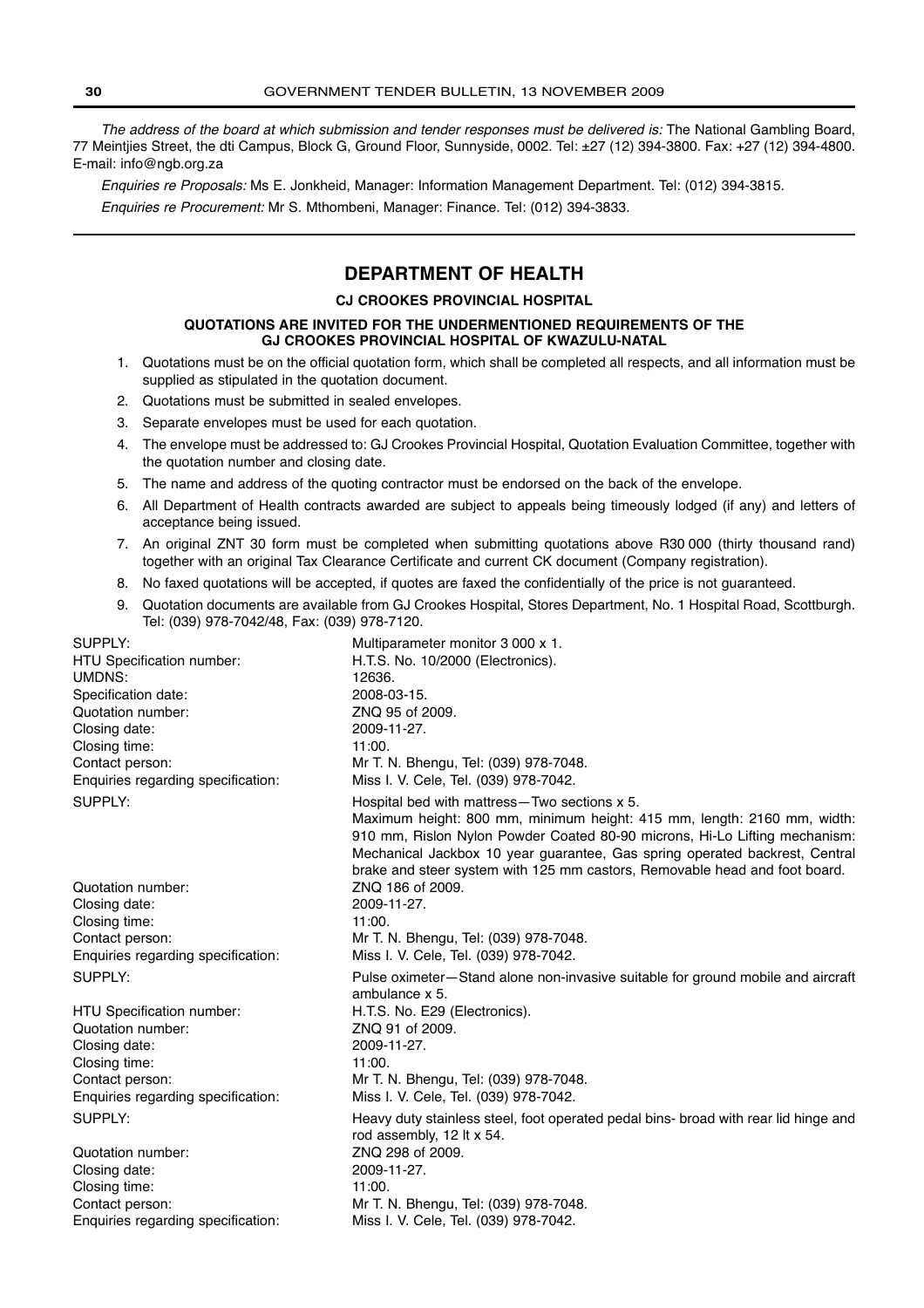SUPPLY: SUPPLY: Replace air-conditioning units x 5 (list available).

| Quotation number:<br>Closing date:<br>Closing time:<br>Contact person: | Replace condenser x 2 units (list available).<br>Replace Armourflex x 1 unit (list available).<br>ZNQ W22 of 2009.<br>2009-11-27.<br>11:00.<br>Mr T. N. Bhengu, Tel: (039) 978-7048. |
|------------------------------------------------------------------------|--------------------------------------------------------------------------------------------------------------------------------------------------------------------------------------|
| Enquiries regarding specification:                                     | Miss I. V. Cele, Tel. (039) 978-7042.                                                                                                                                                |
| SUPPLY:                                                                | Toothpaste for School Health Programme, 100 boxes of 72 units (each unit<br>$100 g$ ).                                                                                               |
| Quotation number:                                                      | ZNQ 03 of 2009.                                                                                                                                                                      |
| Closing date:                                                          | 2009-11-27.                                                                                                                                                                          |
| Closing time:                                                          | 11:00.                                                                                                                                                                               |
| Contact person:                                                        | Mr T. N. Bhengu, Tel: (039) 978-7048.                                                                                                                                                |
| Enquiries regarding specification:                                     | Miss I. V. Cele, Tel. (039) 978-7042.                                                                                                                                                |
| SUPPLY:                                                                | Adult toothbrushes for School Health Programme x 100 boxes (box of 18 units).<br>Child toothbrushes for School Health Programme x 100 boxes (box of 18 units).                       |
| Quotation number:                                                      | ZNQ 04 of 2009.                                                                                                                                                                      |
| Closing date:                                                          | 2009-11-27.                                                                                                                                                                          |
| Closing time:                                                          | 11:00.                                                                                                                                                                               |
| Contact person:                                                        | Mr T. N. Bhengu, Tel: (039) 978-7048.                                                                                                                                                |
| Enquiries regarding specification:                                     | Miss I. V. Cele, Tel. (039) 978-7042.                                                                                                                                                |
|                                                                        |                                                                                                                                                                                      |

# **DEPARTMENT OF HEALTH**

#### **MAHATMA GANDHI MEMORIAL HOSPITAL**

#### **BIDS ARE INVITED FOR THE UNDERMENTIONED REQUIREMENTS OF THE PROVINCIAL ADMINISTRATION OF KWAZULU-NATAL**

- (i) Bids must be on the official tender form, which shall be completed in all respects and all information must be supplied as stipulated in the bid documents.
- (ii) Each bid must be in a sealed envelope.
- (iii) The envelope must be addressed to: Mahatma Gandhi Memorial Hospital, Bid Evaluation Committee, together with the bid number and closing date.
- (iv) The name and address of the quoting contractor must be endorsed on the back of the envelope.
- (v) All contractors must duly complete and sign new ZNT 30 documents for Preferential Point Calculation.
- (vi) No faxed copies of bid documents will be accepted.
- (vii) All Department of Health contractors awarded are subject to appeal being timeously lodged (if any) and letter of acceptance being issued.
- (viii) Bid documents are available from the Department of Health (Mahatma Gandhi Memorial Hospital). Tel: (031) 502-1719. Fax: (031) 502-1867.

|                                    | <b>00000</b> |
|------------------------------------|--------------|
| Bid number:                        | ZNO 1        |
| Closing date:                      | $2009 -$     |
| Closing time:                      | 11:00.       |
| Enquiries regarding specification: | Mrs T.       |
| Contact person:                    | Mrs D        |
|                                    |              |

SUPPLY: 1 x incubators infant air temperature and skin temp control, as per specification. UMDNS: 12113, H.T.S. No. E3 (Electronics). ZNQ 1094/09. Closing date: 2009-11-27. Mrs T. D. Khwela, Tel. (031) 502-1719, Ext. 2095. Mrs D. Pillay, Tel: (031) 502-1719, Ext. 2097.

# **DEPARTMENT OF HEALTH**

#### **UMZINYATHI DISTRICT OFFICE**

#### **QUOTATIONS ARE INVITED FOR THE UNDERMENTIONED REQUIREMENTS OF THE PROVINCIAL ADMINISTRATION OF KWAZULU-NATAL**

- (i) Quotations must be on the official quotation form, which shall be completed in respects, and all information must be supplied as stipulated in the quotation document.
- (ii) Quotations must be submitted in sealed envelopes.
- (iii) All quotation must be deposited in the tender box situated in Umzinyathi District Office, 34 Wilson Street, Dundee, 3000.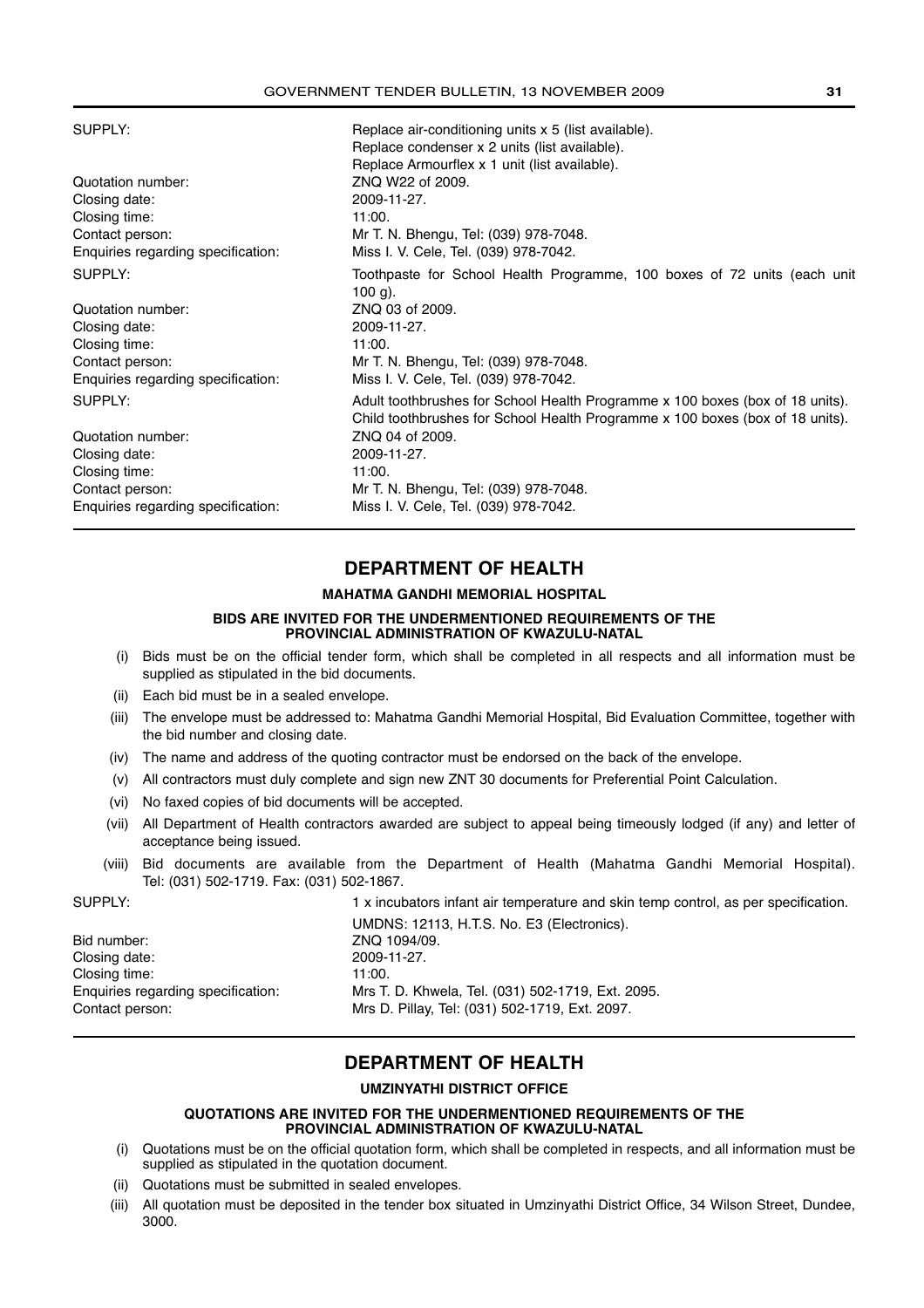(iv) The envelopes must be addressed to Umzinyathi District Office, Quotation Evaluation Committee, together with the quotation number and closing date. (v) The name and address of the quoting contractor must be endorsed on the back of the envelope. (vi) All Departments of a Health contracts awarded are subject to appeals being timeously lodged (if any) and letters of acceptance being issued. (vii) Quotation documents are available from Umzinyathi District Office—Supply Chain Management Section, 34 Wilson Street, Dundee, 3000. (viii) For quotations exceeding R30 000,00 an original ZNT 30 (application for preference points) forms must be submitted to Umzinyathi District Office, an original tax clearance certificate must be submitted regardless of price. (ix) No faxed copies of quotations will be accepted. 1. SUPPLY: Reprint of clinical charts.

| Quotation number:                                             | 092/2009.                               |
|---------------------------------------------------------------|-----------------------------------------|
| Closing date:                                                 | 24/11/2009.                             |
| Enguiries:                                                    | Mrs S. P. Ngobese/Miss N. G. Mkhwanazi. |
| Contact details:                                              | (034) 299-9162/163.                     |
| <b>NB:</b> It is compulsory to view the chart before quoting. |                                         |

| 2. SUPPLY:        | Computer consumables.                   |
|-------------------|-----------------------------------------|
| Quotation number: | 096/2009.                               |
| Closing date:     | 24/11/2009.                             |
| Enguiries:        | Mrs S. P. Ngobese/Miss N. G. Mkhwanazi. |
| Contact details:  | (034) 299-9162/163.                     |

# **DEPARTMENT OF HEALTH**

#### **VRYHEID HOSPITAL**

#### **QUOTATIONS ARE INVITED FOR THE UNDERMENTIONED QUOTATIONS OF THE PROVINCIAL ADMINISTRATION OF KWAZULU-NATAL**

- (i) Quotations must be on the quotation form, which shall be completed in all respects, and all information must be supplied as stipulated in the quotation document.
- (ii) Quotations must be in sealed envelopes.
- (iii) Separate envelopes must be used for each quotation.
- (iv) The envelopes must be addressed to the Bid Evaluation Committee, together with the quotation number and closing date. To be placed in quotation box situated on the Ground Floor at the lift entrance of Vryheid Hospital, Coswald Brown Street, Vryheid, 3100.
- (v) The name and address of the quoting contractor must be endorsed on the back of the envelope. All Department of Health contracts are subject to appeals timeously lodged (if any) and letters of acceptance being issued.
- (vi) Please complete original ZNT 30 document when submitting quotations above R30 000 (thirty thousand rand) together with an original tax clearance certificate.

| SUPPLY/SERVICE:   | Continuous Positive Airway Pressure System (CPAP). |
|-------------------|----------------------------------------------------|
| Quotation number: | ZNQ 3072/2009/10.                                  |
| Closing date:     | $02 - 12 - 2009.$                                  |
| Closing time:     | 11h00.                                             |
| Contact person:   | Mrs A. Vilioen                                     |
| Telephone:        | (034) 982-2111, Ext. 268.                          |
|                   |                                                    |

# **DEPARTMENT OF HEALTH**

#### **GREYS PROVINCIAL HOSPITAL**

#### **QUOTATIONS ARE INVITED FOR THE UNDERMENTIONED REQUIREMENT OF THE PROVINCIAL ADMINISTRATION OF KWAZULU-NATAL**

- (i) Quotations must be on the official quotation form, which shall be completed in all respects, and all information must be supplied as stipulated in the quotation document.
- (ii) Quotations must be submitted in seal envelopes.
- (iii) The envelope must be addressed to Grey's Provincial Hospital, Quotation Evaluation Committee, together with the quotation number and closing date.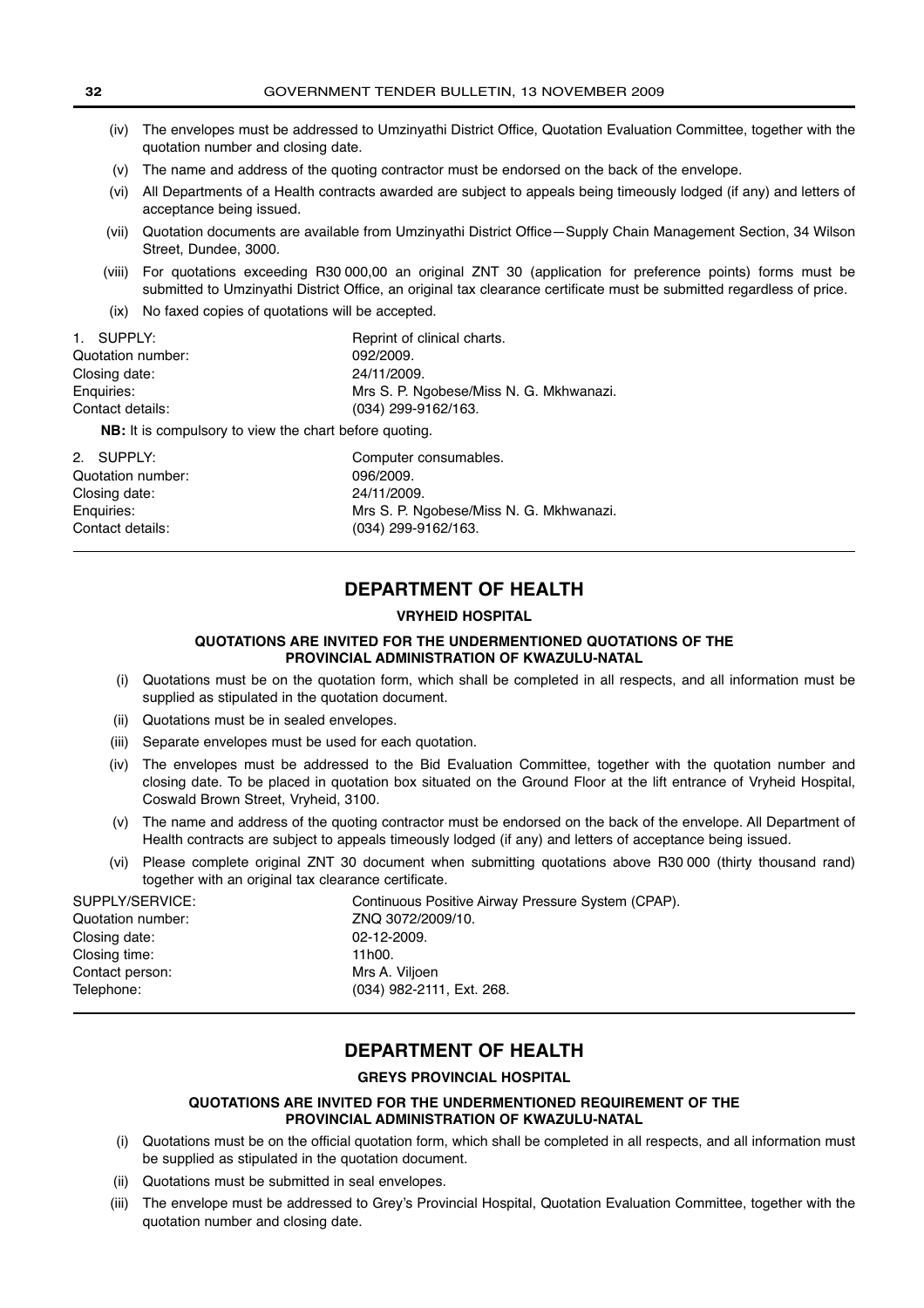- (iv) The name and address of the quoting contractor must be endorsed at the back of the envelope.
- (v) All Department of Health contracts awarded are subject to appeals being timorously lodged (if any) and a letter of acceptance being issued.
- (vi) Quotation documents are available from Grey's Provincial Hospital Supplies Division, Town Bush Road and Pietermaritzburg. Tel: (033) 897-3485.
- (vii) For quotations exceeding R30 000,00 an original ZNT 30 (application for preference points) form must be submitted to Grey's Provincial Hospital, an original tax clearance certificate must also be submitted regardless of price.

Quotation number: M/E 314/10/09. Closing date: 24 November 2009. Time: 11:00 am. Quotation number: M/E 310/10/09.<br>Closing date: 24 November 2 Time: 11:00 am. Quotation number: M/E 313/10/09. Closing date: 24 November 2009. Time: 11:00 am Quotation number: M/E 312/10/09. Closing date: 24 November 2009. Time: 11:00 am. Quotation number: M/E 311/10/09. Closing date: 24 November 2009. Time: 11:00 am. Quotation number: M/E 316/10/09. Closing date: 24 November 2009. Time: 11:00 am.

# SUPPLY: 1 x 12 Lead ECG machine with cables. As per specifications. Contact person: Mr C. J. Perumal, Tel: (033) 897-3473. Enquiries regarding specification: Mr C. J. Perumal, Tel: (033) 897-3473. SUPPLY: 1 x fetal heart detector Sonic aid. As per specifications. 24 November 2009. Contact person: Mr C. J. Perumal, Tel: (033) 897-3473. Enquiries regarding specification: Mr C. J. Perumal, Tel: (033) 897-3473. SUPPLY: 2 x oxygen monitor, Oxycheck. As per specifications. Contact person: Mr C. J. Perumal, Tel: (033) 897-3473. Enquiries regarding specification: Mr C. J. Perumal, Tel: (033) 897-3473. SUPPLY: 2 x multi parameter monitor, ECG-NIBP-spO2. As per specifications. Contact person: Mr C. J. Perumal, Tel: (033) 897-3473.<br>Enquiries regarding specification: Mr C. J. Perumal, Tel: (033) 897-3473. Mr C. J. Perumal, Tel: (033) 897-3473. SUPPLY: 2 x patient monitor, Dash monitor. As per specifications. Contact person: Mr C. J. Perumal, Tel: (033) 897-3473. Enquiries regarding specification: Mr C. J. Perumal, Tel: (033) 897-3473. SUPPLY: Arthroplasty prosthesis—cemented total hip replacement. As per specifications. Contact person: Mr C. J. Perumal, Tel: (033) 897-3473. Enquiries regarding specification: Mr C. J. Perumal, Tel: (033) 897-3473.

# **DEPARTMENT OF HEALTH**

#### **PRINCE MSHIYENI MEMORIAL HOSPITAL**

#### **QUOTATIONS ARE INVITED FOR THE UNDERMENTIONED REQUIREMENTS OF THE PROVINCIAL ADMINISTRATION OF KWAZULU-NATAL**

- (i) Quotations must be on the official quotation form, which shall be completed in all respects, and all information must be supplied as stipulated in the quotation document.
- (ii) Quotations must be submitted in sealed envelopes.
- (iii) Separate envelopes must be used for each quotation.
- (iv) The envelope must be addressed to the Department of Health: Prince Mshiyeni Memorial Hospital with the quotation number and closing date.
- (v) The name and address of the quoting contractor must be endorsed on the back of the envelope.
- (vi) All Department of Health contracts awarded are subject to appeals being timeously lodged (if any) and letters of acceptance being issued.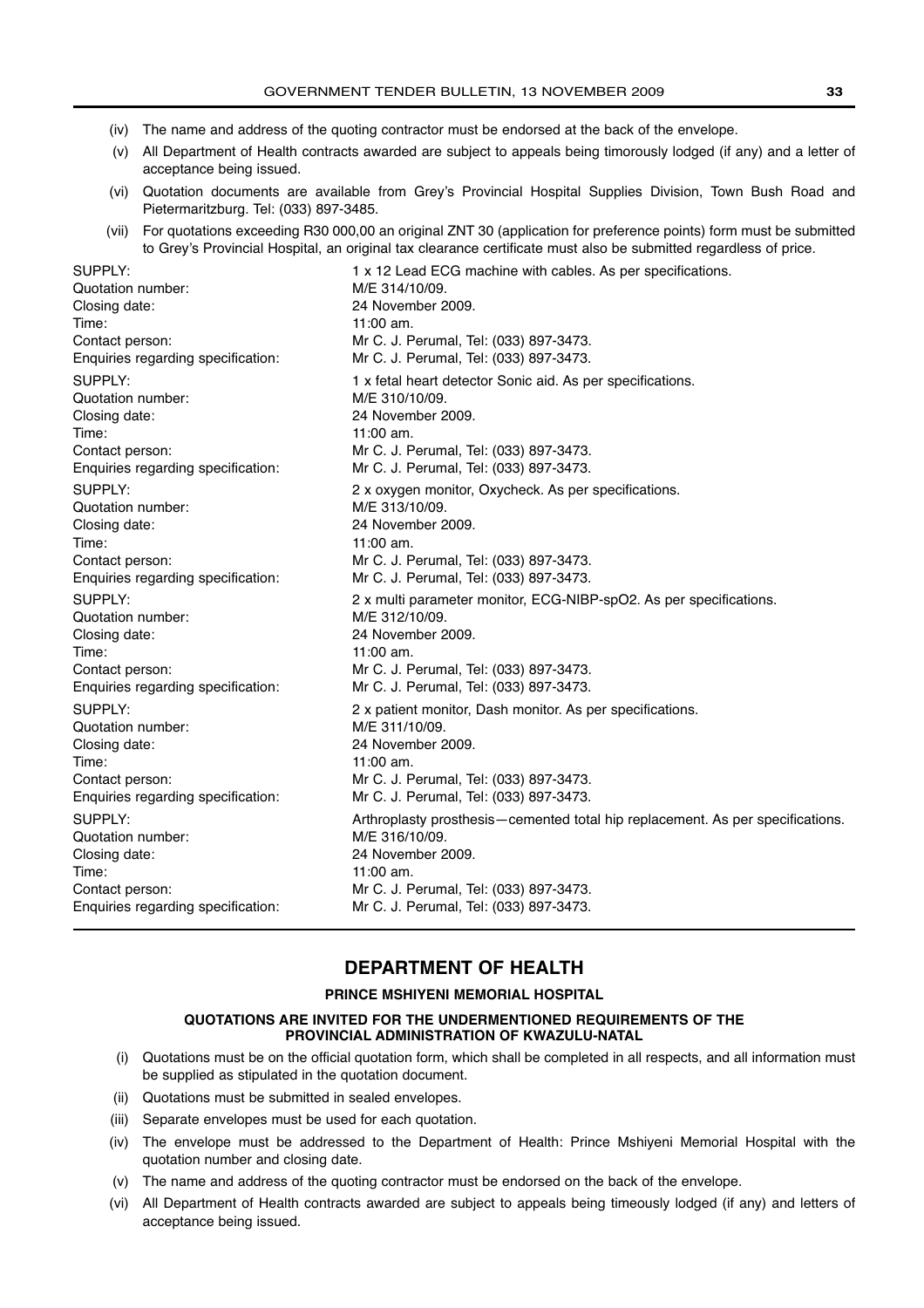- (vii) Quotation documents are available from the Department of Health: Prince Mshiyeni Memorial Hospital, Buying Section, Mangosuthu Highway, and Unit "V", Umlazi. Tel: (031) 907-8365. Facsimile: (031) 906-1391.
- **NB:** TENDER WAS SUPPOSE TO BE CLOSED ON 9 NOVEMBER 2009, HAS BEEN EXTENDED TO BE CLOSED ON 23 NOVEMBER 2009

Quotation number: ZNQ 1522/2009/2010. Closing date: 2009-11-23. Closing time: 11:00. Quotation number: <br>Closing date: <br>2009-11-23. Closing date: Closing time: 11:00. Quotation number: ZNQ 1528/2009/2010. Closing date: 2009-11-23. Closing time: 11:00. Quotation number: ZNQ 1529/2009/2010. Closing date: 2009-11-23. Closing time: 11:00. Quotation number: ZNQ 1525/2009/2010. Closing date: 2009-11-23. Closing time: 11:00. Quotation number: ZNQ 1526/2009/2010. Closing date: 2009-11-23. Closing time: 11:00. Quotation number: ZNQ 1511/2009/2010. Closing date: 2009-11-23. Closing time: 11:00. Quotation number: ZNQ 1506/2009/2010.

Closing date: 2009-11-23. Closing time: 11:00. Quotation number: ZNQ 1504/2009/2010. Closing date: 2009-11-23. Closing time: 11:00. Enquiries regarding specification: Mr Z. Meyiwa, Tel: (031) 907-8268.

SUPPLY: 500 pkts of bag garbage yellow 100 microns 90 litre (50 per pkt). Contact person: Mr M. A. Mngadi, Tel: (031) 907-8214. Enquiries regarding specification: Mr M. A. Mngadi, Tel: (031) 907-8214. SUPPLY: 9 400 pkts of Swabs gauze, unsterile 100 mm x 100 mm x 8 ply. Contact person: Mrs T. T. Nene, Tel: (031) 907-8214. Enquiries regarding specification: Mrs R. N. Kheswa, Tel: (031) 907-8279. SUPPLY: 1 500 pkts of Swabs gauze, absorbable 225 mm x 225 mm x 16 ply. Contact person: Mrs T. T. Nene, Tel: (031) 907-8214. Enquiries regarding specification: Mrs R. N. Kheswa, Tel: (031) 907-8279. SUPPLY: 1 380 pkts of Swabs taped, 370 mm x 450 mm x 4 ply, unsterile. Contact person: Mrs T. T. Nene, Tel: (031) 907-8214. Enquiries regarding specification: Mrs R. N. Kheswa, Tel: (031) 907-8279. SUPPLY: 1 880 pkts of Swabs gauze, X-ray detectable 100 mm x 100 mm x 32 ply. Contact person: Mrs T. T. Nene, Tel: (031) 907-8214. Enquiries regarding specification: Mrs R. N. Kheswa, Tel: (031) 907-8279. SUPPLY: 30 000 units of set administration adult with Y injection. Contact person: Mrs T. T. Nene, Tel: (031) 907-8214. Enquiries regarding specification: Mrs R. N. Kheswa, Tel: (031) 907-8279. SUPPLY: Supply and installation of split units in 7 clinics, as per scope of work. Contact person: Mr Sakhile Ngubane, Tel: (031) 907-8365. Enquiries regarding specification: Mr Z. Meyiwa, Tel: (031) 907-8268. SUPPLY: Supply 18 units of Hepa filters (M.V.H-610 x 610 x 292-13GD). Supply 10 units of pleated filters 500 x 600 x 50. Contact person: Mr Sakhile Ngubane, Tel: (031) 907-8365. Enquiries regarding specification: Mr Z. Meyiwa, Tel: (031) 907-8268. SUPPLY: SUPPLY: Contact person: Mr Sakhile Ngubane, Tel: (031) 907-8365.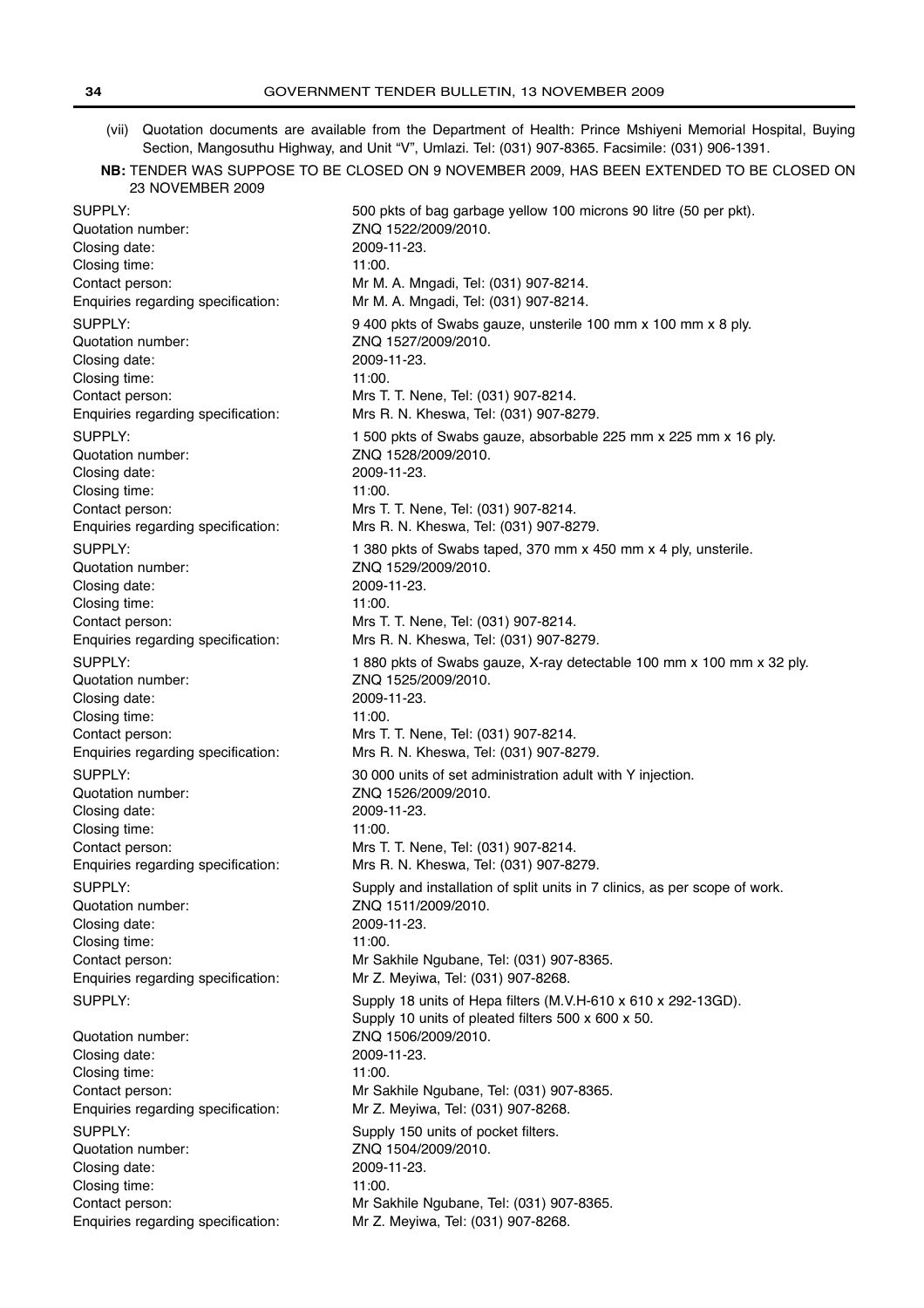SERVICE: SERVICE: Quotation number: <br>Closing date: 2009-11-23. Closing date: Closing time: 11:00. Compulsory site meeting: Date: 2009-11-17. Time: 9:00 am.<br>
Venue: Secretary Secretary Secretary Plectrical Venue:<br>
Contact person:<br>
Contact person:<br>
Contact person:<br>
Contact person:<br>
Contact person:<br>
Contact person:<br>
Contact person:<br>
Contact person: Quotation number: <br>
Closing date: 2009-11-23 Closing date: Closing time: 11:00. Compulsory site meeting: Date: 2009-11-17. Time: 9:00 am. Venue: Electrical Workshop. SERVICE: SERVICE: Quotation number: ZNQ 1505/2009/2010. Closing date: 2009-11-23. Closing time: 11:00. Compulsory site meeting: Date: 2009-11-17. Time: 9:00 am. Venue: Electrical Workshop. Quotation number: ZNQ 1519/2009/2010. Closing date: 2009-11-23. Closing time: 11:00. Compulsory site meeting: Date: 2009-11-18. Time: 9:00 am. Venue: Venue: Mechanical Workshop. Enquiries regarding specification: Mr S. Sha, Tel: (031) 907-8448. SERVICE: SERVICE: Servicing of Chillers No. 1 & 2. Quotation number: <br>
Closing date: 2009-11-23. Closing date: Closing time: 11:00. Compulsory site meeting: Date: 2009-11-18.<br>Time: 10:00 am. Venue: Electrical Workshop. Enquiries regarding specification: Mr B. S. Mthembu, Tel: (031) 907-8263.

# Contact person: Sakhile Ngubane, Tel: (031) 907-8365.<br>Enquiries regarding specification: Mr B. S. Mthembu, Tel: (031) 907-8263 Mr B. S. Mthembu, Tel: (031) 907-8263. SERVICE: SERVICE: SERVICE: Contact person: Sakhile Ngubane, Tel: (031) 907-8365. Enquiries regarding specification: Mr B. S. Mthembu, Tel: (031) 907-8263. Contact person: Sakhile Ngubane, Tel: (031) 907-8365.<br>Enquiries regarding specification: Mr B. S. Mthembu, Tel: (031) 907-8263 Mr B. S. Mthembu, Tel: (031) 907-8263. SERVICE: SERVICE: SERVICE: SERVICE: SERVICE: Contact person: Sakhile Ngubane, Tel: (031) 907-8365. 10:00 am. Contact person: Sakhile Ngubane, Tel: (031) 907-8365.

# **PROVINCE OF KWAZULU-NATAL: DEPARTMENT OF TRANSPORT**

#### **T1.1 TENDER NOTICE AND INVITATION TO TENDER**

#### **THE EMPLOYMENT OF AN ESTABLISHED CONTRACTOR IN JOINT VENTURE WITH ONE EMERGING CONTRACTOR FOR THE REPAIR AND REHABILITATION OF THE UMZINTO RIVER BRIDGE No. 823**

#### **CONTRACT No. ZNT 2926 T**

The Province of KwaZulu-Natal, Department of Transport, invites tenders from established contractors, experienced in bridge construction, in joint venture with one emerging contractor, for the repair and rehabilitation of the Umzinto River Bridge. The duration of the project will be 9 months.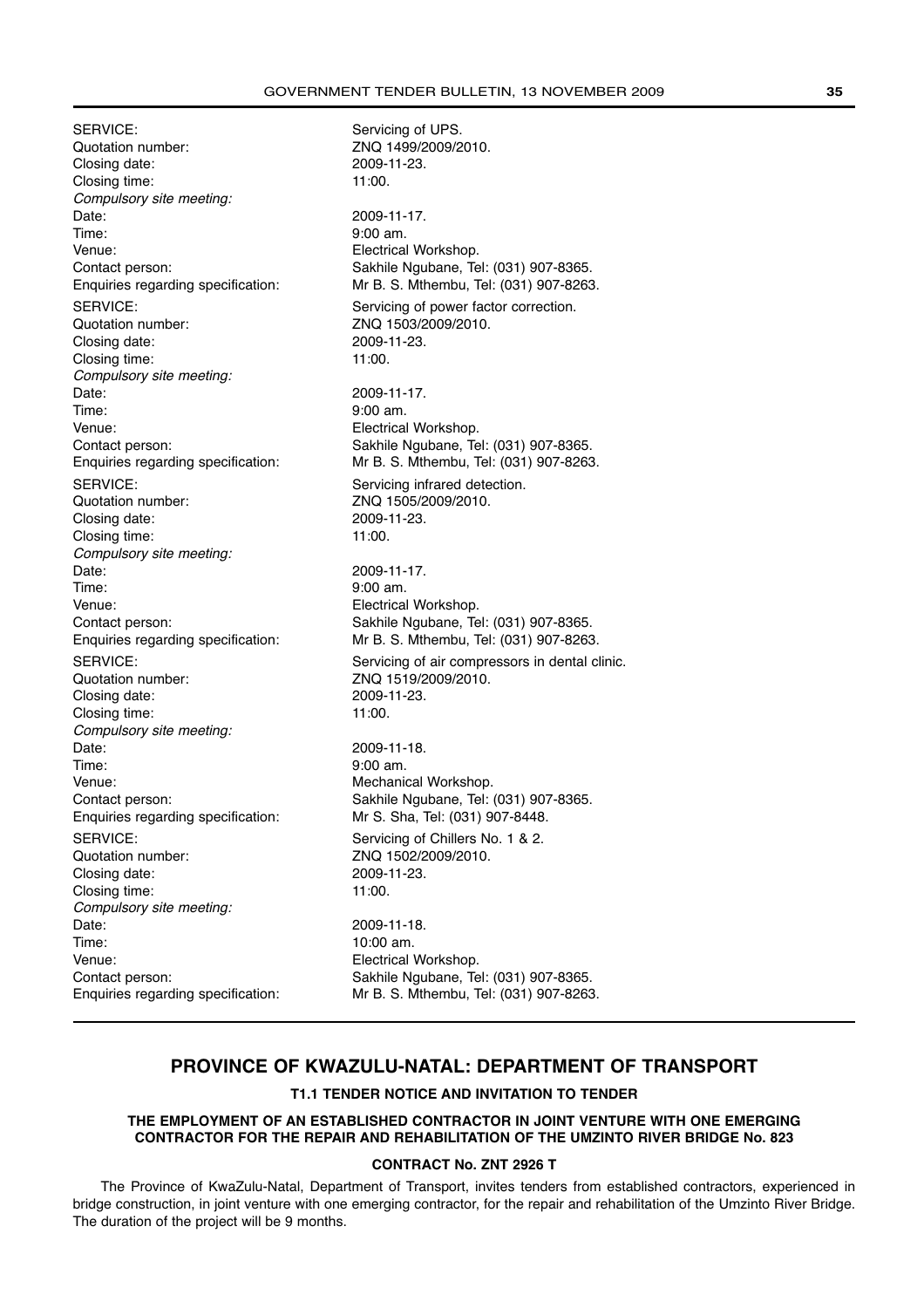The Established Contractor partner to the Joint Venture shall be registered in CIDB contractor grading designation 8CE or higher. The Emerging Contractor partner to the Joint Venture shall be registered in CIDB contractor grading designation 5CE or higher.

Every partner to the Joint Venture must be registered with the CIDB in a Civil Engineering class of construction works. The Emerging Contractor Joint Venture partner must also be registered with the Department of Transport as an Emerging Contractor within the Vukuzakhe Emerging Contractor Development Programme (as per the database of the Department of Transport).

Tender documents will be available as from Monday, 16 November 2009, during working hours (i.e. 08h00 to 16h00, Monday to Friday) until 16h00 on the day prior to the Clarification Meeting. The physical address for collection of tender documents is: Department of Transport, Acquisition Section, "B" Block, 172 Burger Street, Pietermaritzburg.

A non-refundable tender deposit of R200 payable in cash or by bank-guaranteed cheque or crossed cheque made out in favour of "Province of KwaZulu-Natal" is payable on collection of the tender documents.

Queries relating to this tender may be addressed to: Mr B. Durow, Tel. No.: (033) 328-1000. Fax No: (033) 328-1006. E-mail address: bruced@ssi.co.za

A compulsory clarification meeting with representatives of the Employer will take place at the Conference Centre of the Selborne Hotel, Spa and Golf Estate off Main Road 3-1 (R102) south of Pennington on Tuesday, 24 November 2009, starting at 10h00.

No late-comers will be admitted.

The closing time for receipt of tenders is 11h00 on Friday, 11 December 2009.

Telegraphic, telephonic, telex, facsimile, electronic, e-mailed and late tenders will not be accepted.

Requirements for sealing, addressing, delivery, opening and assessment of tenders are stated in the Tender Data.

# **DEPARTMENT OF TRANSPORT**

#### **BIDS ARE INVITED FOR THE UNDERMENTIONED REQUIREMENTS OF THE PROVINCIAL ADMINISTRATION OF KWAZULU-NATAL**

- (i) Bids must be on the official bid/quotation form, which shall be completed in all respects and all information must be supplied as stipulated in the bid document.
- (ii) Each bid invitation must be submitted in separate sealed envelope.
- (iii) The address, bid number and closing date must be endorsed on the front of the envelope.
- (iv) The name and address of the bidder must be endorsed on the back of the envelope.
- (v) All bid awards are subject to appeals being timeously lodged (if any) and letters of acceptance being issued.
- (vi) To obtain the following bid documents, contact the telephone numbers stipulated.
- (vii) **Please note:** The bid box is situated in the foyer of the Department of Transport Head Office at 172 Burger Street, Pietermaritzburg.
- (viii) Documents available from Department of Transport Head Office, Bid Closing Section, B Block, 172 Street, Pietermaritzburg.

| SERVICE:                           | Hiring of helicopter-Road Traffic Inspectorate. |
|------------------------------------|-------------------------------------------------|
| Contract period:                   | 2 years.                                        |
| Bid number:                        | ZNB 3023/09T.                                   |
| Closing date:                      | 9 December 2009.                                |
| Time:                              | 11:00.                                          |
| Contact person for documents:      | Mr Sandile Nkala, Tel. (033) 355-8975.          |
| Enquiries regarding specification: | Jenny Harry, Tel: (033) 355-0421.               |
|                                    |                                                 |

# **KWAZULU-NATAL: DEPARTMENT OF PUBLIC WORKS**

#### **SOUTHERN REGIONAL OFFICE**

#### **INVITATION TO BIDS**

- (i) Bids may only be submitted on the official tender form, which shall be completed in all respects and all information must be supplied as stipulated in the bid documents.
- (ii) Requirements for sealing, addressing, delivery, opening and assessment of tenders are stated in the tender data.
- (iii) Telephonic, facsimile and late tenders will not be accepted.
- (iv) All tenderers must be registered on the Provincial Suppliers Database and the CIDB.

Bid number: ZNTM00397.

SERVICE: **Pietermaritzburg: Fort Napier Hospital: Installation of emergency standby generator.** CIDB Grading: 2EB (3 phase certificate will be required).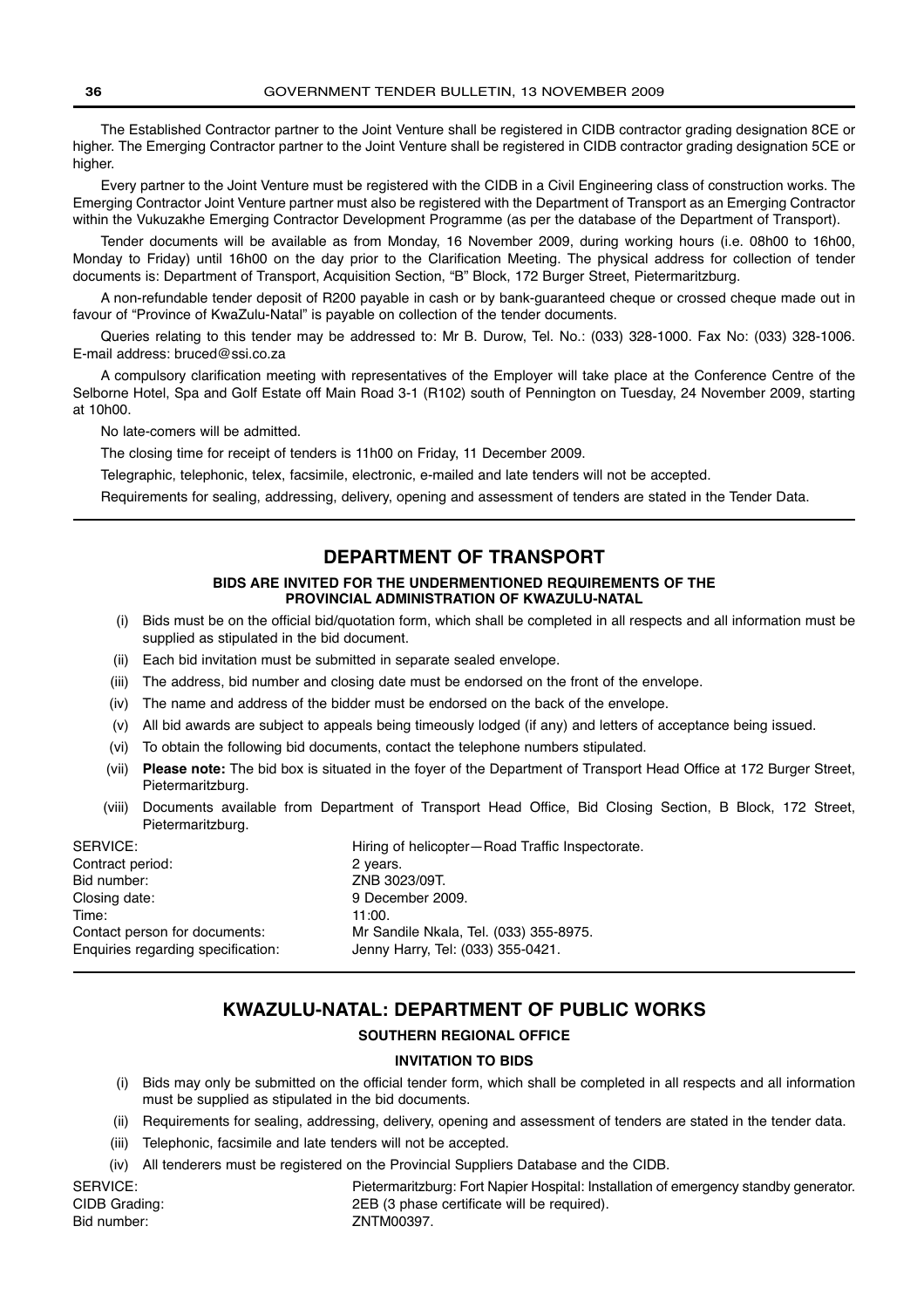Closing date: 2009-12-09. Closing time: 11:00. Compulsory site meeting:<br>Date: 2009-11-23. Time: 10:00. Venue: Tenderers to meet on site. Technical queries: Mr R. Almond, Tel: (033) 355-5535 SERVICE: **Pietermaritzburg: Doris Goodwin Hospital: Installation of emergency standby** generator. CIDB Grading: 1EB (3 phase certificate will be required). Bid number: <br>Closing date: <br>2009-12-09 Closing date: Closing time: 11:00. Compulsory site meeting: Date: 2009-11-23. Time: 12:00. Venue: Tenderers to meet on site. Technical queries: Mr R. Almond, Tel: (033) 355-5535. SERVICE: Umzimkhulu: St Margarets Hospital: Generator supplies: Electrical reticulation installation. CIDB Grading: 1EB (3 phase certificate will be required). Bid number: ZNQ SR 01-2009/2010. Closing date: 2009-12-10. Closing time: 11:00. Compulsory site meeting: Date: 2009-11-25. Time: 11:00. Venue: Tenderers to meet on site. Technical queries: Mr R. Almond, Tel: (033) 355-5535. SERVICE: Pietermaritzburg: Richmond Crest Hospital: Installation of emergency standby generator. CIDB Grading: 2EB (3 phase certificate will be required). Bid number:  $ZNTM00412W$ . Closing date: 2009-12-10. Closing time: 11:00. Compulsory site meeting: Date: 2009-11-26. Time: 12:00. Venue: Tenderers to meet on site. Technical queries: Mr R. Almond, Tel: (033) 355-5535. SERVICE: Pietermaritzburg: East/Boom Street Clinic: Installation of emergency standby generator. CIDB Grading: 2EB (3 phase certificate will be required). Bid number: ZNTM00429W. Closing date: 2009-12-10.<br>Closing time: 2009-12-10. Closing time: Compulsory site meeting:<br>Date: 2009-11-26. Time: 10:00. Venue: Tenderers to meet on site. Technical queries: Mr R. Almond, Tel: (033) 355-5535 Documents available from: Department of Public Works, 10 Prince Alfred Street, Pietermaritzburg. Contact person: Ms G. Nacanana, Tel: (033) 897-1434.

# **NGWATHE LOCAL MUNICIPALITY**

# **TENDER NOTICE AND INVITATION TO TENDER**

#### **BID PCE 04/2009**

The Ngwathe Local Municipality invites tenders for the upgrading of outfall sewerline at Heilbron.

The Contract comprises the construction of an outfall sewerline of varying pipe diameters and construction of manholes with related pipework, benching and connection to existing manholes.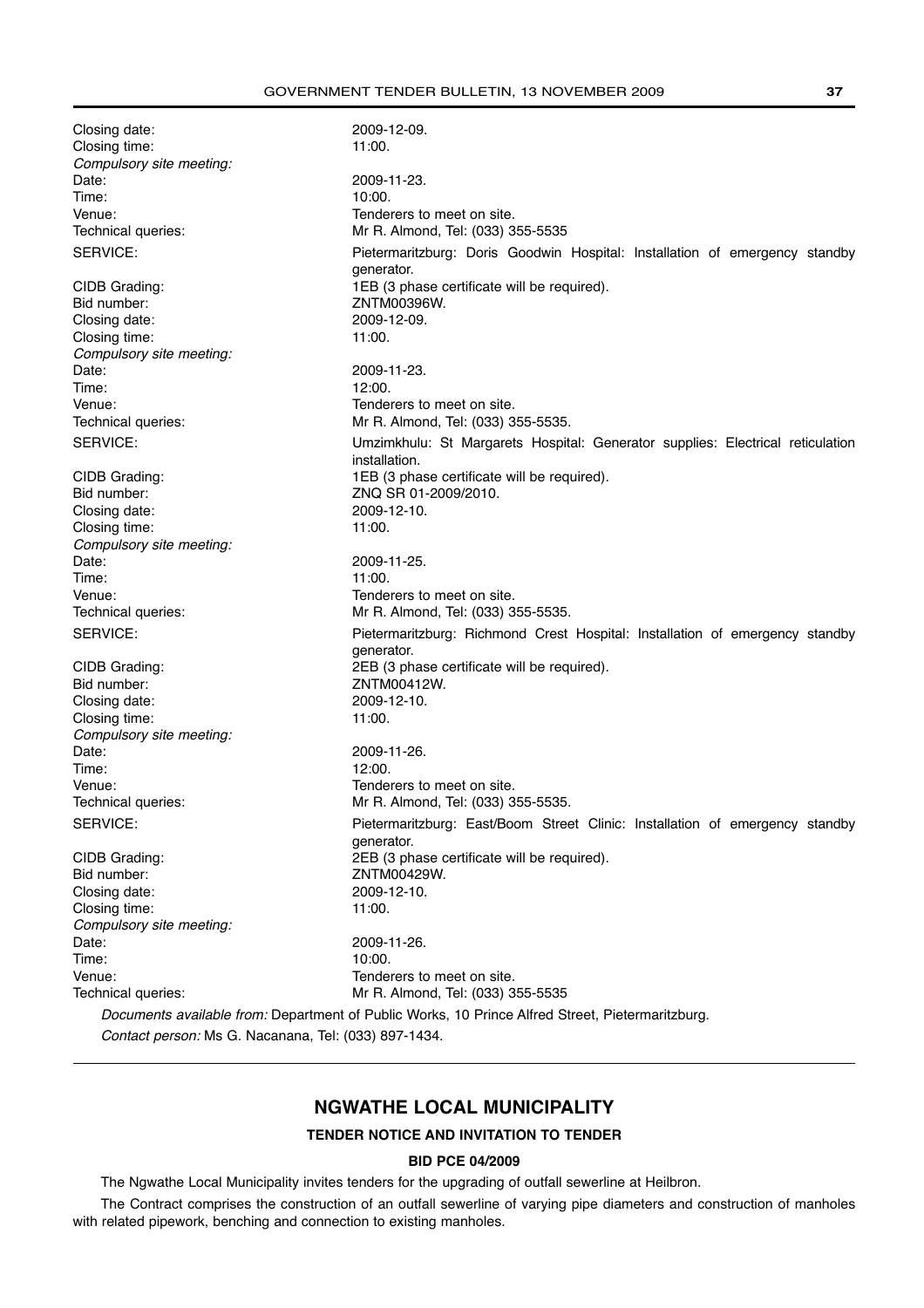All prospective bidders with CIDB contractors' grading of 4CE or higher are hereby invited to bid for the Civil Works for the upgrading of outfall sewerline at Heilbron.

Bid documents must be placed in a sealed envelope marked: "Bid PCE 042009 Upgrading of Outfall Sewerline at Heilbron." and deposited in the Council's tender box at the Ngwathe Local Municipality Offices in Parys on or before the closing date and time. A compulsory site inspection will be held at 11h00 on 19 November 2009 at the Heilbron Municipal Office.

Technical enquiries must be directed to Sithembiso Madondo of the Municipality at Tel: (056) 817-7611 or the Engineer, Jan Earle of Proper Consulting Engineers at Tel: (051) 451-1721.

Closing date and time: 27 November 2009 at 12h00.

Bid documents, containing details of requirements and conditions, are obtainable from Ngwathe Local Municipality Offices in Parys at the Civic Centre, 1st Floor, Tel: (056) 811-3433, after payment of R150,00, non-refundable tender document fee from the Technical Department.

Bid documents may be collected during working hours after 09:00 from 16 November 2009.

All bids shall be valid for a period of 90 days as from the closing date of the bid.

Council reserves the right to accept any tender or part(s) thereof or not to accept any tender at the Councils' discretion, the lowest or any tender shall not necessarily be accepted.

It is an anticipated that this is categorised as a 90/10 preferential point system.

The tender must be in accordance with the tender specifications.

#### **Mr M. N. G. MAHLATSI, Municipal Manager**

Liebenbergstrek Crescent, P.O. Box 359, Parys, 9585

# **DEPARTMENT OF HEALTH**

#### **uMKHANYAKUDE HEALTH DISTRICT OFFICE**

#### **QUOTATIONS ARE INVITED FOR THE UNDERMENTIONED REQUIREMENTS OF THE PROVINCIAL ADMINISTRATION OF KWAZULU-NATAL**

- (i) Quotations must be on the official quotation form, which shall be completed in respects, and all information must be supplied as stipulated in the quotation document.
- (ii) Quotations must be submitted in sealed envelopes.
- (iii) The envelopes must be dropped to uMkhanyakude Health District Office, quotation box at Ndonsa Sub—District Office quotation number and closing date should be written on it.
- (iv) The name and address of the quoting contractor must be endorsed on the back of the envelope.
- (v) All Departments of Health contracts awarded are subject to appeals being timeously lodged (if any) and a letter of acceptance being issued.
- (vi) Quotation documents are available from uMkhanyakude Health District Office—Procurement Office, Jozini Main Road to Makhathini before Ezibukweni High School opposite Ndonsa. Tel No: (035) 572-1042/52. Fax No: (035) 572-1077.
- (vii) For quotations exceeding R30 000,00 an original ZNT 30 (application for preference points) must be submitted to the uMkhanyakkude Health District Office, a valid Tax Clearance Certificate must also be submitted regardless of price.
- (viii) All documents will be collected from uMkhanyakude Health District Offices—Ndonsa Sub District Office.

| SERVICE:                           | Hire service provider to distribute male condoms at Hlabisa Local Municipality<br>under uMkhanyakude District. |
|------------------------------------|----------------------------------------------------------------------------------------------------------------|
| Quotation number:                  | ZNQ 114/09/10.                                                                                                 |
| Closing date:                      | 2009-11-25.                                                                                                    |
| Closing time:                      | 11:00.                                                                                                         |
| Contact person:                    | Nonhlanhla Mkhabela, Tel: (035) 572-1042.                                                                      |
| Enquiries regarding specification: | Mr B. P. Fakude/Mrs Z. H. Arends, Tel: (035) 572-1327.                                                         |
| SERVICE:                           | Hire service provider to distribute male condoms at Jozini Local Municipality under                            |
|                                    | uMkhanyakude District.                                                                                         |
| Quotation number:                  | ZNQ 115/09/10.                                                                                                 |
| Closing date:                      | 2009-11-25.                                                                                                    |
| Closing time:                      | 11:00.                                                                                                         |
| Contact person:                    | Nonhlanhla Mkhabela, Tel: (035) 572-1042.                                                                      |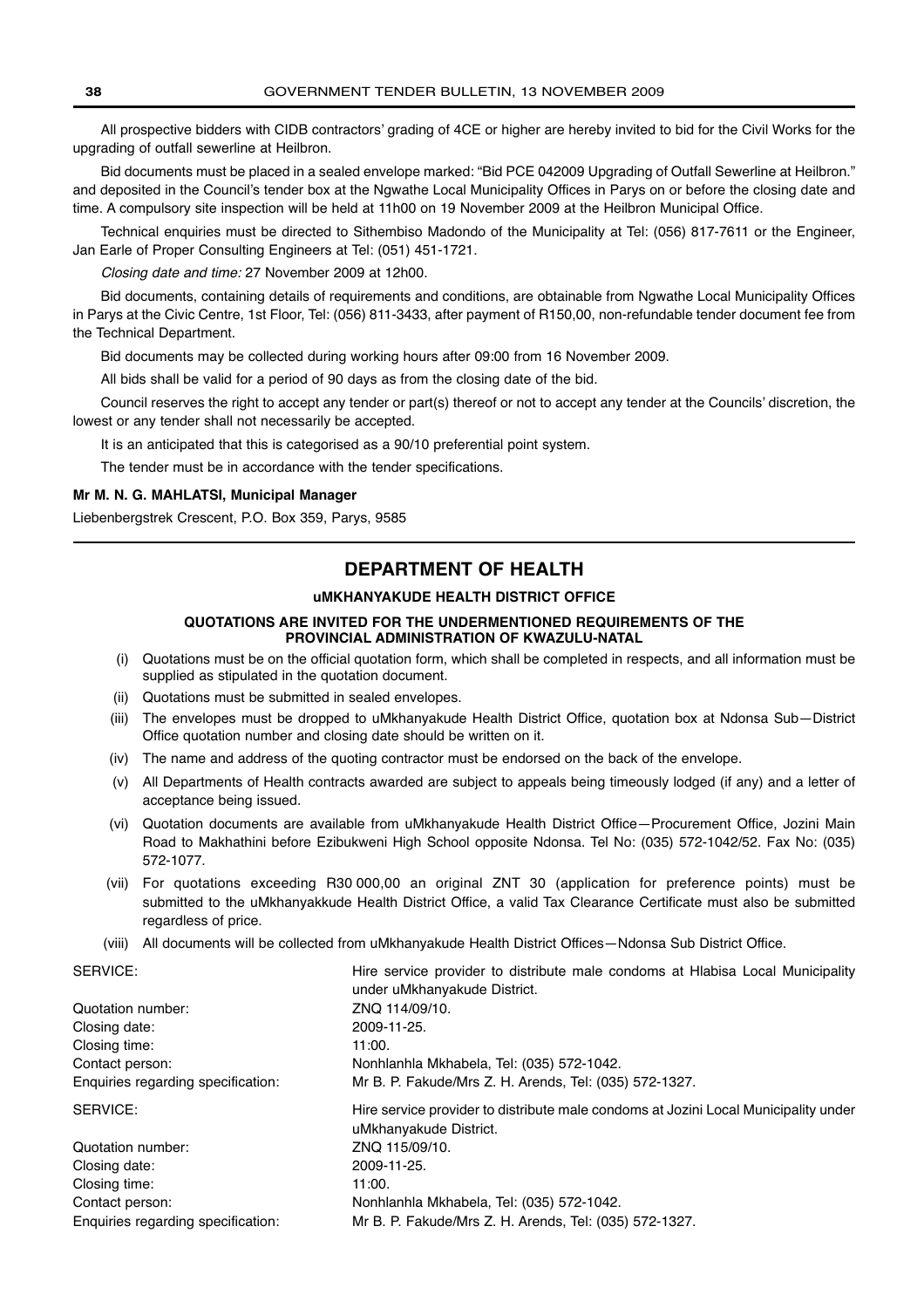| SERVICE:                           | Hire service provider to distribute male condoms at Umhlabuyalingana Local    |
|------------------------------------|-------------------------------------------------------------------------------|
|                                    | Municipality under uMkhanyakude District.                                     |
| Quotation number:                  | ZNQ 116/09/10.                                                                |
| Closing date:                      | 2009-11-25.                                                                   |
| Closing time:                      | 11:00.                                                                        |
| Contact person:                    | Nonhlanhla Mkhabela, Tel: (035) 572-1042.                                     |
| Enquiries regarding specification: | Mr B. P. Fakude/Mrs Z. H. Arends, Tel: (035) 572-1327.                        |
| SERVICE:                           | Hire service provider to distribute male condoms at Mtubatuba and Big 5 False |
|                                    | Local Municipalities under uMkhanyakude District.                             |
| Quotation number:                  | ZNQ 117/09/10.                                                                |
| Closing date:                      | 2009-11-25.                                                                   |
| Closing time:                      | 11:00.                                                                        |
| Contact person:                    | Nonhlanhla Mkhabela, Tel: (035) 572-1042.                                     |
| Enquiries regarding specification: | Mr B. P. Fakude/Mrs Z. H. Arends, Tel: (035) 572-1327.                        |

# **THE ROAD ACCIDENT FUND (RAF)**

# **PROVISION OF PSYCHOMETRIC ASSESSMENT SERVICES FOR THE RAF**

#### **(REF. No. RAF/HO/000116)**

The Road Accident Fund (RAF) is a statutory body that, in terms of the provisions of the Road Accident Fund Act, 1996 (Act 56 of 1996), exists to provide cover to all persons within the borders of South Africa for loss or damage resulting from death or bodily injury caused by the negligent driving of motor vehicles within the borders of the country. The RAF has branches in Cape Town, Durban, East London, Johannesburg and Pretoria where it's Head Office is also located. The RAF also has satellite offices in Nelspruit, Polokwane, Welkom, Port Elizabeth, Newcastle, Tzaneen, Lichtenburg, Bloemfontein and Kimberley.

The RAF wishes to appoint service providers to render psyhometric assessment services to the RAF for a period of eighteen (18) months.

#### Closing date: **11 December 2009 at 11h00.**

The tender document will be available on the RAF website at www.raf.co.za under "documents and publications" on 13 November 2009.

Further information regarding details of the tender can be requested via e-mail from fezilem@raf.co.za

No telephonic queries will be accepted.

The RAF is committed to affirmative procurement consistent with the South African Constitution, the Preferential Procurement Policy Framework Act, 2000, and the Procurement Policy of the RAF. Preference will be given to individuals and such companies, owned or controlled by individuals from previously disadvantaged categories of South Africa.

# **DEPARTMENT OF HEALTH**

#### **ILEMBE HEALTH DISTRICT OFFICE**

#### **QUOTATIONS ARE INVITED FOR THE UNDERMENTIONED REQUIREMENTS OF THE PROVINCIAL ADMINISTRATION OF KWAZULU-NATAL**

- (i) Quotations must be on the official quotation form, which shall be completed in all respects, and all information must be supplied as stipulated in the quotation document.
- (ii) Quotations must be submitted in sealed envelopes.
- (iii) The envelope must be addressed to Ilembe Health District Office, Quotation Evaluation Committee, together with the quotation number and closing date and must be deposited into the tender box, which is next to the entrance of the office.
- (iv) The name and address of the quoting contractor must be endorsed on the back of the envelope.
- (v) All Department of Health Contracts awarded are subject to appeals being timeously lodged (if any) and a letter of acceptance being issued.
- (vi) Quotation documents are available from and Ilembe Health District Office: 36/40 Chief Albert Luthuli Street, 1st Floor, OK Mall, kwaDukuza, 4450. Tel: (032) 437-3500/546, Fax: (032) 551-1425.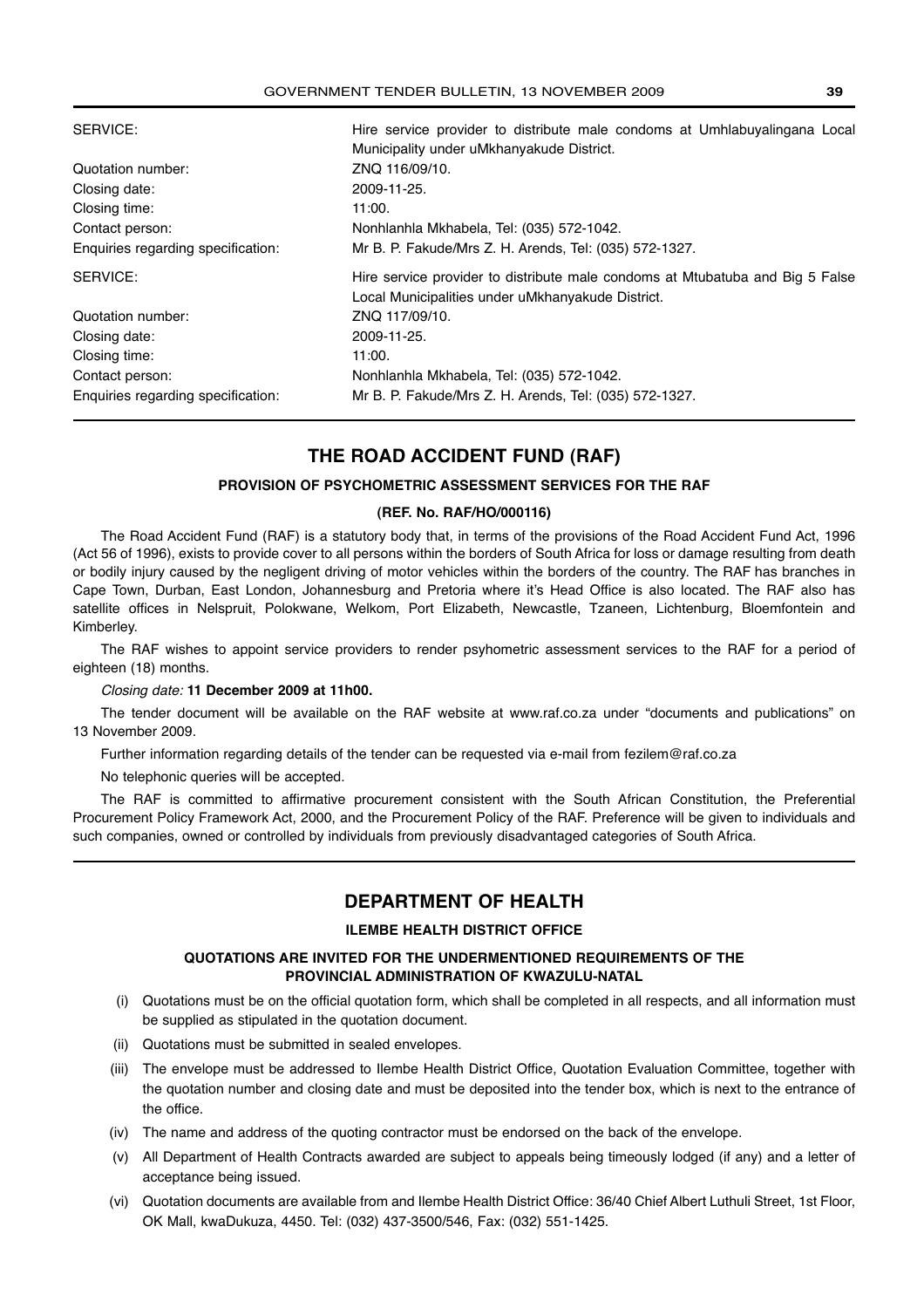(vii) For quotations exceeding R30 000,00, an original ZNT 30 (application for preference points) form must be submitted to Ilembe Health District Office, an original Tax Clearance Certificate must also be submitted regardless of the price.

#### **RE-ADVERT**

| SUPPLY/SERVICE:                         | Supply of latex high risk gloves, as per specification. |
|-----------------------------------------|---------------------------------------------------------|
| Quotation number:                       | ZNQ 018/09/10.                                          |
| Closing date:                           | 3 December 2009.                                        |
| Closing time:                           | $11:00$ am.                                             |
| Contact person:                         | Sizwe Mabaso, Tel: (032) 437-3500/546.                  |
| Contact person for technical enquiries: | Sibongiseni Ngwenya, Tel: (032) 437-6400.               |

**NB:** Please note that this is a re-advert.

# **DEPARTMENT OF HEALTH**

#### **ZULULAND HEALTH DISTRICT OFFICE**

#### **QUOTATIONS ARE INVITED FOR THE UNDERMENTIONED REQUIREMENTS OF THE ZULULAND HEALTH DISTRICT OFFICE**

- (i) Quotations must be on the official quotation form, which shall be completed in all respects, and all information must be supplied as stipulated in the quotation documents.
- (ii) Quotations must be submitted in sealed envelopes and be deposited in a quotation box next to the Security Counter, Ground Floor (Entrance 5).
- (iii) The envelope must be addressed to Zululand Health District Office, Bid Evaluation Committee, reflecting the quotation number and closing date.
- (iv) The name and address of the quoting contractor must be endorsed on the back of the envelope.
- (v) All Departments of Health contracts awarded are subject to appeals being timeously lodged (if any) and letters of acceptance being issued.
- (vi) An original ZNT 30 forms must be completed when submitting quotations together with an original Tax Clearance Certificate.
- (vii) Quotation documents are available from Zululand Health District Office, King Dinizulu Highway, Administrative Building: Ground Floor, Zone 6, Acquisition Section. Tel: (035) 874-2357.

#### **ADVERTISEMENT OF QUOTATIONS**

| SUPPLY:                                                             | Nan Perlargon 400 g—infant starter and follow-on formulae, Lactose-free. |
|---------------------------------------------------------------------|--------------------------------------------------------------------------|
| Quantity:                                                           | 2616 tins.                                                               |
| <b>Quotation Number:</b>                                            | ZNQ 152/09.                                                              |
| Closing date:                                                       | 2009-11-20.                                                              |
| Time:                                                               | 11h00.                                                                   |
| Contact person:                                                     | Mr G. M. Mbuyisa, Tel: (035) 874-2402.                                   |
| Enquiries regarding specification:                                  | Mr Z. B. Khumalo, Tel: (035) 874-2459.                                   |
| <b>NB:</b> To be delivered at Itshelejuba Hospital for Pongola PHC. |                                                                          |
| SUPPLY:                                                             | Nan Perlargon 400 g—infant starter and follow-on formulae, Lactose-free. |
| Quantity:                                                           | 2616 tins.                                                               |
| <b>Quotation Number:</b>                                            | ZNQ 153/09.                                                              |
| Closing date:                                                       | 2009-11-20.                                                              |
| Time:                                                               | 11h00.                                                                   |
| Contact person:                                                     | Mr G. M. Mbuyisa, Tel: (035) 874-2402.                                   |
| Enquiries regarding specification:                                  | Mr Z. B. Khumalo, Tel: (035) 874-2459.                                   |
| <b>NB:</b> To be delivered at eDumbe CHC for eDumbe Sub-District.   |                                                                          |
| SUPPLY:                                                             | Nan Perlargon 400 g-infant starter and follow-on formulae, Lactose-free. |
| Quantity:                                                           | 2616 tins.                                                               |
| <b>Quotation Number:</b>                                            | ZNQ 154/09.                                                              |
| Closing date:                                                       | 2009-11-20.                                                              |

**NB:** To be delivered at Benedictine Hospital for Nongoma Sub-District.

Contact person: Mr G. M. Mbuyisa, Tel: (035) 874-2402. Enquiries regarding specification: Mr Z. B. Khumalo, Tel: (035) 874-2459.

Time: 11h00.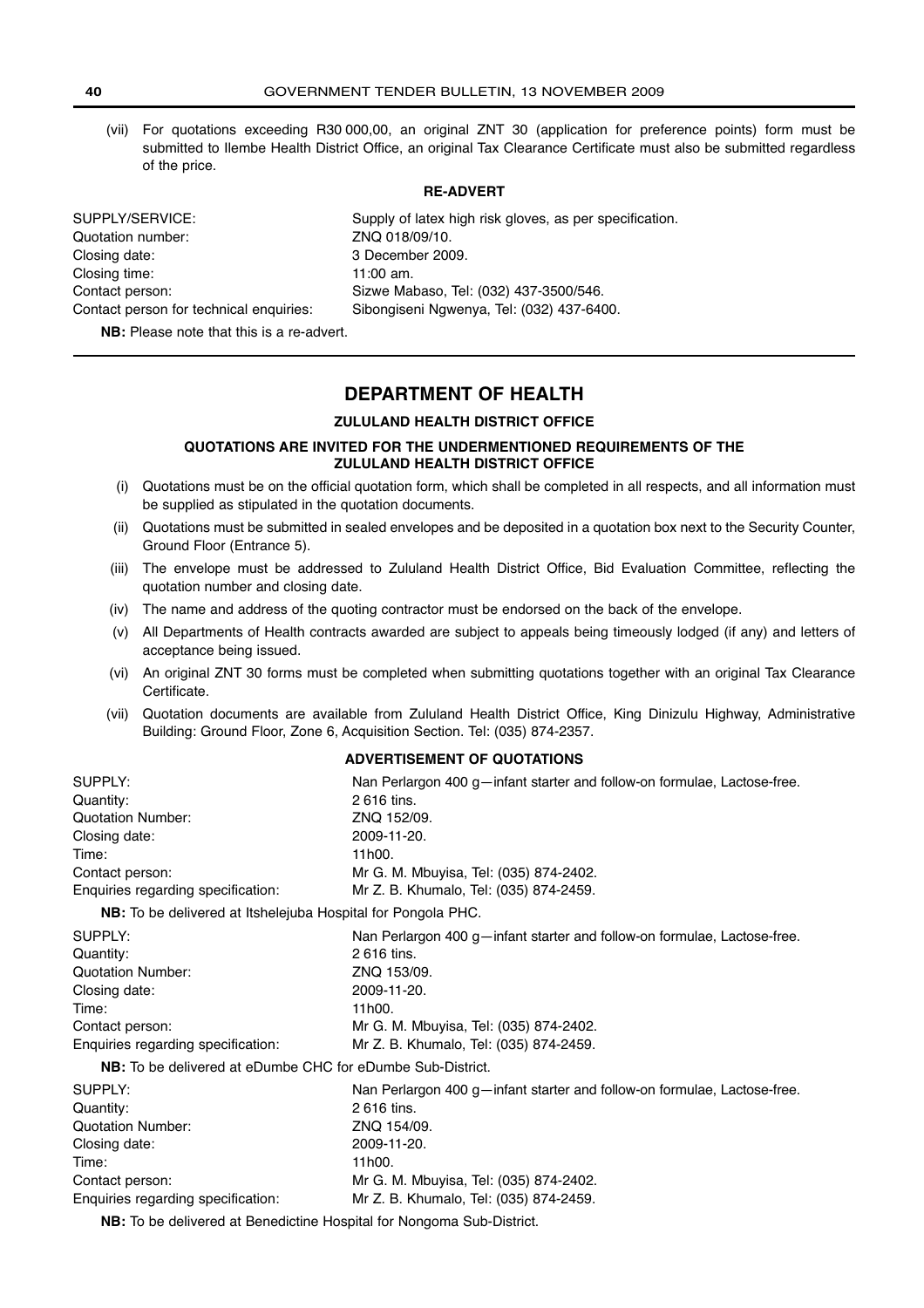| SUPPLY:                            | Nan Perlargon 400 g-infant starter and follow-on formulae, Lactose-free. |
|------------------------------------|--------------------------------------------------------------------------|
| Quantity:                          | 2616 tins.                                                               |
| Quotation Number:                  | ZNQ 155/09.                                                              |
| Closing date:                      | 2009-11-20.                                                              |
| Time:                              | 11h00.                                                                   |
| Contact person:                    | Mr G. M. Mbuyisa, Tel: (035) 874-2402.                                   |
| Enquiries regarding specification: | Mr Z. B. Khumalo, Tel: (035) 874-2459.                                   |
|                                    |                                                                          |

**NB:** To be delivered at Vryheid Hospital for Abaqulusi Dub-District.

# **DEPARTMENT OF HEALTH**

#### **MOSVOLD HOSPITAL**

#### **QUOTATIONS ARE INVITED FOR THE UNDERMENTIONED REQUIREMENTS OF THE PROVINCIAL ADMINISTRATION OF KWAZULU-NATAL**

- (i) Quotations must be on the quotation form, which shall be completed in all respects and all information must be supplied as stipulated in the quotation document.
- (ii) Quotations must be submitted in sealed envelopes.
- (iii) The envelope must be addressed to Mosvold Hospital, Quotation Evaluation Committee, together with the quotation number and closing date.
- (iv) All Department of Health contractors awarded are subjected to appeals being timeously lodged (if any) and letters of acceptance being issued.
- (v) Quotation documents are available from Mosvold Hospital Stores Departments, Ingwavuma Main Road, Tel: (035) 591-0145, Ext. 155. Fax: (035) 591-0039.

| SUPPLY:                            | 530 x Nan Pelargon 12 x 400 g cases. |
|------------------------------------|--------------------------------------|
| Quotation number:                  | ZNQ 1390/09/2010.                    |
| Closing date:                      | 2009-11-23.                          |
| Closing time:                      | 11:00.                               |
| Contact person:                    | Mr T. G. Khanyile.                   |
| Enquiries regarding specification: | Ms R. M. Shaw.                       |
| Section/Department:                | PMTCT Programme.                     |

# **FASSET**

#### **INVITATION TO BID**

Fasset is a statutory body established through the Skills Development Act of 1998, to enable its stakeholders to advance the national and global position of the industry for Finance, Accounting, Management Consulting and other Financial Services.

Fasset requires the services of a suitably qualified service provider/s, located in South Africa to provide advisory services to Fasset employers for the 2010/2011 Seta financial year.

- The services to be completed include, but are not limited to:
- Grant completion, advice and processing (mandatory and discretionary grants).
- Employer visits and advice (Skills Development Levy (SDL) paying an SDL exempt).
- Skills Development Facilitator (SDF) capacity building.
- Inter-Seta transfers.

• Employer contact details and database updates (capturing of grant applications, update of employer information, ect ...) Please quote: **FAS/LD/SD/FSA 2010/2011/CON244** in all correspondence. Correspondence without a reference number

will not be attended to.

**Note:** No briefing session will be held.

Bid documentation is available for downloading from the Fasset website (www.fasset.org.za) or electronically, on request by e-mail, from Mary Morudu at mmorudu@deloitte.co.za. Soft/hard copies of the bid documentation are available, for collection only, on prior request by telephone from Mary Morudu at Tel. (012) 482-0397.

The closing date for submissions is: **Friday, 4 December 2009 at 11:00**.

No late submissions will be considered.

Submissions should be delivered to: The Procurement Manager, Deloitte, Brooklyn House, Reception (bid box is here), 315 Veale Street, Brooklyn, Pretoria.

Procurement process administered by Deloitte.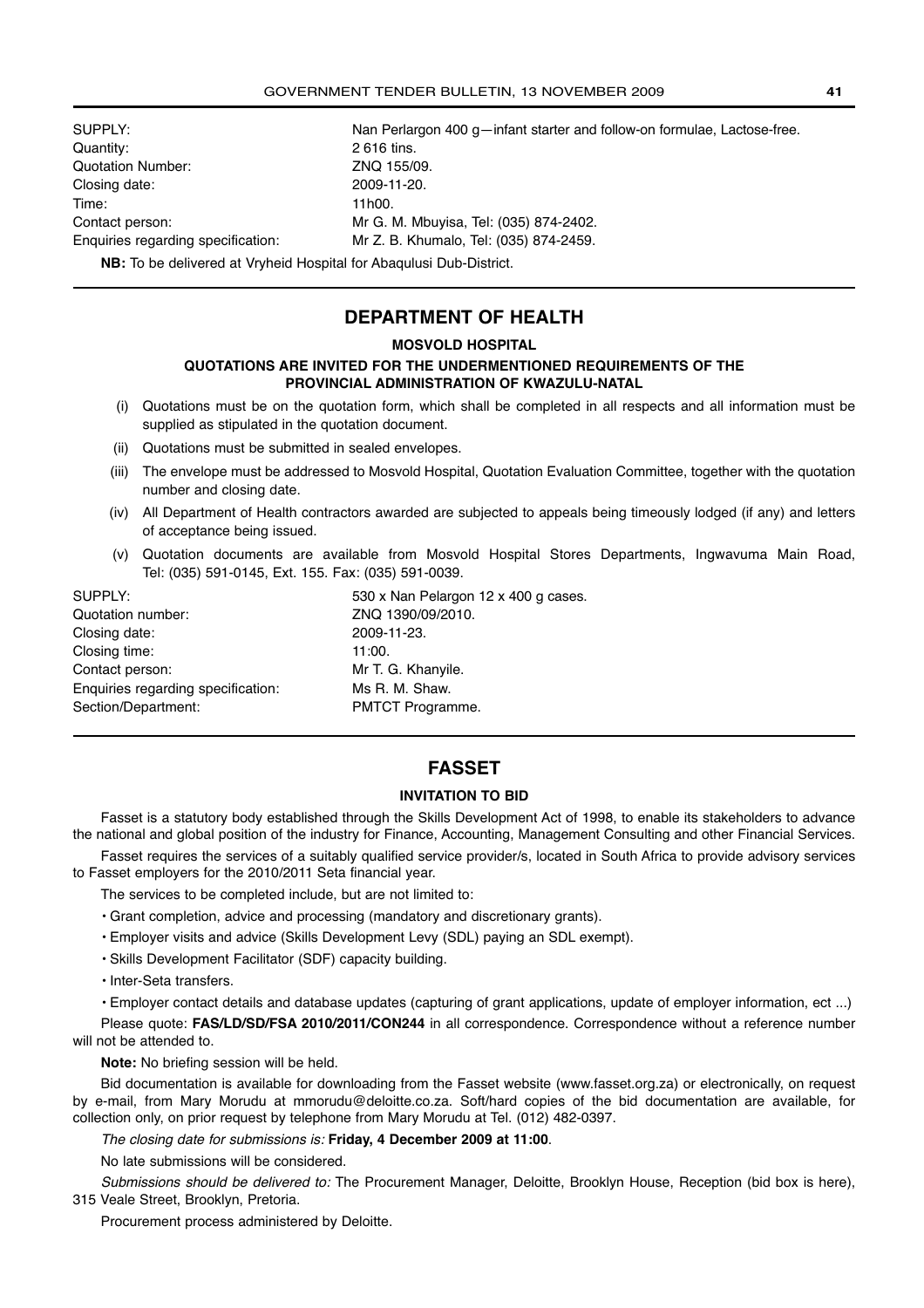# **STATE INFORMATION TECHNOLOGY AGENCY (PTY) LTD (SITA)**

#### **SITA HEREBY INVITES BIDDERS FOR THE FOLLOWING BID(S):**

Printed copies of the bid documents are available from the Tender Office at SITA Head Office. A soft copy is also available on www.sita.co.za

Office hours: 08:00–16:00 (Monday to Friday).

Contact number: (012) 482-2668 or (012) 482-2543.

E-mail: tenders@sita.co.za

Bids must be deposited in SITA's bid box not later than the closing time indicated on each bid.

It is the prospective bidders' responsibility to obtain documents in time so as to ensure that responses reach SITA (Pty) Ltd, timeously. SITA (Pty) Ltd, cannot be held responsible for delays in the postal service. SITA (Pty) Ltd reserves the right to cancel or withdraw any bid published.

#### **A. Bids are invited for the following requirements for SITA**

| BID No.      | <b>DESCRIPTION</b>                                                                                                                                                                                                        | <b>CLOSING DATE AND TIME</b>              |
|--------------|---------------------------------------------------------------------------------------------------------------------------------------------------------------------------------------------------------------------------|-------------------------------------------|
| RFB 744/2009 | Acquisition of backup licenses for the El@b and AD Mission<br>Project.<br>Non-compulsory briefing session will be held on 26 November<br>2009 at SITA Auditorium, Erasmuskloof, Pretoria at 14h00.                        | Monday, 14 December 2009 at<br>11:00 $am$ |
| RFB 745/2009 | Provision of note books for SITA for 2010.<br>Non-compulsory briefing session will be held as follows:<br>Date: 18 November 2009. Time: 14:00 pm. Venue: SITA<br>Erasmuskloof, 459 Tsitsa Street, Erasmuskloof, Pretoria. | Friday, 27 November 2009 at<br>11:00 $am$ |

# **STATE INFORMATION TECHNOLOGY AGENCY (PTY) LTD (SITA)**

#### **SITA HEREBY INVITES BIDDERS FOR THE FOLLOWING BID(S):**

Printed copies of the bid documents are available from the Tender Office at SITA Head Office. A soft copy is also available on www.sita.co.za

Office hours: 08:00–16:00 (Monday to Friday).

Contact number: (012) 482-2668 or (012) 482-2543.

E-mail: tenders@sita.co.za

Bids must be deposited in SITA's bid box not later than the closing time indicated on each bid.

It is the prospective bidders' responsibility to obtain documents in time so as to ensure that responses reach SITA (Pty) Ltd, timeously. SITA (Pty) Ltd, cannot be held responsible for delays in the postal service. SITA (Pty) Ltd reserves the right to cancel or withdraw any bid published.

#### **A. Bids are invited for the following requirements for SITA**

#### **A. Notification of bid extension date**

| BID No.      | <b>DESCRIPTION</b>                                                                                                                                                                                                                                                                        |  |
|--------------|-------------------------------------------------------------------------------------------------------------------------------------------------------------------------------------------------------------------------------------------------------------------------------------------|--|
| RFB 733/2009 | Provision of an X-ray fluorescence spectrophotometer for the<br>forensic examination of exhibit material to the South African Police<br>Service.<br><b>NB:</b> Please be advised that the closing date for Tender<br>RFB 733/2009 has been extended to 16 November 2009 at<br>$11:00$ am. |  |
| RFB 734/2009 | Supply and implementation of a Business Intelligence Solution for<br>the Mpumalanga Provincial Administration.<br><b>NB:</b> Please be advised that the closing date for Tender<br>RFB 734/2009 has been extended to 16 November 2009 at<br>$11:00$ am.                                   |  |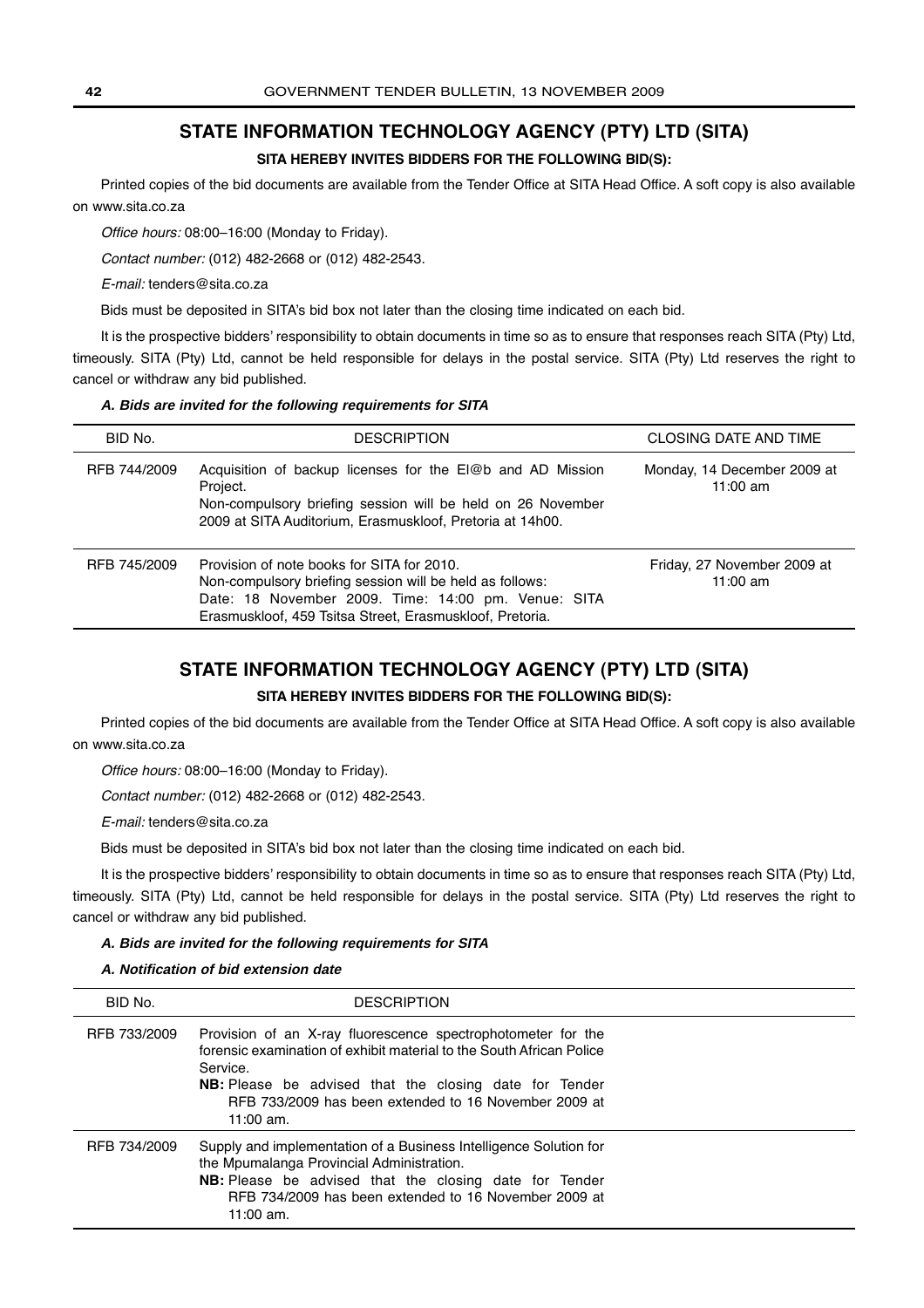# **THE ELECTORAL COMMISSION (IEC)**

#### **TENDER INVITATION AND AWARDS**

The Electoral Commission (IEC) invites suitably qualified companies/service providers to supply the Commission with the following services as per schedule below:

Tender documents are available weekdays between 08:30 and 16:00. The closing dates and times for the tenders are reflected in the Schedule below.

Interested service providers may collect tender documents at a non-refundable tender levy of R100,00 per document. Tender documents will be available from Election House, 260 Walker Street, Sunnyside, Pretoria, or any of the Commission's nine (9) provincial offices.

Tender documents must be deposited in the tender box in the foyer of the Electoral Commission's Offices situated at Election House, 260 Walker Street, Sunnyside, Pretoria, on or before the closing dates and times. **TENDERS**

| Tender No.                      | IEC/EM-01/2009.                                                                |
|---------------------------------|--------------------------------------------------------------------------------|
| Service required:               | Management scanning and storage of A4 Voter Application form (REC1).           |
| Technical enquiries:            | Brain Heuvel, Tel: (012) 428-5415.                                             |
| Tender document availability:   | 10 November 2009.                                                              |
| Tender briefing dates at 11h00: | 18 November 2009, Election House, 260 Walker Street, Sunnyside, Pretoria.      |
| Closing dates at 11h00:         | 15 December 2009.                                                              |
| Place of closure:               | Election House, 260 Walker Street, Sunnyside, Pretoria.                        |
|                                 |                                                                                |
| Tender No.                      | IEC/CRK-01/2009.                                                               |
| Service required:               | Impact assessment study on Civic and Democracy Education Programme of the IEC. |
| Technical enquiries:            | Dr Maphunye, Tel: (012) 428-5413/Matshidiso Masutha, Tel: (012) 428-5518.      |
| Tender document availability:   | 10 November 2009.                                                              |
| Tender briefing dates at 11h00: | 26 November 2009, Election House, 260 Walker Street, Sunnyside, Pretoria.      |
| Closing dates at 11h00:         | 15 December 2009.                                                              |
| Place of closure:               | Election House, 260 Walker Street, Sunnyside, Pretoria.                        |

#### **AUCTIONS**

| Auction No.          | 10104764, 10104765, 10104766, 10104780, 10104781, 10104782. |
|----------------------|-------------------------------------------------------------|
| Service required:    | Supply of photocopier machines for Local (MEO) Offices.     |
| Technical enquiries: | Rama Munisamy, Tel: (012) 428-5210.                         |
| Closing dates:       | 7 December 2009.                                            |
| Place of closure:    | Refer to specifications on auction.                         |

Interested service providers may view the respective auctions at the Commission's eProcurement Website. http://www.votaquotes.elections.org.za

Service providers are encouraged to participate in the auctions by registering (if not registered) on the above website. Auctions will run progressively from 2 November 2009.

Please refer to specific auction detail in respect of any briefing sessions that may be held, if applicable.

#### **AWARDED TENDERS**

The Electoral Commission has awarded contracts in respect of the following:

| Tender No. 1:     | Travel management services for IEC Free State. |
|-------------------|------------------------------------------------|
| Tender reference: | IEC/SS-08/2008.                                |
| Winning bidder:   | Rennies Travel (Pty) Ltd.                      |
| Amount:           | Approximately R7.5 million.                    |

**Important:** No late tenders or bid submissions will be accepted!!!!

Enquiries: Procurement Bid Procedures: Mr Vincent Qwabe, Tel: (012) 428-5576/Ms Lindiwe Dlamini, Tel: (012) 428-5462. Enquiries: eProcurement: Mavis Louw, Tel: (012) 428-5550.

#### **DEPARTMENT OF LOCAL GOVERNMENT AND TRADITIONAL AFFAIRS**

**BIDS ARE INVITED FOR THE UNDERMENTIONED REQUIREMENTS OF THE PROVINCIAL ADMINISTRATION OF KWAZULU-NATAL**

(i) Bids must be on the official bid form which shall be completed in all respects and all information must be supplied as stipulated in the document.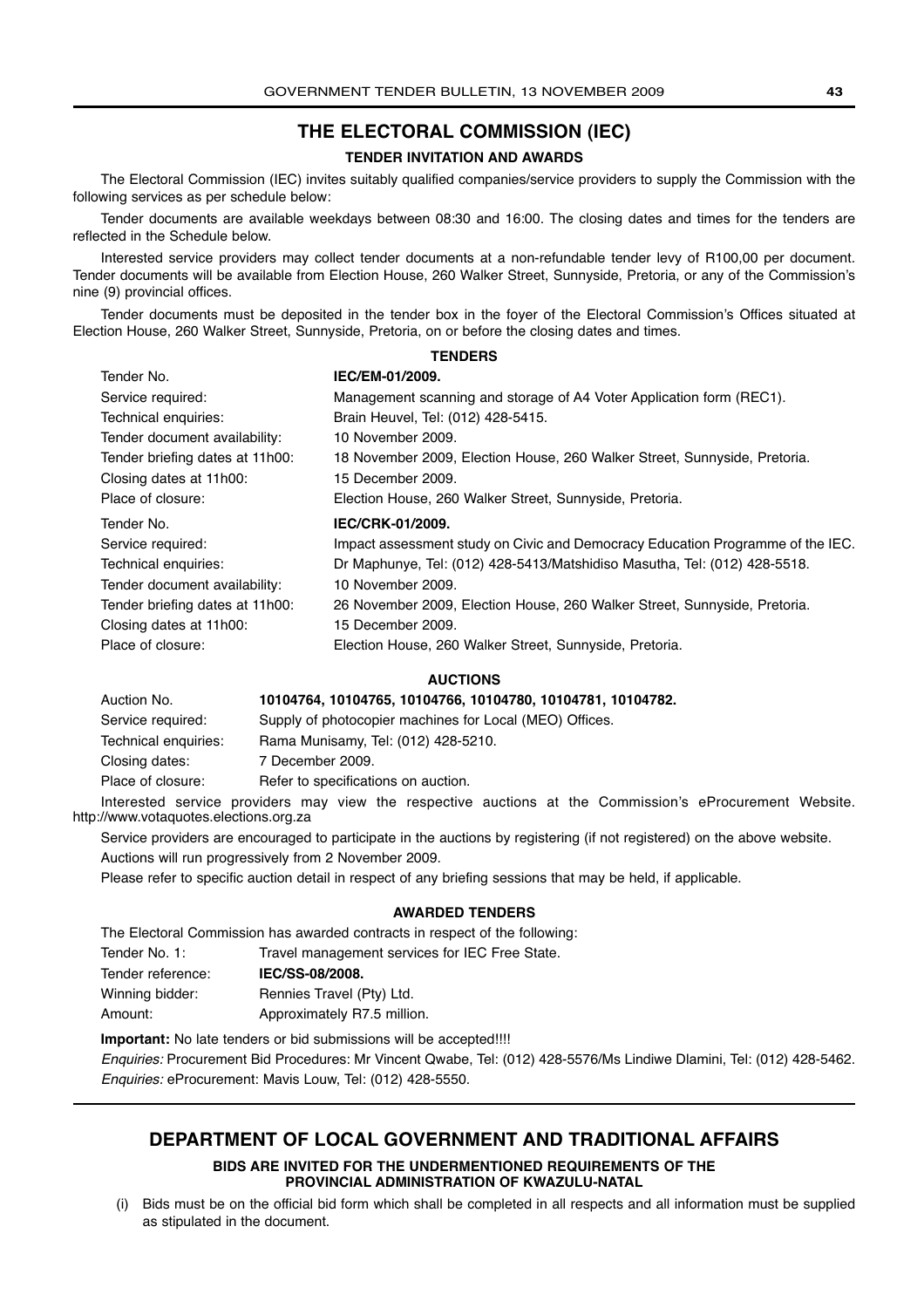- (ii) Bids must be submitted in sealed envelopes.
- (iii) Separate envelopes must be used for each bid invitation.
- (iv) Bids must be addressed as directed in the bid document, i.e. front of the envelope must reflect the bid number, description of bid, closing date and time as well as the name and address of the bidder. The name and address of the Department must be written on the reverse side of the envelope.

| SERVICE:             | Rendering of a travel agent service in respect of hotel accommodation, car hire, |
|----------------------|----------------------------------------------------------------------------------|
|                      | air travel including chartered flights and conference facilities.                |
| Bid No.:             | ZNT 1639/2009 LG.                                                                |
| Closing date:        | 10 December 2009.                                                                |
| Time:                | 11:00.                                                                           |
| Documents available: | Bid Office, Office No. 08, 13th Floor, North Tower, Natalia Building,            |
|                      | 330 Langalibalele Street, Pietermaritzburg.                                      |
| Contact person:      | Mrs Nadine Rasmussen, Tel: (033) 395-2666.                                       |

# **DEPARTMENT OF AGRICULTURE AND ENVIRONMENTAL AFFAIRS, RURAL DEVELOPMENT**

#### **INVITATION OF BIDS**

Bids are invited for the undermentioned requirements:

| SUPPLY/SERVICE:                                            | Provision of security services at Cedara Offices and Ministry. |
|------------------------------------------------------------|----------------------------------------------------------------|
| Bid number:                                                | ZNB5151/09A.                                                   |
| Closing date:                                              | 27 November 2009.                                              |
| Closing time:                                              | 11:00.                                                         |
| Validity period:                                           | 90 days.                                                       |
| SUPPLY/SERVICE:                                            | Provision of security service at North Region Offices.         |
| Bid number:                                                | ZNB5152/09A.                                                   |
| Closing date:                                              | 27 November 2009.                                              |
| Closing time:                                              | 11:00.                                                         |
| Validity period:                                           | 90 days.                                                       |
| SUPPLY/SERVICE:                                            | Provision of security at South Region Offices.                 |
| Bid number:                                                | ZNB5153/09A.                                                   |
| Closing date:                                              | 27 November 2009.                                              |
| Closing time:                                              | 11:00.                                                         |
| Validity period:                                           | 90 days.                                                       |
| Enquiries and contact: A. L. Dlamini, Tel: (033) 355-9172. |                                                                |

All bid documents will be obtainable at Cedara (Pietermaritzburg).

Contact: Supply Chain Management Offices. Tel: (033) 355-9458/343-8232.

# **MPUMALANGA TOURISM AND PARKS AGENCY (MTPA)**

#### **CANCELLATION OF BID**

The Mpumalanga Tourism and Parks Agency (MTPA) has decided to cancel Bid No. **MTPA/0910/76D/02/001** for the erection of 3 new lodges at the Blyde Nature Reserve that closed on 11 September 2009. The MTPA has also decided to re-issue the bid with revised minimum requirements.

#### **INVITATION TO BID**

The Mpumalanga Tourism and Parks Agency (MTPA) was established in terms of the Mpumalanga Tourism and Parks Agency Act, Act No. 5 of 2005, with a mandate to provide for sustainable development, improve the tourism industry and to provide for conservation management of the natural resources of the Province.

The MTPA seeks to appoint a contractor(s) to construct 3 new lodges at Blyde Nature Reserve, each lodge comprising of 3 sets of chalet units, a central unit and staff quarters and includes a section of strip road from the existing road to the lodges, paving and pathways.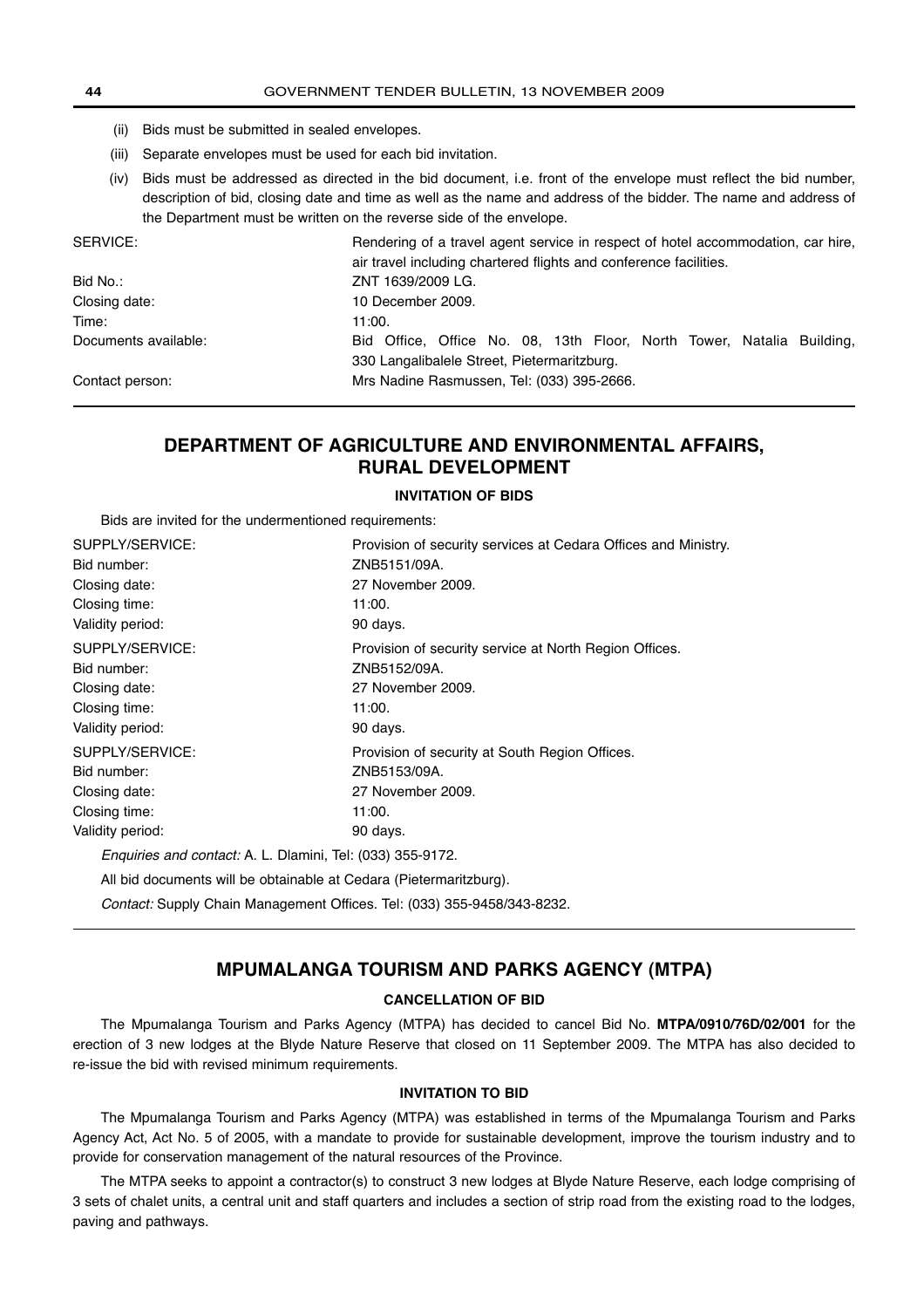<span id="page-44-0"></span>Please quote the Reference No: **MTPA/0910/TBD03,** in all correspondence. Correspondence received without a reference number will not be attended to. No telephonic queries will be addressed.

A non-refundable deposit of R500,00 will be charged for the collection of the bid documentation, payable in cash or by bank-guaranteed cheque, made out in favour of "Mpumalanga Tourism and Parks Agency". Bid documents may be collected and paid for at the MTPA Offices at Block E (E4) at MTPA Office Complex, N4 National Road, Hall's Gateway, Mataffin, Nelspruit, between 08:00 and 13:30 and 14:00 and 16:00, on weekdays. Documents will be available from Tuesday, 17 November 2009. Documents will also be available for purchase at the compulsory site inspection meeting payable in cash only.

Note: A compulsory site inspection will be held at the site on Monday, 23 November 2009 at 09:00. Prospective bidders are to meet at the Administrative Building at the Bourke's Luck Potholes from where a convoy will leave to the site location. Prospective bidders should allow at least five (5) hours for the site inspection. It is expected that the site inspection should be concluded no later than 15:00. No refreshments will be provided. Failure to attend the site inspection will eliminate the bidder from participating. Prospective bidders arriving more than 30 minutes late, will not be allowed to attend the site inspection and will be deemed to not have attended the site inspection. The site inspection will commence with a presentation followed by the physical site visit. Prospective bidders who have attended the previous site inspection on 28 August 2009 and who can provide proof thereof, will not be required to again attend the site inspection.

Training session: A non-compulsory training session will be held on Tuesday, 24 November 2009 commencing at 09:00. The purpose of the training session is to provide training to all interested prospective bidders who comply with the minimum requirements to submit a bid (see below) on how to complete the bid document. It is however strongly advised that all prospective bidders attend the training session. The training will take place at the Administrative Building at the Bourke's Luck Potholes and it is expected that the session will last between 2 to 4 hours. No refreshments will be provided.

Prospective bidders who would like to attend the training session will be expected to confirm their intention to attend by e-mail to Danie Bredell at dbredell@deloitte.co.za or per fax on Tel: (012) 349-8591, no later than Friday, 20 November 2009. Failure to confirm attendance by 20 November 2009 will preclude a prospective bidder from attending.

Minimum requirements: The minimum requirements to be eligible to submit a bid will be registration with the CIDB as follows:

1. All the parties to a bid shall have GB registration.

2. Single bidder—a grading of at least 5GB.

3. Consortium or joint venture of two partners—as 2 above or both shall have a grading of at least 4GB.

4. Consortium or joint venture of more than two partners—as 2 or 3 above or at least one partner shall have a grading of 4GB and at least two partners shall have a grading of 3GB.

The MTPA wishes to promote joint ventures between established companies and emerging companies and therefore points will be awarded for companies or joint ventures where companies situated in the local community and specifically the local municipalities of Thaba Chweu and Bushbuckridge are part of the bid.

The closing date and time for submissions is: Tuesday, 8 December 2009 at 11:00 in accordance with Telkom time available through 1026. Submissions should be delivered into the tender box located in the reception area or at the counter in the reception area of the noted building, if it cannot fit into the tender box, during the hours stipulated in bid document. The building is Block E at MTPA Office Complex, N4 National Road, Hall's Gateway, Mataffin, Nelspruit.

No late submissions will be considered.

Procurement process administered by Deloitte Consulting (Pty) Ltd.

#### **B. RESULTS OF TENDER INVITATIONS**

**Notices are not sent to unsuccessful tenderers, but particulars of successful tenderers are published hereunder for general information:**

#### **SUPPLIES**

#### **DEPARTMENT OF AGRICULTURE**

| QUOTATION<br>No. | SUPPLY/SERVICE  | COMPANY AWARDED      | <b>PRICE</b><br>QUOTED | <b>CONTACT</b><br><b>PERSON</b> | <b>TELEPHONE</b>               |
|------------------|-----------------|----------------------|------------------------|---------------------------------|--------------------------------|
| ZNQ 917/2009/10  | Blood wamer x 1 | Energy X-Ray Trading | R22 595.94             | Mrs A. Viljoen                  | (034)<br>982-2111,<br>Ext. 268 |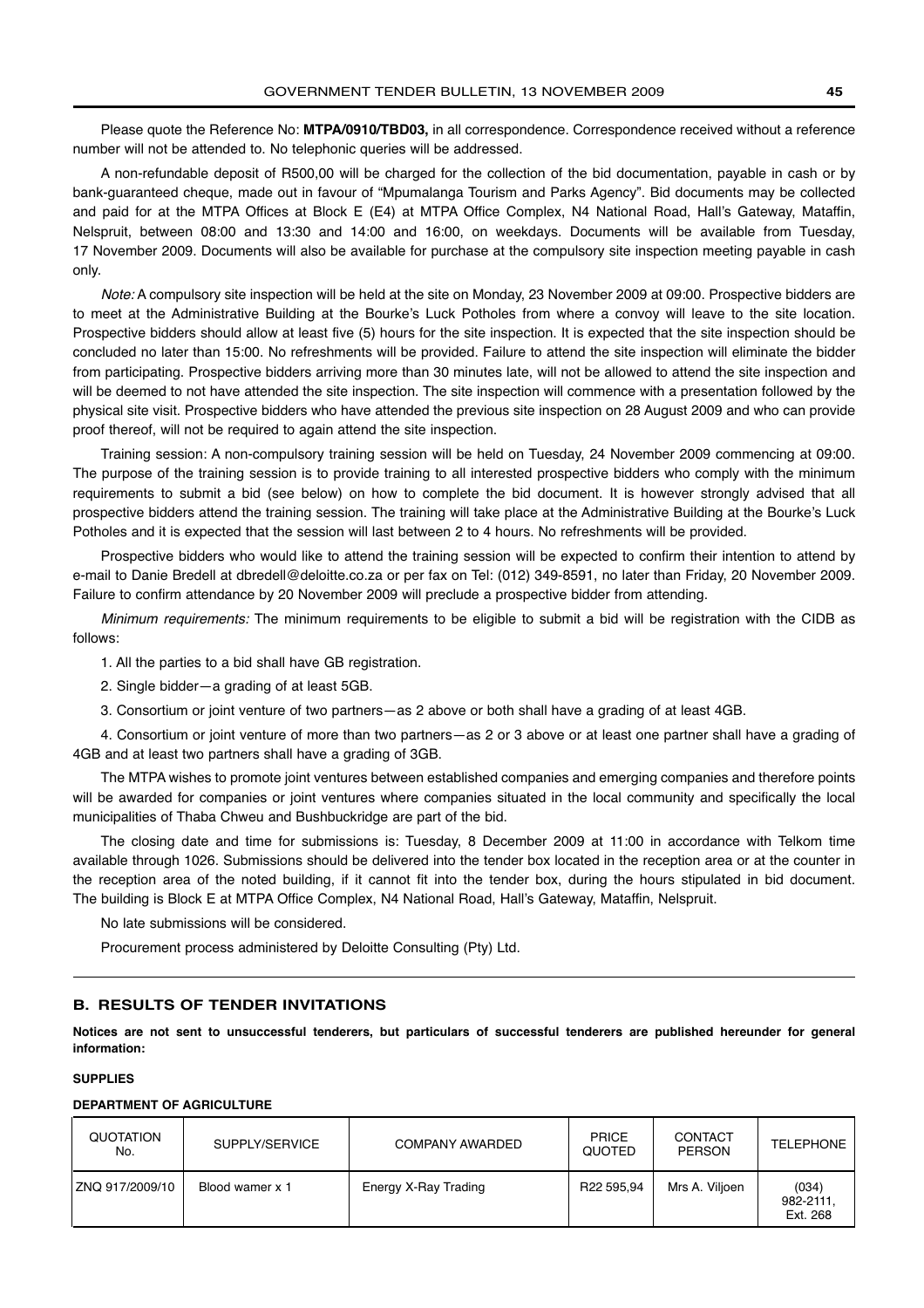# **PROVINCIAL GOVERNMENT OF THE WESTERN CAPE ("the PGWC")**

| <b>TENDER</b><br>No. | <b>DESCRIPTION</b>                                    | <b>SUCCESSFUL</b><br><b>BIDDER</b>     | <b>BID PRICE</b> | POINTS FOR<br><b>PRICE</b> | <b>BRAND AND</b><br><b>MODEL</b> |
|----------------------|-------------------------------------------------------|----------------------------------------|------------------|----------------------------|----------------------------------|
| PH13/09              | electrical obstetrical delivery<br>6<br>(six)<br>beds | Arjo Huntleigh                         | R309 358,68      | 88 points                  | <b>Birtright</b>                 |
| PH14/09              | (seven intensive care cribs                           | Medical<br>George's<br><b>Services</b> | R374 661,00      | 94 points                  | Servocrib                        |
| PH16/09              | 4 (four) CPAP flow ventilators                        | Care<br>Respiratory<br>Africa          | R123 304,37      | 93.12 points               | Viasys<br><b>SIPAP</b>           |

#### **WESTERN CAPE: DEPARTMENT OF HEALTH: PAARL HOSPITAL**

| TENDER<br>No. | <b>DESCRIPTION</b>                                                                                                                                                                                                     | <b>NAME OF</b><br><b>CONTRACTOR</b> | PRICE                                 | <b>DELIVERY</b><br><b>BASIS</b> | <b>BRAND NAME</b>                                                                                                                          |
|---------------|------------------------------------------------------------------------------------------------------------------------------------------------------------------------------------------------------------------------|-------------------------------------|---------------------------------------|---------------------------------|--------------------------------------------------------------------------------------------------------------------------------------------|
| PH 1/09       | Supply, delivery, installation, demon-<br>stration and commissioning of a<br>physiological monitoring system for<br>Paarl Hospital                                                                                     | <b>Respiratory Care</b><br>Africa   | R584 083,11                           | 4-6 weeks                       | Mindray T800IPM<br><b>Equity owner-</b><br>ship:<br>Colour-<br>0.39 points<br>Women-<br>0.94 points<br>Disabled-<br>0 points               |
| PH 2/09       | Supply, delivery, installation, demon-<br>stration and commissioning of three<br>anaesthetic machines for the theatres<br>of Paarl Hospital                                                                            | <b>Respiratory Care</b><br>Africa   | R1 229 131,05<br>(for 3)<br>machines) | 4-6 weeks                       | Mindray Wato<br>Ex65<br><b>Equity owner-</b><br>ship:<br>Colour-<br>1.23 points<br>Women-<br>1.50 points<br>Disabled-<br>0 points          |
| PH 3/09       | Supply, delivery, installation, demon-<br>stration and commissioning of a camera<br>system, light source, hysteroscope set,<br>irrigation pump and electrosurgical unit<br>for use in Paarl Hospital                   | New Medica<br>Endoscopy             | R736 146,79                           | 8-12 weeks                      | <b>Richard Wolf</b><br><b>Equity owner-</b><br>ship:<br>Colour-<br>0.52 points<br>$Women-$<br>0.24 points<br>$Disable$ d $-$<br>0 points   |
| PH 4/09       | Supply, delivery, installation, demon-<br>stration and commissioning of three<br>physiological<br>monitors<br>and<br>one<br>transport monitor for use in Paarl<br>Hospital                                             | <b>Respiratory Care</b><br>Africa   | R261 351,27                           | 4-6 weeks                       | Mindray T 5<br><b>Equity owner-</b><br>ship:<br>Colour-<br>3.29 points<br>Women-<br>0.72 points<br>Disabled-<br>0 points                   |
| PH 5/09       | Supply, delivery, installation, demon-<br>stration and commissioning of three<br>general Bucky rooms with ceiling<br>suspension for use in the X-Ray<br>Department of Paarl Hospital (2) and<br>TC Newman Hospital (1) | Energy X-Ray<br>Trading             | R1 548 463,00                         | 3 months                        | Shimadzu<br>Radspeed MC<br><b>Equity owner-</b><br>ship:<br>Colour-<br>4.41 points<br>Women-<br>0.48 points<br>$Disable$ d $-$<br>0 points |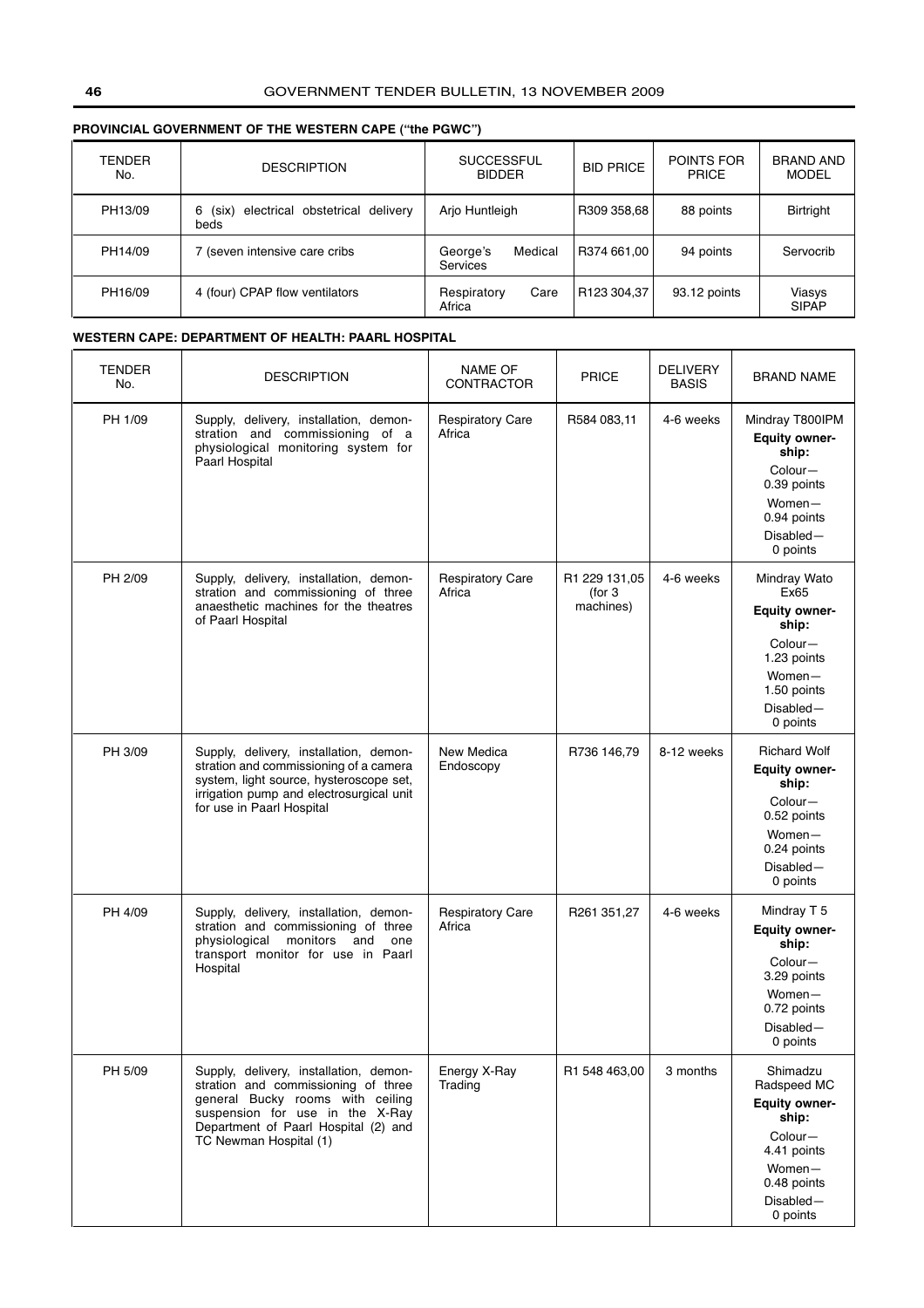| <b>TENDER</b><br>No. | <b>DESCRIPTION</b>                                                                                                                                      | <b>NAME OF</b><br><b>CONTRACTOR</b> | <b>PRICE</b>                    | <b>DELIVERY</b><br><b>BASIS</b> | <b>BRAND NAME</b>                                                                                                                                        |
|----------------------|---------------------------------------------------------------------------------------------------------------------------------------------------------|-------------------------------------|---------------------------------|---------------------------------|----------------------------------------------------------------------------------------------------------------------------------------------------------|
| PH 7/09              | Supply, delivery, installation, demon-<br>stration and commissioning of one<br>double flexible fibrescope washers for<br>use in Paarl Hospital          | New Medical<br>Endoscopy            | R248 000,00                     | 4-6 weeks                       | <b>DSD-201</b><br>Medivator<br><b>Equity owner-</b><br>ship:<br>Colour-<br>1.81 points<br>$Women-$<br>0.37 points<br>Disabled-<br>0 points               |
| PH 8/09              | Supply, delivery, installation, demon-<br>stration and commissioning of three<br>phototherapy light systems for use in<br>Paarl Hospital                | Stat Tiakeni<br>Medical Offer 2     | R142 357,50<br>for three lights | 6-8 weeks                       | Natus Neoblue<br><b>Equity owner-</b><br>ship:<br>Colour-<br>1.82 points<br>Women-<br>0.35 points<br>Disabled-<br>0 points                               |
| PH 9/09              | Supply, delivery, installation, demon-<br>stration and three ceiling suspended<br>theatre lights for use in Paarl Hospital                              | Phambili Hospital<br>Products       | R482 939,35                     | 10-12 weeks                     | <b>Sola 500</b><br>Premium/Sola<br>700 Premium<br><b>Equity owner-</b><br>ship:<br>Colour-<br>7 points<br>Women-<br>1.50 points<br>Disabled-<br>0 points |
| <b>TCN1/2009</b>     | Supply, delivery, installation, demon-<br>stration and commissioning of a digital<br>black and white ultrasound for use in<br>TC Newman Hospital, Paarl | Energy X-Ray<br>Trading             | R119 847,00                     | 4-16 weeks                      | Aloka Prosound 2<br><b>Equity owner-</b><br>ship:<br>Colour-<br>2.35 points<br>$Women-$<br>0.72 points<br>Disabled-<br>0 points                          |

#### **PROVINCE OF KWAZULU-NATAL: DEPARTMENT OF HEALTH: CHARLES JAMES HOSPITAL**

| BID No.       | <b>DESCRIPTION</b>                              | NAME OF COMPANY             | <b>PRICE</b> | PREFEREN-<br><b>CIAL POINTS</b><br><b>CLAIMED</b> |
|---------------|-------------------------------------------------|-----------------------------|--------------|---------------------------------------------------|
| ZNQ 274/09/10 | Supply of red meat for three months             | Labomama Co-operative       | R345,10      | 96,20%                                            |
| ZNQ 275/09/10 | Supply of dairy products for three months       | Umthombo Co-operative       | R363,90      | 96,20%                                            |
| ZNQ 276/09/10 | Supply of frozen foods for three months         | Vuvuzela Co-operative       | R854,95      | 93,80%                                            |
| ZNQ 277/09/10 | Supply of brown breads for three months         | <b>Mlakhathini Projects</b> | R6.00        | 90%                                               |
| ZNQ 278/09/10 | Supply of dry groceries for three months        | <b>Platform Investments</b> | R803,12      | 90.80%                                            |
| ZNQ 279/09/10 | Supply of fruit and vegetables for three months | Likhonithemba Trading CC    | R738.94      | 92.80%                                            |

BASIS FOR DELIVERY: (A) F.O.R. (B) F.O.B. (C) F.O.R. IN BOND (D) C.I.F. (E) DELIVERED

# **B. RESULTS OF TENDER INVITATIONS**

**Notices are not sent to unsuccessful tenderers, but particulars of successful tenderers are published hereunder for general information:**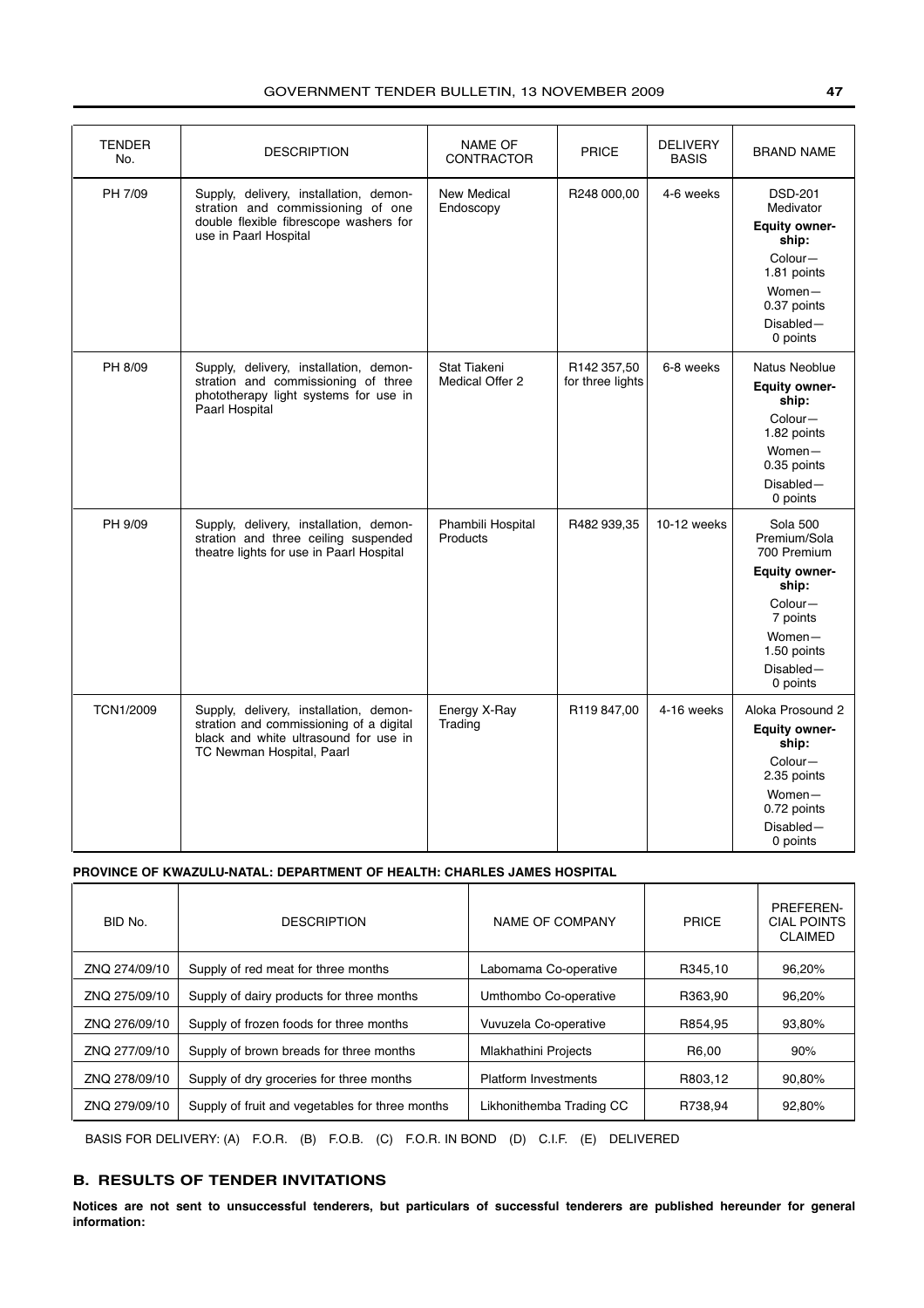### **SUPPLIES**

#### **PROVINCE OF KWAZULU-NATAL: DEPARTMENT OF HEALTH: HOSPITAL REVITALISATION PROGRAMME**

| BID No.       | <b>DESCRIPTION</b>                                                                                                                                    | AWARDED BIDDER               |
|---------------|-------------------------------------------------------------------------------------------------------------------------------------------------------|------------------------------|
| ZNO60.09/10-H | Supply of two (2) x physiotherapy-Hydrocollator for Rietvlei and<br>Hlabisa Hospital's                                                                | <b>Mediotronics KZN</b>      |
| ZNO71.09/10-H | Supply of one (1) x gastroscope – Fibre optic for Rietvlei Hospital                                                                                   | Hi Tech Medical (Pty) Ltd    |
| ZNO57.09/10-H | Supply of two (2) x treadmill for physiotheraphy for Hlabisa &<br>King George V Hospital's                                                            | SSEM Mthembu (Pty) Ltd       |
| ZNQ75.09/10-H | Supply of fourteen (14) x dressing trolleys: Stainless Steel-Medium for<br>Rietvlei & Ngwelezana Hospital's                                           | Southern Ambitions 1413 CC   |
| ZNO74.09/10-H | Supply of thirteen (13) x dressing trolleys with hollow ware for Rietvlei,<br>Hlabisa & Ngwelezana Hospital's                                         | Southern Ambitions 1413 CC   |
| ZNO72.09/10-H | Supply of two (2) x patient lifting device for Rietvlei and Ngwelezana<br>Hospital's                                                                  | Sanbonani Holdings (Pty) Ltd |
| ZNO70.09/10-H | Supply of one (1) x physiotherapy combination unit—Ultrasound and<br>interferential including E.M.G. Function and Laser Module with colour<br>display | <b>Hitech Therapy</b>        |
| ZNO61.09/10-H | Supply of eighteen (18) x Laryngcoscopes-Complete for King George<br>V, Rietvlei & Ngwelezana Hospital's                                              | Dentquip S.A                 |
| ZNO46.09/10-H | Supply of ten (10) x patient trolley—General purpose for Ngwelezana<br>Hospital                                                                       | Southern Ambitions 1413 CC   |

#### **PROVINCE OF KWAZULU-NATAL: DEPARTMENT OF HEALTH: MAHATMA GANDHI MEMORIAL HOSPITAL**

| BID No.    | <b>SUPPLY</b>                                                                | <b>CONTRACTOR</b> |
|------------|------------------------------------------------------------------------------|-------------------|
| ZNQ 349/09 | 2 x monitor multiparameter ECG, NIBP, SPO2, 2 x IBP, as per<br>specification | Duromed CC        |
| ZNQ 200/09 | 2 x infusion pump syringe neonatal/paediatric use, as per specification      | Fresenius Kabi    |

#### **PROVINCE OF KWAZULU-NATAL: DEPARTMENT OF HEALTH: DIRECTORATE: TOWN HILL HOSPITAL**

| QUOTATION No.                                                           | <b>SUPPLY</b>                                                | <b>CONTRACTOR</b>     |  |  |  |
|-------------------------------------------------------------------------|--------------------------------------------------------------|-----------------------|--|--|--|
| ZNQ 400/09                                                              | Rehabilitation of forest and bushy area at Townhill Hospital | Elite Garden Services |  |  |  |
| Contact person: Mr A. Stoffels, Tel: (033) 341-5595.                    |                                                              |                       |  |  |  |
| Enquiries regarding specifications: Mr P. O'Brien, Tel: (033) 341-5591. |                                                              |                       |  |  |  |

#### **PHOENIX ASSESSMENT AND THERAPY CENTRE**

| BID No.           | <b>DESCRIPTION</b>                             | SUCCESSFUL BIDDER           |
|-------------------|------------------------------------------------|-----------------------------|
| ZNQ 29 of 2009/10 | Portable push chairs—folding type (Buggy) x 19 | Thokomala Mobility Services |

#### **PROVINCE OF KWAZULU-NATAL: DEPARTMENT OF HEALTH: PRINCE MSHIYENI MEMORIAL HOSPITAL**

| QUOTATION No.  | <b>SUPPLY</b>                                | <b>COMPANY</b>        |
|----------------|----------------------------------------------|-----------------------|
| ZNQ 641/09/10  | 4 units of electronic dosimeter              | <b>DLD Scientific</b> |
| ZNQ 76/09/10   | Aspirators high vacuum pipeline              | Jam-Med (Pty) Ltd     |
| ZNQ 1277/09/10 | Kits transducer double                       | <b>SSEM Mthembu</b>   |
| ZNO 1235/09/10 | Syringe retractable vanish point with needle | <b>Palmed Medical</b> |
| ZNO 1120/09/10 | 800 pkts of swabs cleansing unsterile 65 mm  | Unitrade CC           |
| ZNO 1234/09/10 | 250 boxes of syringe retractable needle      | Davlyn Suppliers      |
| ZNO 1241/09/10 | Syringe retractable vanish point             | Davlyn Suppliers      |
| ZNO 1246/09/10 | Syringe retractable vanish point             | Siyenzisisa Projects  |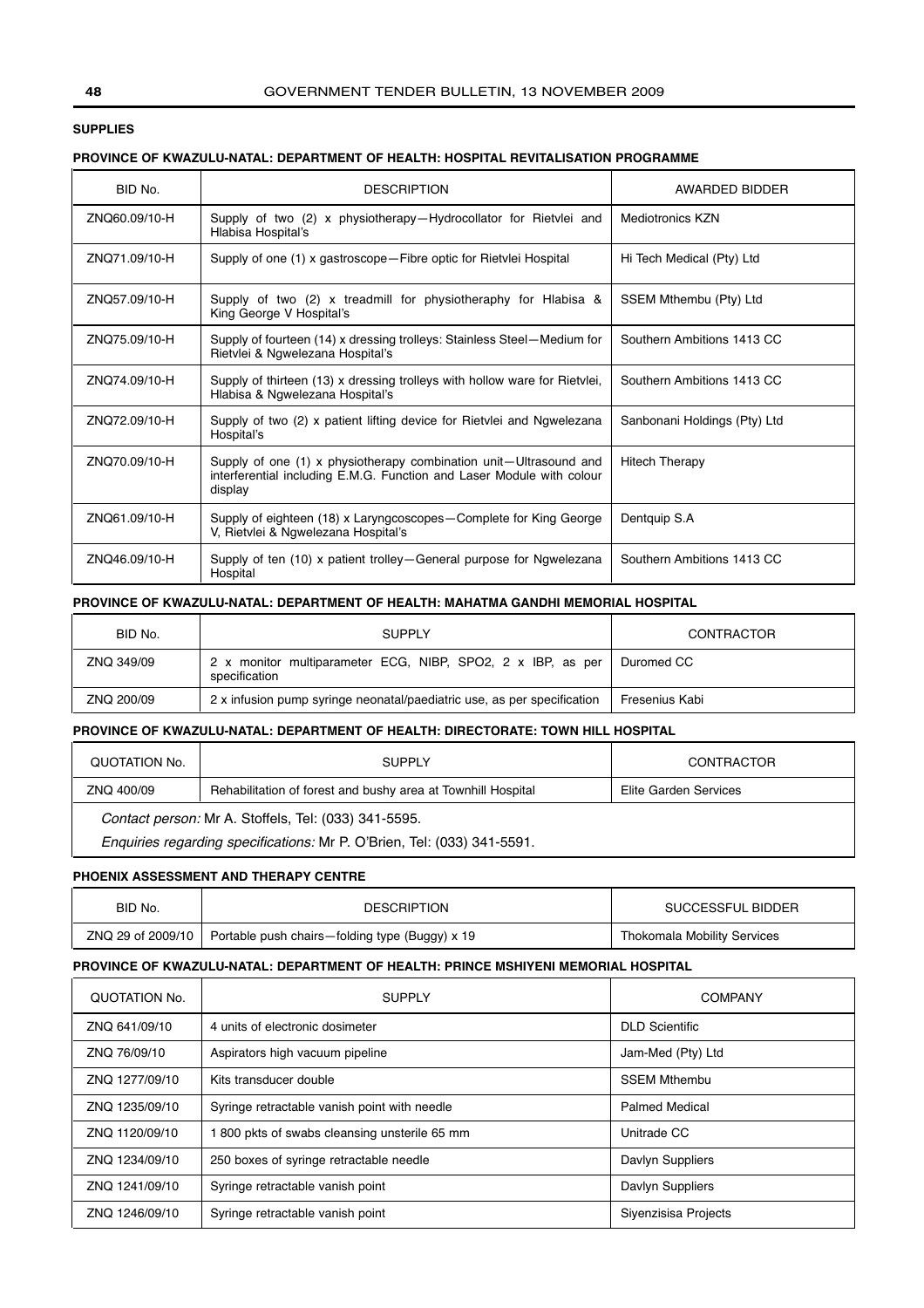| QUOTATION No.  | <b>SUPPLY</b>                                      | <b>COMPANY</b>            |
|----------------|----------------------------------------------------|---------------------------|
| ZNQ 806/09/10  | 940 units of needle spinal sterile pencil point    | Aluta Healthcare          |
| ZNQ 805/09/10  | 3 250 units of needle spinal sterile portex pencil | Aluta Healthcare          |
| ZNQ 1119/09/10 | 1 000 pkts of swabs gauze X-ray detectable         | Iziko Medical             |
| ZNQ 901/09/10  | Aspirators-electric for ward                       | Alpha Healthcare          |
| ZNQ 1334/09/10 | Urine meter capacity dual chamber                  | Progress Medical          |
| ZNQ 1270/09/10 | 4 000 bottle nebuliser/humidifier oxygen           | Iziko Medical             |
| ZNQ 1015/09/10 | Diagnostic set wall mounted                        | <b>Kavimed CC</b>         |
| ZNQ 1248/09/10 | Syringe retractable vanish point with needle       | <b>Palmed Medical</b>     |
| ZNQ 1237/09/10 | 200 boxes of syringe retractable vanish point      | <b>Palmed Medical</b>     |
| ZNQ 1127/09/10 | Swabs gauze absorbable                             | <b>Lidamed Technology</b> |
| ZNQ 1132/09/10 | Bacts paper size 5                                 | Usizo Investment          |
| ZNQ 384/09/10  | Flexible cystoscopy set                            | New Medica Endoscopy      |
| ZNQ 1238/09/10 | 120 box of syringe retractable 3 CC                | Mphazima Medical          |
| ZNQ 1130/09/10 | Bags paper steam size 3                            | Assegai Healthcare        |
| ZNQ 1242/09/10 | Syringe retractable vanish point with needle       | <b>Palmed Medical</b>     |
| ZNQ 1249/09/10 | Syringe retractable vanish point with needle 10 CC | <b>Palmed Medical</b>     |
| ZNQ 1129/09/10 | Swabs gauze unsterile                              | <b>Central Medical</b>    |
| ZNQ 1125/09/10 | Syringe luer slip 3 part disposable                | Logan Medical             |
| ZNQ 1244/09/10 | Syringe retractable vanish point with needle       | <b>Palmed Medical</b>     |
| ZNQ 1240/09/10 | 200 boxes of syringe retractable vanish point      | Davlyn Suppliers          |
| ZNQ 1247/09/10 | Syringe retractable vanish point                   | <b>Palmed Medical</b>     |
| ZNQ 1253/09/10 | Dressing gauze paraffin jelonet                    | Assegai Healthcare        |
| ZNQ 1236/09/10 | 200 boxes of syringe retractable vanish point      | Davlyn Suppliers          |
| ZNQ 1251/09/10 | Syringe retractable vanish point                   | <b>Palmed Medical</b>     |
| ZNQ 1232/09/10 | DPT double line kit                                | <b>SSEM Mthembu</b>       |
| ZNQ 1131/09/10 | Bags paper steam size 4                            | Assegai Healthcare        |
| ZNQ 90809/10/  | Bandage porous elastics 75 mm widex                | Assegai Healthcare        |
| ZNQ 637/09/10  | 2 units of theatre table universal                 | Zenith Surgical           |
| ZNQ 364/09/10  | Twin channel syringe pump system                   | Fresenius Kabi            |
| ZNQ 1243/09/10 | Syringe retractable vanish point with needle       | Siyenzisisa Project       |
| ZNQ 1124/09/10 | Paper steri crepe green/white                      | Assegai Healthcare        |
| ZNQ 1267/09/10 | 296 of bandage plaster                             | Assegai Healthcare        |
| ZNQ 1227/09/10 | Diagnostic set wall mounted                        | Kavimed CC                |
| ZNQ 1233/09/10 | Syringe retractable vanish point with needle       | Davlynn Suppliers         |
| ZNQ 1128/09/10 | Swabs taped X-ray detectable                       | Good Value 106            |
|                |                                                    |                           |

# **PROVINCE OF KWAZULU-NATAL: DEPARTMENT OF HEALTH: ESTCOURT HOSPITAL**

| BID No.              | <b>DESCRIPTION</b> | <b>SUPPLIER</b>    |
|----------------------|--------------------|--------------------|
| Zng 652 of 2009/2010 | Fluid warmer       | Sanbonani Holdings |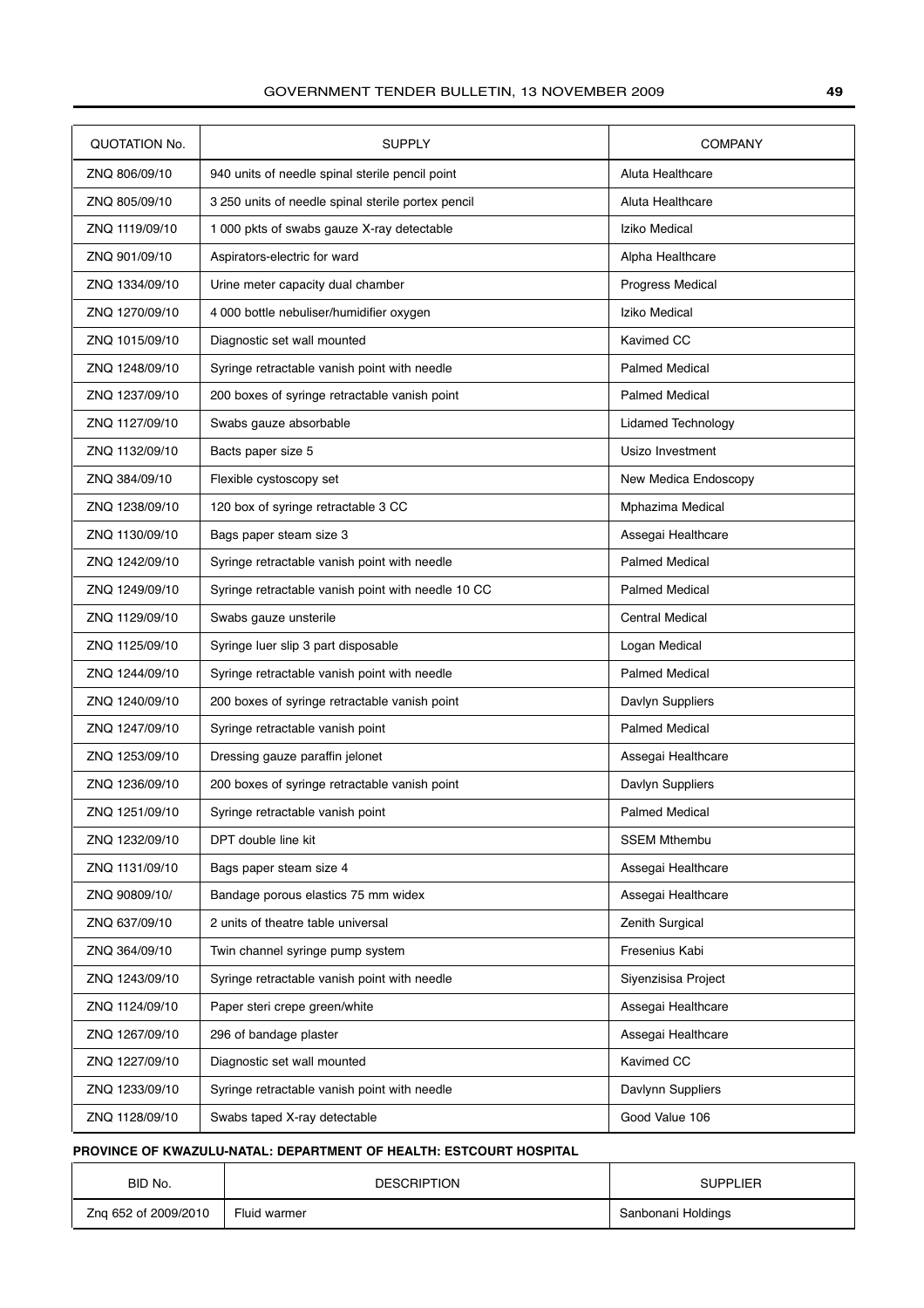## **PROVINCE OF KWAZULU-NATAL: DEPARTMENT OF HEALTH: NORTHDALE HOSPITAL**

| QUOTATION No.          | <b>DESCRIPTION</b>          |         | CONTRACTOR                           |  |  |
|------------------------|-----------------------------|---------|--------------------------------------|--|--|
| ZNQ ND 728/<br>2009-10 | Nan Pelargon Infant formula | Trading | Zithande Healthcare, trading as CNTN |  |  |

# **PROVINCE OF KWAZULU-NATAL: DEPARTMENT OF HEALTH: ILEMBE HEALTH DISTRICT OFFICE**

| QUOTATION No. | SUPPLY/SERVICE                     | CONTRACTOR           |
|---------------|------------------------------------|----------------------|
| ZNQ 022/09/10 | Supply and deliver of oxygen masks | Zithande Health Care |

#### **B. RESULTS OF TENDER INVITATIONS**

**Notices are not sent to unsuccessful tenderers, but particulars of successful tenders are published hereunder for general information:**

#### **SERVICES**

#### **PROVINCE OF KWAZULU-NATAL: DEPARTMENT OF HEALTH: RED CROSS WAR MEMORIAL CHILDREN'S HOSPITAL**

| TENDER No.   | <b>DESCRIPTION</b>                                                                                                                                            | <b>REQUIRED AT</b>                            | <b>SUCCESSFUL</b><br><b>BIDDER</b> | <b>PRICE</b>            |
|--------------|---------------------------------------------------------------------------------------------------------------------------------------------------------------|-----------------------------------------------|------------------------------------|-------------------------|
| IBN 608/2009 | Maintenance of Datex Ohmeda Anaesthetic<br>machines for one year                                                                                              | Red Cross War Memorial<br>Children's Hospital | Medhold Medical                    | R84 816.00              |
| IBN 610/2009 | Maintenance agreement for the two (2) IU22 ultra-<br>sound machines, Axis Gamma Camera, Practix<br>Convenio, Achieva 1.5T MRI, View Forum, IE33<br>Ultrasound | Red Cross War Memorial<br>Children's Hospital | <b>Philips Medical</b><br>Systems  | R4 350 674.00           |
| IBN 611/2009 | Maintenance agreement for the Iconos R200-SID<br>13975 and Axiom Artis dBC-SID 16139                                                                          | Red Cross War Memorial<br>Children's Hospital | Siemens Ltd                        | R <sub>165</sub> 866.00 |
| IBN 612/2009 | Acquisition of an Anal Manometry System                                                                                                                       | Red Cross War Memorial<br>Children's Hospital | Marcus Medical                     | R356 927.60             |

# **DEPARTMENT OF WATER AFFAIRS**

| BID No.  | <b>DESCRIPTION</b>                                                                                                                               | <b>SUCCESSFUL</b><br><b>BIDDER</b>                                                                                                                     | <b>PRICE</b>  | <b>PREFERENCE</b><br><b>CLAIM</b>                                                          |
|----------|--------------------------------------------------------------------------------------------------------------------------------------------------|--------------------------------------------------------------------------------------------------------------------------------------------------------|---------------|--------------------------------------------------------------------------------------------|
| WP 10016 | Appointment of a professional service provider for<br>the Water Resource Systems Development<br>Business Support (Phase 3)                       | Hydrosol (Pty) Ltd                                                                                                                                     | R5 783 434,29 | HDI equity<br>ownership: 0%<br>Women equity<br>ownership:<br>1.5%<br>Disability: 0%        |
| WP 10197 | Appointment of a professional service provider for<br>the development of a reconciliation strategy for<br>the Olifants River Water Supply System | Aurecon South Africa in<br>association with Illiso<br>Consulting, MBB<br>Consulting, WFA Aquatic<br>Ecology, Chuma<br>Development and WFA<br>Resources | R6 760 101,52 | HDI equity<br>ownership:<br>2.08%<br>Women equity<br>ownership:<br>1.24%<br>Disability: 0% |
| WP 10315 | Appointment of a professional service provider for<br>marketing and communications of the 2nd Africa<br><b>Water Week</b>                        | Canton Trading 15 (Pty)<br>Ltd, trading as The<br>Collective                                                                                           | R4 069 882,41 | HDI equity<br>ownership:<br>100%<br>Women equity<br>ownership:<br>100%<br>Disability: 0%   |

#### **DEPARTMENT OF LOCAL GOVERNMENT AND HOUSING**

| TENDER No.      | <b>DESCRIPTION</b>                                                                                                                                                                                                                                    | <b>SUCCESSFUL</b><br>TENDERER                                               | CONTRACT<br>VALUE | <b>TERM OF</b><br>CONTRACT                            | <b>PREFERENCE</b><br><b>POINTS</b><br><b>CLAIMED</b> |
|-----------------|-------------------------------------------------------------------------------------------------------------------------------------------------------------------------------------------------------------------------------------------------------|-----------------------------------------------------------------------------|-------------------|-------------------------------------------------------|------------------------------------------------------|
| B/WCED: 1135/09 | Provide a 24 hour security service (access<br>control and guarding) including weekends<br>and public holidays for the period 1 July<br>2009 to 30 June 2011 at the Metropole East<br>Education District Office in Nooiensfontein<br>Road, Kuils River | Greystone Trading<br>389 CC, trading as<br><b>City Security</b><br>Services |                   | R571 200,00  1 November 2009<br>tΟ<br>31 October 2011 | Total: 95                                            |

\* BASIS FOR DELIVERY: (A) F.O.R. (B) F.O.B. (C) F.O.R. IN BOND (D) C.I.F. (E) DELIVERED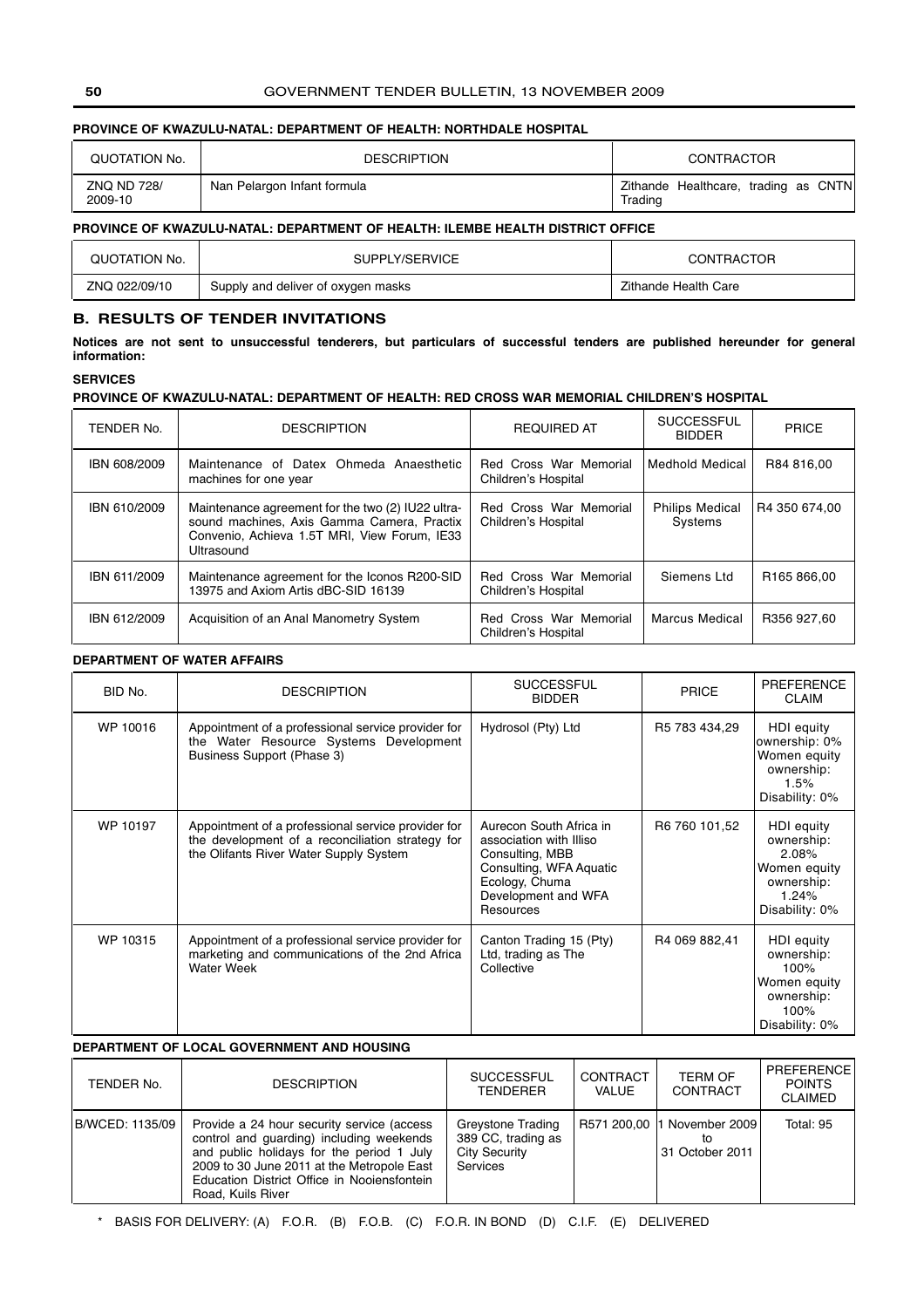#### **B. RESULTS OF TENDER INVITATIONS**

**Notices are not sent to unsuccessful tenderers, but particulars of successful tenderers are published hereunder for general information:**

#### **SERVICES**

#### **PROVINCE OF KWAZULU-NATAL: DEPARTMENT OF HEALTH: UTHUNGULU HEALTH DISTRICT**

| QUOTATION No.      | <b>DESCRIPTION</b>                                                                                                                           | SUCCESSFUL BIDDER           |
|--------------------|----------------------------------------------------------------------------------------------------------------------------------------------|-----------------------------|
| ZNQ 075/DC28/09-10 | Female condom demonstrator (60 units)                                                                                                        | Healthcare Technologies CC  |
| ZNQ 109/DC28/09-10 | Spinach seeds-20 g (500)<br>Cabbage seeds-20 g (500)<br>Onion seeds $-20$ g (500)<br>Beetroot seeds-20 g (500)<br>Carrot seeds $-20$ q (500) | Khoshane Trading Enterprise |

#### **DEPARTMENT OF COOPERATIVE GOVERNANCE AND TRADITIONAL AFFAIRS**

| TENDER No.       | <b>DESCRIPTION</b>                                                                                                                                                                                  | SUCCESSFUL BIDDER | CONTRACT<br><b>AMOUNT</b> |
|------------------|-----------------------------------------------------------------------------------------------------------------------------------------------------------------------------------------------------|-------------------|---------------------------|
| DPLG (T) 06/2009 | Appointment of a service provider to undertake the<br>Capacity Building Programme for senior officials in<br>municipalities on the implementation of the Fraud<br>Prevention Plans and the Strategy | Encha Serve       | R2 451 000.00             |

#### **HUMAN SCIENCES RESEARCH COUNCIL (HSRC)**

| TENDER No.         | <b>DESCRIPTION</b>                                                | AWARDED TO                                                                                                                                                                  |
|--------------------|-------------------------------------------------------------------|-----------------------------------------------------------------------------------------------------------------------------------------------------------------------------|
| HSRC/03/CONFR/2009 | Coordination of HSRC Management Conferences/<br>Event Management  | 1. First Choice Conference Events CC<br>2. Caysha Marketing CC<br>3. Metrolink PR CC<br>4. Travel with Flair<br>5. Harvey World Travel Manor<br>6. Senzeni Event Management |
| HSRC/06/2009/10    | Labour market interventions to enhance the employability of youth | Development Management Services<br>(Pty) Ltd                                                                                                                                |

#### **PROVINCE OF KWAZULU-NATAL: DEPARTMENT OF HEALTH: HLENGISIZWE CHC**

| TENDER No.   | <b>DESCRIPTION</b>                              | AWARDED TO                        | CONTRACT<br><b>AMOUNT</b> |
|--------------|-------------------------------------------------|-----------------------------------|---------------------------|
| 88/2009/2010 | Renovations and alterations to pharmacy         | Tanizana Construction and Trading | R197448.00                |
| 14/2009/2010 | Construction of filing area for medical records | Khazino Business Enterprises CC   | R96 900.00                |

#### **DEPARTMENT OF MINERALS AND ENERGY**

| TENDER No.      | <b>DESCRIPTION</b>                                                                                                                          | AWARDED TO FOUR<br><b>COMPANIES</b>                                                                          | <b>FURTHER</b><br><b>INFORMATION</b>                            |
|-----------------|---------------------------------------------------------------------------------------------------------------------------------------------|--------------------------------------------------------------------------------------------------------------|-----------------------------------------------------------------|
| DME/009/2009/10 | Invitation of bids for the appointment of a service<br>provider to render travel management services for<br>the DME for a period of 2 years | Travel with Flair<br>Travel Adventures International<br>Wings Naledi Corporate Travel<br>Harvey World Travel | Tlangelani Baloyi<br>Tel: (012) 317-8702<br>Fax: (012) 320-7370 |

#### **HUMAN SCIENCES RESEARCH COUNCIL (HSRC)**

| TENDER No. | <b>DESCRIPTION</b>                                                                                           | AWARDED TO                                                                                   |
|------------|--------------------------------------------------------------------------------------------------------------|----------------------------------------------------------------------------------------------|
| VA49/338   | The appointment of two (2) service providers for the recruitment<br>and response handling-duration two years | Human Communications (Pty) Ltd.<br>Rivonia<br>Ultimate Recruitment Solutions,<br>Tiegerpoort |

#### **DEPARTMENT OF LOCAL GOVERNMENT AND TRADITIONAL AFFAIRS**

| TENDER No.     | <b>SERVICE</b>                                                                                                                         | <b>CONTRACTOR</b>                     |
|----------------|----------------------------------------------------------------------------------------------------------------------------------------|---------------------------------------|
| ZNT1637/2009LG | Appointment of service provider to prepare the Provincial Disaster &<br>Risk Management Master Plan, in relation to the FIFA WORLD CUP | Messrs. Disaster Management Solutions |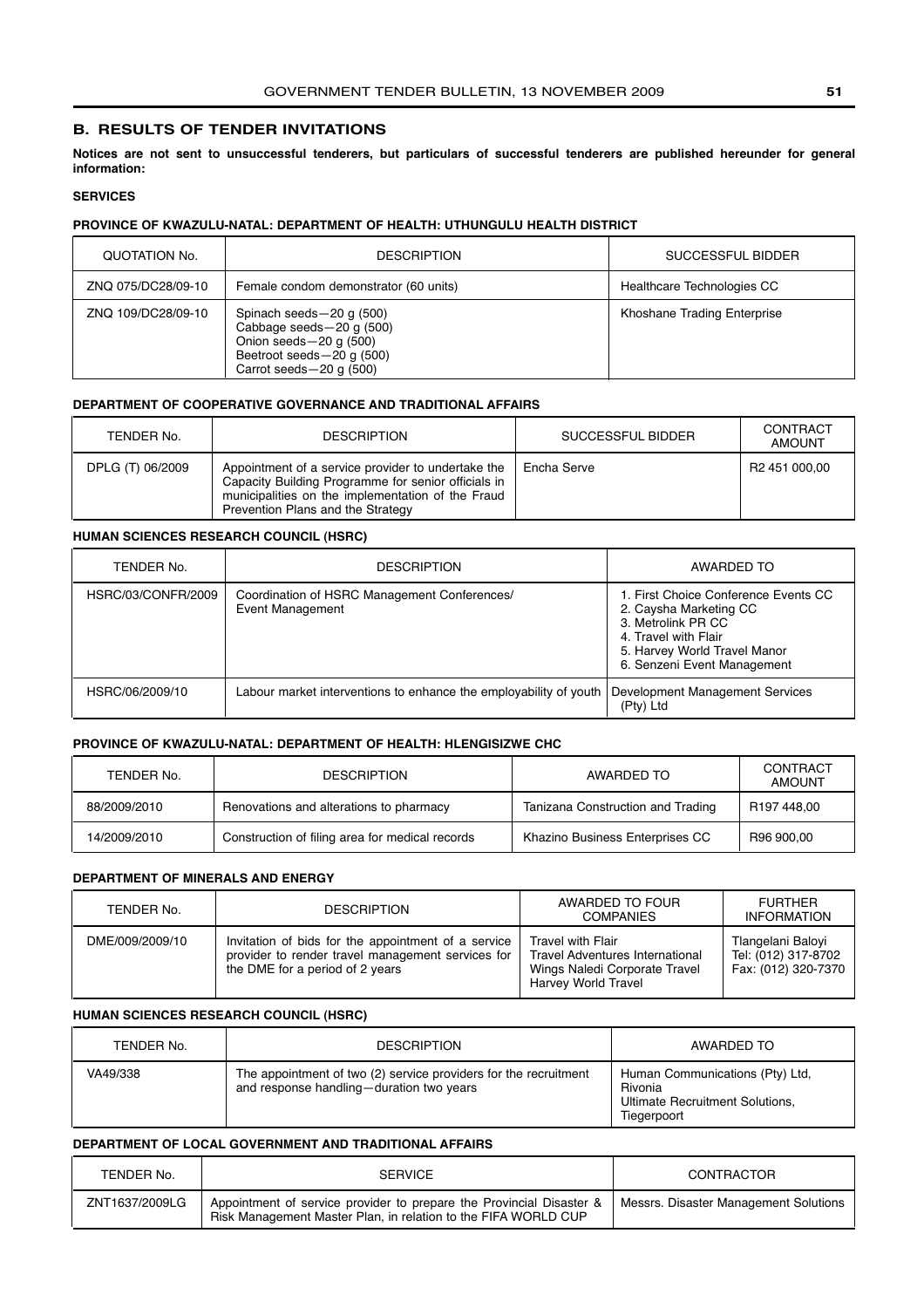#### <span id="page-51-0"></span>**C. TENDER INVITATIONS FINALISED**

**The following tenders have been finalised recently but only the reference numbers are published. Results will be furnished on request:**

DME/009/2009/10

# **D. TENDER INVITATIONS CANCELLED**

| VA49/326       | Film and Publication Board: "Request for ZNQ 1160 |                      |
|----------------|---------------------------------------------------|----------------------|
| ZNQ 218/09-10  | Accounting Firm or person"-advertised on ZNQ 1271 |                      |
| ZNQ 219/09-10  | 23 October 2009                                   | ZNO 1272             |
| ZNQ 220/09-10  | ZNT 6824 W                                        | PH 15/09             |
| ZNQ 221/09-10  | ZNTU 00495 W                                      | DOT/39/2008/TR & All |
| ZNQ 222/09-10  | ZNT 7247 W                                        | W 10287              |
| ZNQ 223/09-10  | ZNQ 881/2009/10                                   | B/WCED 1142/09       |
| B/WCED 1141/09 | ZNQ 1008/2009/10                                  |                      |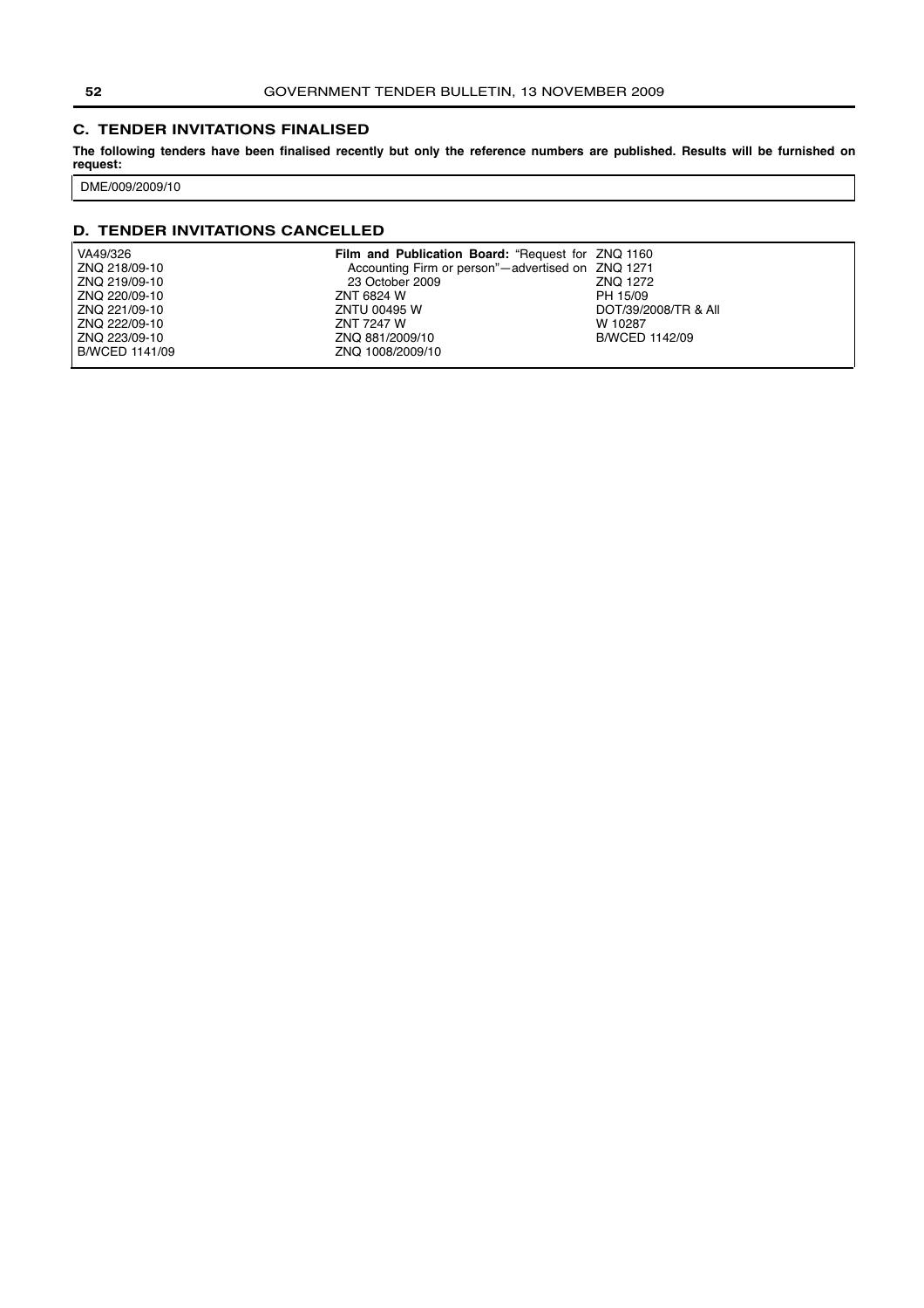**Bidders are invited to** direct tender enquiries regarding the award of Bids to the relevant department/organisation that issued the Bid. See the address list (Annexure 1 of the Government **Tender Bulletin)** for the relevant information

Any complaints on the **State Bidding system** can be lodged with the **Public Protector, Mr Mabedia Lawrence** Mushwana, at the following address: Private Bag X677, Pretoria, 0001. Tel: (012) 366-7000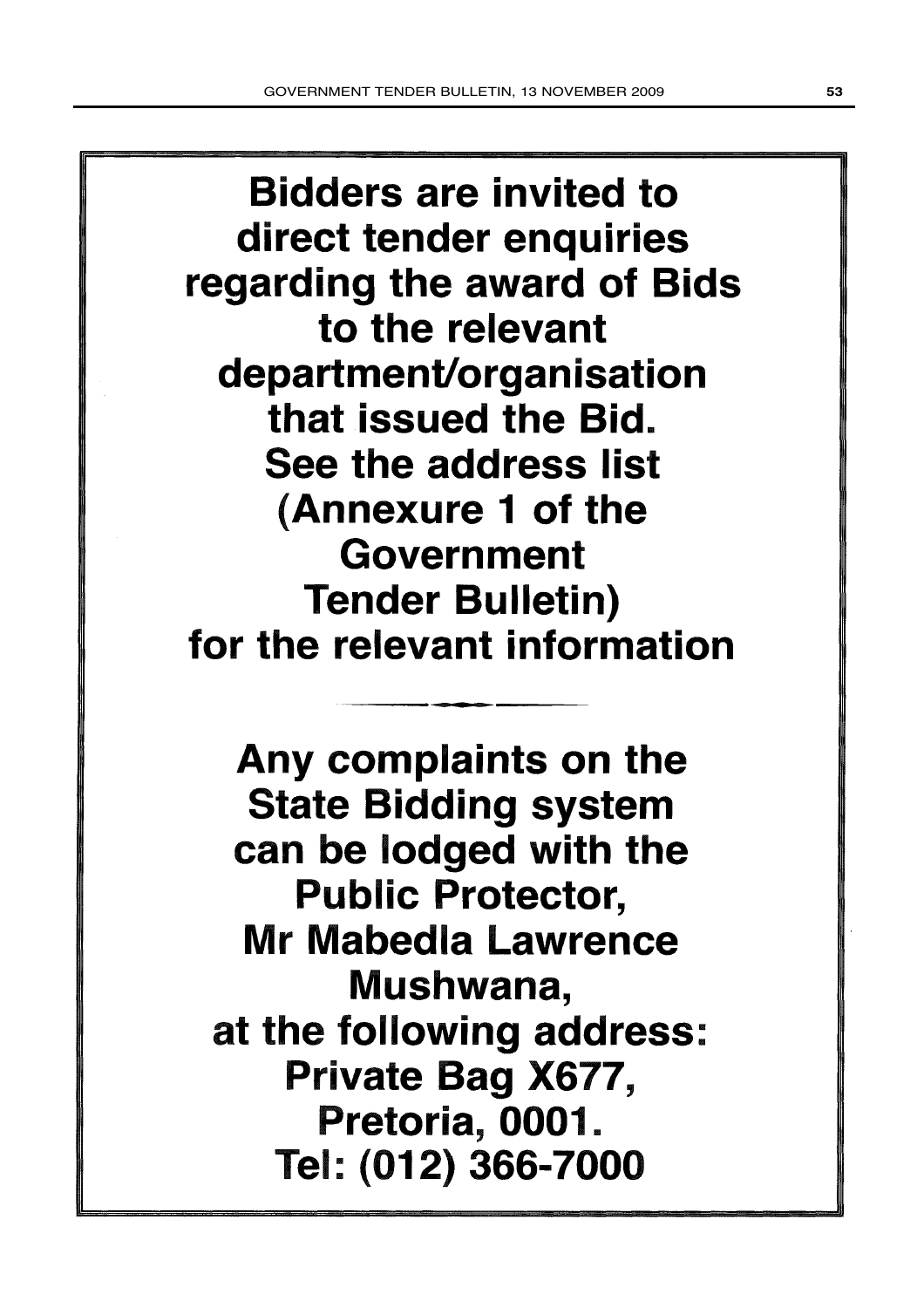# **ANNEXURE 1**

# ADDRESS LIST

<span id="page-53-0"></span>

| 1.           |                                                                                                                                                                                                                                                                                                                                                                              | National Treasury: Contract Management:<br>For collection of bid documents: The Chief Director: Contract Management, Tender Information Centre, 240 Vermeulen Street,<br>(Ground Floor), behind ABSA Bank (corner Andries and Vermeulen Streets), Pretoria.<br>Enquiries: Tel.: (012) 315-5858 or 315-5732; Fax: (012) 315-5734.<br>Closing address of bids: The Chief Director: Contract Management, Tender Information Centre, 240 Vermeulen Street<br>(Ground Floor), behind ABSA Bank (corner Andries and Vermeulen Streets), Pretoria.<br>Postal address: Private Bag X115, Pretoria, 0001.<br><b>Office hours:</b> 07:30-16:00 (Monday to Friday). Tender box accessible 24 hours. |                      |                                                   |
|--------------|------------------------------------------------------------------------------------------------------------------------------------------------------------------------------------------------------------------------------------------------------------------------------------------------------------------------------------------------------------------------------|------------------------------------------------------------------------------------------------------------------------------------------------------------------------------------------------------------------------------------------------------------------------------------------------------------------------------------------------------------------------------------------------------------------------------------------------------------------------------------------------------------------------------------------------------------------------------------------------------------------------------------------------------------------------------------------|----------------------|---------------------------------------------------|
| $\mathbf{2}$ | The Director-General: Public Works (Head Office), Private Bag X65, Pretoria, 0001 or Room D102, Public Works House<br>(Old TPA Building), corner of Church and Bosman Streets, Pretoria. (Entrance: Church Street).                                                                                                                                                          |                                                                                                                                                                                                                                                                                                                                                                                                                                                                                                                                                                                                                                                                                          |                      |                                                   |
|              | <b>Enquiries:</b>                                                                                                                                                                                                                                                                                                                                                            | Mr R. Tshokwe/Ms P. Odendaal/Ms P. Mkansi<br>Tel: (012) 337-2054/2179/3231                                                                                                                                                                                                                                                                                                                                                                                                                                                                                                                                                                                                               | <b>Office hours:</b> | 07:30-12:45 and 13:30-15:00<br>Mondays to Fridays |
| З.           | Department of Public Works (Cape Town), Room 942, Ninth Floor, Lower Heerengracht, Customs Building, Foreshore, Cape Town,<br>or Private Bag X9027, Cape Town, 8000; or deposited in the tender box in the main entrance, Ground Floor, Lower Heerengracht,<br>Customs Building, Cape Town.                                                                                  |                                                                                                                                                                                                                                                                                                                                                                                                                                                                                                                                                                                                                                                                                          |                      |                                                   |
|              | Enquiries:                                                                                                                                                                                                                                                                                                                                                                   | Miss Mouton/Ms Ndamane<br>Tel: (021) 402-2076/7, Fax: (021) 419-6086<br>E-mail:riana.mouton@dpw.gov.za                                                                                                                                                                                                                                                                                                                                                                                                                                                                                                                                                                                   | Office hours:        | 07:30-12:45 and 13:30-15:30<br>Mondays to Fridays |
| 4            | Department of Public Works (Durban), Room 8, West Street, Government Offices, corner of Aliwal and West Streets, Durban, or<br>Private Bag X54315, Durban, 4000; or deposited in the tender box (Box No. 76) at Room 8, Ground Floor, West Street, Government<br>Offices, corner of Aliwal and West Streets, Durban.                                                         |                                                                                                                                                                                                                                                                                                                                                                                                                                                                                                                                                                                                                                                                                          |                      |                                                   |
|              | <b>Enquiries:</b>                                                                                                                                                                                                                                                                                                                                                            | Miss C. Noble (Room 11)<br>Tel: (031) 332-1211 x 2160, Fax: (031) 332-5485<br>C. Majozi<br>Tel: (031) 332-1211 x 2074, Fax: (031) 332-5485                                                                                                                                                                                                                                                                                                                                                                                                                                                                                                                                               | Office hours:        | 08:00-12:00 and 13:30-15:00<br>Mondays to Fridays |
| 5            | Department of Public Works (Bloemfontein), Rooms 410, 411, 412, 413, 416, 417 and 418, Fourth Floor, Civilia Building, 14 Elizabeth<br>Street, Bloemfontein, or Private Bag X20605, Bloemfontein, 9300; or deposited in the tender box at the main entrance, Ground Floor,<br>Civilia Building, 14 Elizabeth Street, Bloemfontein.                                           |                                                                                                                                                                                                                                                                                                                                                                                                                                                                                                                                                                                                                                                                                          |                      |                                                   |
|              | <b>Enquiries:</b>                                                                                                                                                                                                                                                                                                                                                            | DJ van Niekerk/Mr T. Monste/Mr S. Nzuza/Ms C. Mgijima Office hours:<br>Tel: (051) 400-8742/8754/8743/8745<br>Fax: (051) 400-8872                                                                                                                                                                                                                                                                                                                                                                                                                                                                                                                                                         |                      | 07:30-12:45 and 13:30-15:30<br>Mondays to Fridays |
| 6            | National Department of Public Works, Johannesburg Regional Office, 78 De Korte Street, corner of De Korte and De Beer Streets,<br>Private Bag X3, Braamfontein; bids/tenders to be deposited in the tender/bid box at the main entrance at the Ground Floor at 78 De<br>Korte Street, Braamfontein.                                                                          |                                                                                                                                                                                                                                                                                                                                                                                                                                                                                                                                                                                                                                                                                          |                      |                                                   |
|              | <b>Enquiries:</b>                                                                                                                                                                                                                                                                                                                                                            | Mr L. M. Mokone<br>Tel: (011) 713-6131, Fax: (011) 403-8757,<br>Ms R. K. Ramavhoya<br>Tel: (011) 713-6044, Fax: (011) 403-8757                                                                                                                                                                                                                                                                                                                                                                                                                                                                                                                                                           | Office hours:        | 07:30-16:00<br>Mondays to Fridays                 |
| $\mathbf{7}$ | Department of Public Works, 21–23 Market Square, Old Magistrates Building, Kimberley, 8301; or Private Bag X5002, Kimberley,<br>8300; or deposited in the tender box at the entrance at 21–23 Market Square, Old Magistrates Building, Kimberley, 8301.                                                                                                                      |                                                                                                                                                                                                                                                                                                                                                                                                                                                                                                                                                                                                                                                                                          |                      |                                                   |
|              | <b>Enquiries:</b>                                                                                                                                                                                                                                                                                                                                                            | Ms G. Aysen/F. Lemmetjies<br>Tel: (053) 838-5273, Fax: (053) 833-5232                                                                                                                                                                                                                                                                                                                                                                                                                                                                                                                                                                                                                    | Office hours:        | 07:30-12:45 and 13:30-16:00<br>Mondays to Fridays |
| 9            | Department of Public Works (Port Elizabeth), Room 292, Second Floor, Eben Dönges Building, corner of Hancock and Robert<br>Streets, North End, Port Elizabeth, 6056, or Private Bag X3913, North End, 6056; or deposited in the tender box at Box 1-4,<br>Room 293-296, Second Floor, Eben Dönges Building, corner of Hancock and Robert Streets, North End, Port Elizabeth. |                                                                                                                                                                                                                                                                                                                                                                                                                                                                                                                                                                                                                                                                                          |                      |                                                   |
|              | <b>Enquiries:</b>                                                                                                                                                                                                                                                                                                                                                            | Ms M. Carolus/Mr PN. Blouw<br>Tel: (041) 408-2035/2033/2076<br>Fax: (041) 487-2209/484-4919                                                                                                                                                                                                                                                                                                                                                                                                                                                                                                                                                                                              | Office hours:        | 08:00-12:45 and 13:30-15:30<br>Mondays to Fridays |
| 10           |                                                                                                                                                                                                                                                                                                                                                                              | Department of Public Works (Mthata Sub Regional Office), Fifth Floor, PRD II Building, Sutherland Street, Mthata; or National Public<br>Works, Tender Section, Private Bag X5007, Mthata, 5100.                                                                                                                                                                                                                                                                                                                                                                                                                                                                                          |                      |                                                   |

 $\overline{\phantom{a}}$ 

 $\frac{1}{2}$ 

**Office hours:** 08:00–12:45 and 13:30–16:30 Mondays to Fridays **Enquiries:** N. Mqwebedu Tel: (047) 502-7076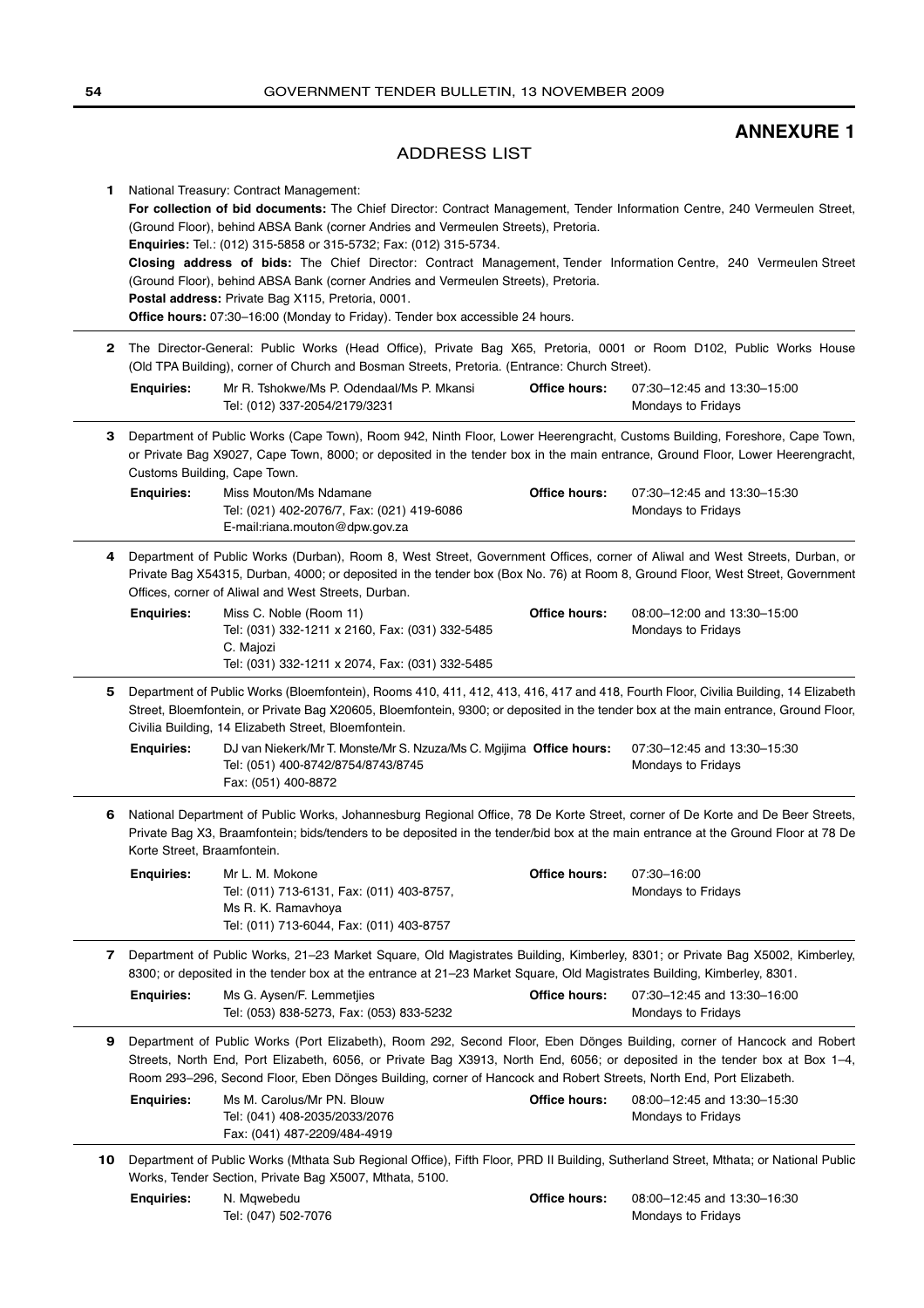|     | 13 Department of National Health, Reception Counter, Hallmark Building, 231 Proes Street, Pretoria, 0002; or Private Bag X828,<br>Pretoria, 0001.                                                                                                                                                                                                                            |                                                                                                                                                                                                                                                                                                                                                                                         |                      |                                                   |  |
|-----|------------------------------------------------------------------------------------------------------------------------------------------------------------------------------------------------------------------------------------------------------------------------------------------------------------------------------------------------------------------------------|-----------------------------------------------------------------------------------------------------------------------------------------------------------------------------------------------------------------------------------------------------------------------------------------------------------------------------------------------------------------------------------------|----------------------|---------------------------------------------------|--|
|     | <b>Enquiries:</b>                                                                                                                                                                                                                                                                                                                                                            | Mr Letlhogonolo Makhafola<br>Tel: (012) 312-0338/0563, Fax: (012) 312-0912<br>E-mail: makhal@health.gov.za<br>Mr Thinus Prinsloo<br>Tel: (012) 312-0724, Fax: (012) 312-0912                                                                                                                                                                                                            | Office hours:        | 08:00-16:00<br>Mondays to Fridays                 |  |
| 31. |                                                                                                                                                                                                                                                                                                                                                                              | Department of Education: The Director: Logistical Services, Room 300, Sol Plaatjie House, 123 Schoeman Street, Pretoria, 0001, or<br>Private Bag X895, Pretoria, 0001; or deposited in the tender box at main entrance/reception area, Ground Floor, 123 Schoeman<br>Street, Sol Plaatjie House, Pretoria, 0002.                                                                        |                      |                                                   |  |
|     | <b>Enquiries:</b>                                                                                                                                                                                                                                                                                                                                                            | Ms N. Metula<br>Tel. (012) 312-5245, Fax (012) 323-1440,<br>E-mail: Metula.N@doe.gov.za                                                                                                                                                                                                                                                                                                 | Office hours:        | 07:00-15:30<br>Mondays to Fridays                 |  |
| 64  | The Government Printer: The Government Printing Works, Tender Section, Room 17, 149 Bosman Street, corner of Proes Street,<br>Pretoria, or Private Bag X85, Pretoria, 0001; or deposited in the tender box at 149 Bosman Street next to main entrance, Pretoria.<br>Please note: Cashiers will close at 15h00-Monday to Friday.<br>Bid documents to be collected at Room 17. |                                                                                                                                                                                                                                                                                                                                                                                         |                      |                                                   |  |
|     | <b>Enquiries:</b>                                                                                                                                                                                                                                                                                                                                                            | Ms A. du Toit/Ms M. M. Mokganya<br>Tel: (012) 334-4597/4680/4611, Cell: 082 809 2176<br>Fax: (012) 323-0009/326-4442/334-8523                                                                                                                                                                                                                                                           | Office hours:        | 07:15-16:00<br>Mondays to Fridays                 |  |
| 71  |                                                                                                                                                                                                                                                                                                                                                                              | National Department of Human Settlements (Housing), Govan Mbeki House, 240 Walker Street, Sunnyside, Pretoria, 0001; or Private<br>Bag X644, Pretoria, 0001; or deposited in the tender box at main entrance, Govan Mbeki House, 240 Walker Street, Sunnyside,<br>Pretoria Supply Chain Management.                                                                                     |                      |                                                   |  |
|     | <b>Enquiries:</b>                                                                                                                                                                                                                                                                                                                                                            | Ms M. Hitge/Ms P. van Aarde/Mr M Camag<br>Tel. (012) 421-1355/1314/1592, Fax: (012) 421-1438                                                                                                                                                                                                                                                                                            | Office hours:        | 07:30-16:00<br>Mondays to Fridays                 |  |
| 76  | for 24 hours.                                                                                                                                                                                                                                                                                                                                                                | Department of Labour, Room 510b, Fifth Floor, Boland Bank Building, 42A Schoeman Street, Polokwane, 0700; or Private Bag<br>X9368, Polokwane, 0700; or deposited in the tender box at the entrance of Bank Building, just next to the lifts. The bid box is open                                                                                                                        |                      |                                                   |  |
|     | <b>Enquiries:</b>                                                                                                                                                                                                                                                                                                                                                            | Mr Ndanduleni Manwadu<br>Tel. (015) 290-1617, Fax (015) 290-1740                                                                                                                                                                                                                                                                                                                        | <b>Office hours:</b> | 07:30-16:00<br>Mondays to Fridays                 |  |
| 110 |                                                                                                                                                                                                                                                                                                                                                                              | SA Police Service, 117 Cresswell Road, Silverton, 0127, or The Divisional Commissioner: Supply Chain Management, Acquisition<br>Management, Private Bag X254, Pretoria, 0001; or deposited in the tender box SA Police Service, 117 Cresswell Road, Silverton,<br>0127, The Divisional Commissioner: Supply Chain Management, Acquisition Management, Private Bag X254, Pretoria, 0001. |                      |                                                   |  |
|     |                                                                                                                                                                                                                                                                                                                                                                              | NB: Requests by prospective bidders for the bid document, to be posted or collected only, must be done by fax or e-mail.                                                                                                                                                                                                                                                                |                      |                                                   |  |
|     | <b>Enquiries:</b>                                                                                                                                                                                                                                                                                                                                                            | Miss Jacobeth Kola<br>Tel. (012) 841-7459, Fax (012) 841-7574/7071/7482                                                                                                                                                                                                                                                                                                                 | Office hours:        | 08:00-15:30<br>Mondays to Fridays                 |  |
| 113 |                                                                                                                                                                                                                                                                                                                                                                              | National Department of Public Works, 9th Floor, Nedbank Centre, 30 Brown Street, Nelspruit CBD, 1200; or Private Bag X11280,<br>Nelspruit, 1200; or deposited in the tender box at 9th Floor, Nedbank Centre, 30 Brown Street, Nelspruit, 1200.                                                                                                                                         |                      |                                                   |  |
|     | <b>Enquiries:</b>                                                                                                                                                                                                                                                                                                                                                            | P. Makgato (Tender Office),<br>Tel. (013) 753-6312<br>Fax (013) 755-4276/1705,<br>E-mail: Petrus.Makgato@dpw.gov.za                                                                                                                                                                                                                                                                     | Office hours:        | 07:30-12:45 and 13:30-16:00<br>Mondays to Fridays |  |
| 115 |                                                                                                                                                                                                                                                                                                                                                                              | The Director-General: Department of Agriculture, Forestry and Fisheries, Agriculture Place, Main Entrance, Tender Receipt Office,<br>Room A-GF-06, 20 Beatrix Street, Arcadia, Pretoria; or Private Bag X250, Pretoria, 0001.                                                                                                                                                           |                      |                                                   |  |
|     | <b>Enquiries:</b>                                                                                                                                                                                                                                                                                                                                                            | D. Lelaka<br>Tel. (012) 319-7129/7092, Fax (012) 319-6888                                                                                                                                                                                                                                                                                                                               | <b>Office hours:</b> | 07:30-12:30 and 13:15-16:00<br>Mondays to Fridays |  |
| 116 |                                                                                                                                                                                                                                                                                                                                                                              | Department of Social Development, Human Science Research (HSRC) Building, Room N354, 134 Pretorius Street, Pretoria, 0001;<br>or Department of Social Development, Private Bag X901, Pretoria, 0001; or deposited in the tender box at Reception, Ground Floor,<br>Human Science Research Council, HSRC Building, 134 Pretorius Street, 0001.                                           |                      |                                                   |  |
|     | <b>Enquiries:</b>                                                                                                                                                                                                                                                                                                                                                            | Mr K. Watson/Ms Lena Phori<br>Tel: (012) 312-7566/312-7220, Fax: (012) 312-7073                                                                                                                                                                                                                                                                                                         | <b>Office hours:</b> | 07:30-12:30 and 13:00-16:00<br>Mondays to Fridays |  |
| 143 |                                                                                                                                                                                                                                                                                                                                                                              | The Area Manager: Correctional Services: Baviaanspoort, Springbok Street, Baviaanspoort (Old Cullinan Road), or Private Bag X1,<br>Lynn East, 0039; or handed in at Correctional Services, Logistics, Baviaanspoort.                                                                                                                                                                    |                      |                                                   |  |
|     | <b>Enquiries:</b>                                                                                                                                                                                                                                                                                                                                                            | M. S. Matome<br>Tel: (012) 841-8568, Fax: (012) 808-0233                                                                                                                                                                                                                                                                                                                                | Office hours:        | 07:30-12:00 and 13:00-15:45<br>Mondays to Fridays |  |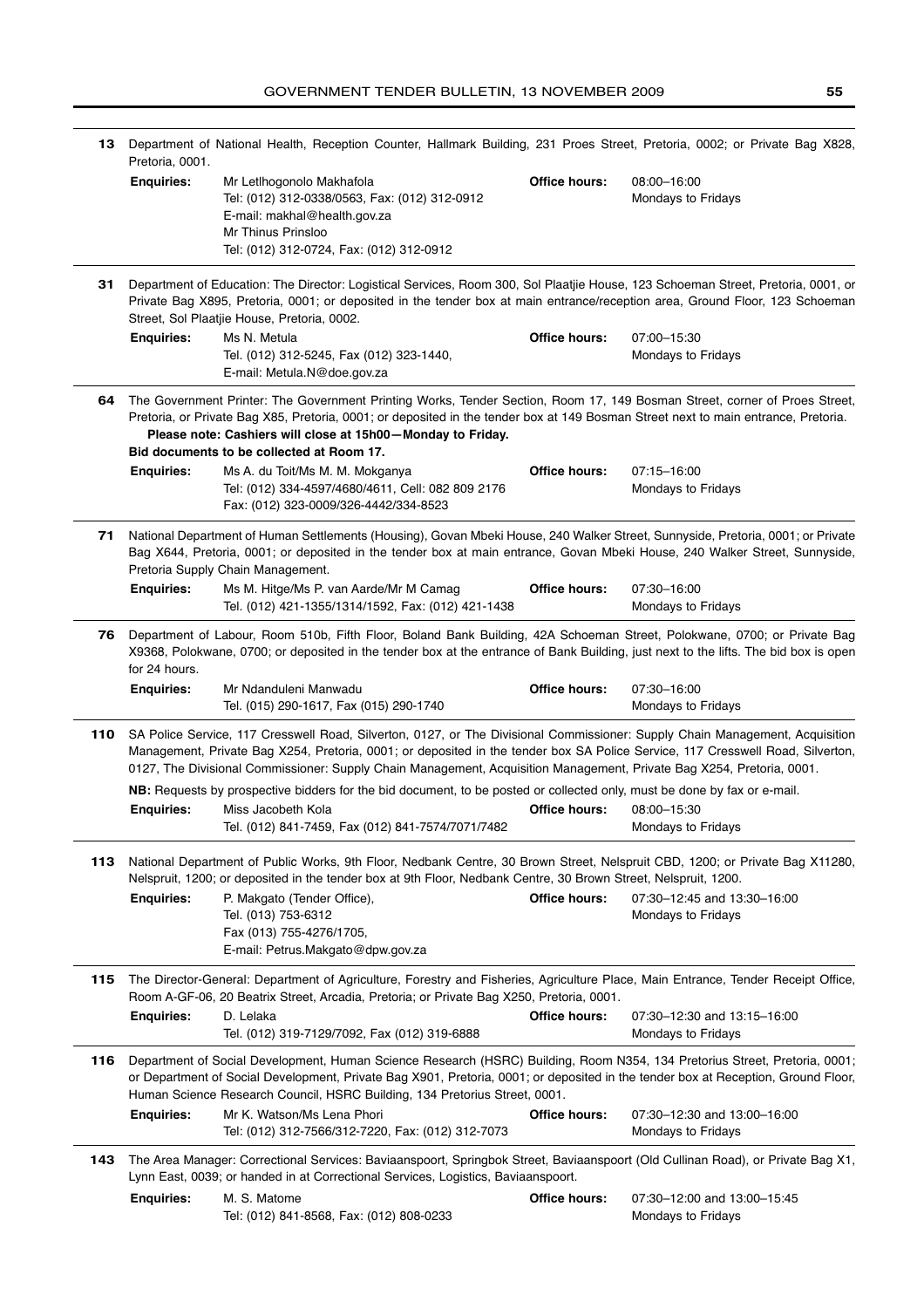| 146                                                                                                                                                                                                                                                                                                                                | The Area Manager: Correctional Services: Boksburg, corner of Barry Marais and North Boundary Roads, Van Dyk Park, Boksburg,<br>or Private Bag X54, Boksburg, 1460; or handed in at Correctional Services, Logistics, Boksburg. |                                                                                                                                                                                                                                                                                                                                                                                                                                                                                                                                                                                                                                                                          |                      |                                                   |  |  |
|------------------------------------------------------------------------------------------------------------------------------------------------------------------------------------------------------------------------------------------------------------------------------------------------------------------------------------|--------------------------------------------------------------------------------------------------------------------------------------------------------------------------------------------------------------------------------|--------------------------------------------------------------------------------------------------------------------------------------------------------------------------------------------------------------------------------------------------------------------------------------------------------------------------------------------------------------------------------------------------------------------------------------------------------------------------------------------------------------------------------------------------------------------------------------------------------------------------------------------------------------------------|----------------------|---------------------------------------------------|--|--|
|                                                                                                                                                                                                                                                                                                                                    | <b>Enquiries:</b>                                                                                                                                                                                                              | M. G. Bekker<br>Tel. (011) 898-3851, Fax (011) 896-2987<br>E-mail: tara.bekker@dcs.gov.za                                                                                                                                                                                                                                                                                                                                                                                                                                                                                                                                                                                | Office hours:        | 07:30-12:00 and 13:00-15:45<br>Mondays to Fridays |  |  |
| 155                                                                                                                                                                                                                                                                                                                                | :Correctional Services: Area Commissioner Office: Colesberg Management, Private Bag X8, Colesberg, 9795; or handed in at<br>Correctional Services: Logistics, Colesberg.                                                       |                                                                                                                                                                                                                                                                                                                                                                                                                                                                                                                                                                                                                                                                          |                      |                                                   |  |  |
|                                                                                                                                                                                                                                                                                                                                    | <b>Enquiries:</b>                                                                                                                                                                                                              | Mr Hannes Marais<br>Tel. (051) 753-9550, Fax (051) 753-0383<br>Cell: 076 863 1025                                                                                                                                                                                                                                                                                                                                                                                                                                                                                                                                                                                        | Office hours:        | 07:30-12:00 and 13:00-15:45<br>Mondays to Fridays |  |  |
| 180                                                                                                                                                                                                                                                                                                                                |                                                                                                                                                                                                                                | The Area Manager: Correctional Services: Heidelberg, Old Durban Road, Heidelberg, or Private Bag X611, Rensburg, 2401; or<br>handed in at Correctional Services, Logistics, Heidelberg.                                                                                                                                                                                                                                                                                                                                                                                                                                                                                  |                      |                                                   |  |  |
|                                                                                                                                                                                                                                                                                                                                    | <b>Enquiries:</b>                                                                                                                                                                                                              | See tender description                                                                                                                                                                                                                                                                                                                                                                                                                                                                                                                                                                                                                                                   | <b>Office hours:</b> | 07:30-12:00 and 13:00-15:45<br>Mondays to Fridays |  |  |
| 259                                                                                                                                                                                                                                                                                                                                |                                                                                                                                                                                                                                | The Area Manager: Zonderwater Correctional Services, Private Bag X1003, Cullinan, 1000.                                                                                                                                                                                                                                                                                                                                                                                                                                                                                                                                                                                  |                      |                                                   |  |  |
|                                                                                                                                                                                                                                                                                                                                    | <b>Enquiries:</b>                                                                                                                                                                                                              | Portia Mhlanga<br>Tel. (012) 305-7250, Fax (012) 734-2835                                                                                                                                                                                                                                                                                                                                                                                                                                                                                                                                                                                                                | Office hours:        | 07:15-15:30<br>Mondays to Fridays                 |  |  |
| Department of Transport and Public Works: Provincial Roads and Transport Management Branch: Second Floor, Tender Office,<br>265<br>Provincial Building, 9 Dorp Street, Cape Town, 8001, or P.O. Box 2603, Cape Town, 8000; or deposited in the tender box at Ground<br>Floor, Provincial Building, 9 Dorp Street, Cape Town, 8001. |                                                                                                                                                                                                                                |                                                                                                                                                                                                                                                                                                                                                                                                                                                                                                                                                                                                                                                                          |                      |                                                   |  |  |
|                                                                                                                                                                                                                                                                                                                                    | <b>Enquiries:</b>                                                                                                                                                                                                              | Mr J. Tippoo<br>Tel: (021) 483-2086, Fax: (021) 483-4657                                                                                                                                                                                                                                                                                                                                                                                                                                                                                                                                                                                                                 | Office hours:        | 07:30-12:30 and 13:00-16:00<br>Mondays to Fridays |  |  |
| 300                                                                                                                                                                                                                                                                                                                                | X9078, Cape Town, 8000.                                                                                                                                                                                                        | Provincial Administration Western Cape: Chief Directorate: Works, Room 701, 9 Dorp Street, Cape Town, 8001, or Private Bag                                                                                                                                                                                                                                                                                                                                                                                                                                                                                                                                               |                      |                                                   |  |  |
|                                                                                                                                                                                                                                                                                                                                    | <b>Enquiries:</b>                                                                                                                                                                                                              | Ms N. Nabe/Ms E. Davids/Mr M. Bokolo/<br>Mr J. Benjamin<br>Tel. (021) 483-3571/5494/4604/5240                                                                                                                                                                                                                                                                                                                                                                                                                                                                                                                                                                            | Office hours:        | 08:00-12:00 and 13:30-15:00<br>Mondays to Fridays |  |  |
|                                                                                                                                                                                                                                                                                                                                    | week)<br><b>Enguiries:</b>                                                                                                                                                                                                     | Groote Schuur Hospital: Supplies Department, Tender Office Room 51/53, F46, First Floor, Old Main Building, or Groote Schuur<br>Hospital, Old Main Building, Observatory, Cape, 7935, or Private Bag, Observatory, 7935; or deposited in the tender box at entrance<br>foyer (adjacent to Security Office), main entrance, Old Main Building, Groote Schuur Hospital. (Access: 24 hours per day-7 days per<br>Mr G. Craul, Tel: (021) 404-3520/gcraul@pgwc.gov.za<br>Mr E. R. Roman, Tel: (021) 404-2345/eroman@pgwc.gov.za<br>Ms C. Spammer, Tel: (021) 404-2347/cspammer@pgwc.gov.za<br>Mr S. Goliath, Tel: (021) 404-2322/sgoliath@pgwc.gov.za<br>Fax: (021) 404-2317 | Office hours:        | 07:30-13:00 and 13:30-16:00<br>Mondays to Fridays |  |  |
| 323                                                                                                                                                                                                                                                                                                                                |                                                                                                                                                                                                                                | Gauteng Shared Service Centre, Procurement Office, 1st/2nd Floor, Imbumba House, 75 Fox Street; Private Bag X091,<br>Marshalltown, 2107, tender documents obtainable from Imbumba House, 75 Fox Street, Marshalltown, Ground Floor, Tender Issue                                                                                                                                                                                                                                                                                                                                                                                                                         |                      |                                                   |  |  |
|                                                                                                                                                                                                                                                                                                                                    | Desk.<br><b>Enquiries:</b>                                                                                                                                                                                                     | <b>GSSC Call Centre</b><br>Tel. (011) 689-6416/8337, Fax (011) 355-2300                                                                                                                                                                                                                                                                                                                                                                                                                                                                                                                                                                                                  |                      |                                                   |  |  |
| 349                                                                                                                                                                                                                                                                                                                                |                                                                                                                                                                                                                                | Provincial Administration Western Cape: Department of Transport and Public Works, Room 418, York Park Building, St John Street,<br>George, 6530, or Private Bag X6503, George, 6530.                                                                                                                                                                                                                                                                                                                                                                                                                                                                                     |                      |                                                   |  |  |
|                                                                                                                                                                                                                                                                                                                                    | <b>Enquiries:</b>                                                                                                                                                                                                              | M. Jansen<br>Tel. (044) 874-2422, Fax (044) 874-2420                                                                                                                                                                                                                                                                                                                                                                                                                                                                                                                                                                                                                     | Office hours:        | 07:45-13:00 and 13:45-16:00<br>Mondays to Fridays |  |  |
| 352                                                                                                                                                                                                                                                                                                                                |                                                                                                                                                                                                                                | Provincial Administration Western Cape: Department of Transport and Public Works, 9 Dorp Street, Cape Town, 8001; or Private Bag<br>X9078, Cape Town, 8000; or deposited in the tender box in the Foyer, 9 Dorp Street, Cape Town.                                                                                                                                                                                                                                                                                                                                                                                                                                       |                      |                                                   |  |  |
|                                                                                                                                                                                                                                                                                                                                    | <b>Enquiries:</b>                                                                                                                                                                                                              | Ms N. Nabe/Ms E. Davids/Mr M. Bokolo/<br>Mr J. Benjamin<br>Tel. (021) 483-3571/5494/4604/5240<br>Fax (021) 483-2488                                                                                                                                                                                                                                                                                                                                                                                                                                                                                                                                                      | Office hours:        | 08:00-12:00 and 13:30-15:00<br>Mondays to Fridays |  |  |
| 360                                                                                                                                                                                                                                                                                                                                | Fridays).                                                                                                                                                                                                                      | Simonstown Procurement Service Centre, Tender Administration Section, Arsenal Road, Simonstown; or Department of Defence:<br>Defence Materièl Division, Simonstown Procurement Service Centre, P.O. Box 685, Simonstown, 7995; or deposited in the tender box<br>at the main entrance gate, Old Naval Logistics Base, Arsenal Road, Simonstown. Attention: Tender Office. (All hours-Mondays to                                                                                                                                                                                                                                                                          |                      |                                                   |  |  |
|                                                                                                                                                                                                                                                                                                                                    | <b>Enquiries:</b>                                                                                                                                                                                                              | Mrs E. E. du Plessis<br>Tel. (021) 787-5086, Fax (021) 787-5134                                                                                                                                                                                                                                                                                                                                                                                                                                                                                                                                                                                                          | <b>Office hours:</b> | 07:30-12:45 and 13:30-15:45<br>Mondays to Fridays |  |  |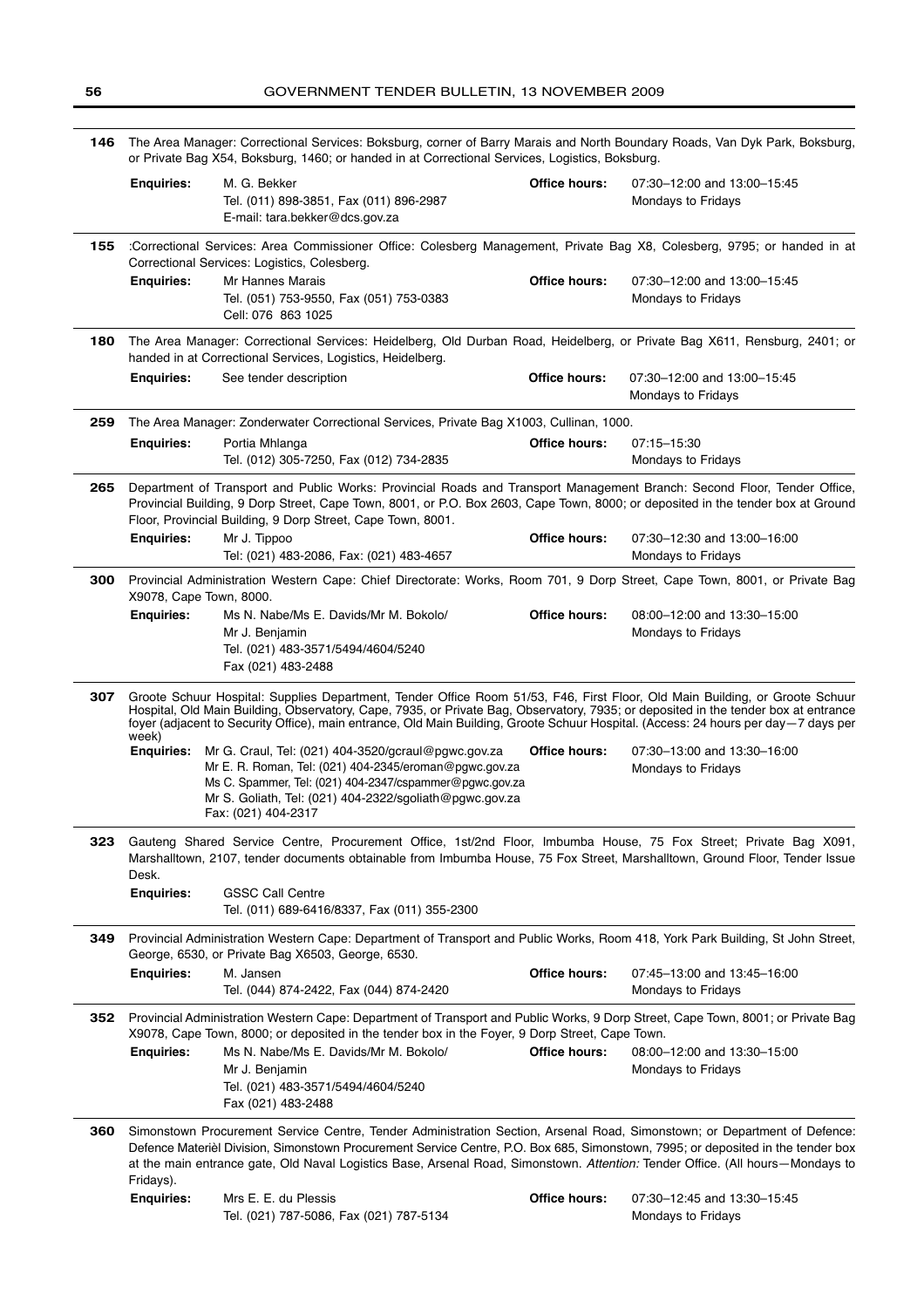|      | 362 Correctional Services: Provincial Commissioner KwaZulu-Natal: Eugene Marais Road, Napierville, Pietermaritzburg, or Private Bag<br>X9126, Pietermaritzburg, 3200; or handed in at Correctional Services: Provincial Commissioner KwaZulu-Natal: Eugene Marais<br>Road, Napierville, Pietermaritzburg.                                                                                                                                                                                                                                                                                                                                                               |                                                                                                                                                                                                                                                                       |                      |                                                   |  |
|------|-------------------------------------------------------------------------------------------------------------------------------------------------------------------------------------------------------------------------------------------------------------------------------------------------------------------------------------------------------------------------------------------------------------------------------------------------------------------------------------------------------------------------------------------------------------------------------------------------------------------------------------------------------------------------|-----------------------------------------------------------------------------------------------------------------------------------------------------------------------------------------------------------------------------------------------------------------------|----------------------|---------------------------------------------------|--|
|      | <b>Enquiries:</b>                                                                                                                                                                                                                                                                                                                                                                                                                                                                                                                                                                                                                                                       | S. D. du Toit/L. L. Mjali<br>Tel. (033) 355-7307/(033) 355-7350<br>Fax (033) 394-1282                                                                                                                                                                                 | Office hours:        | 07:15-15:45<br>Mondays to Fridays                 |  |
| 371  | Department of Defence-Logistic Support Formation, corner of Stephanus Schoeman and Van Riebeeck Roads (Room 0006), Thaba<br>Tshwane, or Department of Defence, Logistic Support Formation, Central Procurement Service Centre, Private Bag X1037, Thaba<br>Tshwane, 0143; or deposited in the tender box next to the main entrance, Joint Support Base Garrison, corner of Stephanus<br>Schoeman and Van Riebeeck Roads, Thaba Tshwane.                                                                                                                                                                                                                                 |                                                                                                                                                                                                                                                                       |                      |                                                   |  |
|      | <b>Enquiries:</b>                                                                                                                                                                                                                                                                                                                                                                                                                                                                                                                                                                                                                                                       | Bidders to phone in advance to collect bid documents.<br>Flight Sergeant W. S. Khoza<br>Tel: (012) 684-2540, Fax: (012) 684-2442                                                                                                                                      | Office hours:        | 08:00-12:45 and 13:30-15:30<br>Mondays to Fridays |  |
| 371A | Department of Defence-Logistic Support Formation, corner of Stephanus Schoeman and Van Riebeeck Roads (Room 0006), Thaba<br>Tshwane, or Department of Defence, Logistic Support Formation, Central Procurement Service Centre, Private Bag X1037, Thaba<br>Tshwane, 0143; or deposited in the tender box next to the main entrance, Joint Support Base Garrison, corner of Stephanus<br>Schoeman and Van Riebeeck Roads, Thaba Tshwane.<br>Bidders to phone in advance to collect bid documents.                                                                                                                                                                        |                                                                                                                                                                                                                                                                       |                      |                                                   |  |
|      | <b>Enquiries:</b>                                                                                                                                                                                                                                                                                                                                                                                                                                                                                                                                                                                                                                                       | Warrant Officer Class 1 A.B.F. Herbert<br>Tel: (012) 684-2360, Fax: (012) 684-2442                                                                                                                                                                                    | Office hours:        | 08:00-12:45 and 13:30-15:30<br>Mondays to Fridays |  |
| 371B | Department of Defence-Logistic Support Formation, corner of Stephanus Schoeman and Van Riebeeck Roads (Room 0006), Thaba<br>Tshwane, or Department of Defence, Logistic Support Formation, Central Procurement Service Centre, Private Bag X1037, Thaba<br>Tshwane, 0143; or deposited in the tender box next to the main entrance, Joint Support Base Garrison, corner of Stephanus<br>Schoeman and Van Riebeeck Roads, Thaba Tshwane.<br>Bidders to phone in advance to collect bid documents.<br><b>Enquiries:</b><br>Warrant Officer Tebogo Mooka<br>Office hours:<br>08:00-12:45 and 13:30-15:30<br>Tel: (012) 684-2633, Fax: (012) 684-2442<br>Mondays to Fridays |                                                                                                                                                                                                                                                                       |                      |                                                   |  |
| 415  |                                                                                                                                                                                                                                                                                                                                                                                                                                                                                                                                                                                                                                                                         | Western Cape Education Department, Grand Central Towers, Lower Plein Street, Cape Town, 8000; or Private Bag X9114, Cape                                                                                                                                              |                      |                                                   |  |
|      | <b>Enquiries:</b>                                                                                                                                                                                                                                                                                                                                                                                                                                                                                                                                                                                                                                                       | Town, 8000; or deposited in the tender box on Ground Floor, Grand Central Towers, Lower Plein Street, Cape Town.<br>Mr B. Stoffels/Mr A. Davids<br>Tel: (021) 467-2759/2257<br>Fax: (021) 467-2996                                                                    | Office hours:        | 07:30-16:00<br>Mondays to Fridays                 |  |
| 419  | <b>Enquiries:</b>                                                                                                                                                                                                                                                                                                                                                                                                                                                                                                                                                                                                                                                       | Department of Trade and Industry (DTI), Ground Floor, Block B, Reception, 77 Meintjies Street, Sunnyside, Pretoria, 0001.<br>S. Mtimkulu, Tel: (012) 394-1918,<br>E-mail: SMtimkulu@thedti.gv.za<br>E. Dennis, Tel: (012) 394-5539,<br>E-mail: EDennis@thedti.gov.za  | Office hours:        | 07:45-12:30 and 14:00-16:00<br>Mondays to Fridays |  |
| 424  | Department of Agriculture: Western Cape: Elsenburg Experimental Farm, Muldersvlei Road, Elsenburg, or Private Bag X1, Elsenburg,<br>7607; or deposited in the tender box at the security gate, main entrance to Elsenburg Experimental Farm, Muldersvlei Road,<br>Elsenburg, 7607.                                                                                                                                                                                                                                                                                                                                                                                      |                                                                                                                                                                                                                                                                       |                      |                                                   |  |
|      | <b>Enquiries:</b>                                                                                                                                                                                                                                                                                                                                                                                                                                                                                                                                                                                                                                                       | Mr W. J. van Zyl/Mrs A. Oostendorp,<br>Tel. (021) 808-5154/5163, Fax (021) 808-5144                                                                                                                                                                                   | Office hours:        | 08:00-13:00 and 13:30-16:30<br>Mondays to Fridays |  |
| 447  | West Coast District, P. G. Nelson Street, Malmesbury, 7299, or Private Bag X15, Malmesbury, 7299; or bid box in main entrance of<br>West Coast District Office.                                                                                                                                                                                                                                                                                                                                                                                                                                                                                                         |                                                                                                                                                                                                                                                                       |                      |                                                   |  |
|      | <b>Enquiries:</b>                                                                                                                                                                                                                                                                                                                                                                                                                                                                                                                                                                                                                                                       | Mr Gert Malan<br>Tel: (022) 487-9340                                                                                                                                                                                                                                  | <b>Office hours:</b> | 07:30-13:00 and 13:30-16:00<br>Mondays to Fridays |  |
| 447A | Department of Health: Government of the Western Cape: Swartland Hospital, P. G. Nelson Street, Malmesbury, 7300, for attention:<br>Ms W Jasson, Swartland Hospital, Private Bag X2, Malmesbury, 7299; or Bid Box, Main Entrance of Swartland Hospital, Malmesbury,<br>7300.                                                                                                                                                                                                                                                                                                                                                                                             |                                                                                                                                                                                                                                                                       |                      |                                                   |  |
|      | <b>Enquiries:</b>                                                                                                                                                                                                                                                                                                                                                                                                                                                                                                                                                                                                                                                       | Natasha Titus<br>Fax: (022) 487-9236<br>E-mail: nmtitus@pgwc.gov.za                                                                                                                                                                                                   | Office hours:        | 07:30-13:00 and 13:30-16:00<br>Mondays to Fridays |  |
| 451  | Paarl.                                                                                                                                                                                                                                                                                                                                                                                                                                                                                                                                                                                                                                                                  | Department of Transport and Public Works: The District Roads Engineer, Paarl: The District Roads Engineer, Provincial Roads Camp,<br>Paarl, or Private Bag X6003, Suider Paarl, 7624; or handed in at Reception Area, District Roads Engineer, Provincial Roads Camp, |                      |                                                   |  |
|      | <b>Enquiries:</b>                                                                                                                                                                                                                                                                                                                                                                                                                                                                                                                                                                                                                                                       | Mr N. Sobotker<br>Tel: (021) 863-2020, Fax: (021) 863-3623                                                                                                                                                                                                            | Office hours:        | 08:00-15:00<br>Mondays to Fridays                 |  |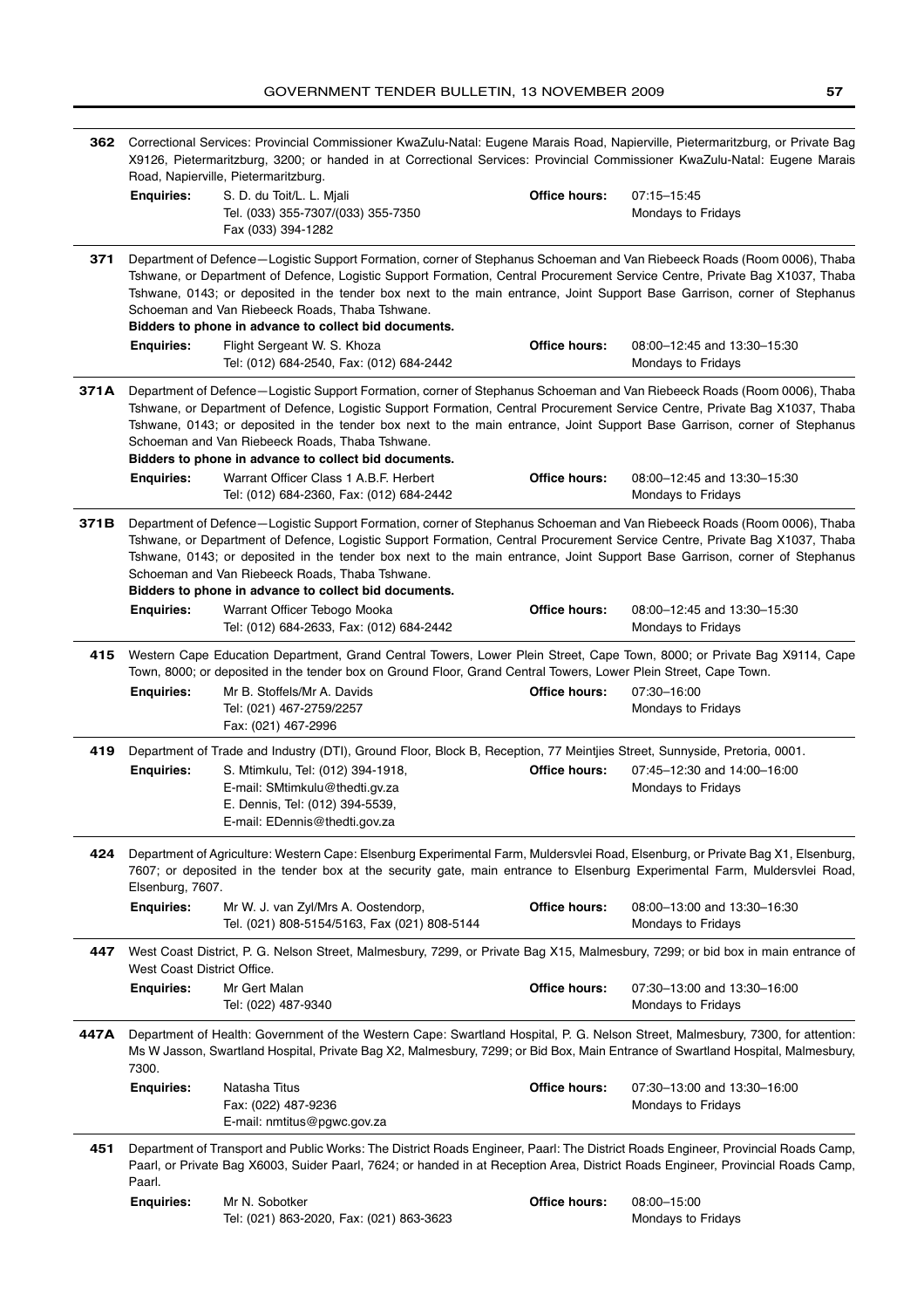| 500 | Head of Department: Department of Housing and Local Government, 27 Wale Street, Cape Town, 8000, or Private Bag X9076,<br>Cape Town, 8000; or deposited in the tender box at foyer, 27 Wale Street, Cape Town, 8000.                                                                                                                                                                                                                                                                                                                                                                                                                                                                                                                                                                                                                                                                                                                                                                                                                                                             |                                                                                                                                                                                                                                                                                                                                      |               |                                                   |
|-----|----------------------------------------------------------------------------------------------------------------------------------------------------------------------------------------------------------------------------------------------------------------------------------------------------------------------------------------------------------------------------------------------------------------------------------------------------------------------------------------------------------------------------------------------------------------------------------------------------------------------------------------------------------------------------------------------------------------------------------------------------------------------------------------------------------------------------------------------------------------------------------------------------------------------------------------------------------------------------------------------------------------------------------------------------------------------------------|--------------------------------------------------------------------------------------------------------------------------------------------------------------------------------------------------------------------------------------------------------------------------------------------------------------------------------------|---------------|---------------------------------------------------|
|     | <b>Enquiries:</b>                                                                                                                                                                                                                                                                                                                                                                                                                                                                                                                                                                                                                                                                                                                                                                                                                                                                                                                                                                                                                                                                | O. Mdutyana (6th Floor)<br>Tel. (021) 483-3208, Fax (021) 483-2551<br>C. Geduld (6th Floor)<br>Tel. (021) 483-3493, Fax (021) 483-2551                                                                                                                                                                                               | Office hours: | 08:00-12:30 and 13:00-15:00<br>Mondays to Fridays |
| 528 |                                                                                                                                                                                                                                                                                                                                                                                                                                                                                                                                                                                                                                                                                                                                                                                                                                                                                                                                                                                                                                                                                  | Legal Aid South Africa, 29 De Beer Street, Braamfontein, 2017; or Private Bag X76, Braamfontein, 2017; or deposited in the tender<br>box at the main entrance, Ground Floor, Legal Aid House, 29 De Beer Street, Braamfontein, Johannesburg.                                                                                         |               |                                                   |
|     | <b>Enquiries:</b>                                                                                                                                                                                                                                                                                                                                                                                                                                                                                                                                                                                                                                                                                                                                                                                                                                                                                                                                                                                                                                                                | Andrew Montane,<br>Tel. (011) 877-2000; Fax (011) 877-2222                                                                                                                                                                                                                                                                           | Office hours: | 08:00-16:00<br>Mondays to Fridays                 |
| 638 | Department of Public Works, Public Works (Polokwane Regional Office), First Floor (Room 10), Procurement Section, Old Mutual<br>Building,78 Hans van Rensburg Street, Polokwane, 0700; or at the Regional Manager, Department of Public Works, Private Bag<br>X9469, Polokwane, 0700.                                                                                                                                                                                                                                                                                                                                                                                                                                                                                                                                                                                                                                                                                                                                                                                            |                                                                                                                                                                                                                                                                                                                                      |               |                                                   |
|     | <b>Enquiries:</b>                                                                                                                                                                                                                                                                                                                                                                                                                                                                                                                                                                                                                                                                                                                                                                                                                                                                                                                                                                                                                                                                | Rebecca Magoleng<br>Tel: (015) 293-8071/8056, Fax: (015) 297-6656/<br>293-8051. E-mail: Rebecca.magoleng@dpw.gov.za                                                                                                                                                                                                                  | Office hours: | 08:00-12:00 and 13:00-15:00<br>Mondays to Fridays |
| 732 | Correctional Services: Thohoyandou, Area Commissioner, Private Bag X2434, Sibasa, 0970.                                                                                                                                                                                                                                                                                                                                                                                                                                                                                                                                                                                                                                                                                                                                                                                                                                                                                                                                                                                          |                                                                                                                                                                                                                                                                                                                                      |               |                                                   |
|     | <b>Enquiries:</b>                                                                                                                                                                                                                                                                                                                                                                                                                                                                                                                                                                                                                                                                                                                                                                                                                                                                                                                                                                                                                                                                | Madavha, N. J.                                                                                                                                                                                                                                                                                                                       | Office hours: | 07:15-16:00                                       |
|     |                                                                                                                                                                                                                                                                                                                                                                                                                                                                                                                                                                                                                                                                                                                                                                                                                                                                                                                                                                                                                                                                                  | Tel. (015) 963-0005, Fax (015) 963-8509                                                                                                                                                                                                                                                                                              |               | Mondays to Fridays                                |
| 753 | Department of Education and Training: Ekurhuleni East College for Further Education & Training, Sam Ngema Road, kwaThema,<br>Springs, 1575; Private Bag X52, Springs, 1560.                                                                                                                                                                                                                                                                                                                                                                                                                                                                                                                                                                                                                                                                                                                                                                                                                                                                                                      |                                                                                                                                                                                                                                                                                                                                      |               |                                                   |
|     |                                                                                                                                                                                                                                                                                                                                                                                                                                                                                                                                                                                                                                                                                                                                                                                                                                                                                                                                                                                                                                                                                  | NB: Only hand delivered at Reception Area.                                                                                                                                                                                                                                                                                           |               |                                                   |
|     | <b>Enquiries:</b>                                                                                                                                                                                                                                                                                                                                                                                                                                                                                                                                                                                                                                                                                                                                                                                                                                                                                                                                                                                                                                                                | Mr S. N. Mhlanga<br>Tel. (011) 730-6600, Fax (011) 736-1489                                                                                                                                                                                                                                                                          | Office hours: | 08:00-16:00<br>Mondays to Fridays                 |
| 788 | Department Sports, Arts & Culture, 22 Abattoir Road, Ashburnham, Kimberley, 8301, or Private Bag X5004, Kimberley, 8300; or<br>deposited in the bid box, Reception, 22 Abattoir Road, Ashburnham, Kimberley, 8301.                                                                                                                                                                                                                                                                                                                                                                                                                                                                                                                                                                                                                                                                                                                                                                                                                                                               |                                                                                                                                                                                                                                                                                                                                      |               |                                                   |
|     | <b>Enquiries:</b>                                                                                                                                                                                                                                                                                                                                                                                                                                                                                                                                                                                                                                                                                                                                                                                                                                                                                                                                                                                                                                                                | Ms C. Smith                                                                                                                                                                                                                                                                                                                          | Office hours: | 07:30-16:00                                       |
|     |                                                                                                                                                                                                                                                                                                                                                                                                                                                                                                                                                                                                                                                                                                                                                                                                                                                                                                                                                                                                                                                                                  | Tel. (053) 807-4925, Fax (053) 807-4623/<br>086 516 5694                                                                                                                                                                                                                                                                             |               | Mondays to Fridays                                |
| 840 | <b>Enquiries:</b>                                                                                                                                                                                                                                                                                                                                                                                                                                                                                                                                                                                                                                                                                                                                                                                                                                                                                                                                                                                                                                                                | South African National Accreditation System, Block G, Ground Floor, The dti Campus, ,77 Meintjies Street, Sunnyside, Pretoria.<br>Ms Nonhlanhla Halimana<br>Tel. (012) 394-3892, Fax: (012) 394-4892                                                                                                                                 | Office hours: | 08h00-16h30<br>Mondays to Fridays                 |
| 895 | <b>Enquiries:</b>                                                                                                                                                                                                                                                                                                                                                                                                                                                                                                                                                                                                                                                                                                                                                                                                                                                                                                                                                                                                                                                                | Department of Transport and Public Works: The District Roads Engineer, Bon Chretien Street, Oosterlig, Ceres, or Private Bag X2,<br>Ceres, 6835; or deposited in the tender box at the Reception Area, District Roads Engineer, Bon Chretien Street, Oosterlig, Ceres.<br>Mr Johan Jacobs<br>Tel. (023) 312-1120, Fax (023) 316-2272 | Office hours: | 07:30-16:00<br><b>Mondays to Fridays</b>          |
| 900 | Name of department: Procurement. Street address: NHLS, 1 Modderfontein Road, Sandringham, Johannesburg;<br>E-mail/fax: A non-refundable charge of R500,00 is payable prior to obtaining a tender document. The monies should be deposited<br>into the account of the NHLS, First National Bank, Parktown, Account No. 58811152924, Branch Code 250455. Proof of payment<br>should be sent via Fax: (011) 386-6303, or E-mail to marietije.taylor@nhls.ac.za or nolly.mangolele@nhls.ac.za upon which the<br>tender document will be e-mailed. Tenders may also be collected from the above street address after payment has been made.<br>Or deliver bid to: Procurement Manager: NHLS, tender box address: Reception, 1 Modderfontein Road, Sandringham, Johannesburg.<br>If instrumentation is requested and the potential supplier is not known to the NHLS. Please arrange for any evaluations on quality<br>assurance checks to be done via Mr H. Miles: QA Manager on Tel: (011) 386-6142.<br><b>Office hours:</b><br><b>Enquiries:</b><br>Marietjie Taylor<br>09:00-15:00 |                                                                                                                                                                                                                                                                                                                                      |               |                                                   |
|     |                                                                                                                                                                                                                                                                                                                                                                                                                                                                                                                                                                                                                                                                                                                                                                                                                                                                                                                                                                                                                                                                                  | Tel: (011) 386-6165, Fax: (011) 386-6303                                                                                                                                                                                                                                                                                             |               | <b>Mondays to Fridays</b>                         |